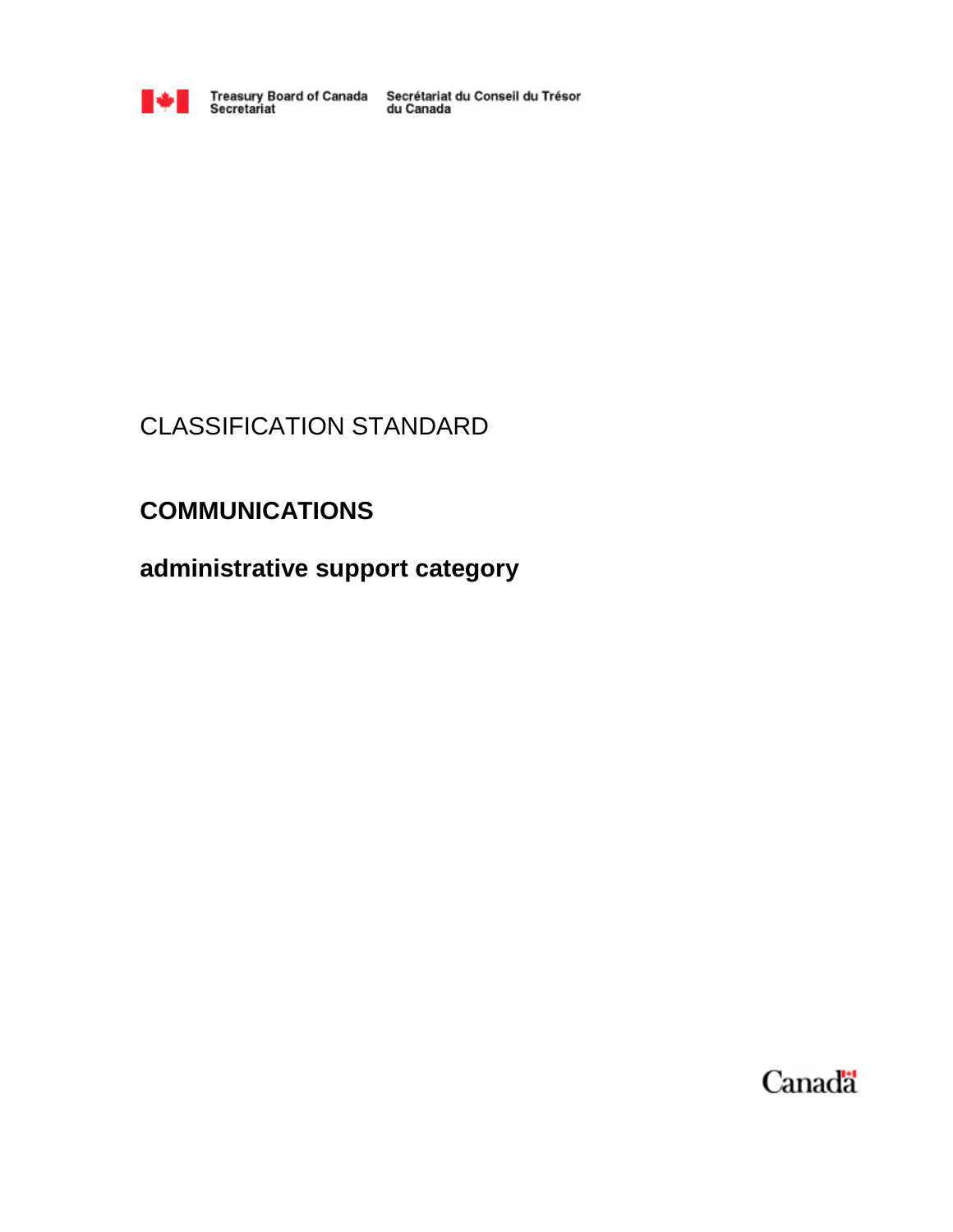**®Minister of Supply and Services Canada 1976 ©Ministre des Approvisionnements et Services Canada 1976**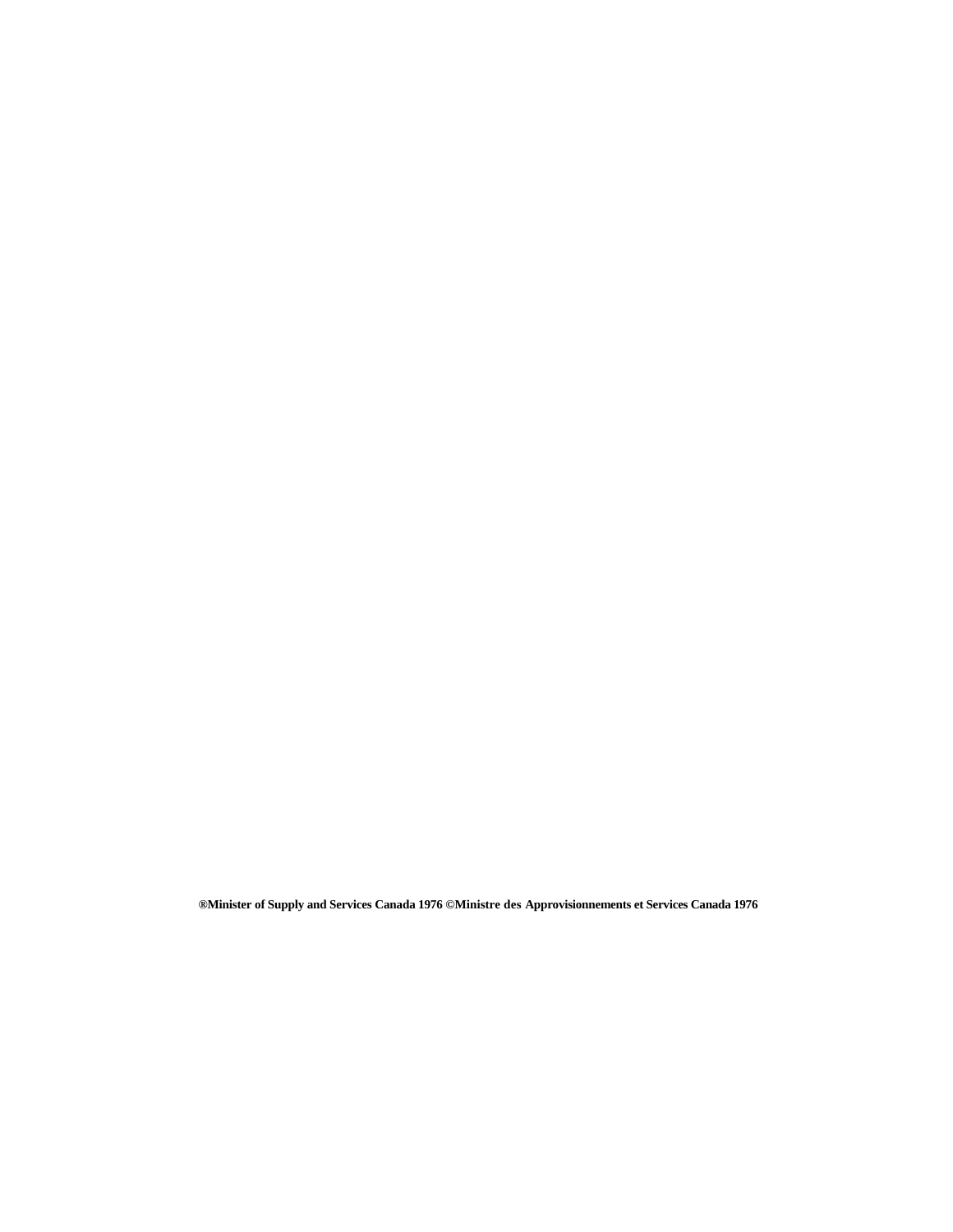#### CONTENTS

| Page                                                                            |
|---------------------------------------------------------------------------------|
| (iii)                                                                           |
| (iii)                                                                           |
| (iv)                                                                            |
| $I-1$<br>$I - 4$<br>$I - 5$<br>$1 - 7$<br>$I - 9$<br>$I-11$<br>$I-13$<br>$I-15$ |
|                                                                                 |

#### PART II - SELECTION PLAN

| - Introduction                                 | $TT-1$  |
|------------------------------------------------|---------|
| - Statement of Oualifications                  | $TT-2$  |
| - Selection Standard - Communications Group    | $II-5$  |
| - Preparation of a Statement of Oualifications | $TT-9$  |
| - Rating Guide                                 | $TT-10$ |
| - Assessment Instructions                      | $TT-13$ |

PART III - BENCH-MARK POSITION DESCRIPTIONS AND STATEMENTS OF QUALIFICATIONS

| - Introduction |  |  |  |  |  |  |                                                     | III-(a)   |
|----------------|--|--|--|--|--|--|-----------------------------------------------------|-----------|
|                |  |  |  |  |  |  | - BMPD and S of O Index in Alphabetical Order       | $III-(b)$ |
|                |  |  |  |  |  |  | - BMPD and S of O Index in Ascending Order of Level | $III-(d)$ |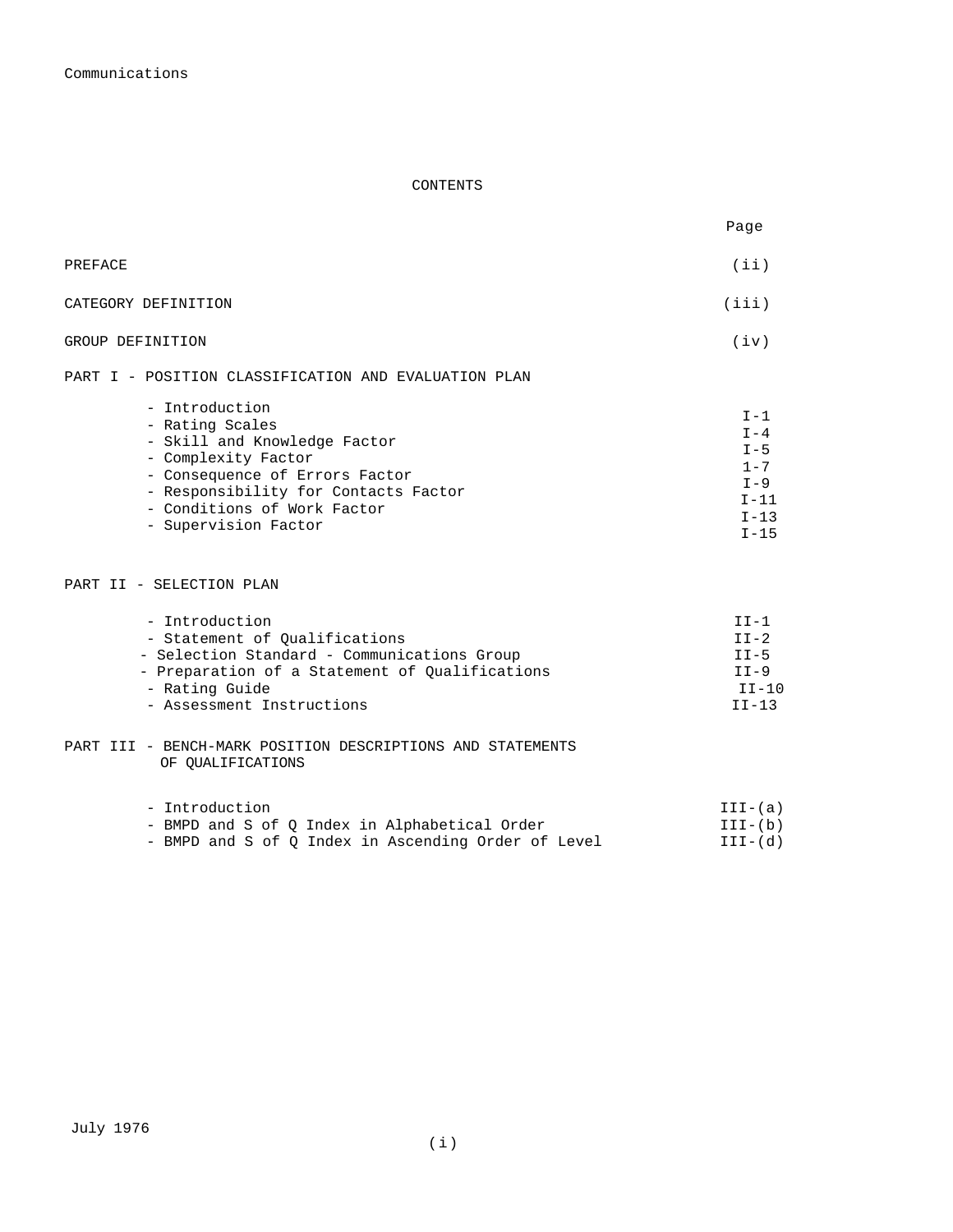#### PREFACE

This standard describes the plans to be used in classifying and evaluating positions in the Communications Group, and in selecting personnel for appointment to them.

The classification and evaluation plan provides a quantitative method for determining the relative value of positions in the group, and the selection plan describes the method to be used for determining the qualifications required of candidates and assessing the extent to which they possess them. Bench-mark position descriptions are provided which serve both as a reference for position evaluation and for selection.

The standard is designed for use by classification officers, staffing officers and line managers who are involved in the classification and staffing of Communications Group positions.

It is the responsibility of the line manager to determine and describe the duties and responsibilities of a position, and the qualifications required of its incumbent. During the process the personnel officer will provide advice and assistance to the line manager as required.

Subsequent to the development of a position description it will be the responsibility of the personnel officers to ensure that legislative and delegated authorities are effectively discharged. Wherever feasible the line manager or other line officers should actively participate in the classification and staffing process.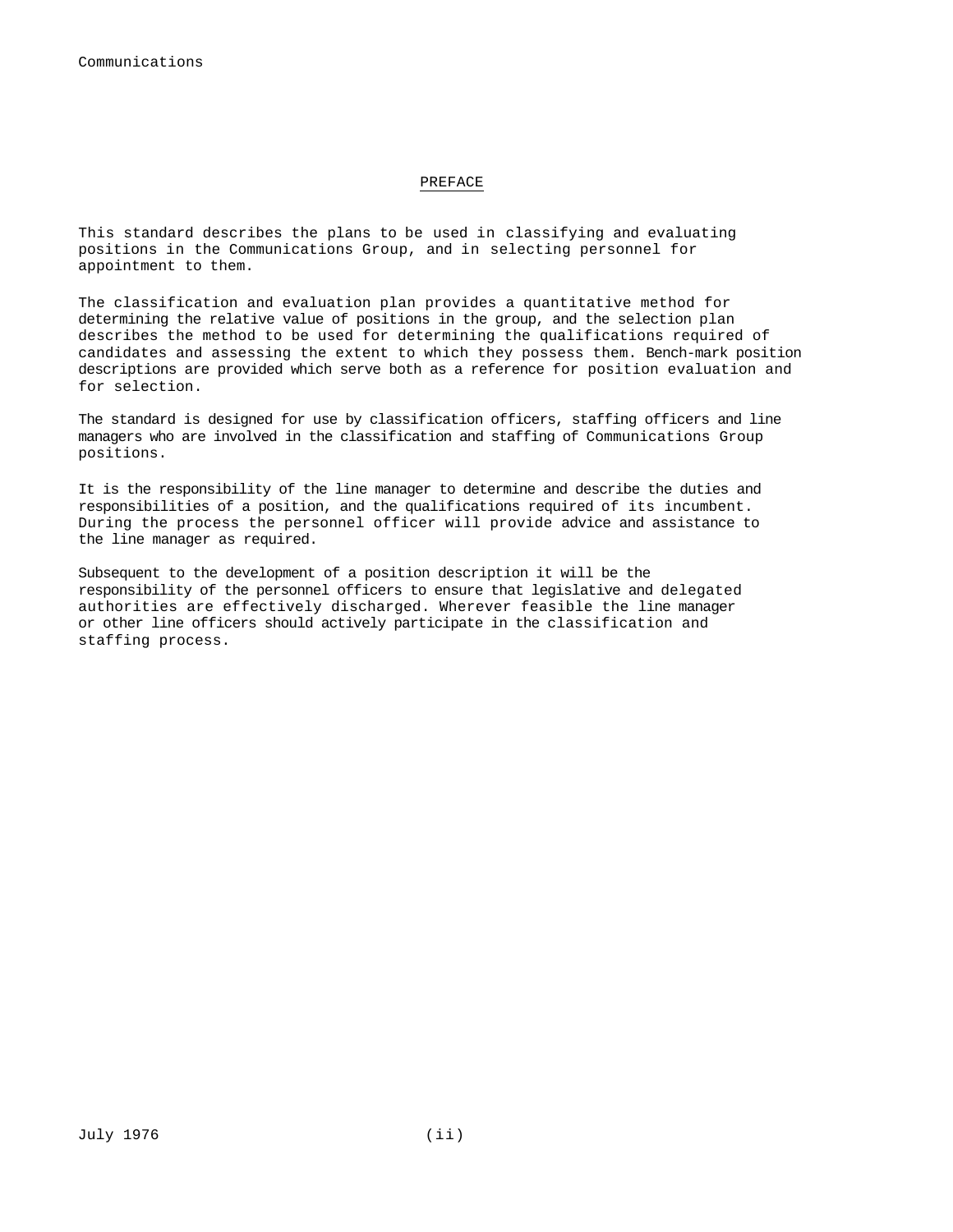#### CATEGORY DEFINITION

Occupational categories were repealed by the Public Service Reform Act (PSRA), effective April 1, 1993. Therefore, the occupational category definitions have been deleted from the classification standards.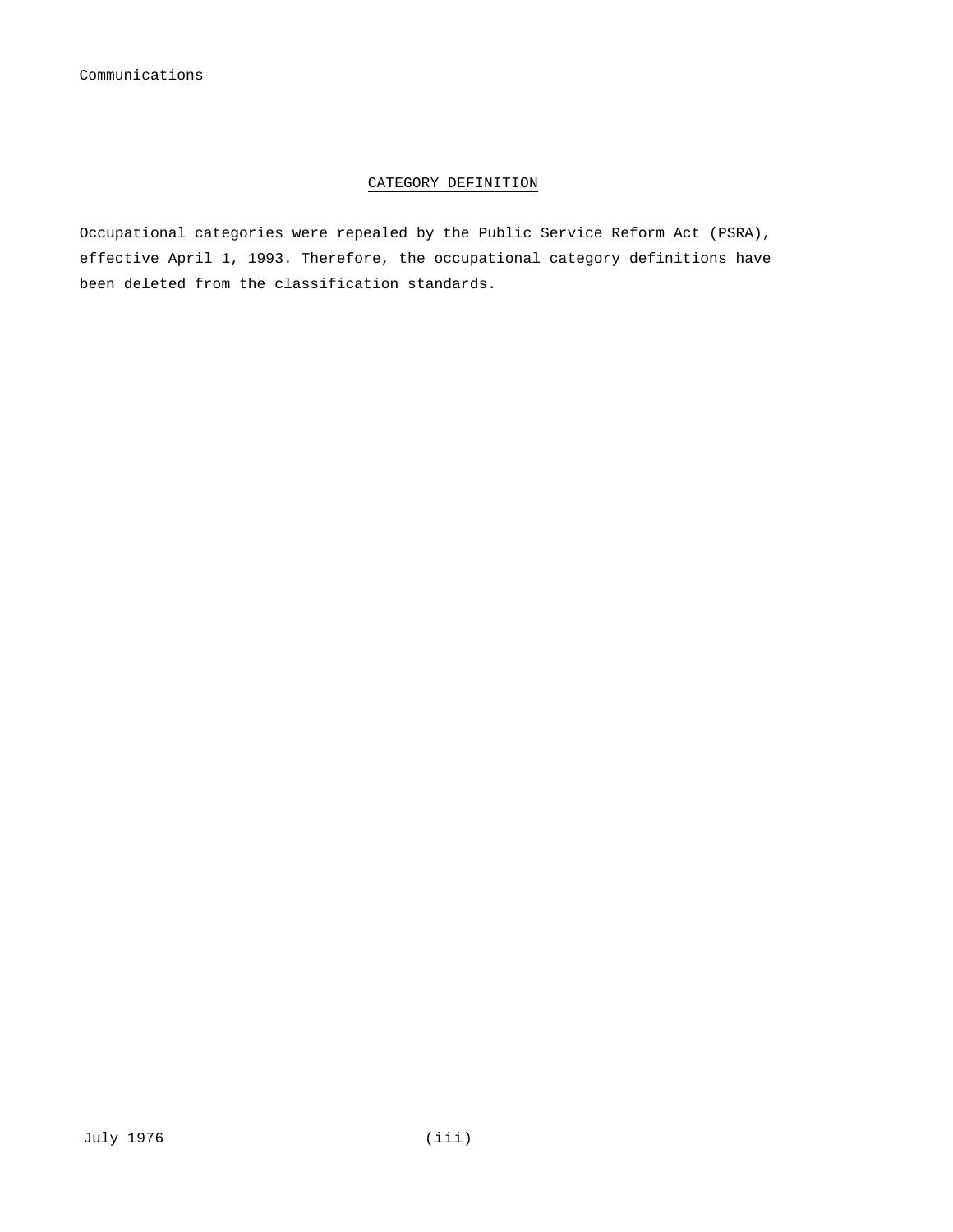#### GROUP DEFINITION

For occupational group allocation, it is recommended that you use the Occupational Group Definition Maps, which provide the 1999 group definition and their corresponding inclusion and exclusion statements. The maps explicitly link the relevant parts of the overall 1999 occupational group definition to each classification standard.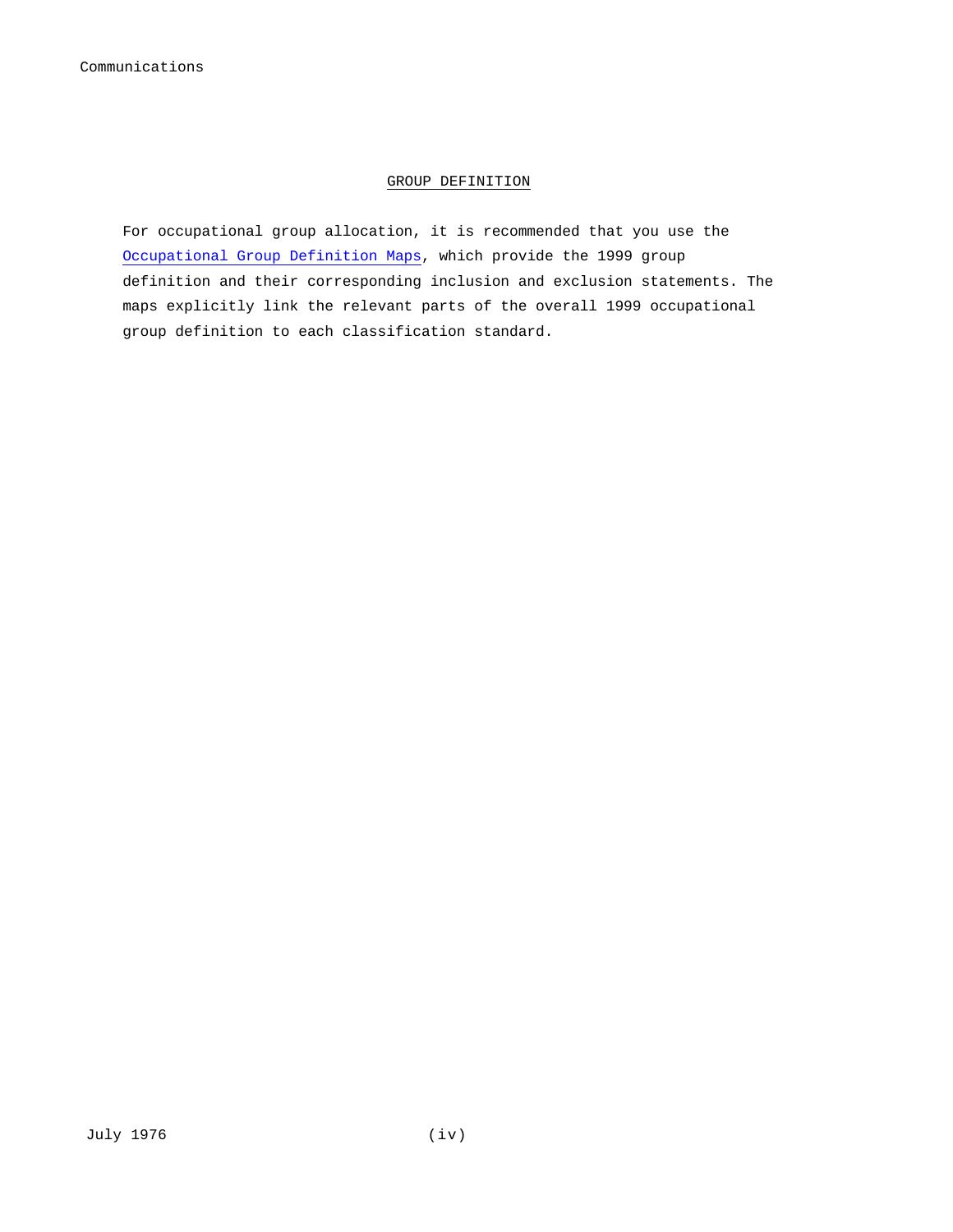Communications

PART I

## POSITIONS CLASSIFICATION

AND

EVALUATION PLAN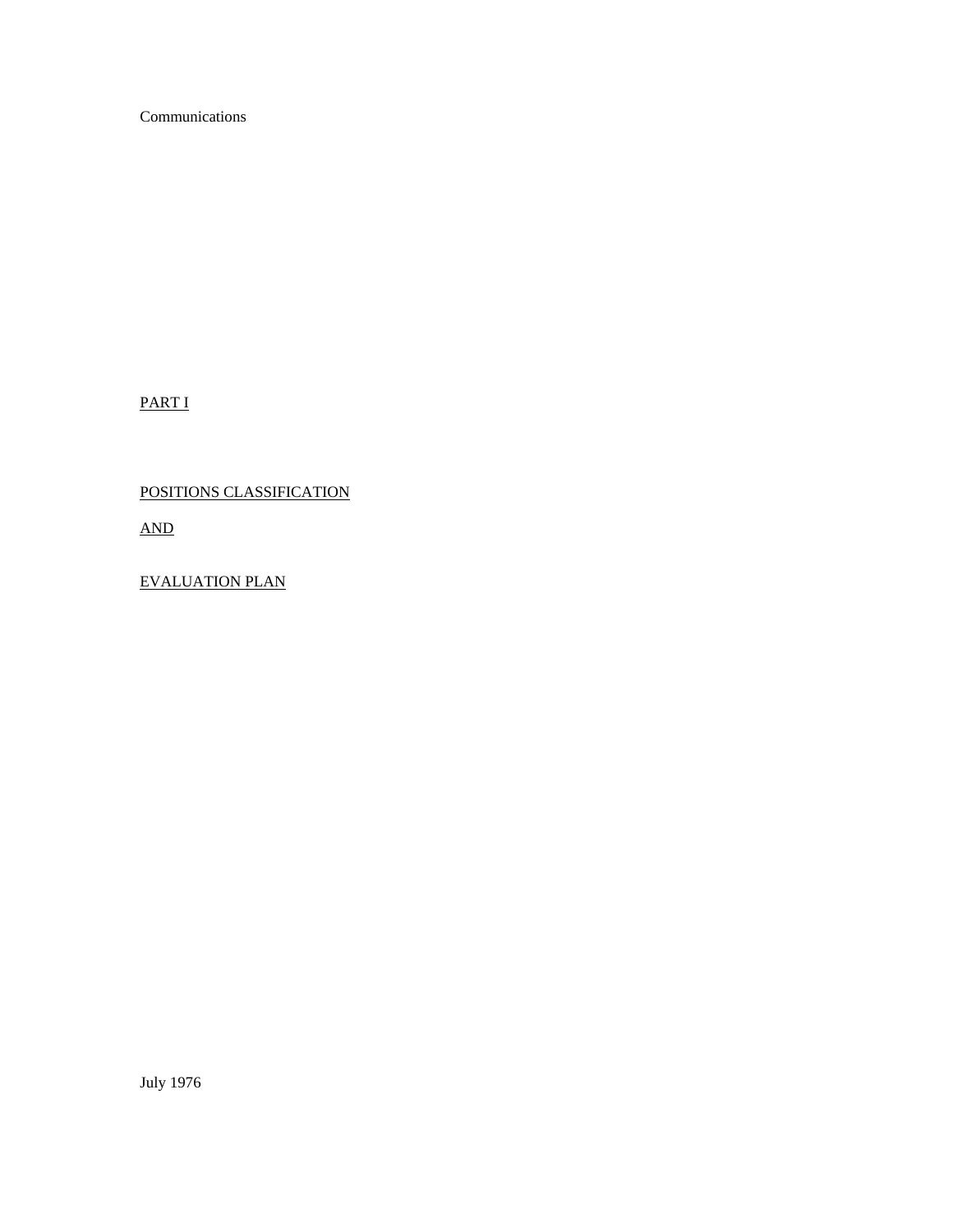#### PART I

#### POSITION CLASSIFICATION AND EVALUATION PLAN INTRODUCTION

This part of the standard consists of an introduction, factor definitions and pointrating scales. Bench-Mark Position Descriptions are located in Part III.

Point rating is an analytical, quantitative method of determining the relative value of jobs. Essentially, point rating plans define characteristics or factors common to the jobs being evaluated. They define degrees of each factor and allocate point values to each degree. The total value determined for each job is the sum of the point values assigned by the raters.

All methods of job evaluation require the exercise of judgment and the orderly collection and analysis of information in order that consistent judgments can be made. The pointrating method facilitates rational discussion and resolution of differences in determining the relative worth of jobs.

#### Factors

The combined factors do not describe all aspects of jobs. They deal only with those characteristics that can be defined and distinguished and that are useful in determining the relative values of jobs.

The following six factors are used in this plan:

Skill and Knowledge

| Complexity                  | - Scope for Initiative and Judgment<br>- Variety of Work                   |
|-----------------------------|----------------------------------------------------------------------------|
| Consequence of Errors       |                                                                            |
| Responsibility for Contacts |                                                                            |
| Conditions of Work          | - Attention<br>- Physical Effort<br>- Environment                          |
| Supervision                 | - Nature of Supervisory Responsibility<br>- Number of Employees Supervised |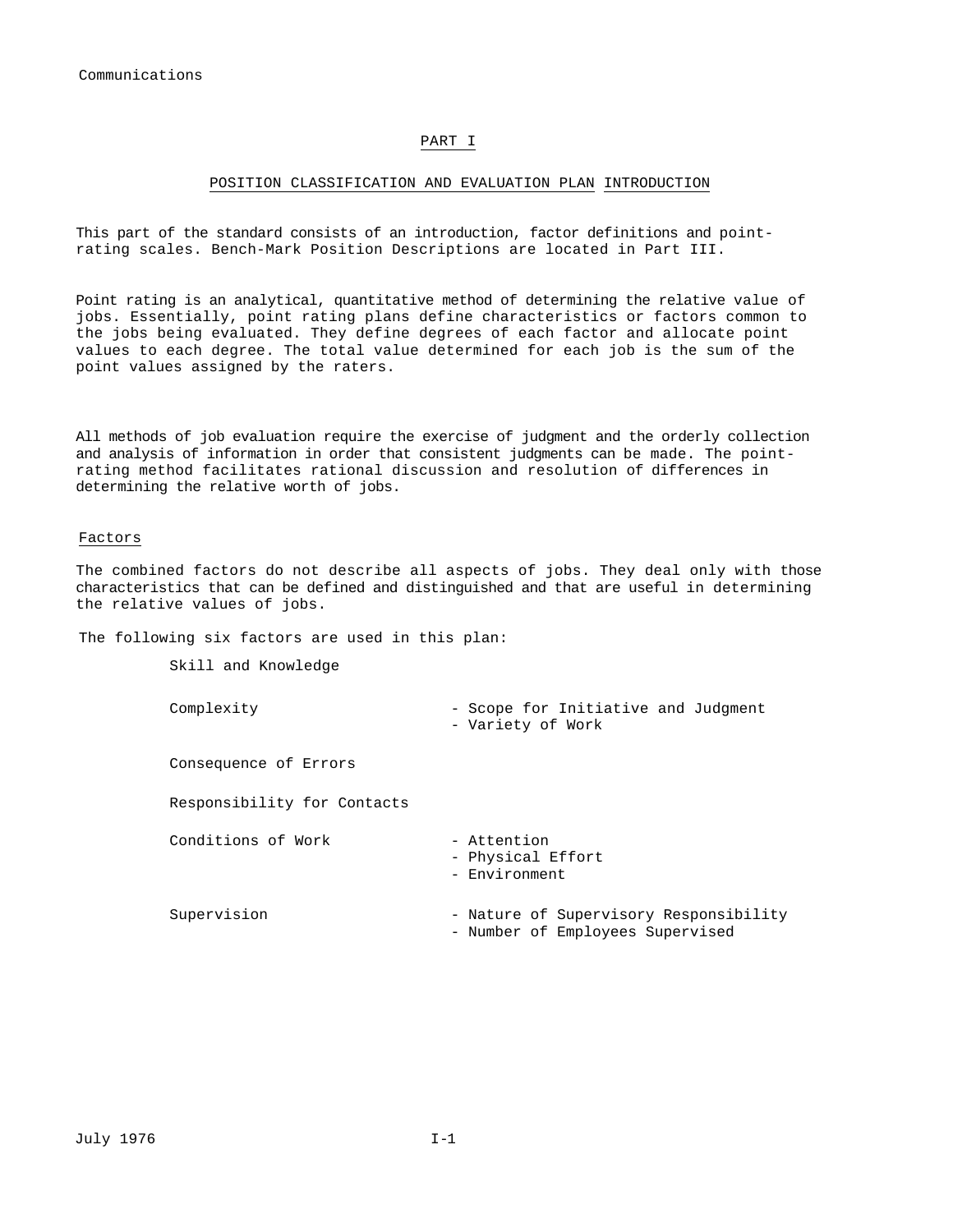#### Point Values

The maximum point value assigned to each factor reflects its relative importance. Similarly, point values have been assigned to the degrees of the factors.

Point values increase arithmetically as the degrees of the factor increase. The minimum point value for each of the factors, with the exception of Supervision, is onefifth of the maximum value, and the minimum value for Supervision is one-tenth of the maximum value. The ranges of point values are

|                             | Minimum | Maximum |
|-----------------------------|---------|---------|
|                             |         |         |
| Skill and Knowledge         | 60      | 300     |
| Complexity                  | 60      | 300     |
| Consequence of Errors       | 10      | 50      |
| Responsibility for Contacts | 10      | 50      |
| Conditions of Work          |         |         |
| Attention                   | 10      | 50      |
| Physical Effort             | 10      | 50      |
| Environment                 | 10      | 50      |
| Supervision                 | 15      | 150     |
|                             | 185     | 1,000   |

#### Bench-mark Positions

Bench-mark position descriptions are used to exemplify degrees of each factor or element. Each description consists of a brief summary, a list of the principal duties with the percentage of time devoted to each, and a specification describing each of the point-rating factors and elements as it appears in the job. The bench-mark positions have been evaluated, and the degree and point values assigned to each factor are shown in the specifications.

The ratings scales identify the bench-mark position descriptions that exemplify each degree. These descriptions are an integral part of the point-rating plan and are used to ensure consistency in application of the rating scales.

#### Use of the Standard

There are six steps in the application of this classification standard.

1. The position description is studied to ensure understanding of the position as a whole and of each factor. The relation of the position being rated to positions above and below it in the organization is also studied.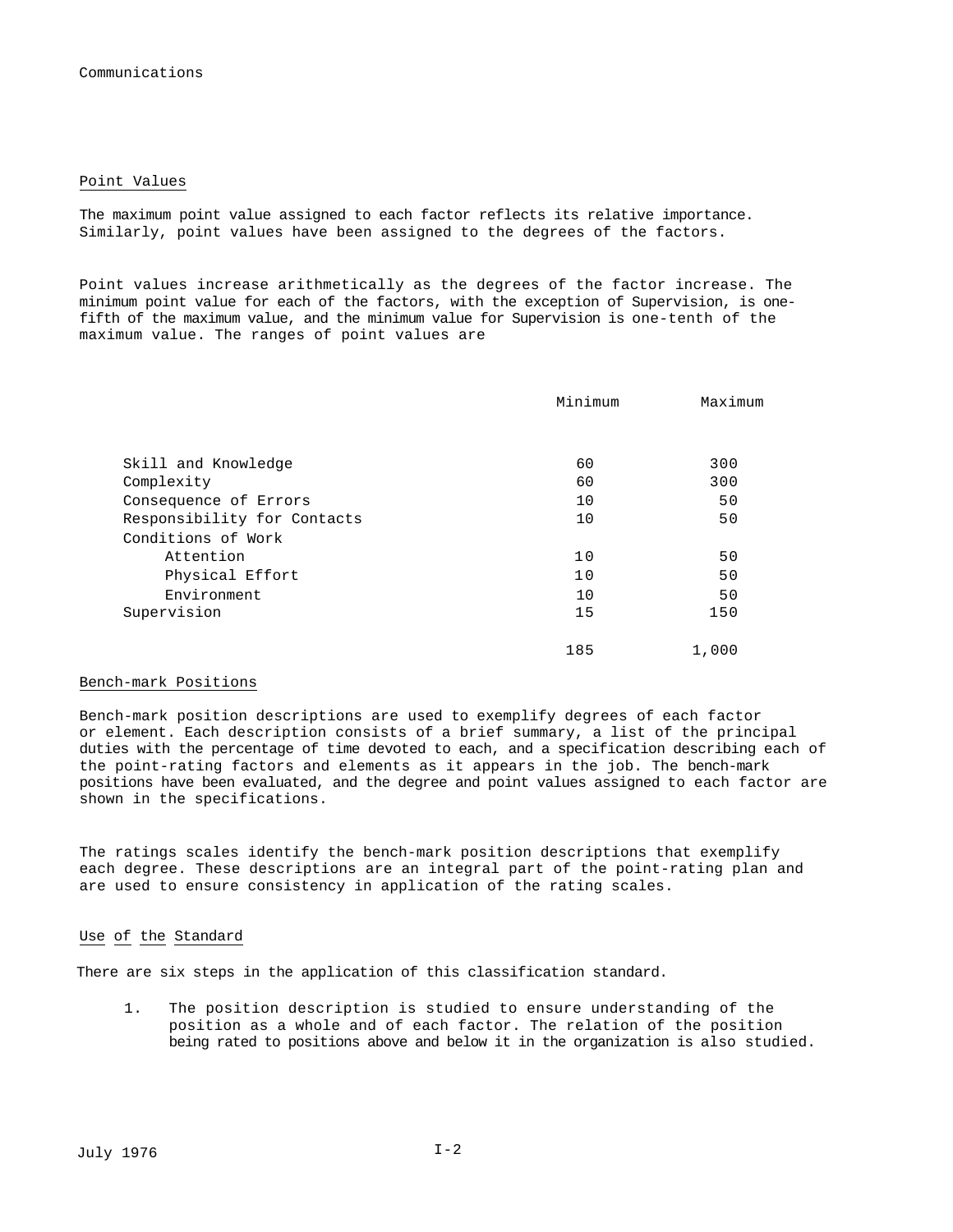- 2. Allocation of the position to the category and the group is confirmed by reference to the definitions and the descriptions of inclusions and exclusions.
- 3. Tentative degrees of each factor in the job being rated are determined by comparison with degree definitions in the rating scales. Uniform application of degree definitions requires frequent reference to the descriptions of factors and the notes to raters.
- 4. The description of the factor in each of the bench-mark positions exemplifying the degree tentatively established is compared with the description of the factor in the position being rated. Comparisons are also made with descriptions of the factor in bench-mark positions for the degrees above and below the one tentatively established.
- 5. The point values for all factors are added to determine the tentative total point rating.
- 6. The position being rated is compared as a whole to positions to which similar total point values have been assigned, as a check on the validity of the total rating.

#### Determination of Levels

The ultimate objective of job evaluation is the determination of the relative value of jobs in each occupational group in order that employees carrying out the jobs may be paid at rates consistent with the relationship indicated. Jobs that fall within a designated range of point values will be regarded as of equal difficulty and value and will be allocated to the same level.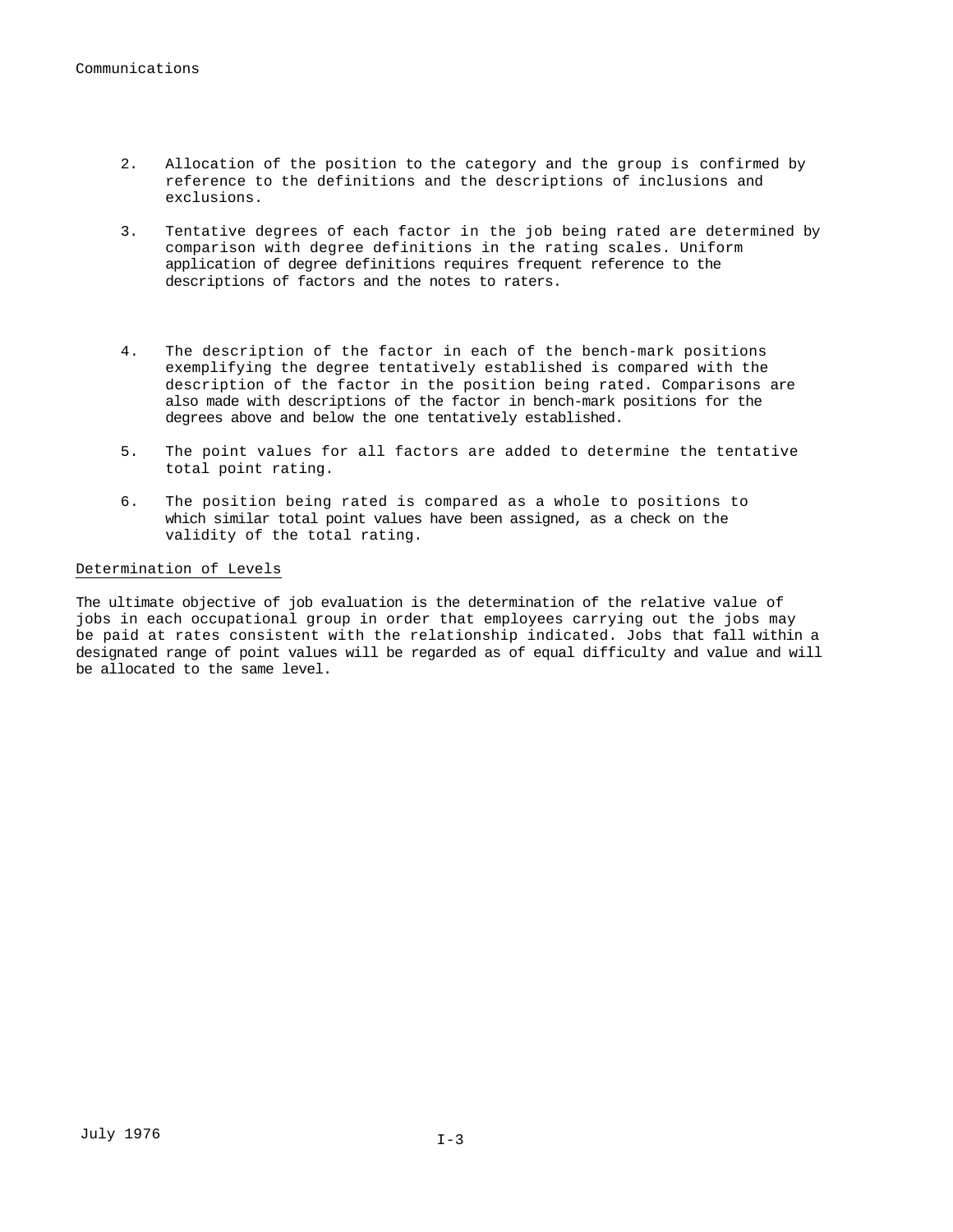### RATING SCALES

#### COMMUNICATIONS GROUP

#### FACTOR WEIGHTS

| SKILL AND KNOWLEDGE         | 300   |
|-----------------------------|-------|
| COMPLEXITY                  | 300   |
| CONSEOUENCE OF ERRORS       | 50    |
| RESPONSIBILITY FOR CONTACTS | 50    |
| CONDITIONS OF WORK          | 150   |
| SUPERVISION                 | 150   |
|                             | 1,000 |

#### CLASSIFICATION LEVELS

#### POINT BOUNDARIES

Points Levels

| $-230$      | 1. |
|-------------|----|
| $231 - 340$ | 2  |
| $341 - 450$ | 3  |
| 451-560     | 4  |
| $561 - 670$ | 5  |
| 671-790     | 6  |
| 791-910     | 7  |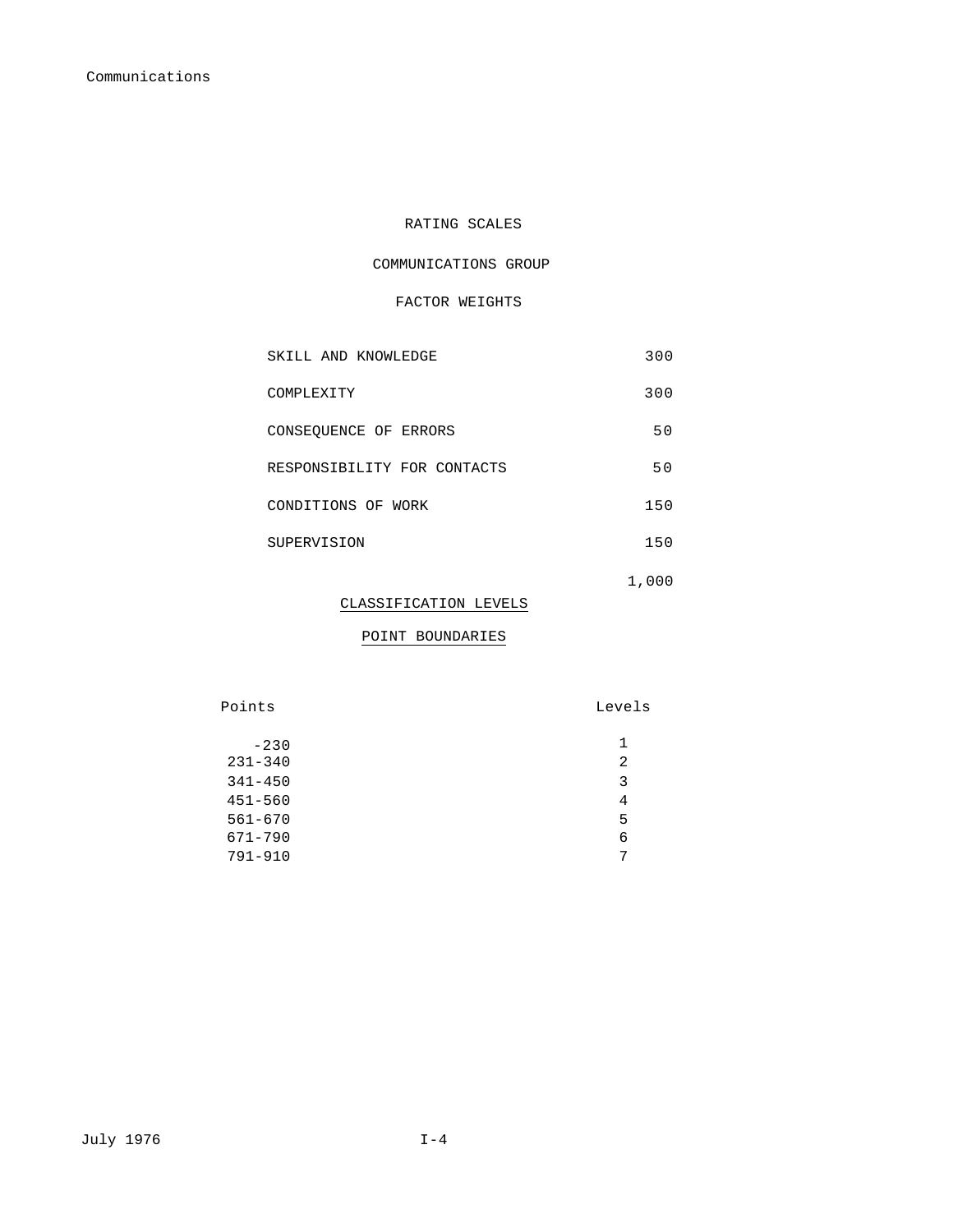#### SKILL AND KNOWLEDGE FACTOR

This factor is used to measure the difficulty of work in terms of the skill requirements to operate communication facilities and for knowledge of communications systems and procedures.

#### Notes to Raters

The degrees of this factor are exemplified by bench-mark position descriptions. The bench-mark positions are assigned to a degree by considering the following characteristics.

- The nature and range of skills required to operate and carry out minor maintenance to communication, cryptographic, and associated equipment.
- The requirement to understand and apply abbreviations, symbols and other code forms.
- The requirement to apply subject matter knowledge of traffic in order to recognize security requirements, inaccuracies and need for clarification or repeat of message, to assign priorities, route and distribute traffic, initiate commands in response to computer-generated reports, extract data from incoming un addressed messages, compile bulletins for transmission, and select format, mode of transmission or method of encryption.
- The requirement for knowledge pertaining to the administration and management of a communication organization and communications systems, system capabilities, procedures and formats to effect the transmission, relay, interchange and delivery of messages.

Any one characteristic is only an indication of the skill and knowledge required of the work and the whole context within which the work is performed is to be considered.

The degree to be assigned within this factor is to be determined by considering the four broad skill and knowledge areas listed above. The degree tentatively selected is then confirmed by comparing the duties of the position being rated with the duties and specifications of the bench-mark positions.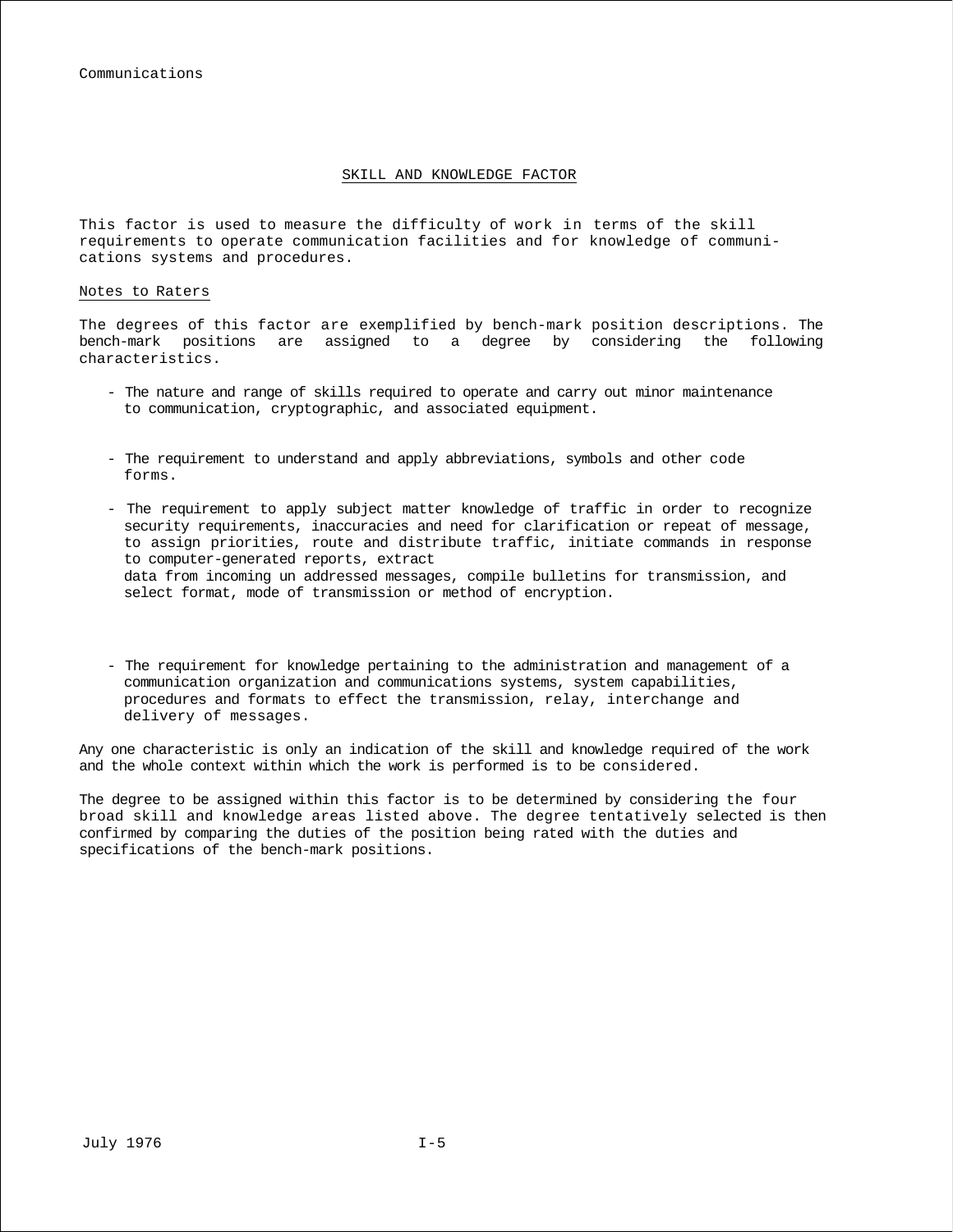#### RATING SCALE - SKILL AND KNOWLEDGE FACTOR

| Skill and<br>Knowledge | Points | Bench-mark Position Descriptions                                                                                                                   |                                         |                              |
|------------------------|--------|----------------------------------------------------------------------------------------------------------------------------------------------------|-----------------------------------------|------------------------------|
|                        |        |                                                                                                                                                    | No.                                     | Page*                        |
| $\mathbf{1}$           | 60     | Telex Operator, UIC<br>Telex Operator<br>Communicator Message Centre, DND<br>Communicator, Tape Relay Centre, DND                                  | $\mathbf 1$<br>$\overline{2}$<br>3<br>5 | 1.1<br>2.2<br>3.2<br>5.2     |
| 2                      | 108    | Communicator, Message Centre, M&I<br>Communicator, Comm. Centre, DSS<br>Comcentre Communicator, DND                                                | 4<br>6<br>7                             | 4.2<br>$6.2$<br>7.3          |
| 3                      | 156    | Communicator, Marine Aeradio Station<br>Communicator, Cryptocentre, DND<br>Communications Centre Communicator, EA                                  | 8<br>9<br>10                            | 8.2<br>9.1<br>10.2           |
| $\bf{4}$               | 204    | Control Centre Communicator, ADIS, MOT<br>Communicator, Weather Office, EC<br>Senior Communicator, Kuala Lumpur, EA<br>Supervisor, Tape Relay, DND | 11<br>12<br>13<br>16                    | 11.2<br>12.3<br>13.2<br>16.2 |
| $\mathsf S$            | 252    | Supervisor, Headquarter Comcentre, MOT<br>Shift Supervisor, Comm. Centre, EA                                                                       | 14<br>15                                | 14.2<br>15.2<br>$\mathbf 1$  |
| 6                      | 300    | Chief Supervisor, Montreal Weather Office,<br>EC<br>Chief Supervisor, Communications Centres,<br>Paris EA                                          | 17<br>18                                | 17.2<br>18.2                 |

\*All Page numbers refer to Part III.

July 1976 I-6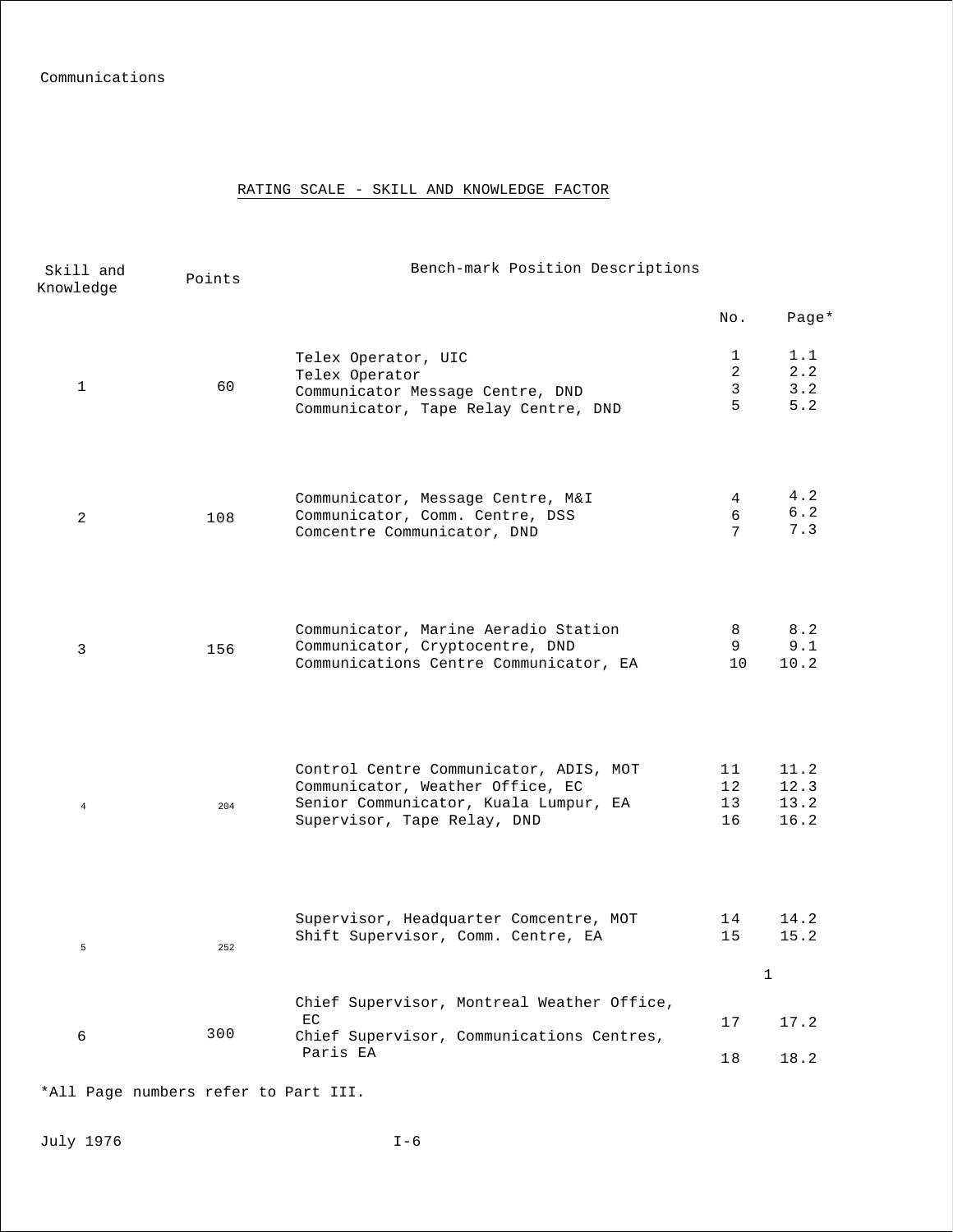#### COMPLEXITY FACTOR

This factor is used to measure the difficulty of the duties in terms of the scope for initiative and judgment and the variety of the work performed.

#### Notes to Raters

Four degrees of "Scope for Initiative and Judgment are illustrated and refer to the freedom to take particular courses of action within the framework of instructions, regulations and established procedures; the availability of direction or supervision; and the degree of authority delegated by superiors.

Three degrees of the "Variety" element are illustrated by the bench-mark position descriptions. The following characteristics of work are to be considered in determining a tentative degree of this element.

- The number and nature of duties performed and the relationship or difference of duties.
- The number of communication procedures and systems used or for which the incumbent is responsible.
- The diversity and complexity of the equipment operated or for which the incumbent is responsible.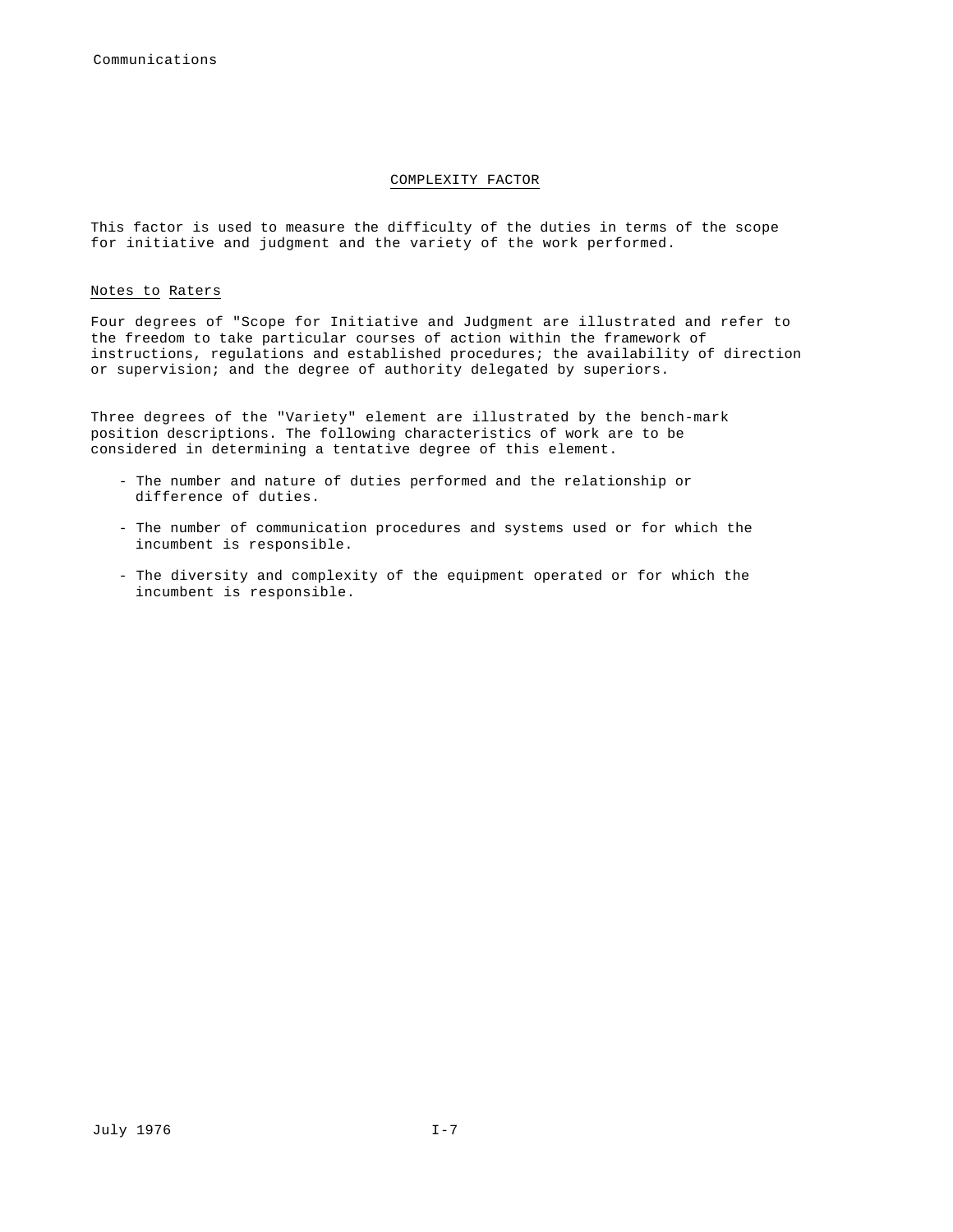#### RATING SCALE - COMPLEXITY

#### Scope for Initiative and Judgment

| Degree<br>οf<br>Variety |     | Methods and procedures<br>are prescribed in detail<br>or are standardized.<br>There is little scope for are required in selecting<br>independent Judgment. |                          | Methods and procedures<br>are well defined,<br>Initiative and Judgment<br>appropriate procedures<br>or courses of action and<br>in coping with diverse<br>operational problems. |            |           | Initiative and Judgment<br>are required in<br>interpreting instructions<br>and procedures, making<br>modifications to<br>resolve operational<br>problems, recommending<br><i>changes</i> in procedures<br>and in organizing and<br>directing current<br>operations, |                      | Initiative and Judgment<br>are required in inter-<br>preting and adapting<br>instructions and procedures<br>and in planning,<br>organizing and directing<br>current and long term<br>operations of a large<br>concentre. Recommendations<br>are made to senior<br>telecommunication<br>authority to effect changes<br>in communication<br>procedures, equipment<br>and organization. |      |  |
|-------------------------|-----|------------------------------------------------------------------------------------------------------------------------------------------------------------|--------------------------|---------------------------------------------------------------------------------------------------------------------------------------------------------------------------------|------------|-----------|---------------------------------------------------------------------------------------------------------------------------------------------------------------------------------------------------------------------------------------------------------------------|----------------------|--------------------------------------------------------------------------------------------------------------------------------------------------------------------------------------------------------------------------------------------------------------------------------------------------------------------------------------------------------------------------------------|------|--|
|                         |     | $\boldsymbol{A}$                                                                                                                                           |                          | $\mathbf B$                                                                                                                                                                     |            |           | $\mathbf C$                                                                                                                                                                                                                                                         |                      | D                                                                                                                                                                                                                                                                                                                                                                                    |      |  |
|                         | 60  |                                                                                                                                                            | Page* 110                |                                                                                                                                                                                 |            | Page* 160 |                                                                                                                                                                                                                                                                     | Page                 | 210<br>$Page*$                                                                                                                                                                                                                                                                                                                                                                       |      |  |
| Degree 1                |     | 1 Telex Operator,<br>UIC<br>2 Telex Operator<br>3 Communicator<br>Message Centre,<br><b>DND</b><br>5 Communicator,<br>Tape Relay<br>Centre, DND            | 1.2<br>2.2<br>3.2<br>5.2 |                                                                                                                                                                                 |            |           |                                                                                                                                                                                                                                                                     |                      |                                                                                                                                                                                                                                                                                                                                                                                      |      |  |
|                         | 105 |                                                                                                                                                            |                          | 155                                                                                                                                                                             |            |           | 205                                                                                                                                                                                                                                                                 |                      | 255                                                                                                                                                                                                                                                                                                                                                                                  |      |  |
| Degree 2                |     | 4 Communicator,<br>Message Centre,<br>M&Ι                                                                                                                  |                          | 6 Communicator Comm.<br>Comm. Centre,<br><b>DSS</b><br>7 Concentre Commu-<br>nicator, DND<br>8 Communicator<br>Marine Aeradio<br>Station                                        | 7.3<br>8.3 | 6.3       | 13 Senior Communica<br>tor, Kuala<br>Lumpur, EA<br>14 Supervisor, Head-.<br>quarter Concentre<br>MOT<br>16 Supervisor, Tape<br>Relay, DND                                                                                                                           | 13.3<br>14.3<br>16.2 |                                                                                                                                                                                                                                                                                                                                                                                      |      |  |
|                         | 150 |                                                                                                                                                            |                          | 200<br>9 Communicator,<br>Cryptocentre,<br><b>DND</b>                                                                                                                           | 9.2        |           | 250<br>15 Shift Supervisor<br>Comm. Centre,<br>EA                                                                                                                                                                                                                   |                      | 300<br>17 Chief Supervisor,<br>Montreal Weather<br>Office, EC<br>$15.2$ 18 Chief Supervisor,                                                                                                                                                                                                                                                                                         | 17.3 |  |

Degree 3

DND 9.2 10 Communications Centre Communi-<br>
cator, EA 10.3<br>
11 Control Centre<br>
Communicator, 11.3<br>
ADIS, MOT 11.3 12 Communicator, Weather Office, EC  $12.4$ 18 Chief Supervisor, Communications Centre, Paris EA 18.3

July 1976 1-8

\*A11 Page numbers refer to Part III.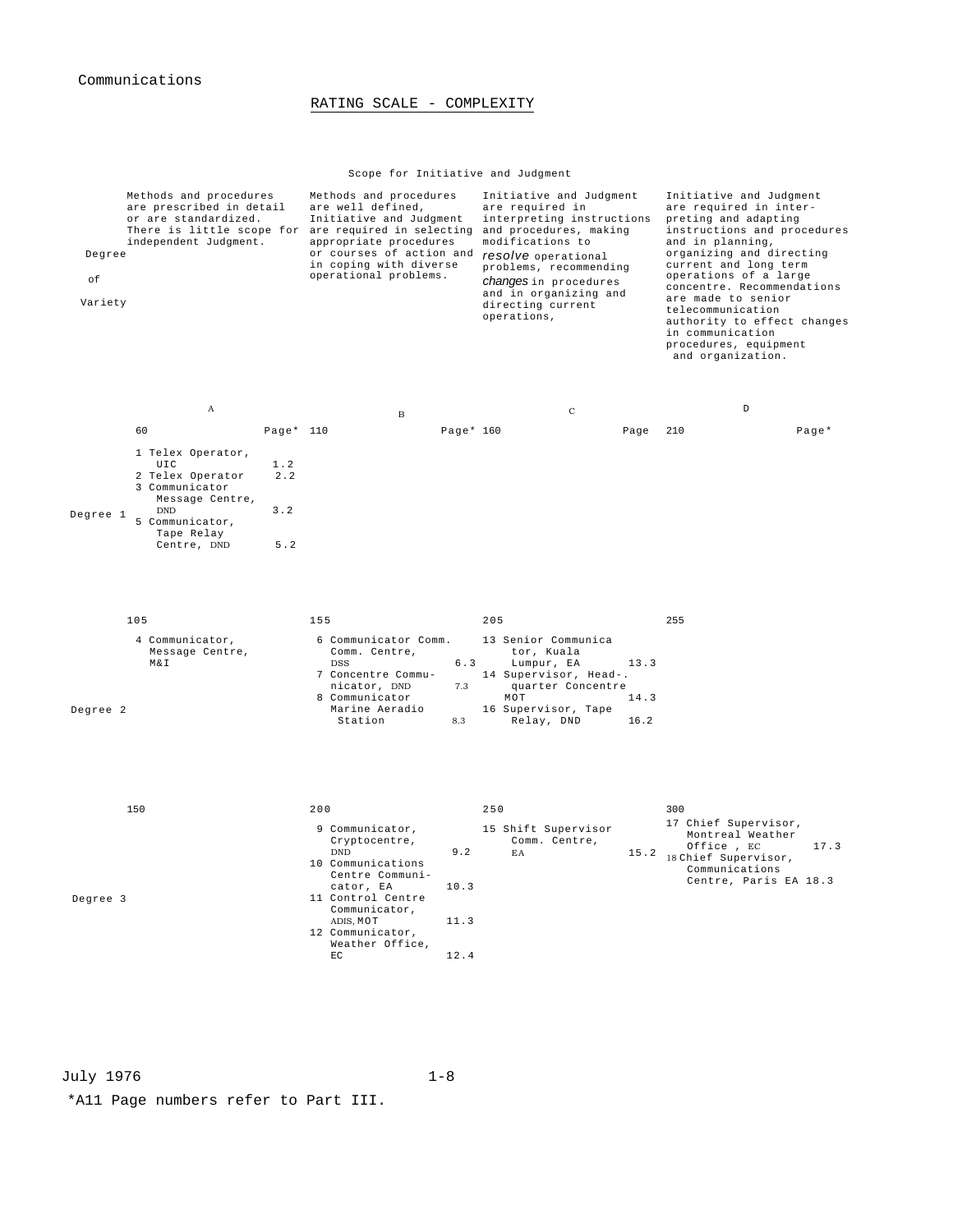#### CONSEQUENCE OF ERRORS FACTOR

This factor is used to measure the job responsibility as indicated by the consequence of an error that the employee might reasonably make in the performance of his duties. The factor is expressed in terms of the impact of errors on the flow and handling of traffic and the effective utilization of the communications system.

#### Notes to Raters

All positions will be given at least the minimum of 10 points under this factor.

Raters should also bear in mind that they are considering the consequence of an error that is quite possible, and that they are not rating the impact of an error that is only remotely possible.

The factor is intended to serve as a measure of the consequence of an error that may occur in spite of the exercise of due care by a competent employee. The possible impact of gross neglect or incompetence is not to be evaluated.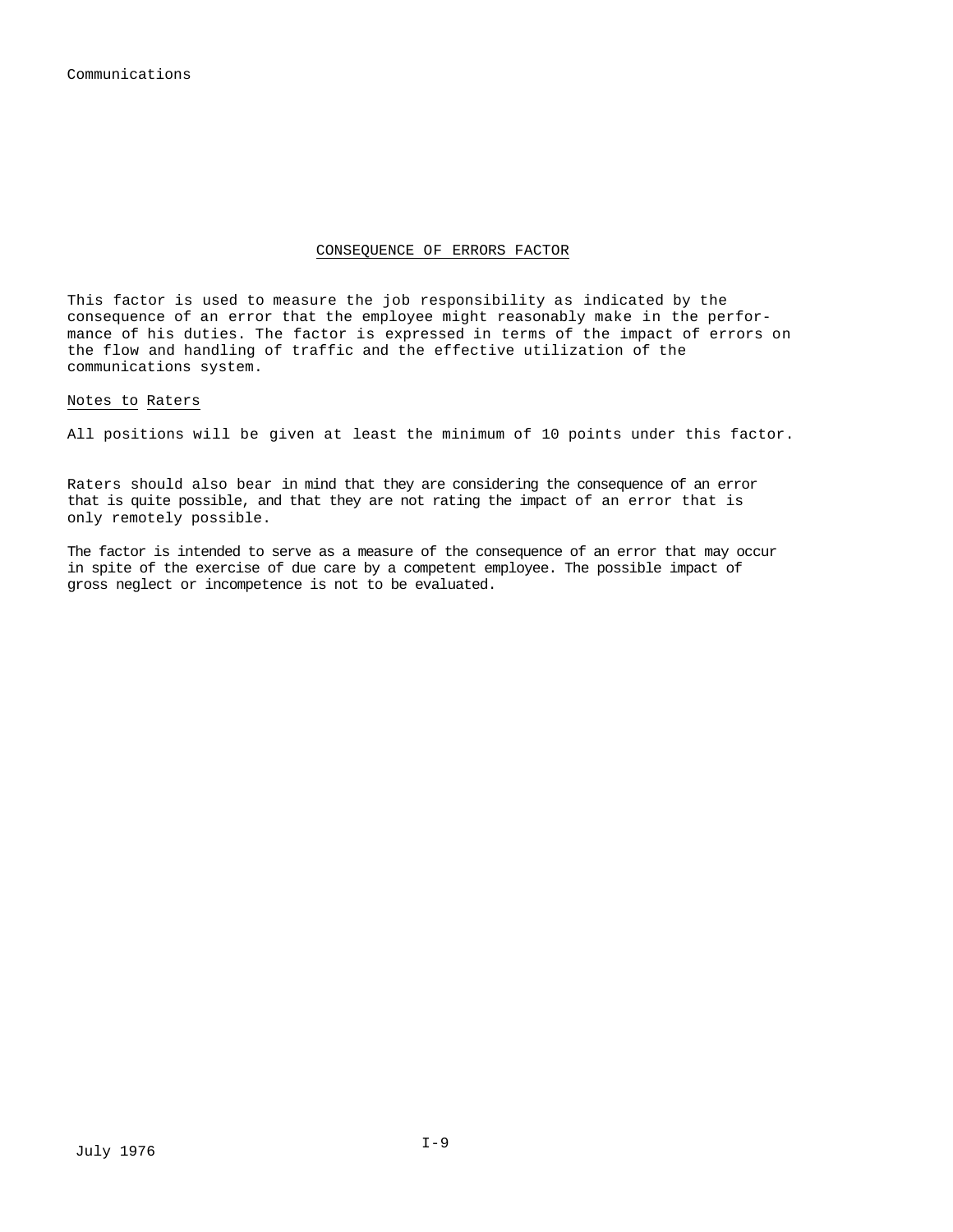#### RATING SCALE - CONSEQUENCE OF ERRORS

| Consequence of Errors,<br>and Degree                                                                                                                                                                                                                     | Points               | Bench-mark Position Description                                                                                                                                                                                                                                                                                                              |                                                          |
|----------------------------------------------------------------------------------------------------------------------------------------------------------------------------------------------------------------------------------------------------------|----------------------|----------------------------------------------------------------------------------------------------------------------------------------------------------------------------------------------------------------------------------------------------------------------------------------------------------------------------------------------|----------------------------------------------------------|
| Errors result in requests<br>for repeats of traffic<br>and can cause minor<br>delays.                                                                                                                                                                    | 10<br>$\mathbf{1}$   | No.<br>1 Telex Operator, UIC<br>2 Telex Operator<br>3 Communicator Message Centre, DND<br>4 Communicator, Message Centre, 21&I<br>5 Communicator, Tape Relay Centre, DND<br>6 Communicator, Comm. Centre, DSS<br>7 Comcentre Communicator, DND<br>$\overline{1}$<br>$\overline{J}$                                                           | $Page*$<br>1.2<br>2.2<br>3.2<br>4.3<br>5.2<br>6.3<br>7.4 |
| Errors result in interference<br>with the flow of traffic in<br>a system disrupting traffic<br>schedules or jeopardizing<br>the security of messages.                                                                                                    | $\mathfrak{D}$<br>30 | 8 Communicator, Marine Aeradio<br>- Station<br>9 Communicator, Cryptocentre, DND<br>10 Communications Centre Communicator<br>12 Communicator, Weather Office, EC                                                                                                                                                                             | 8.3<br>9.2<br>10.3<br>12.4                               |
| Errors arising from failure<br>to correctly apply, interpret<br>and communicate procedures<br>to staff result in the<br>incorrect handling of traffic<br>causing serious disruption<br>of traffic flow, or<br>endangering the security of<br>the system. | 3<br>50              | 11 Control Centre Communicator, ADIS,<br>MOT<br>13 Senior Communicator, Kuala Lumpur,<br>EA<br>Supervisor, Headquarter Comcentre,<br>14<br>15 Shift Supervisor, Comm. Centre, EA<br>16 Supervisor Tape Relay Centre, DNA<br>17 Chief Supervisor, Montreal Weather<br>Office, EC<br>18 Chief Supervisor, Communications Centres,<br>Paris, EA | 11.3<br>13.3<br>14.3<br>15.3<br>16.3<br>17.3<br>18.3     |

\*All Page numbers refer to Part III.

I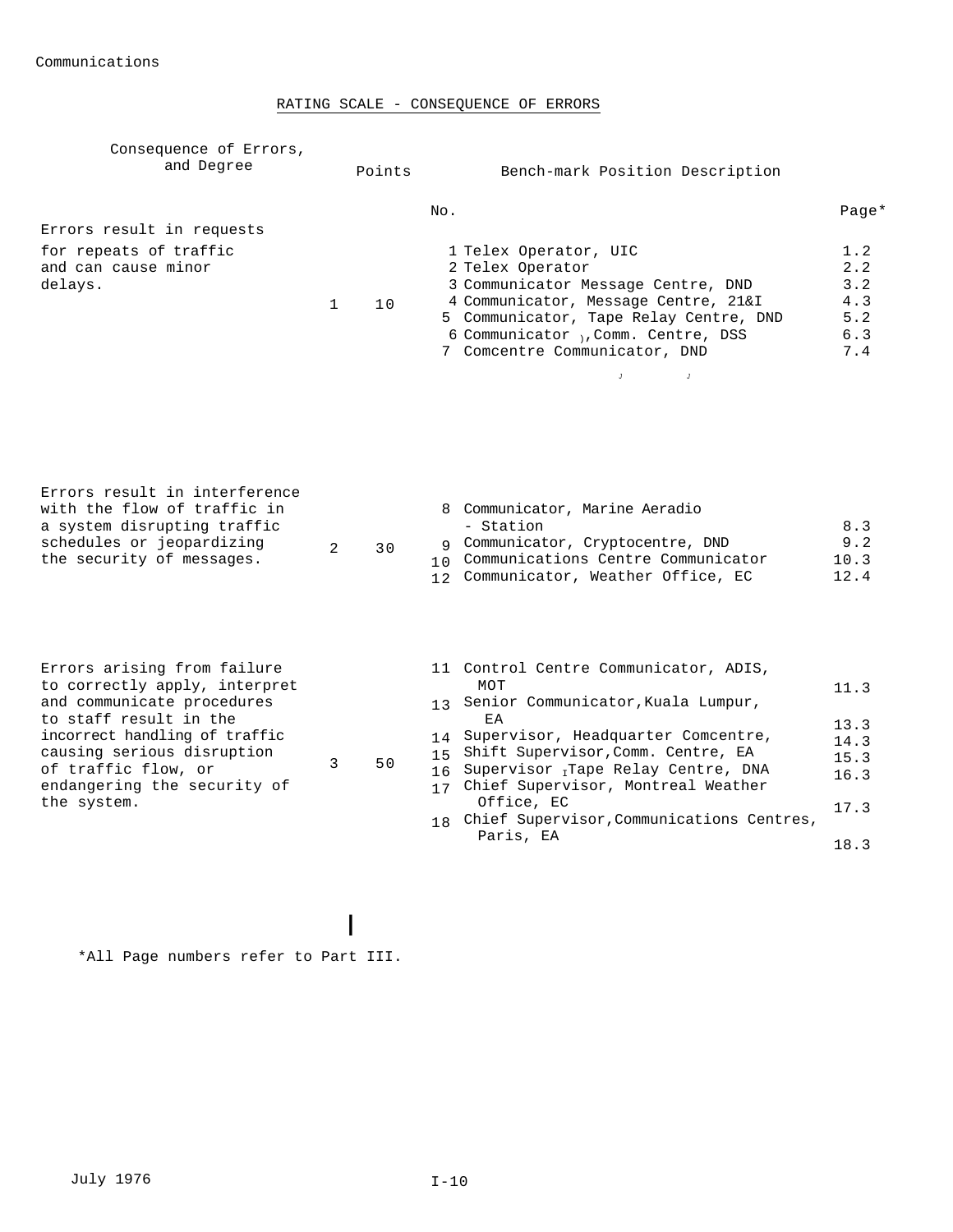#### RESPONSIBILITY FOR CONTACTS FACTOR

This factor is used to measure the difficulty and importance of contacts that occur as an integral part of the work and the requirements imposed by these contacts to work and communicate with others in person, by telecommunications media, or in writing.

#### Notes to Raters

Only those contacts that are in integral part of the work and that result from the duties assigned or sanctioned by management are to be considered. Contacts between subordinate and supervisory personnel within a communications Centre are not to be considered in this factor.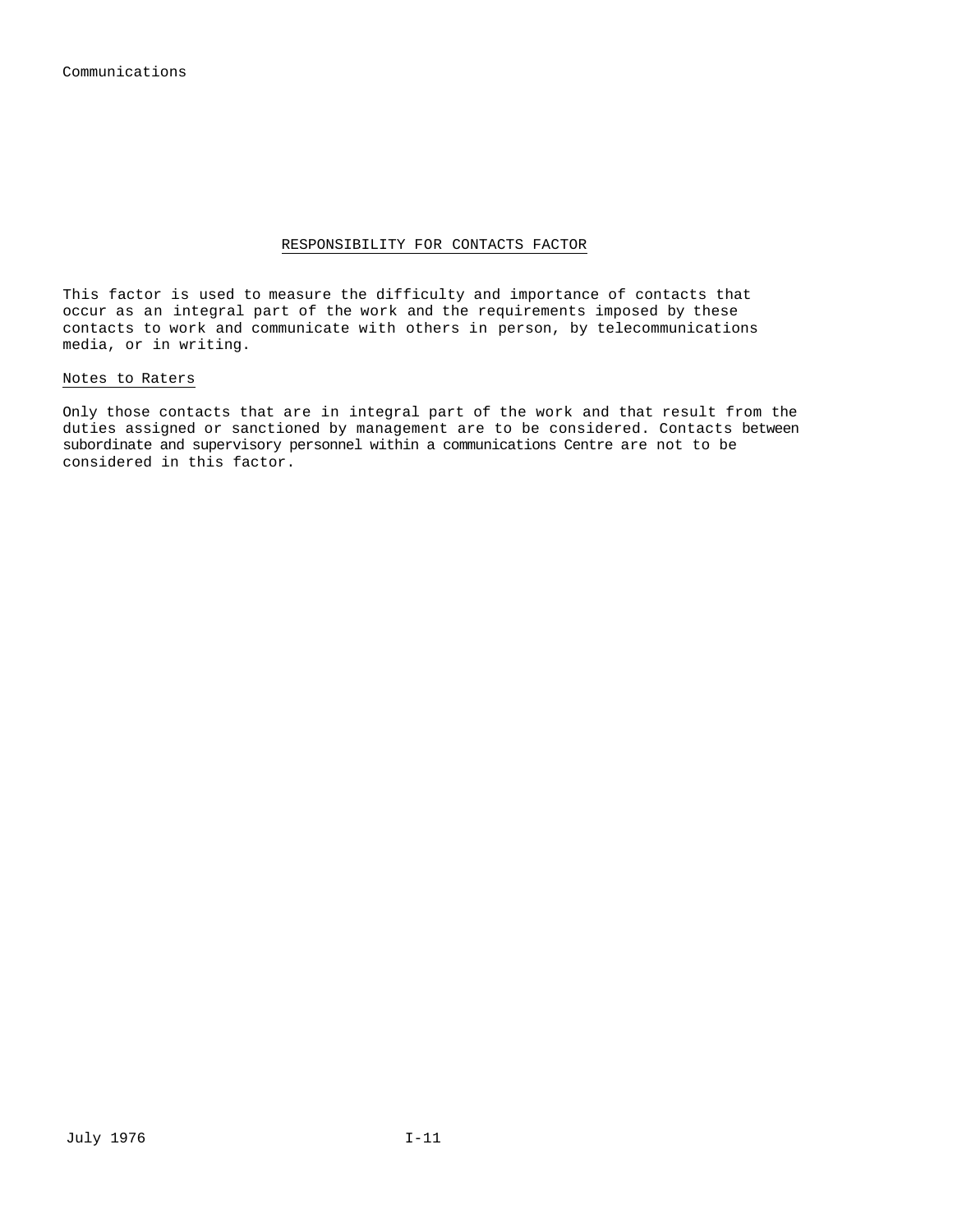RATING SCALE - RESPONSIBILITY FOR CONTACTS

Nature of Contacts, and Degree Points Bench-mark Position Descriptions

To give and obtain information No. No. requiring tact and courtesy.

|    | 1 Telex Operator, UIC                               | 1.2  |
|----|-----------------------------------------------------|------|
|    | Telex Operator<br>$\mathcal{D}$                     | 2.3  |
|    | Communicator, Message Centre, DND<br>$\overline{2}$ | 3.2  |
|    | 4 Communicator, Message Centre, M&I                 | 4.3  |
|    | 5 Communicator, Tape Relay Centre, DND              | 5.3  |
|    | 6 Communicator, Comm. Centre, DSS                   | 6.3  |
|    | 7 Comcentre Communicator, DND                       | 7.4  |
|    | g Communicator, Marine Aeradio                      |      |
|    | Station                                             | 8.3  |
|    | 9 Communicator, Cryptocentre DND                    | 9.2  |
| 10 | 10 Communications Centre Communicator,              |      |
|    | ЕA                                                  | 10.3 |
|    | Communicator, Weather Office, EC                    | 12.5 |

| requiring explanation,<br>MOT<br>11.3<br>interpretation of procedures<br>15 Shift Supervisor, Comm. Centre, EA<br>15.3 |  |
|------------------------------------------------------------------------------------------------------------------------|--|
| 30<br>and instructions or other<br>16 Supervisor, Tape Relay Centre, DND<br>16.3<br>operational details.               |  |

50

| To give and obtain information<br>requiring an appreciation of user<br>requirements and a thorough |
|----------------------------------------------------------------------------------------------------|
| knowledge of communication                                                                         |
| operations; to give explanation                                                                    |
| and                                                                                                |
| advice on the service                                                                              |
| provided by the system; and                                                                        |
| to obtain cooperation on                                                                           |
| services essential to improve                                                                      |
| or maintain the operational                                                                        |
| efficiency of the system.                                                                          |

| 13 Senior Communicator, Kuala Lumpur,<br>ЕA |      |
|---------------------------------------------|------|
|                                             | 13.3 |
| 14 Supervisor, Headquarter Comcentre,       |      |
| MOT                                         | 14.3 |
| 17 Chief Supervisor, Montreal Weather       |      |
| Office, EC                                  | 17.4 |
| 18 Chief Supervisor, Communications         |      |
| Centre, Paris, EA                           |      |
|                                             | 184  |

\*All page numbers refer to Part III.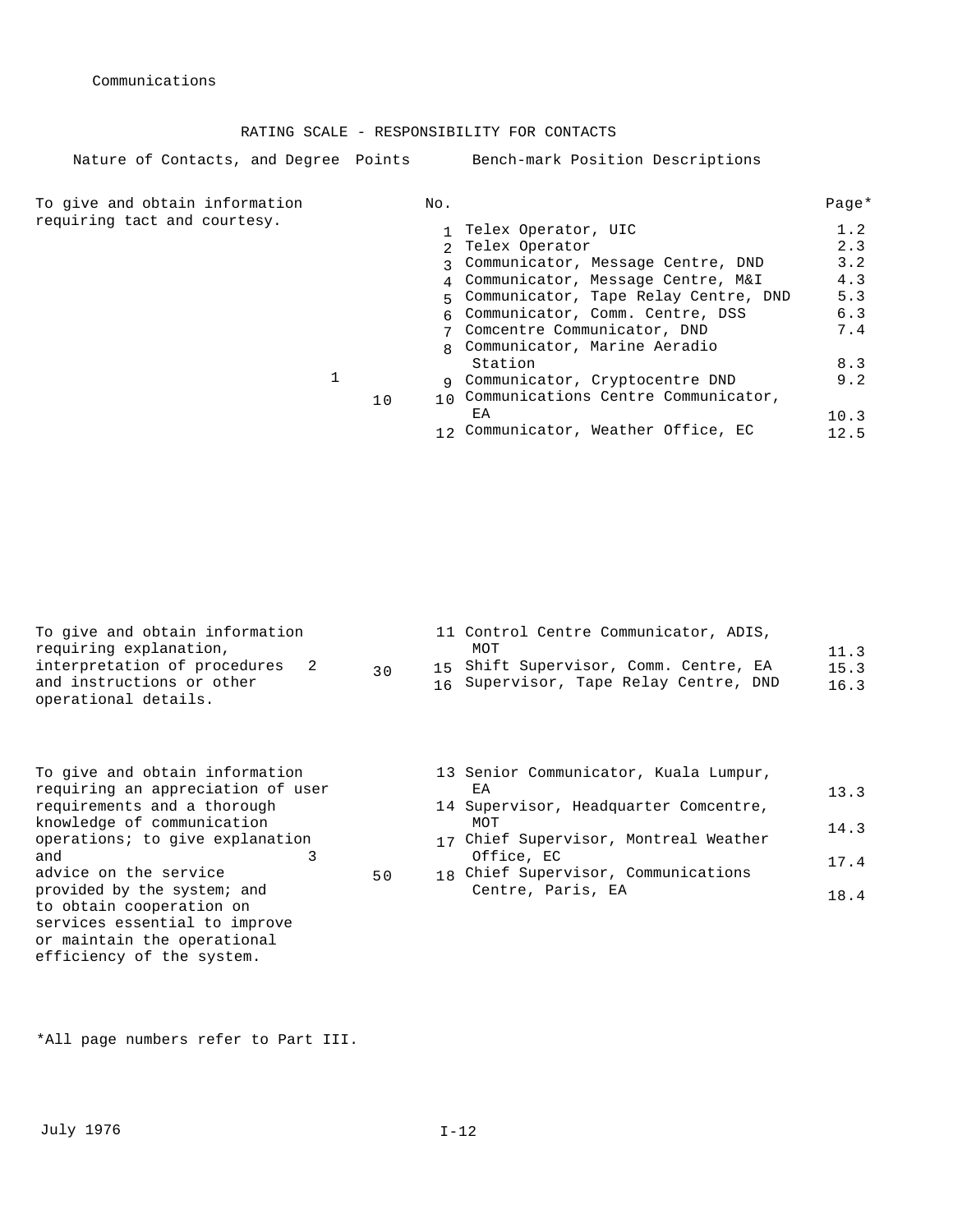#### CONDITIONS OF WORK FACTOR

This factor is used to measure the attention and physical effort that are required and the effect of the environment in which the duties are performed.

#### Definitions

"Attention" refers to the demands for attention and concentration made by the frequency of traffic, the variety of activities, and other operational requirements.

"Physical effort" refers to the frequency, intensity and duration of muscular stress associated with the duties.

"Environment" refers to the conditions under which the duties are performed and includes such things as the noise and heat level in the work area and the requirement to work in confinement or isolation.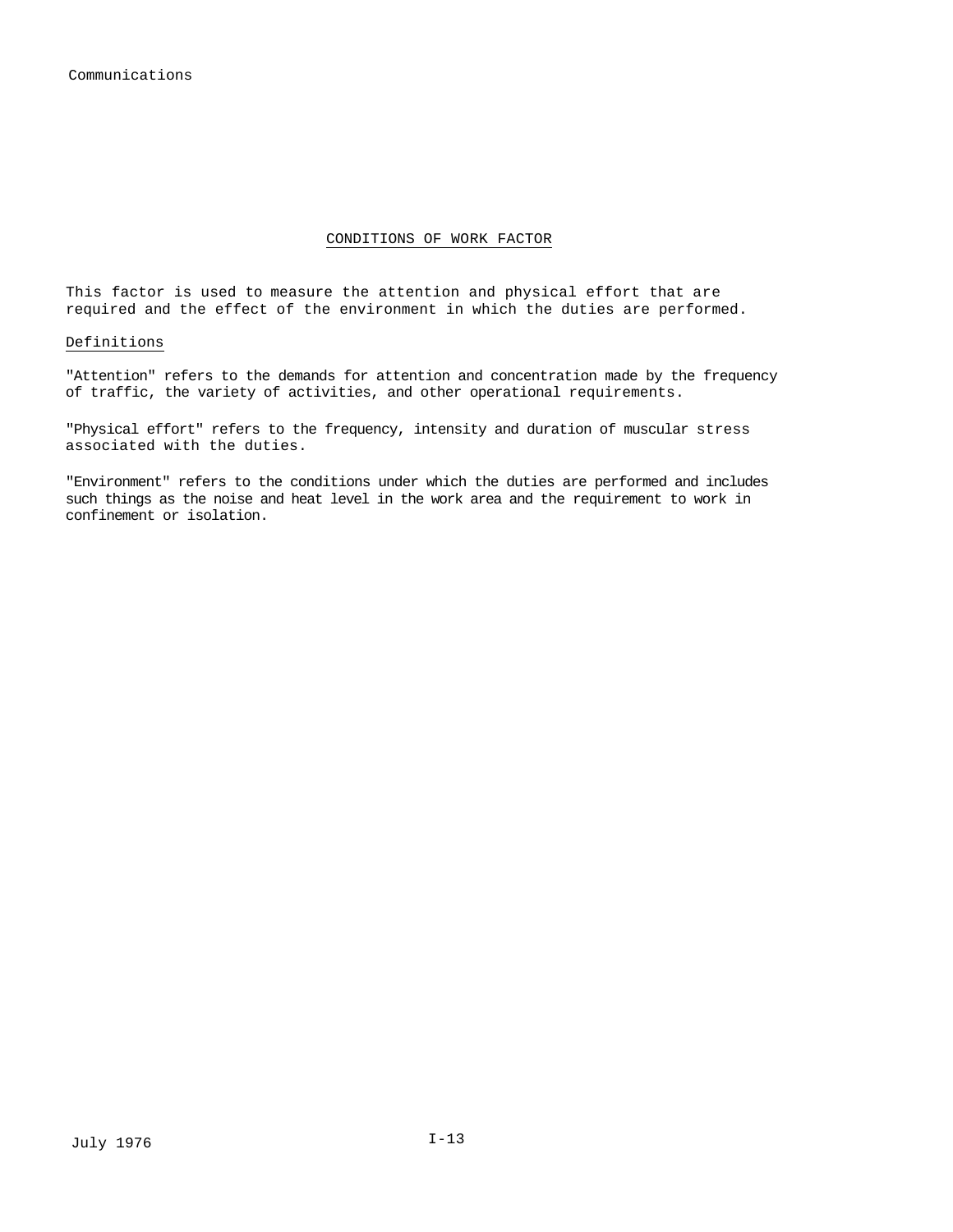RATING SCALE - CONDITIONS OF WORK FACTOR

#### Attention

|                 | Degree                                                                                                                                                                                                                  | Points |
|-----------------|-------------------------------------------------------------------------------------------------------------------------------------------------------------------------------------------------------------------------|--------|
|                 | 1 Work requires normal attention. Concentrated attention<br>may be required during peak periods of message traffic.                                                                                                     | 10     |
|                 | 2 Work requires sustained concentration and attentiveness<br>in handling high volumes of message traffic during peak<br>periods, which occur frequently.                                                                | 30     |
|                 | 3 Work requires continuous concentration and attentiveness<br>in handling a high volume of regularly scheduled and<br>closely timed message traffic or a high volume of message<br>traffic where accuracy is essential. | 50     |
| Physical Effort |                                                                                                                                                                                                                         |        |
|                 | Degree                                                                                                                                                                                                                  | Points |

| 1 Work requires little physical effort. Much of it is<br>done while seated, but there is some standing or<br>walking.               |     |  |
|-------------------------------------------------------------------------------------------------------------------------------------|-----|--|
| 2 Work requires moderate physical effort. Some of it is<br>done while seated, but there are long periods of<br>standing or walking. | ר 3 |  |
| 3 Work requires considerable physical effort. Constant<br>walking or standing is required.                                          |     |  |
|                                                                                                                                     |     |  |

Environment

| Degree                                                                                                                                                                                                                                                                                                          | Points |
|-----------------------------------------------------------------------------------------------------------------------------------------------------------------------------------------------------------------------------------------------------------------------------------------------------------------|--------|
| 1 Duties are performed in an office environment.                                                                                                                                                                                                                                                                | 1 N    |
| 2 Duties are performed in a machine room environment,<br>with high noise and heat level, which may be segregated<br>from other work areas due to operational or security<br>requirements OR in an office environment, but where<br>security measures require that work be done in isolation<br>and confinement. | 3 O    |
| 3 Duties are performed in a machine room environment with<br>a high noise and heat level and where top security<br>measures require that work be done in isolation and<br>confinement.                                                                                                                          | 50     |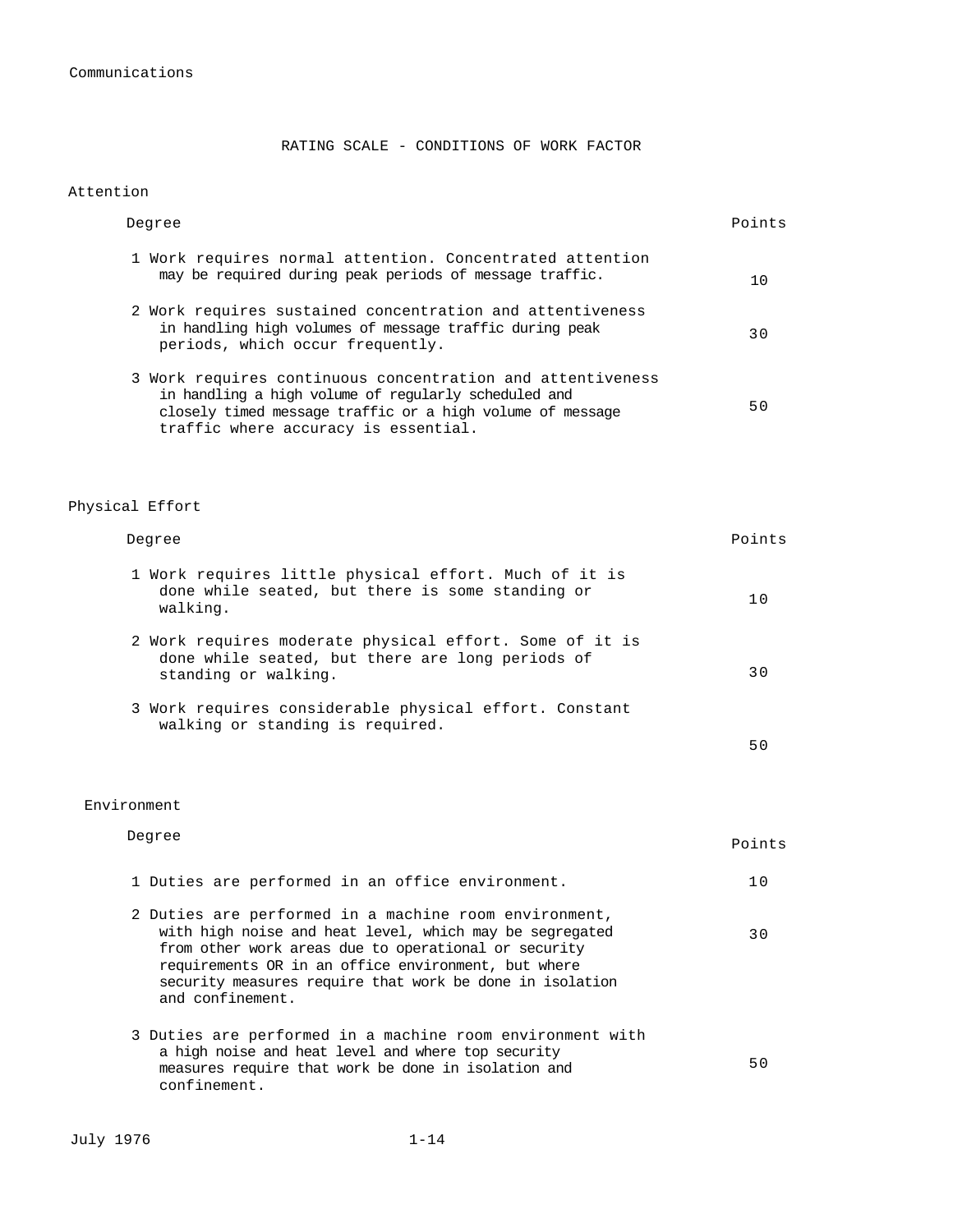Communications

#### SUPERVISION FACTOR

This factor is used to measure the responsibility that the employee must assume for the work and guidance of others. It applies to the continuing responsibility for employees reporting directly or through subordinate supervisors. It also applies to the responsibility for occasionally showing other employees how to perform specified tasks or duties. The two elements of the factor are the nature of the supervisory responsibility and the number of employees supervised directly or through subordinates.

#### Definition

"Nature of supervisory responsibility" refers to the extent to which supervisory positions have such responsibilities as controlling the quantity and quality of work, assigning of work, allocating of staff, evaluating employee performance, training and disciplining staff, and making recommendations on the number and classification of positions needed to perform the work.

#### Notes to Raters

In all positions there is some requirement for showing others how to perform tasks or duties; therefore, all positions will be assigned a minimum of 15 points  $(A_1)$ , regardless of the number of employees involved.

In rating positions all the elements outlined for each degree of supervisory responsibility must be considered. Generally speaking, the criterion for the assignment of a position to a degree is that it must include most of the elements of the degree to which it is assigned.

The rating scale shows the point values assigned for four degrees of the Nature of Supervisory Responsibilities element. These degrees, which are designated only as A, B, C, and D on the scale, are defined in the following table: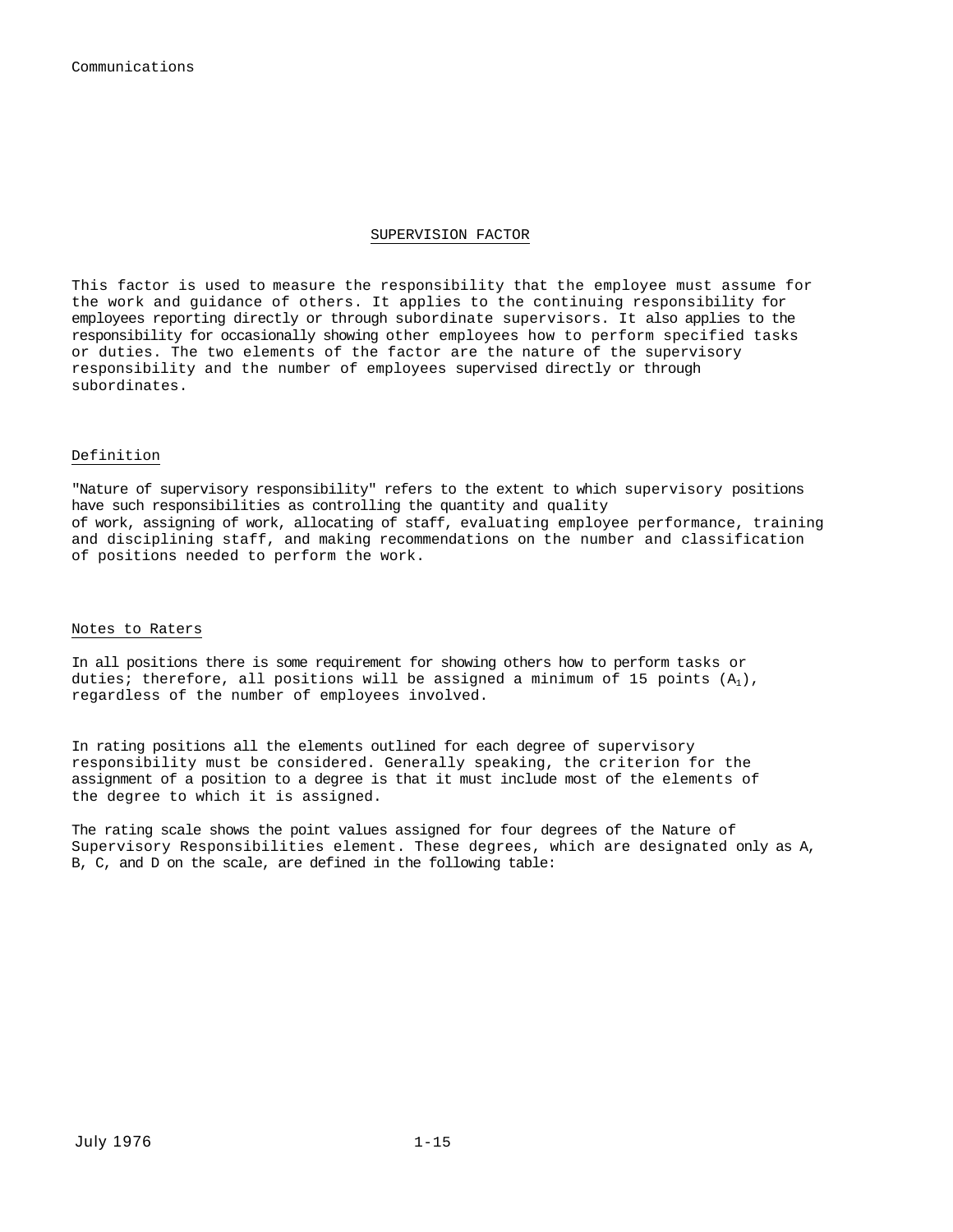#### SUPERVISION

Mature of Supervisory Responsibility and Degree No. Pages Shows other employees how to perform tasks or duties. A 9 Communicator Cryptocentre, DND 10 Communications Centre Communicator, 1 Telex Operator<br>2 Telex Operator<br>3 Communicator, Message Centre, DND<br>4 Communicator, Message Centre, M&I<br>5 Communicator, Tape Relay Centre, DND 6 Communicator, Comm. Centre, DSS 7 Comcentre Communicator, DND 8 Communicator, Marine Aeradio Station EA 11 Centre Communicator, ADIS, MOT 12 Communicator, Weather Office, EC 1.2 2.3 3.3 4.3 5.3 6.3 7.5  $8.4$ 9.3 10.4 11.4 12.5 Assumes limited supervisory responsibilities such as - instructing employees in work and procedures, assigning or distributing work to ensure maintenance of work flow, - giving advice and guidance to other employees on work problems, reporting to more senior supervisor on employee performance and punctuality, makes short-term allocations of staff to cope with emergency workload situations. B 13 Senior Communicator, Kuala Lumpur, EA 13.4 Directly or through a subordinate supervisor - allocates staff to cope with fluctuations in workload or absences,<br>- ensures that established standards of quality and<br>quantity of work are maintained,<br>- evaluates the performance of subordinates and<br>informs them of strengths and weaknesses of day<br>to day performance, 15 Shift Supervisor, Comm. Centre, EA 15.4

 $\qquad$ 

- proposes disciplinary action, advises superior on the adequacy and nature of staff required to conduct operations,
- counsels staff on the resolution of work problems.

- Through subordinate supervisors allocates staff to shifts or to units within a communication organization to ensure the adequate manning of functions, - establishes standards of quality and quantity of
	-
- work,<br>- establishes priorities and work schedules,<br>- establishes priorities and responsibilities to be<br>asigned positions and the order in which rotational<br>functions are to be performed.<br>Evaluates the performance of employe

Develops and conducts programs of formal or on the job training to ensure the effective utilization and development of staff.

Maintains a continuing review of workload and as required recommends changes in the number of classification of positions.

- 14 Supervisor, Headquarter
- Comcentre, MOT 16 Supervisor, Tape Relay, Centre DND 17 Chief Supervisor, Montreal Weather Office, EC 18 Chief Supervisor, Communications Centre, Paris, FA 14.4 16.4 17.4
	- 18.4

\*All page numbers refer to Part III.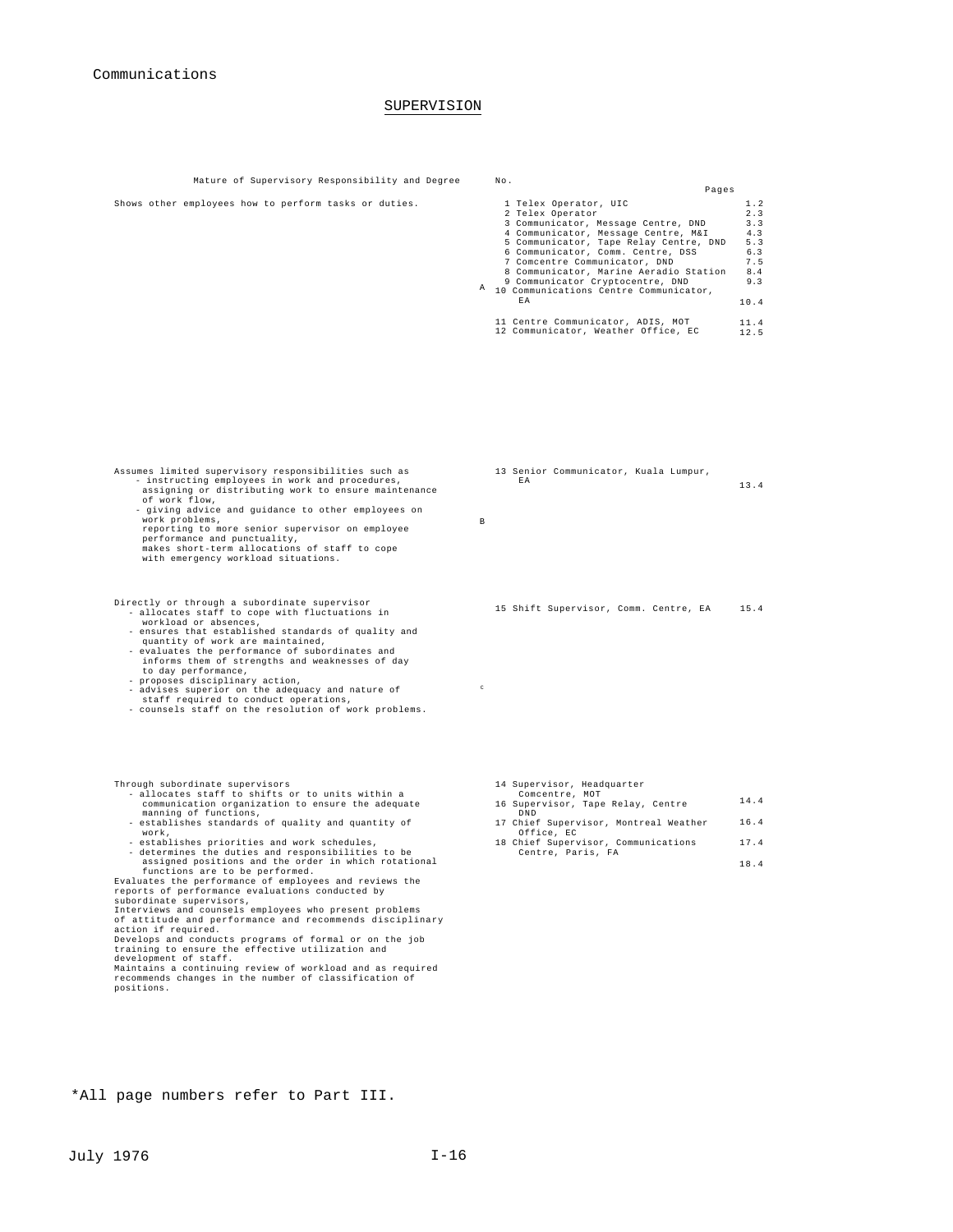### RATING SCALE - SUPERVISION FACTOR

| Number of Employees Supervised,<br>and Degree |                | Nature of Supervisory Responsibility,<br>and Degree |     |             |     |
|-----------------------------------------------|----------------|-----------------------------------------------------|-----|-------------|-----|
|                                               |                | Α                                                   | B   | $\mathsf C$ | D   |
| Any number of Employees                       | $\mathbf{1}$   | 15                                                  |     |             |     |
| $1 - 3$                                       | $\overline{a}$ |                                                     | 33  | 51          | 69  |
| $4 - 10$                                      | 3              |                                                     | 60  | 78          | 96  |
| $11 - 25$                                     | 4              |                                                     | 87  | 105         | 123 |
| 26 and over                                   | 5              |                                                     | 114 | 132         | 150 |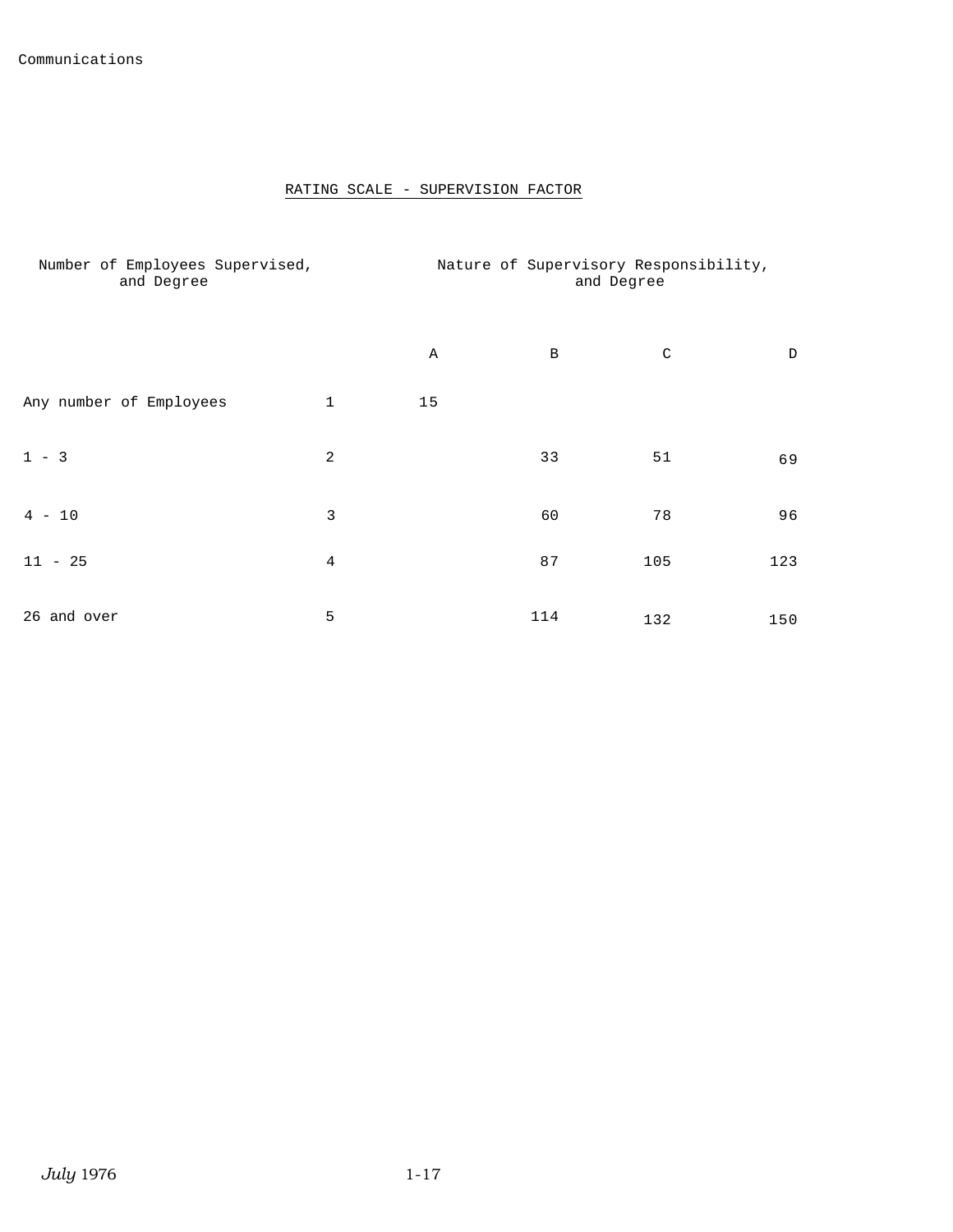Communications

Part II

SELECTION PLAN

July 1976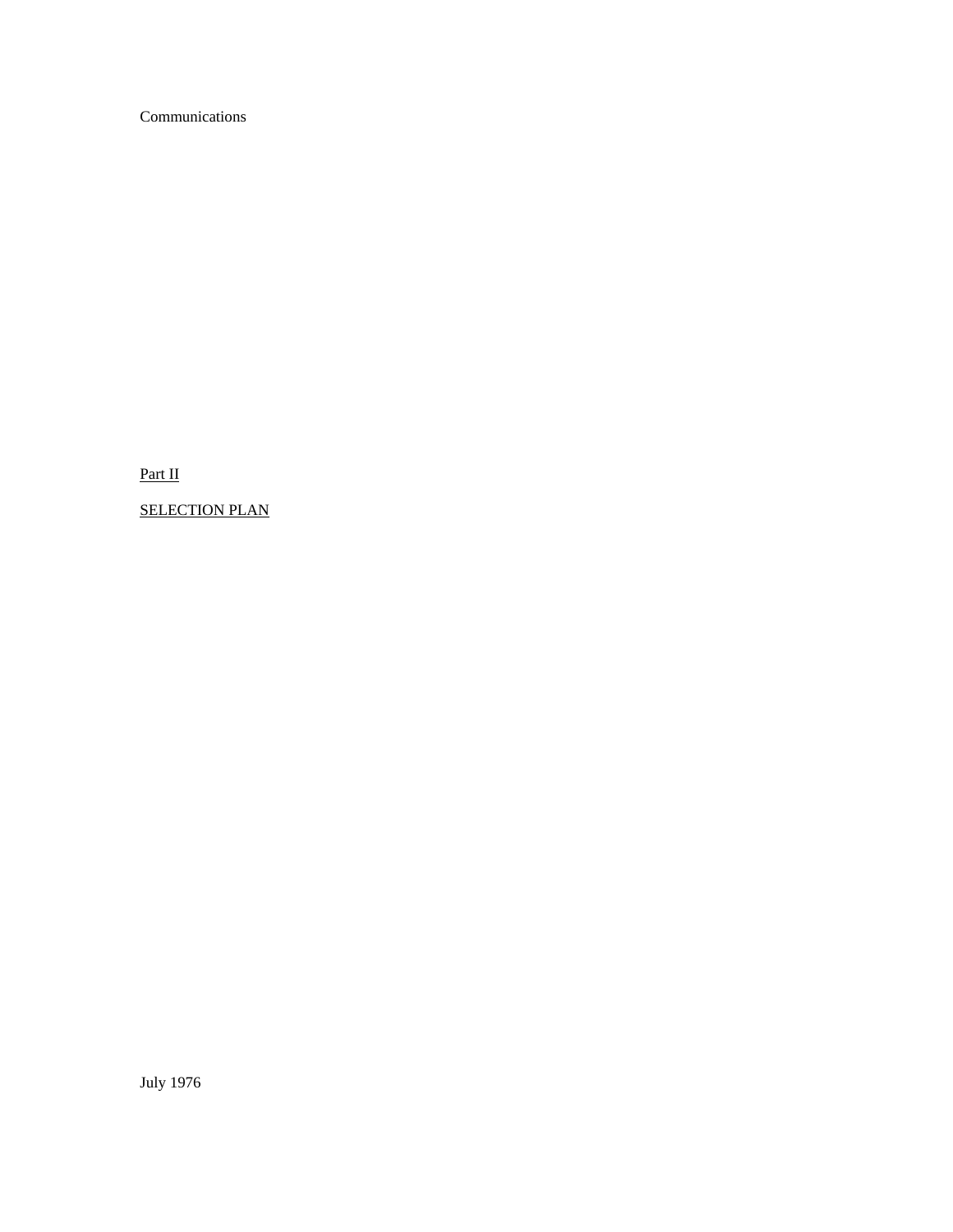#### PART II

#### SELECTION PLAN

#### INTRODUCTION

The Selection Plan includes the Selection Standard for this Group developed pursuant to Section 12 of the Public Service Employment Act, with instructions for adapting it to the requirements of individual positions in the form of a Statement of Qualifications.

Section 6 of the Public Service Employment Regulations requires that a Statement of Qualifications be prepared for each position to which an appointment is to be made. Each Statement of Qualifications is to specify and differentiate between those qualifications that are essential and those qualifications, if any, that are desirable for the performance of the duties and responsibilities of a position.

Qualifications refer to any training, ability, knowledge, accomplishment or personal attribute that is essential or desirable for performance of the duties and responsibilities of a position.

Qualifications vary with the job content requirements of individual positions. They must be identified for each position for which staffing action is intended. They are to be based on the duties and responsibilities of the position concerned and expressed in the form of a Statement of Qualifications. These qualifications then become the criteria against which selections are made for that staffing action.

The following pages contain an explanation of the various parts of a Statement of Qualifications, a description of qualifications for positions in this Group, a Rating Guide and a description of the methods to be used in assessing the qualifications of candidates for these positions. Examples of Statements of Qualifications for positions in this Group based on Bench-Mark Position Descriptions are presented in Part III of this Standard.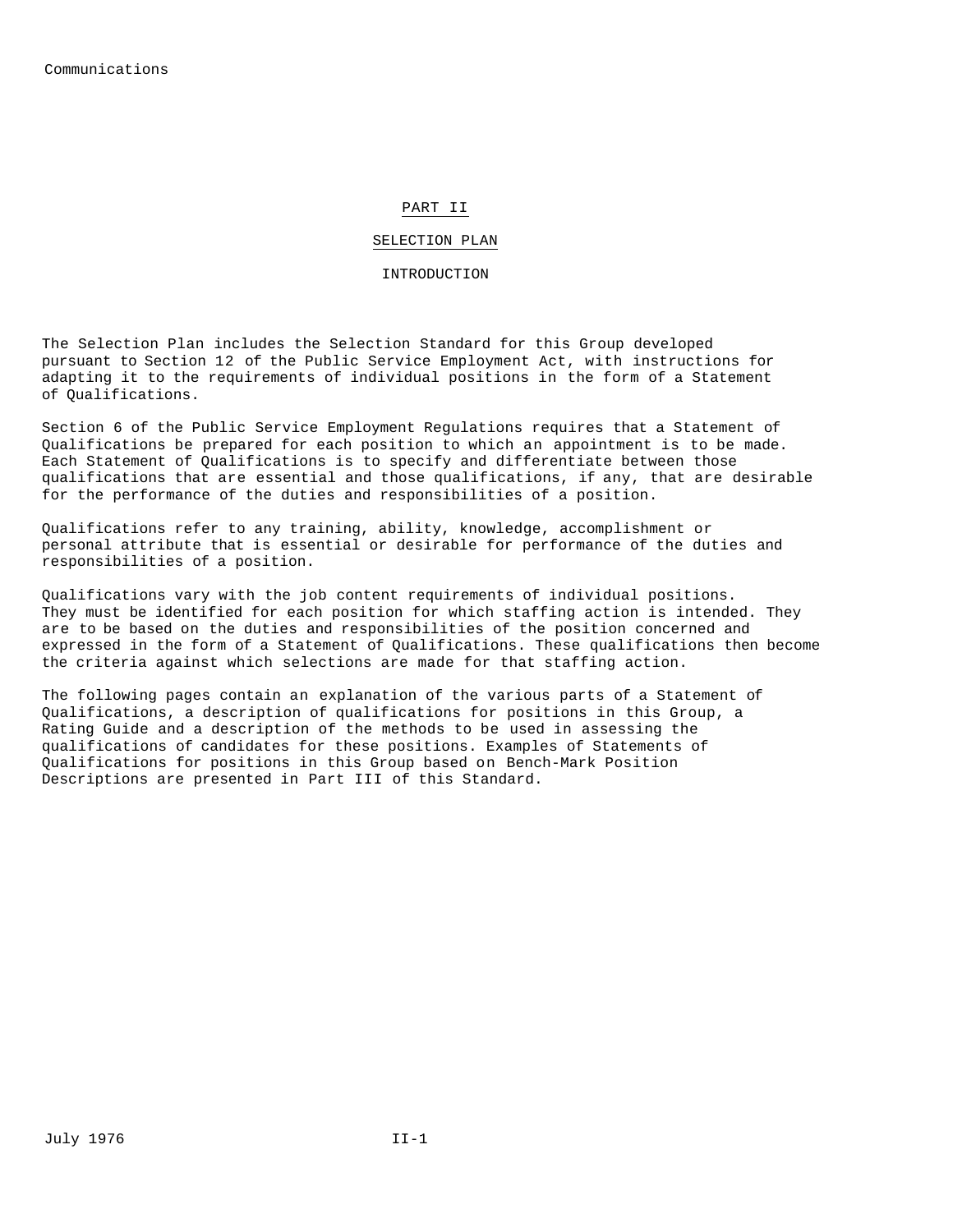#### STATEMENT OF QUALIFICATIONS

Structure

The basic structure of a Statement of Qualifications is as follows:

#### ESSENTIAL QUALIFICATIONS

#### BASIC REQUIREMENTS

- Education Factor
- Occupational Certification Factor
- Achievement, Skills or Aptitudes Factor
- Language Requirement Factor
- Experience Factor

#### RATED REQUIREMENTS

- Knowledge Factor
- Abilities Factor
- Personal Suitability Factor

#### DESIRABLE QUALIFICATIONS

- (Individual qualifications that are desirable, if any.)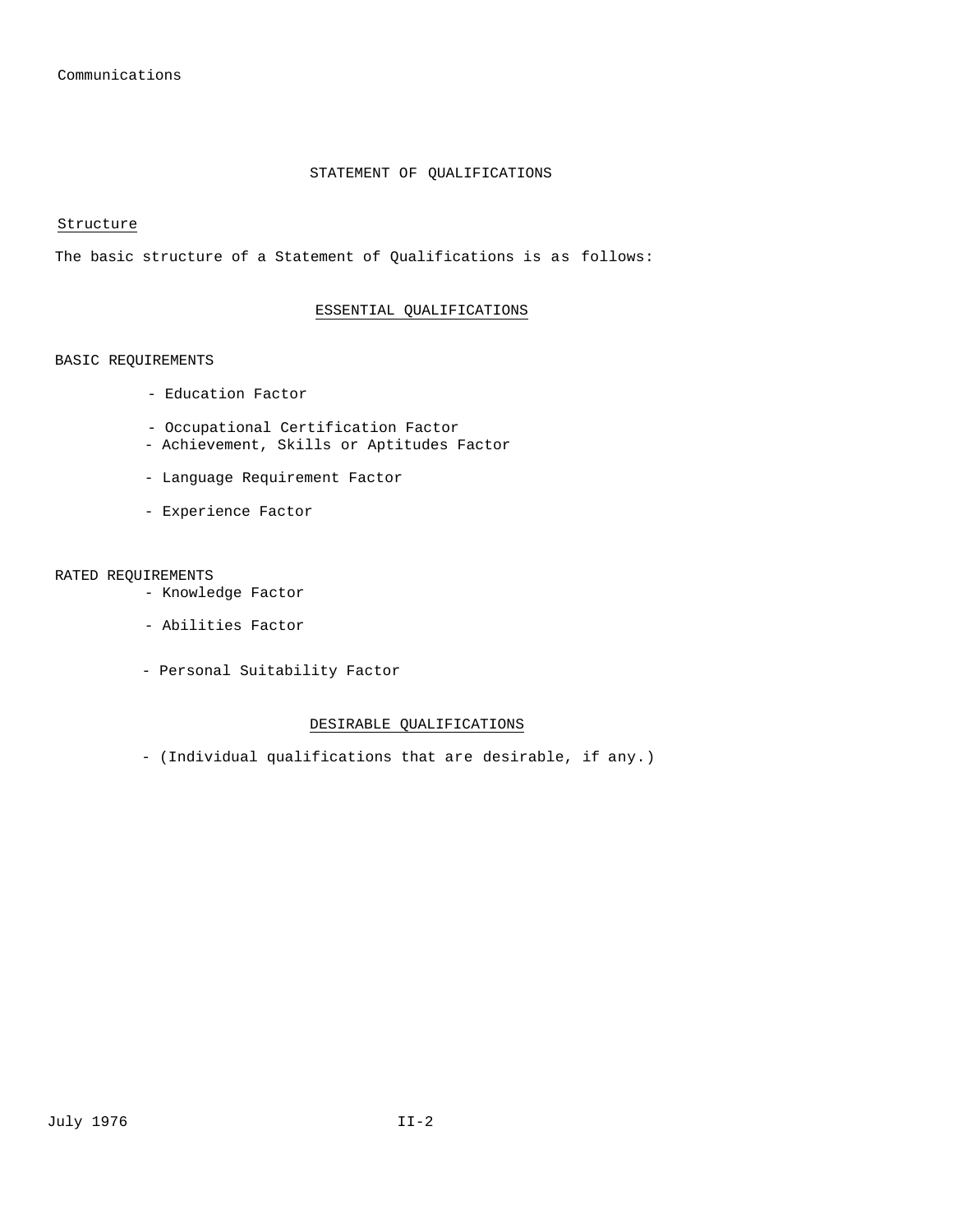#### Definitions

A Statement of Qualifications consists of two components:

ESSENTIAL QUALIFICATIONS - This Component provides for the inclusion of qualifications which a person must possess in order to adequately perform the duties and responsibilities of a position. It consists of two sub-components:

BASIC REQUIREMENTS - This sub-component provides for the inclusion of those essential qualifications that are used for initial screening purposes. Applicants must meet the Basic Requirements before consideration can be given to their other qualifications. Basic Requirements are minimum criteria and are not rated by degree. Basic Requirements include the following five Selection Factors:

Education - (a) Refers to a background in academic, vocational or technical studies and training which is recognized through the actual or imminent conferring of a degree, diploma, certificate or other official document by an approved educational institution or agency.

(b) Acceptable performance on tests prescribed by the Public Service Commission may be an alternative, when specified.

Occupational Certification - Refers to the possession of or eligibility for occupational credentials in the form of a license, certificate, registration, letter, papers or other documents which constitute official recognition of occupational competence.

Achievement, Skills or Aptitudes - Refers to special examinations or tests used to assess achievement, skills or aptitudes which are basic to the performance of the duties and responsibilities of a position.

Language Requirement - Refers to the need for a knowledge of either the English language, the French language, either one or the other or both in relation to the performance of the duties and responsibilities of a position.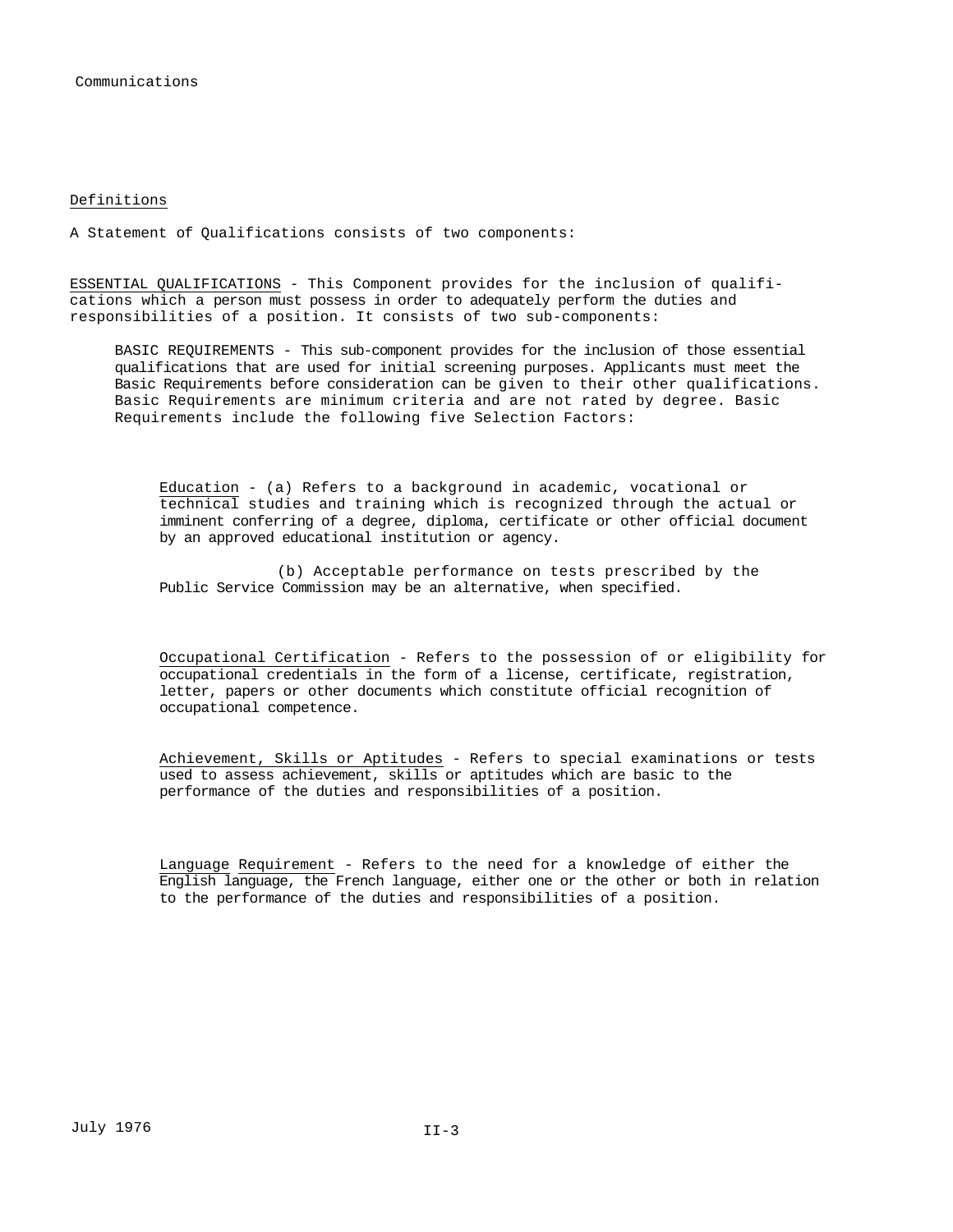Experience - Refers to actual participation or practice in activities related to the duties and responsibilities of a position. It means the acquisition or exercise of knowledge or abilities in vocational or avocational circumstances including voluntary work; and it is conditioned by the achievement realized during its acquisition and by the environment in which it is gained. Experience requirements must not be expressed in terms of a specific number of years.

NOTE: Pre-employment medical examination requirements are to be in accordance with Appendix 13 of the Staffing Manual and are not to be included in the Statement of Qualifications.

RATED REQUIREMENTS - This sub-component provides for the inclusion of those essential qualifications which are used for the rating and ranking of candidates who have met the Basic Requirements. Rated Requirements include the following three Selection Factors:

Knowledge - Refers to information concerning facts, theories, systems, practices, regulations and other subject-matter relevant to the performance of the duties and responsibilities of a position.

Abilities - Refers to competence in the use of tools, materials, and equipment or the application of methods, systems, techniques, practices, policies, regulations and other subject-matter relevant to the performance of the duties and responsibilities of a position.

Personal Suitability - Refers to personal traits or characteristics which condition the utilization of knowledge and abilities in the performance of the duties and responsibilities of a position.

DESIRABLE QUALIFICATIONS - This component provides for the inclusion of qualifications which, although not essential, may further contribute to or enhance a candidate's performance of the duties and responsibilities of a position. The use of Desirable Qualifications is optional, but they must not be used for screening purposes. When they are applicable, they are to be included in the Statement of Qualifications at the same time as the Essential Qualifications are specified, and they are to be assessed only as part of the rating and ranking of candidates who have met both the Basic Requirements and Rated Requirements for the position. Any job-related qualifications other than knowledge of a second official language may be used as Desirable Qualifications, but they should be used sparingly, if at all.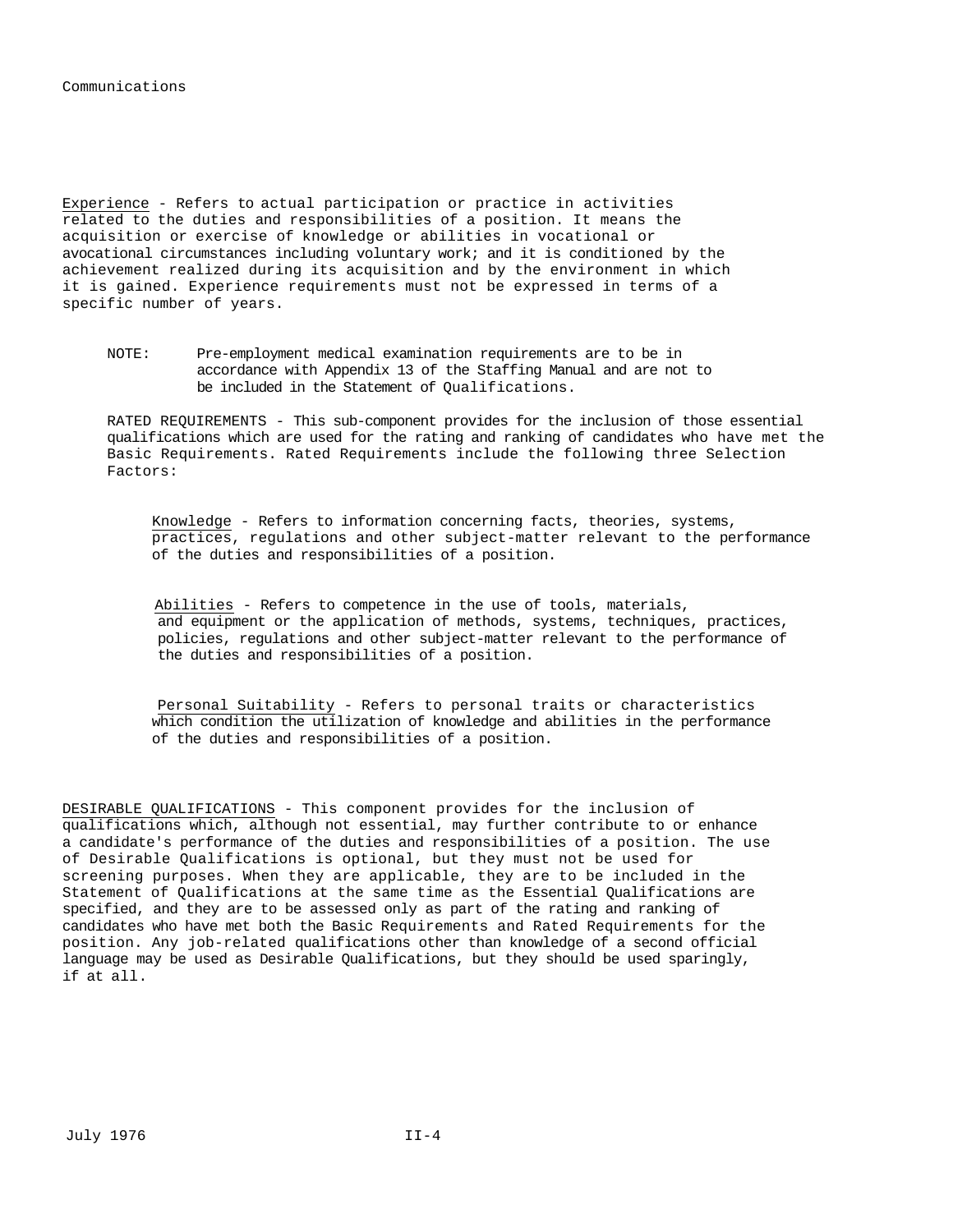#### SELECTION STANDARD - COMMUNICATIONS GROUP

Qualifications applicable to positions in the Communications Group are as follows:

#### ESSENTIAL QUALIFICATIONS

#### BASIC REQUIREMENTS

#### Education Factor

This factor is applicable to all positions in this Group. Based on the duties and responsibilities of the position, include in the Statement of Qualifications a description of the Education considered necessary.

The minimum education qualification for the Communications Group is:

- Successful completion of two years of secondary school education according to provincial standards or achievement of a satisfactory score on PSC Examination 1.
	- NOTE: Possession of the "successful completion of two years of secondary school" qualification is normally to be determined on the basis of information provided on applications or in personal inventories. Further evidence, if required, may be found in documents such as a school leaving certificate or an official school report card.

#### Achievement, Skills or Aptitudes Factor

This factor is applicable to all positions in this Group. Based on the duties and responsibilities of the position, include in the Statement of Qualifications a description of the Achievement, Skills or Aptitude considered necessary.

#### OPERATORS

For positions requiring experienced communications operators, the basic equipment operation skill requirement is:

- Skill in operating teleprinter key-board equipment at a speed of at least 40 wpm with not more than a 2 percent error rate.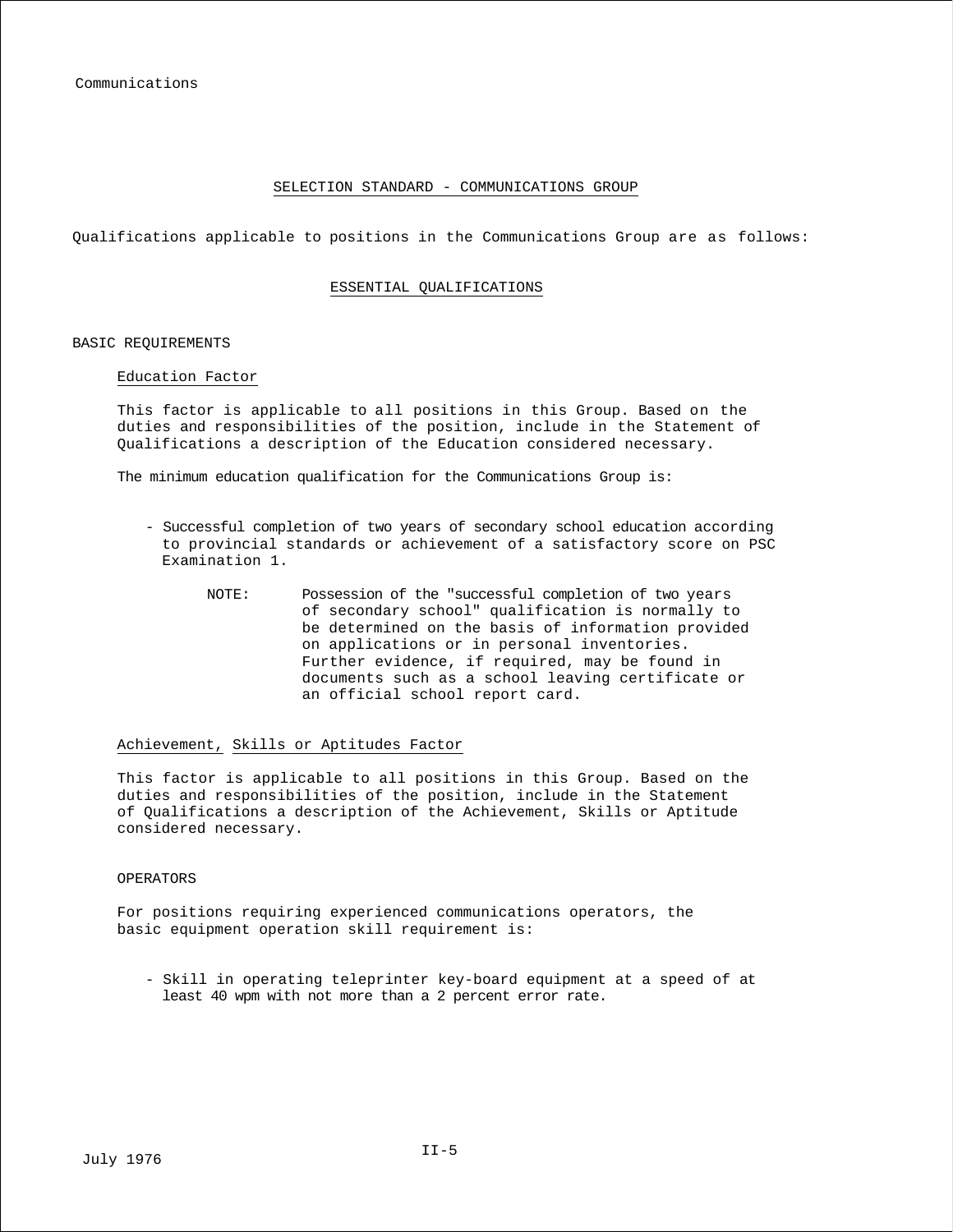#### TRAINEES

For positions used for trainees, the basic equipment operation skill requirement is:

- Skill in typing at a speed of at least 40 wpm with not more than a 5 percent error rate.
	- NOTE: Possession of such equipment operation skill qualifications is to be determined on the basis of:
		- required performance on PSC Typing or Teleprinter Keyboard tests; or
		- required performance on typing or teleprinter keyboard tests used by Canada Manpower Centres; or
		- a graduation diploma, a certificate or equivalent document issued by an approved training organization.

Experienced persons having proven competence in these skills may be accepted without testing.

#### Language Requirement Factor

This factor is applicable to all positions in this Group.

- From the qualifications listed below, determine which one is applicable to the position to be staffed.
- A knowledge of the English language is essential for this position. A

knowledge of the French language is essential for this position.

- A knowledge of either the English language or the French language is essential for this position.
- A knowledge of both the English language and the French language is essential for this position.

#### Experience Factor

This factor is applicable to positions in this Group for which it is considered necessary to have had previous experience related to the duties and responsibilities involved. Based on the duties and responsibilities of the position, include in the Statement of Qualifications a description of the Experience considered necessary. Following is an Experience qualification: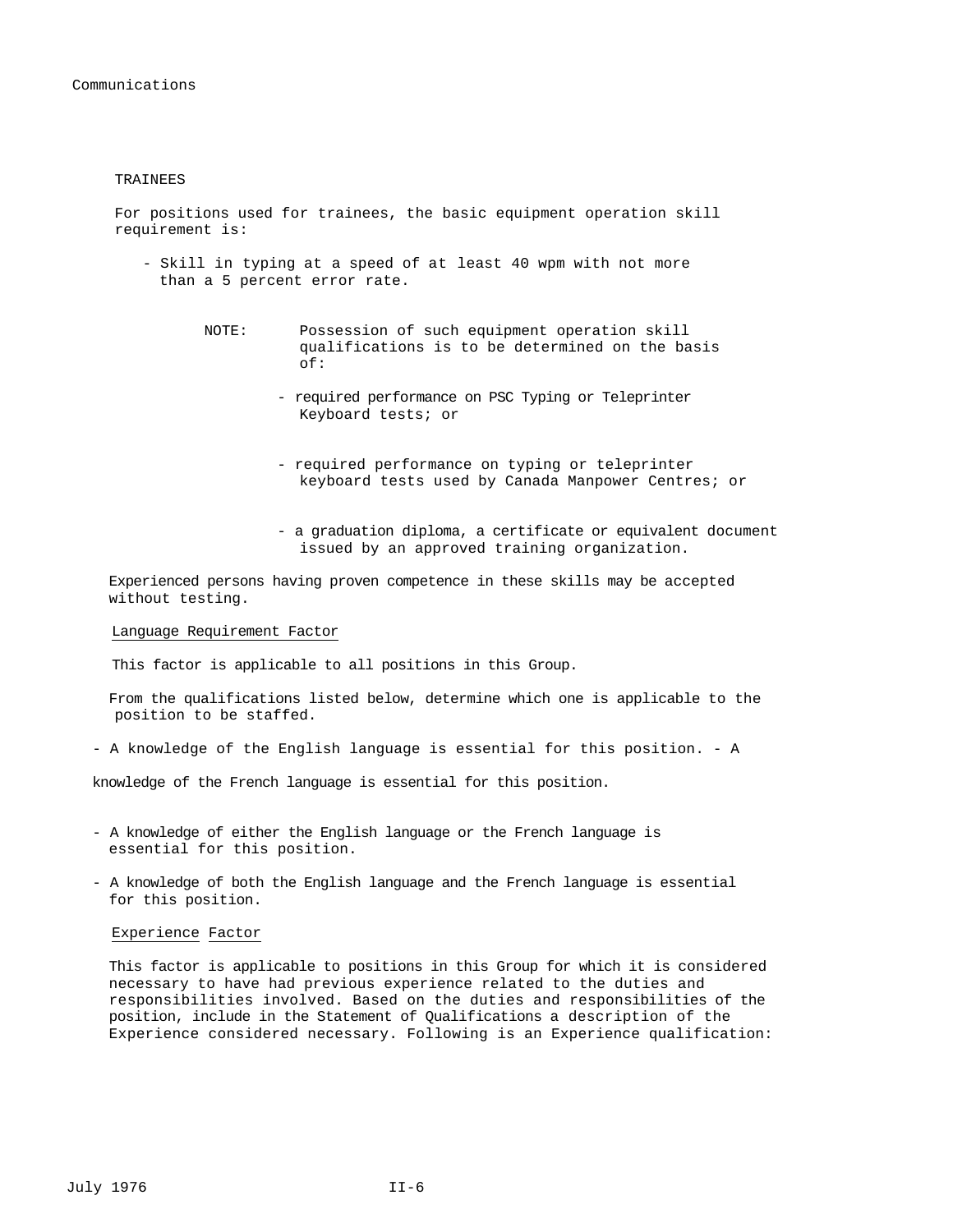#### "Experience - Experience in operating ancillary teleprinter equipment."

- NOTE: (a) To raise Basic Requirements for positions in this Group above the minima prescribed, special permission must be obtained from the Public Service Commission.
	- (b) When used in regard to Basic Requirements, terms such as "recognized", "eligibility", "approved", "accredited" or "equivalent" refer to acceptability for staffing purposes as regulated by the Public Service Commission through the PSC Staffing Program concerned.
	- (c) The assessment of Basic Requirements is to be based on performance demonstrations involving the use of tests or examinations, educational or occupational credentials, or other evidence available at the time of the screening process.

#### RATED REQUIREMENTS

#### Knowledge Factor

This factor is applicable to all positions in this group except those used for developing inexperienced personnel where the duties and responsibilities of the position do not warrant use of the Knowledge Factor.

Based on the duties and responsibilities of the position, include in the Statement of Qualifications a description of the Knowledge considered necessary. Following is an example of a Knowledge qualification.

"Knowledge - Knowledge of the Murray Code."

#### Abilities Factor

This factor is applicable to all positions in this group except those used for developing inexperienced personnel where the duties and responsibilities of the position do not warrant use of the Abilities factor.

Based on the duties and responsibilities of the position, include in the Statement of Qualifications a description of the Abilities considered necessary. Following is an example of an Abilities qualification.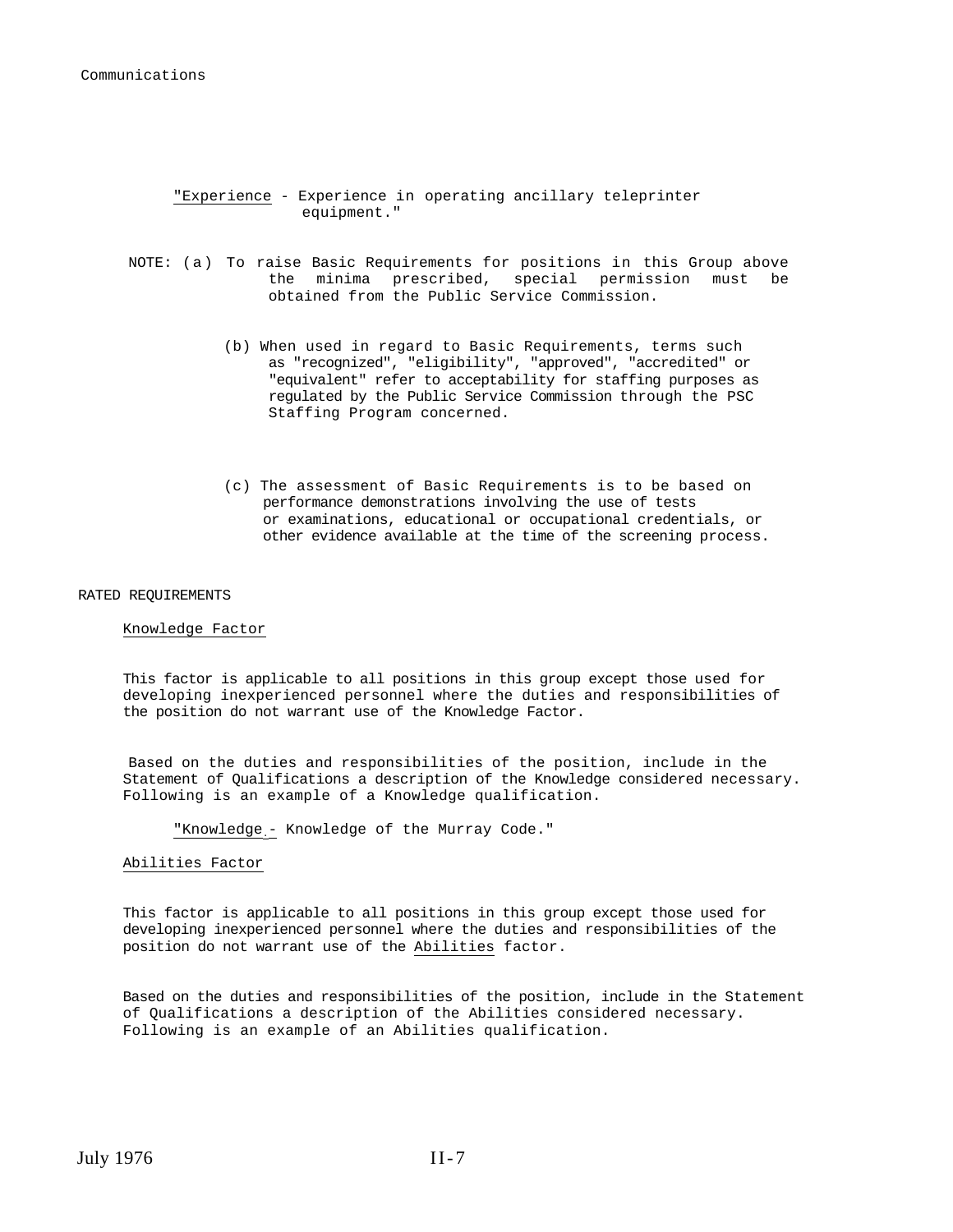#### "Abilities - Ability to check messages for garble, number sequence and precedence."

#### Personal Suitability Factor

This factor is applicable to all positions in this Group. Based on the duties and responsibilities of the position, include in the Statement of Qualifications a description of the Personal Suitability considered necessary. Following in an example of a Personal Suitability qualification:

"Personal Suitability - Initiative and alertness."

#### DESIRABLE QUALIFICATIONS

Based on the duties and responsibilities of the position, include in the Statement of Qualifications a description of those qualifications considered desirable, if any. Following is an example of a Desirable Qualification:

"- Experience in operating cryptographic equipment."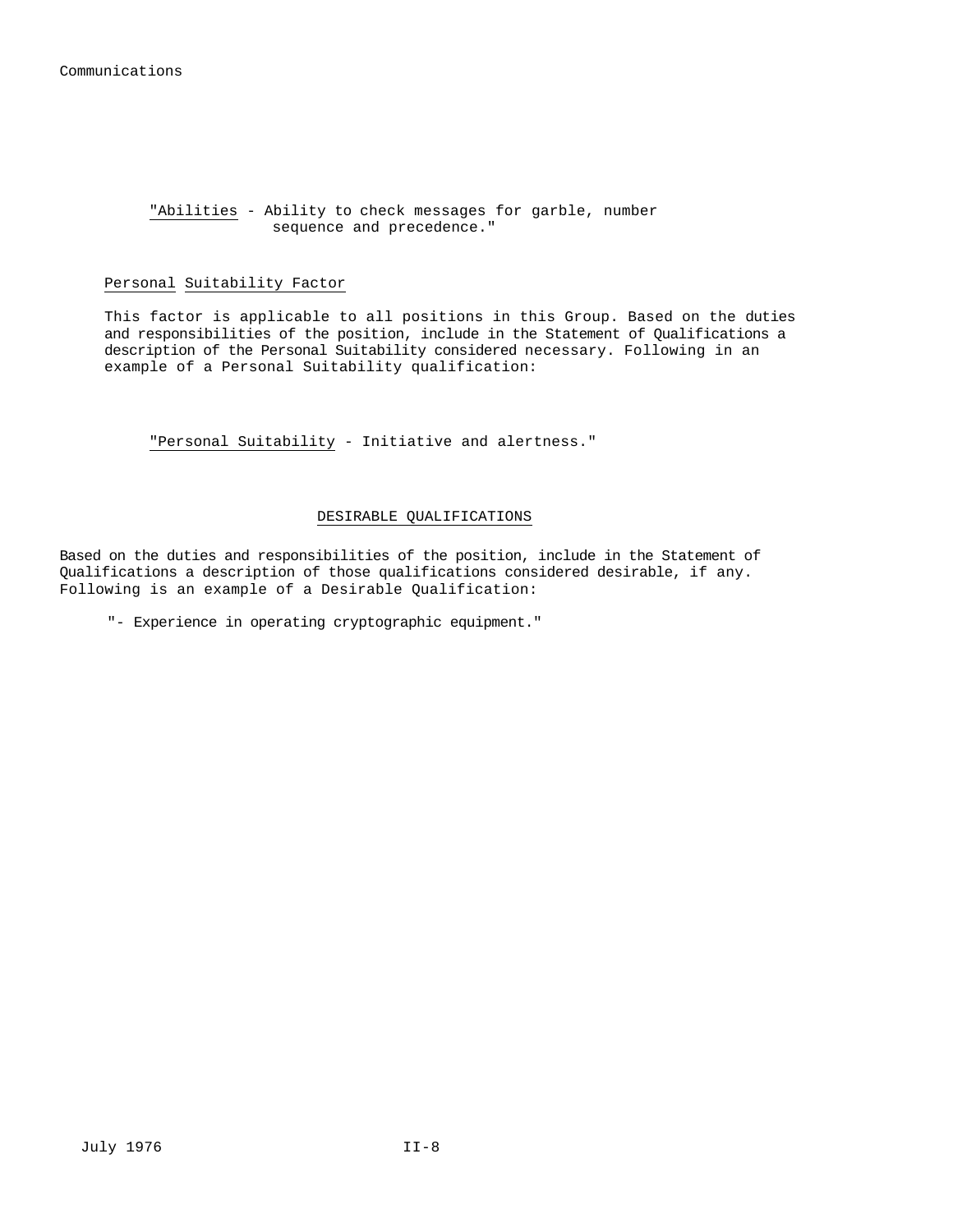Communications

#### PREPARATION OF A STATEMENT OF QUALIFICATIONS

The steps involved in preparing a Statement of Qualifications are as follows:

- 1. Gain a thorough understanding of the duties and responsibilities for the position to be staffed.
- 2. Review this selection plan carefully.
- 3. Examine the examples of Statements of Qualifications presented in Part III of this Standard in order to become familiar with the format and sorts of qualifications required for positions in this Group.
- 4. Based on the duties and responsibilities of the position, describe the qualifications required for the position under the appropriate Component, Sub-Component, and Selection Factor headings.
- NOTE: The Examples of Statements of Qualifications provided in this Standard are for illustrative purposes only. It is not necessary, therefore, to adhere to the qualifications specified in the examples when staffing positions on which the Bench-Mark Position Descriptions are based, or when staffing positions of a similar nature.

In determining which qualifications are to be included in the Statement of Qualifications, the prime considerations are:

- a) their relevancy to the duties and responsibilities of the position;
- b) their assess ability for selection purposes; and
- c) their value in differentiating between candidates.

In arranging qualifications within each Selection Factor they should be laid out in a style and in patterns that:

- a) combine closely-related qualifications;
- b) obviate unnecessary duplication and verbiage;
- c) emphasize salient features; and
- d) facilitate assessment and selection.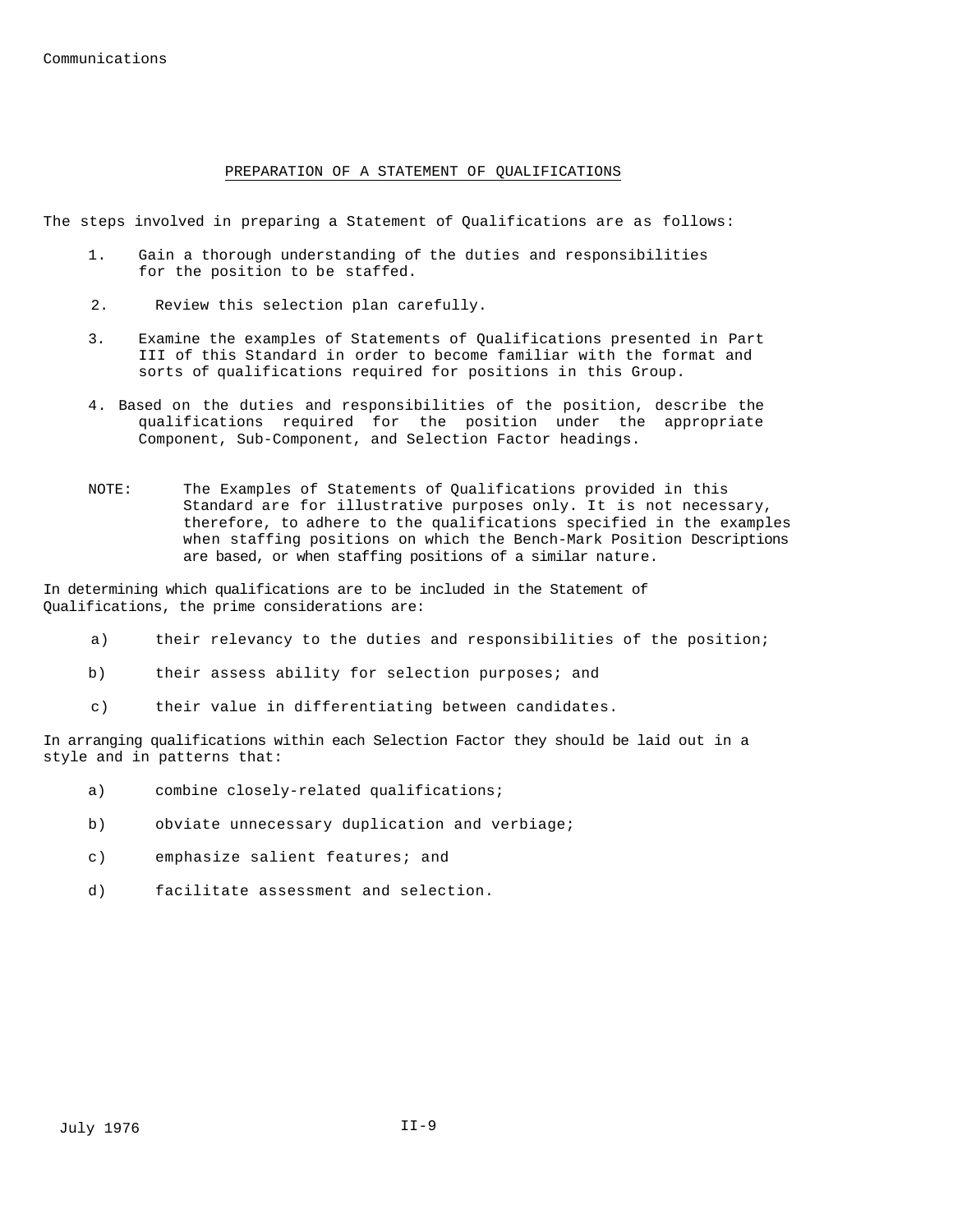The completed Statement of Qualifications specifies the qualifications for staffing the position, and the contents are to be used as a basis for:

- (a) advertising notices;
- (b) initial screening of applicants;
- ( c ) developing a selection rating guide; and
- (d) rating and ranking of candidates.

#### RATING GUIDE

In assessing the qualifications of candidates for a position, a narrative or numerical rating plan may be used.

Following is an illustration of a format for a selection rating guide using qualifications contained in the Example of a Statement of Qualifications for BMPD No. 14. Basic Requirements are not included in the rating guide, since, as minimum criteria, they will have been taken into account during the initial screening to determine which applicants were qualified for further consideration. The ranking of the remaining candidates is accomplished through rating them on the Rated Requirements, and the Desirable Qualifications, if any,

that are specified in the Statement of Qualifications for the position being staffed.

Suggested Format

| ALLOTTED | PASS   | MAXIMUM |
|----------|--------|---------|
| RATING   | RATING | RATING  |

#### A. RATED REQUIREMENTS

Knowledge Factor

Knowledge of:

- 1. The standards, practices, and procedures of national, international and commercial communications networks and associated systems.
- 2. Personnel policies and regulations.

Total Knowledge Factor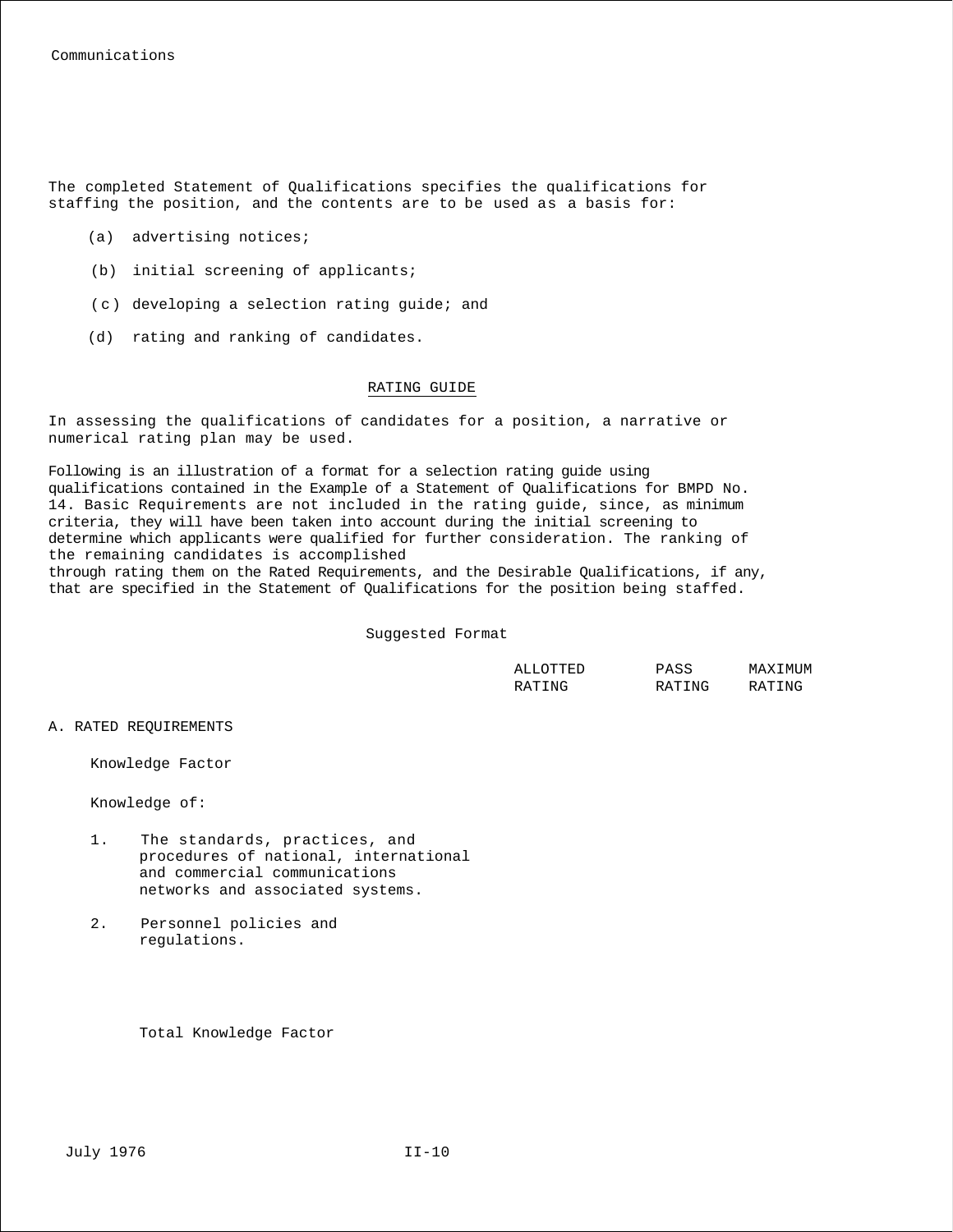| ALLOTTED | PASS   | MAXTMUM |
|----------|--------|---------|
| RATING   | RATING | RATING  |

#### Abilities Factor

Ability to:

- 1. Interpret and modify instructions and improve procedures and equipment.
- 2. Organize and control Centre operations, maintain Centre supplies, determine work priorities and schedules, and select, train and evaluate staff communicators.
- 3. Conduct briefings and discussions, and prepare operating reports and correspondence.

Total Abilities Factor

Personal Suitability Factor

- 1. Initiative and judgment.
- 2. Tact and courtesy particularly in dealing with management and commercial suppliers.

Total Personal Suitability Factor

Total Rated Requirements

B. DESIRABLE QUALIFICATIONS

Experience in:

1. Supervision. N/A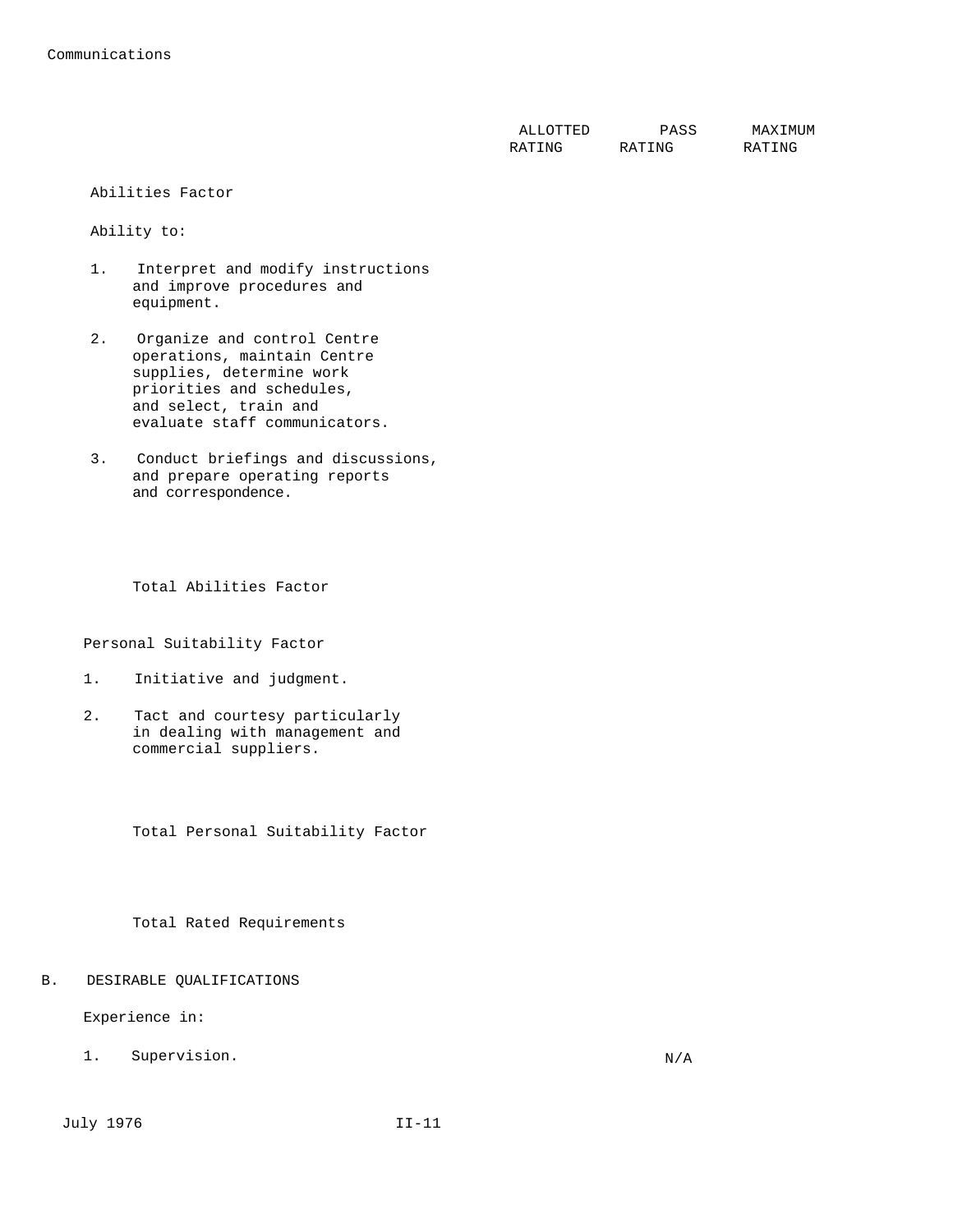ALLOTTED RATING PASS RATING MAXIMUM RATING

Total Desirable Qualifications

Rating for:

Rated Requirements

Desirable Qualifications

COMBINED RATING

COMMENTS: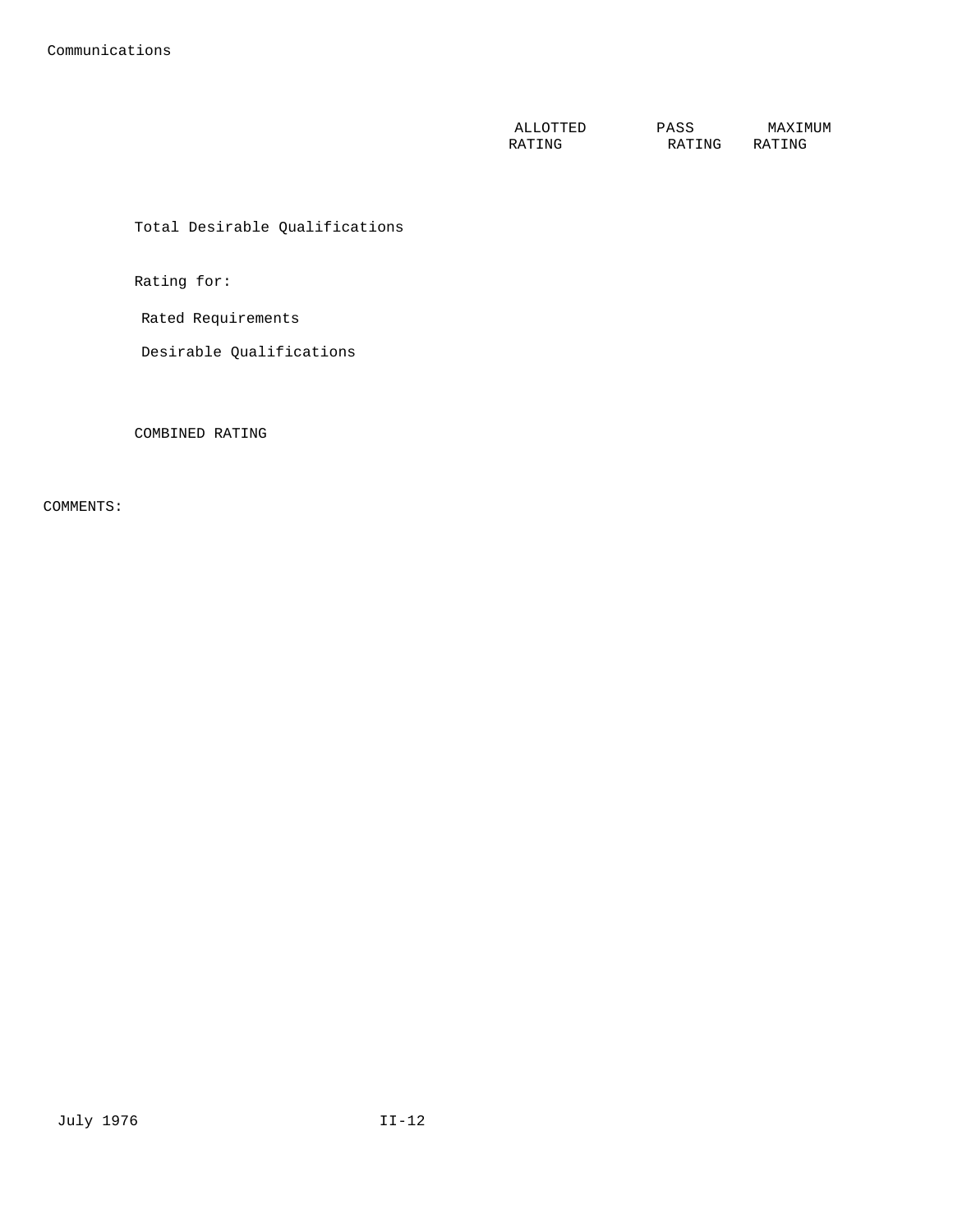#### ASSESSMENT INSTRUCTIONS

#### ESSENTIAL QUALIFICATIONS

#### BASIC REQUIREMENTS

Basic Requirements are assessed as minimum criteria on a pass/fail basis and are not to be rated by degree. Applicants must meet at least the minimum standard required for each applicable Selection Factor, or they are eliminated from further consideration.

#### RATED REQUIREMENTS

The relative importance of Selection Factors and Qualifications related to the duties and responsibilities of the position being staffed is determined by those administering the selection process. The weightings which may be applied to Selection Factors and Qualifications in the case of a numerical rating plan, and the differences in emphasis which may be assigned to Selection Factors and Qualifications when a narrative rating plan is used, must be applied consistently throughout the assessment process.

In assessing Rated Requirements candidates must achieve an overall pass rating on the aggregate of Qualifications contained within each Selection Factor. Where a numerical rating plan is used candidates must achieve a pass mark of at least sixty per cent on each applicable Selection Factor. In the case of a narrative rating plan candidates must meet at least the minimum degree of Qualifications required for each applicable Selection Factor. Candidates who fail to gain an overall pass rating on each applicable Selection Factor are eliminated from further consideration.

#### DESIRABLE QUALIFICATIONS

Once candidates have met the Rated Requirements, any credit given for Desirable Qualifications specified in the Statement of Qualifications is to be added to the rating for Rated Requirements to reach a composite assessment. As credit given for Desirable Qualifications has an effect on the ranking of individuals, Desirable Qualifications must be assessed with the same care and consistency as that given to Rated Requirements. The total maximum marks allowed for Desirable Qualifications must not exceed ten per cent of the total maximum marks allowed for Rated Requirements. This percentage may also serve as a guide in establishing the degree of emphasis that may be given to Desirable Qualifications when a narrative rating plan is used.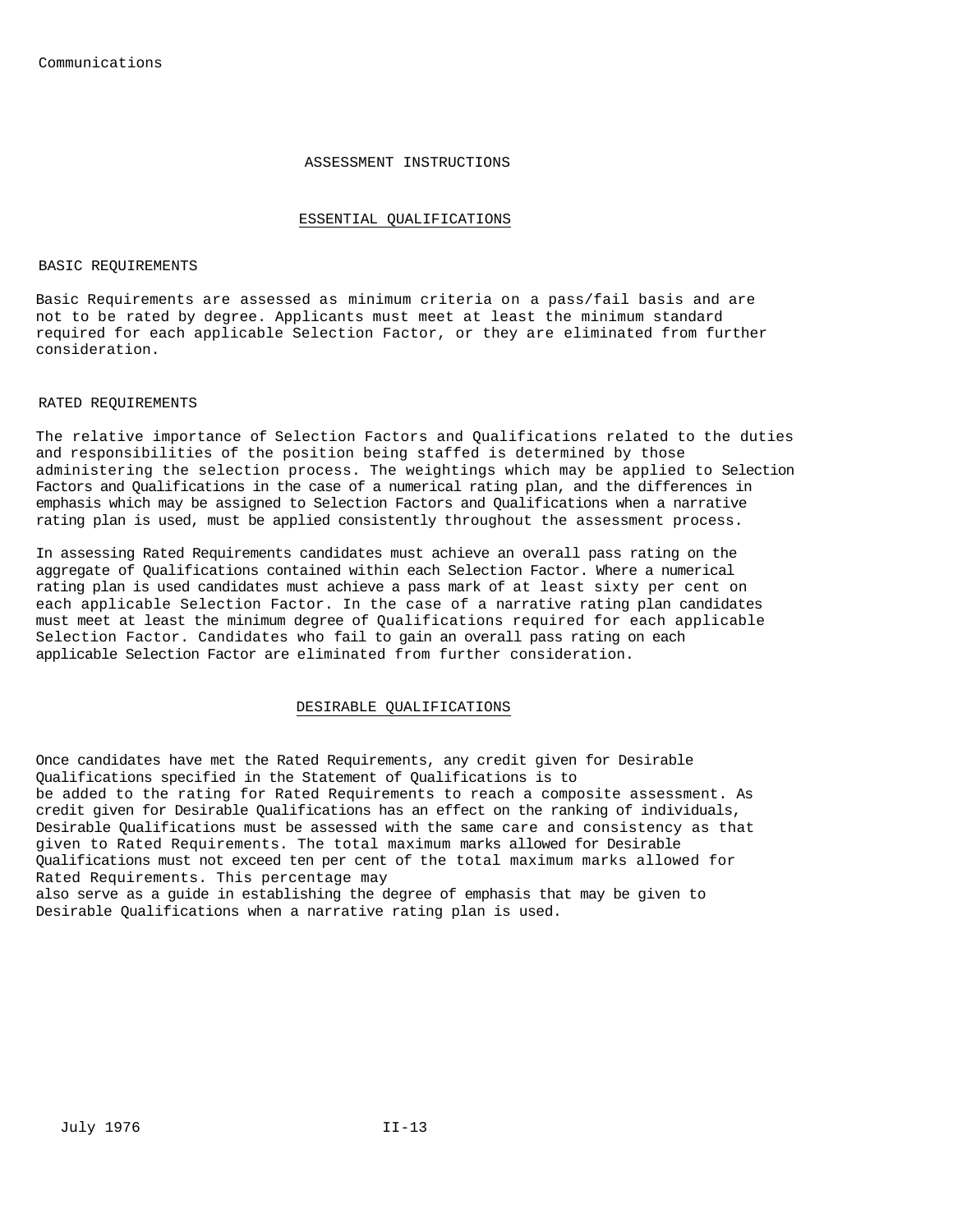Communications

## PART III

# BENCH-MARK POSTIONS DESCRIPTIONS

AND

# STATEMENTS OF QUALIFICATIONS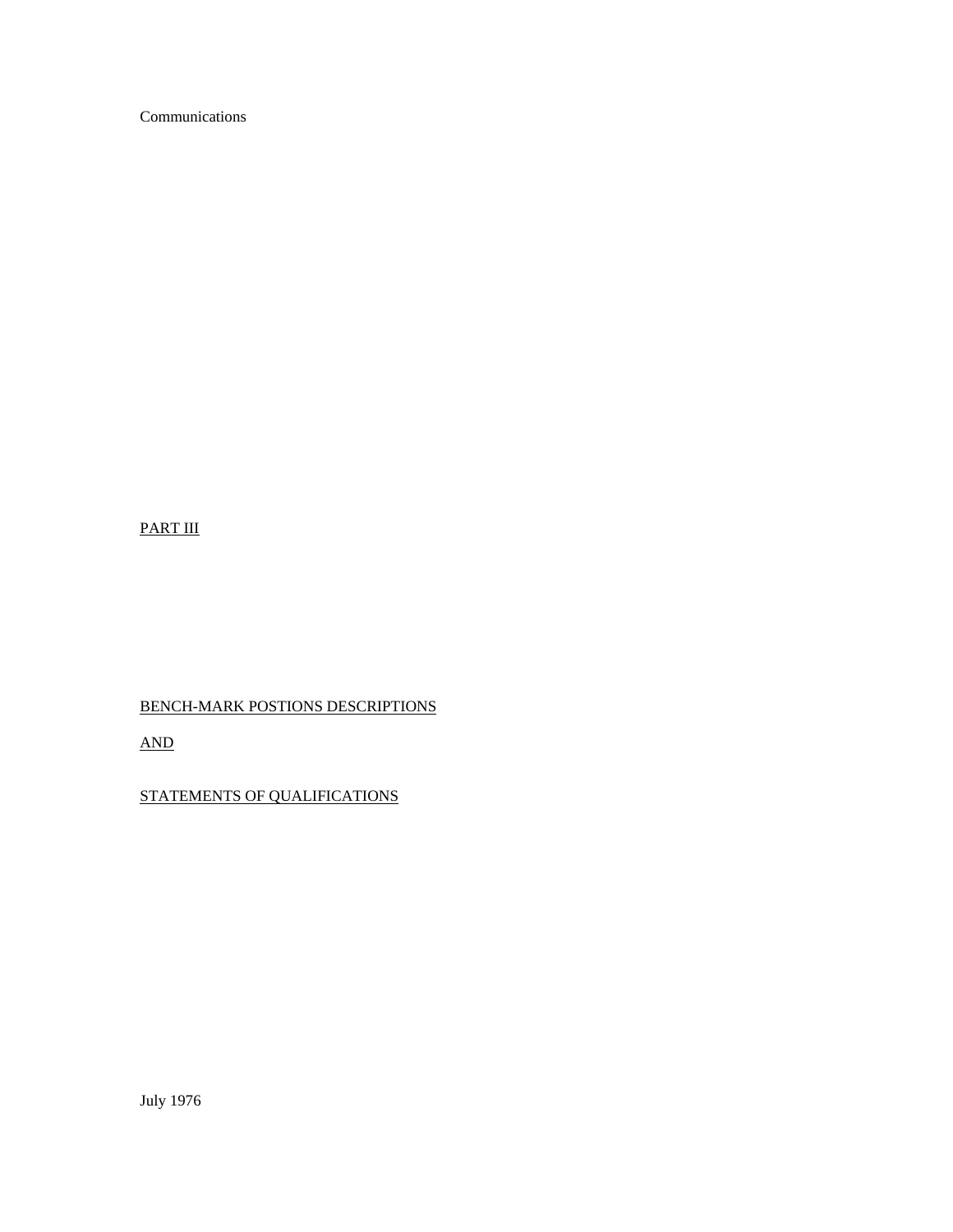## PART III

#### BENCH-MARK POSITION DESCRIPTIONS

## AND

#### STATEMENT OF QUALIFICATIONS

#### INTRODUCTION

Bench-Mark Position Descriptions are intended to exemplify the degrees of each classification factor and element in the position classification and evaluation plan. They are based on actual positions allocated to the Communications Group but, because they serve to exemplify degrees, their value for that purpose continues even when the actual positions undergo changes.

The contents of Bench-Mark Position Descriptions serve to illustrate the type of information used as a basis for the classification of positions and the development of Statements of Qualifications for the selection of people to fill those positions.

Examples of Statements of Qualifications are intended to illustrate the selection factors and qualifications provided for in the selection plan, which are relevant to the Bench-Mark Position Descriptions. When staffing a position on which a Bench-Mark Position Description is based, the example of a Statement of Qualifications provided for that Bench-Mark Position Description may be used as shown or modified to meet current requirements. For other positions, a suitable Statement of Qualifications must be prepared.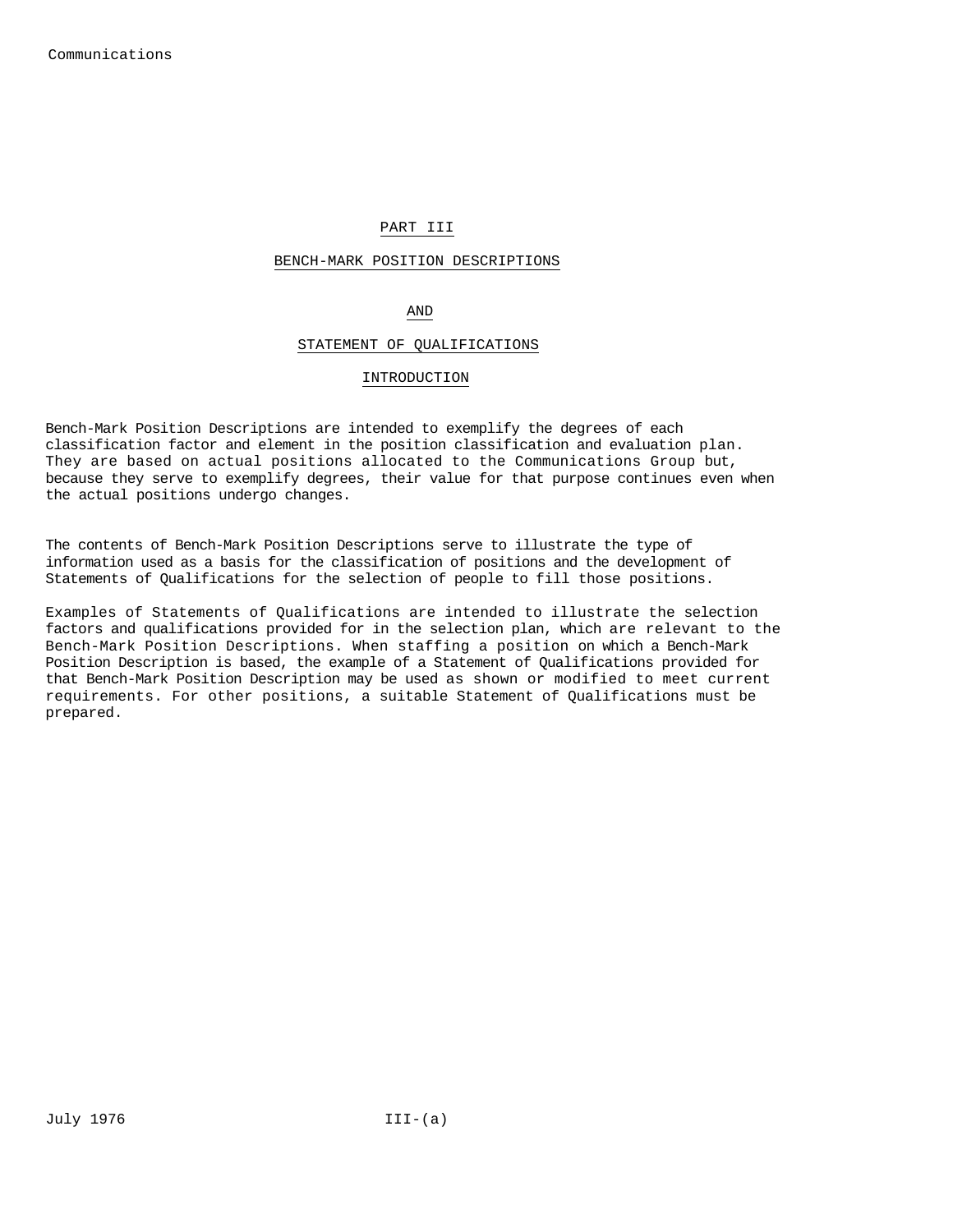## BENCH-MARK POSITION DESCRIPTION AND EXAMPLE STATEMENT OF QUALIFICATIONS INDEX In Alphabetical Order

| LEVEL          | DESCRIPTIVE TITLE                                                             | BMPD/<br>S of Q No. | BMPD | S of O<br>PAGE No.* PAGE No.* | TOTAL<br>POINTS |
|----------------|-------------------------------------------------------------------------------|---------------------|------|-------------------------------|-----------------|
| 7              | Chief Supervisor,<br>Communications Centre,<br>Canadian Embassy,<br>Paris, EA | 18                  | 18.1 | 18.5                          | 873             |
| 7              | Chief, Supervisor,<br>Montreal Weather Office,<br>EC                          | 17                  | 17.1 | 17.5                          | 873             |
| 3              | Comcentre Communicator,<br>DND                                                | $\overline{7}$      | 7.1  | 7.6                           | 388             |
| 4              | Communications Centre<br>Communicator, EA                                     | 10                  | 10.1 | 10.5                          | 521             |
| 3              | Communicator, Communications<br>Centre, H.Q., DSS                             | 6                   | 6.1  | 6.4                           | 388             |
| 4              | Communicator, Cryptocentre,<br><b>DND</b>                                     | 9                   | 9.1  | 9.4                           | 541             |
| 4              | Communicator, Marine-Aeradio<br>Station                                       | 8                   | 8.1  | 8.5                           | 456             |
| $\overline{2}$ | Communicator, Message<br>Centre,<br>Montreal Metro Office,<br>Μ&Ι             | 4                   | 4.1  | 4.4                           | 298             |
| 2              | Communicator, Message<br>Centre,<br>Montreal Metro Office,<br>Μ&Ι             | 4(T)                | 4.1  | 4.6                           | 298             |
| 1              | Communicator, Message<br>Centre,<br>DND, Halifax                              | 3                   | 3.1  | 3.4                           | 205             |
| 1              | Communicator, Message<br>Centre,<br>DND, Halifax                              | 3(T)                | 3.1  | 3.6                           | 205             |
| 5              | Communicator, Montreal<br>Weather Office, EC                                  | 12                  | 12.1 | 12.6                          | 569             |
| $\overline{2}$ | Communicator, Tape Relay<br>Centre, DND, Halifax                              | 5                   | 5.1  | 5.4                           | 265             |

July 1976 III-(b)

\*All page numbers refer to Part III.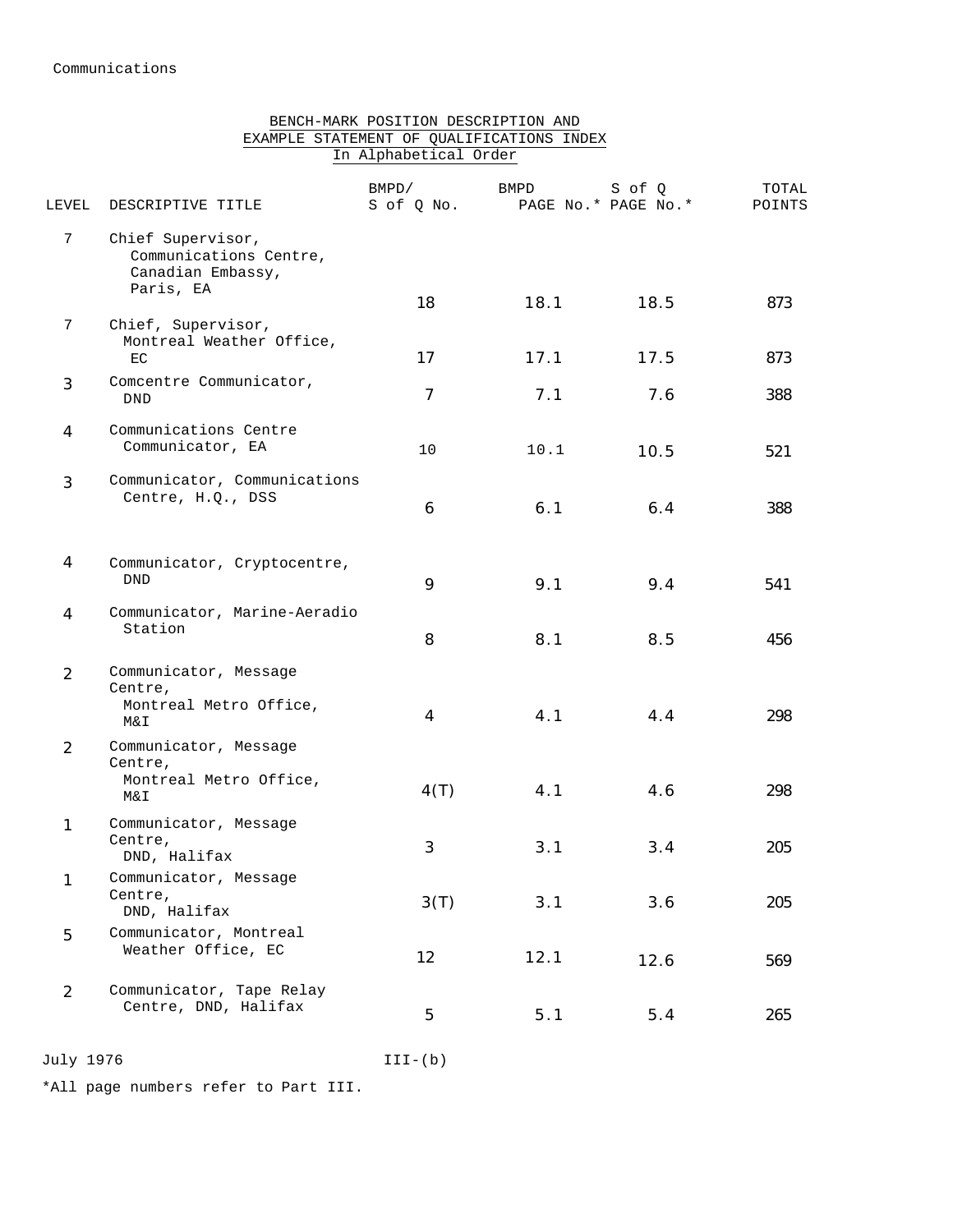Communications

| LEVEL  | DESCRIPTIVE TITLE                                                        | BMPD/<br>S of Q No.* | <b>BMPD</b><br>PAGE No.* | S of O<br>PAGE No.* | TOTAL<br>POINTS |
|--------|--------------------------------------------------------------------------|----------------------|--------------------------|---------------------|-----------------|
| 5      | Control-Centre Communicator,<br>Automatic Data Interchange               |                      |                          |                     |                 |
|        | System, MOT                                                              | 11                   | 11.1                     | 11.5                | 589             |
| 5      | Senior Communicator, Kuala<br>Lumpur, EA                                 | 13                   | 13.1                     | 13.5                | 612             |
| 6      | Shift Supervisor,<br>Communications Centre, EA                           | 15                   | 15.1                     | 15.5                | 757             |
| 6      | Supervisor, Headquarter<br>Comcentre, MOT                                | 14                   | 14.1                     | 14.5                | 730             |
| 6      | Supervisor, Tape Relay<br>Centre, DND, Halifax                           | 16                   | 16.1                     | 16.5                | 689             |
| 1      | Telex Operator                                                           | $\overline{2}$       | 2.1                      | 2.4                 | 185             |
| 1<br>1 | Telex Operator, Head<br>Quarters, U.I.C., Ottawa<br>Telex Operator, Head | 1                    | 1.1                      | 1.3                 | 205             |
|        | Quarters, U.I.C.,<br>Ottawa                                              | 1(T)                 | 1.1                      | 1.5                 | 205             |

\*All page numbers refer to Part III.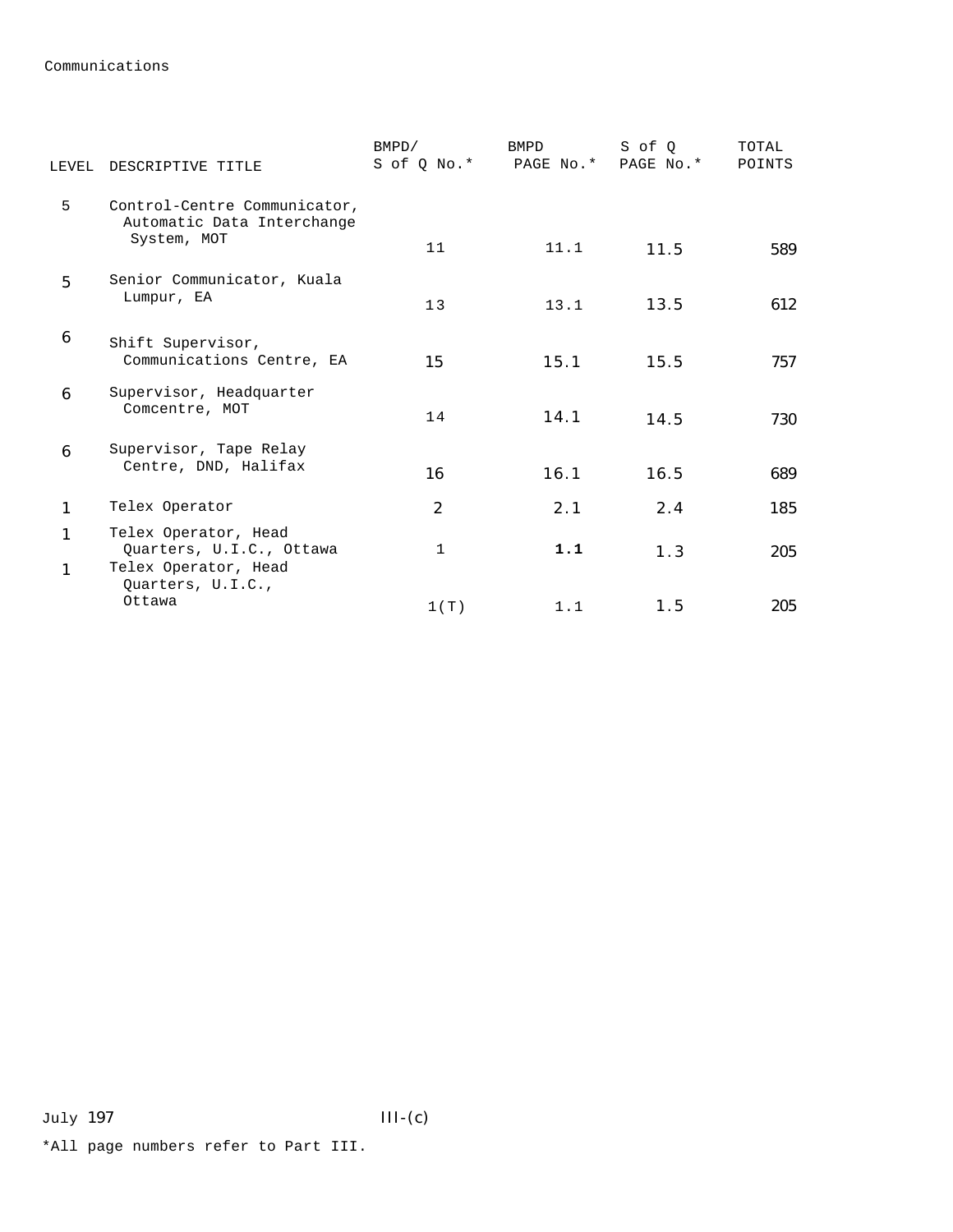## BENCH-MARK POSITION DESCRIPTION AND EXAMPLE STATEMENT OF QUALIFICATIONS INDEX

|                |                                                                           | In Ascending Order of Level |        |      |                     |
|----------------|---------------------------------------------------------------------------|-----------------------------|--------|------|---------------------|
|                |                                                                           | BMPD/                       | TOTAL  | BMPD | S of Q              |
|                | LEVEL DESCRIPTIVE TITLE                                                   | S of Q No.                  | POINTS |      | PAGE No.* PAGE No.* |
| $\mathbf 1$    | Telex Operator, Head                                                      |                             |        |      |                     |
|                | Quarters, U.I.C., Ottawa                                                  | 1                           | 205    | 1.1  | 1.3                 |
| $\mathbf{1}$   | Telex Operator, Head                                                      |                             |        |      |                     |
|                | Quarters, U.I.C., Ottawa                                                  | 1(T)                        | 205    | 1.1  | 1.5                 |
| $\mathbf{1}$   | Telex Operator                                                            | 2                           | 185    | 2.1  | 2.4                 |
| 1              | Communicator, Message                                                     |                             |        |      |                     |
|                | Centre, DND, Halifax                                                      | 3                           | 205    | 3.1  | 3.4                 |
| $\mathbf{1}$   | Communicator, Message<br>Centre, DND, Halifax                             | 3(T)                        | 205    | 3.1  | 3.6                 |
| $\overline{2}$ | Communicator, Message<br>Centre, Montreal Metro<br>Office, M&I            | 4                           | 298    | 4.1  | 4.4                 |
| $\overline{2}$ | Communicator, Message<br>Centre, Montreal Metro<br>Office, M&I            | 4(T)                        | 298    | 4.1  | 4.6                 |
| $\overline{2}$ | Communicator, Tape Relay<br>Centre, DND, Halifax                          | 5                           | 265    | 5.1  | 5.4                 |
| 3              | Communicator, Communications<br>Centre, DSS                               | 6                           | 388    | 6.1  | 6.4                 |
| 3              | Comcentre Communicator,<br><b>DND</b>                                     | $\overline{7}$              | 388    | 7.1  | 7.6                 |
| $\overline{4}$ | Communicator, Marine-Aeradio<br>Station                                   | 8                           | 456    | 8.1  | 8.5                 |
| 4              | Communicator, Cryptocentre,<br>DND                                        | 9                           | 541    | 9.1  | 9.4                 |
| $\overline{4}$ | Communications Centre<br>Communicator, EA                                 | 10                          | 521    | 10.1 | 10.5                |
| 5              | Control-Centre Communicator,<br>Automatic Data Interchange<br>System, MOT | 11                          | 589    | 11.1 | 11.5                |
| July 1976      |                                                                           | $III-(d)$                   |        |      |                     |
|                |                                                                           |                             |        |      |                     |

\*All page numbers refer to Part III.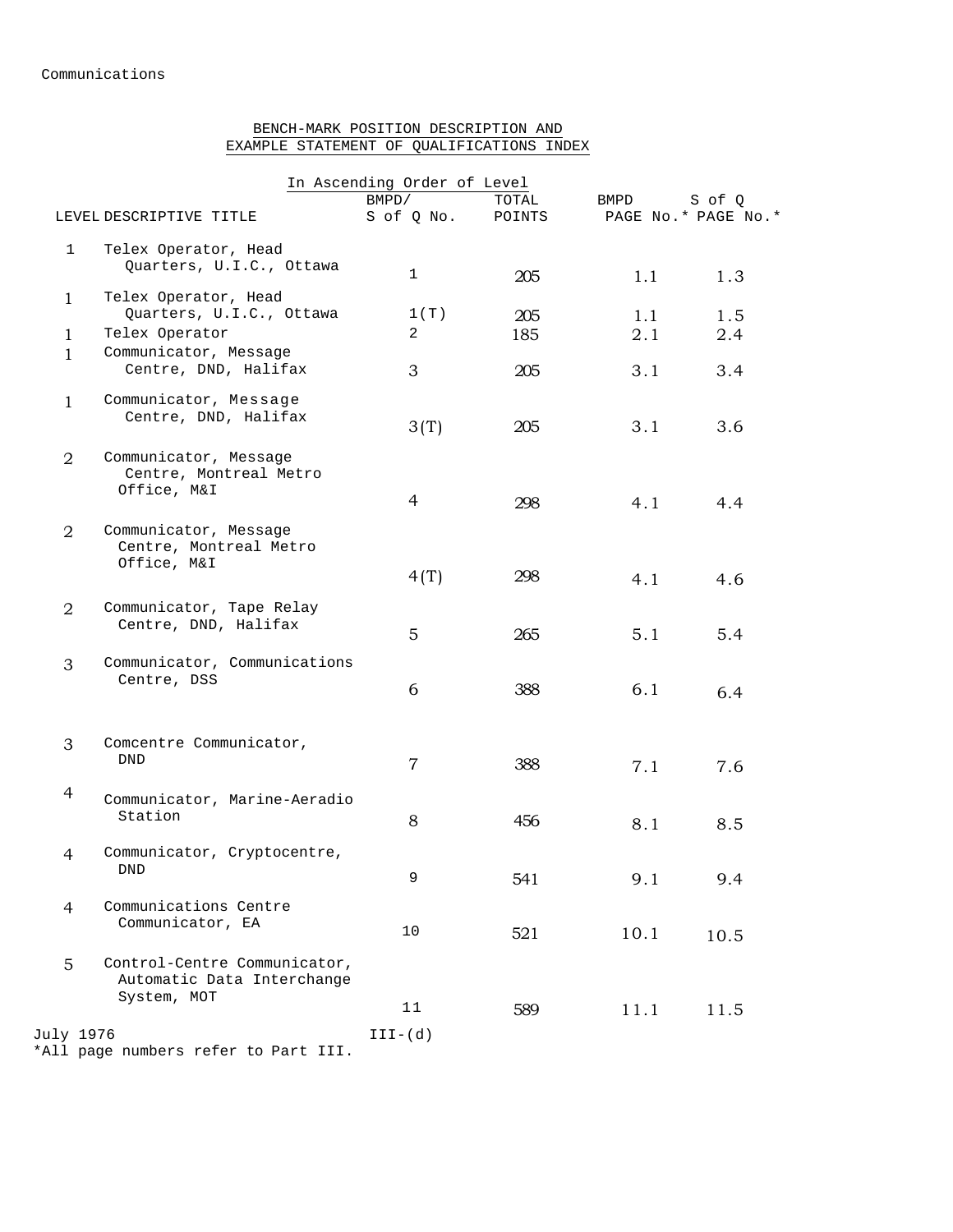## Communications

|   | LEVEL DESCRIPTIVE TITLE                                          | BMPD/<br>S of Q No. | TOTAL<br>POINTS | <b>BMPD</b><br>PAGE No.* PAGE No.* | S of Q |
|---|------------------------------------------------------------------|---------------------|-----------------|------------------------------------|--------|
| 5 | Communicator, Montreal<br>Weather Office,                        |                     |                 |                                    |        |
|   | EC                                                               | 12                  | 569             | 12.1                               | 12.6   |
| 5 | Senior Communicator, Kuala<br>Lumpur, EA                         | 13                  | 612             | 13.1                               | 13.5   |
| 6 | Supervisor, Headquarter<br>Comcentre, MOT                        | 14                  | 730             | 14.1                               | 14.5   |
| 6 | Shift Supervisor,<br>Communications Centre,<br>EA                | 15                  | 757             | 15.1                               | 15.5   |
| 6 | Supervisor, Tape Relay<br>Centre, DND, Halifax                   | 16                  | 689             | 16.1                               | 16.5   |
| 7 | Chief Supervisor,<br>Montreal Weather<br>Office, EC              | 17                  | 873             | 17.1                               | 17.5   |
| 7 | Chief Supervisor,<br>Communications Centre,<br>Canadian Embassy, |                     |                 |                                    |        |
|   | Paris, EA                                                        | 18                  | 873             | 18.1                               | 18.5   |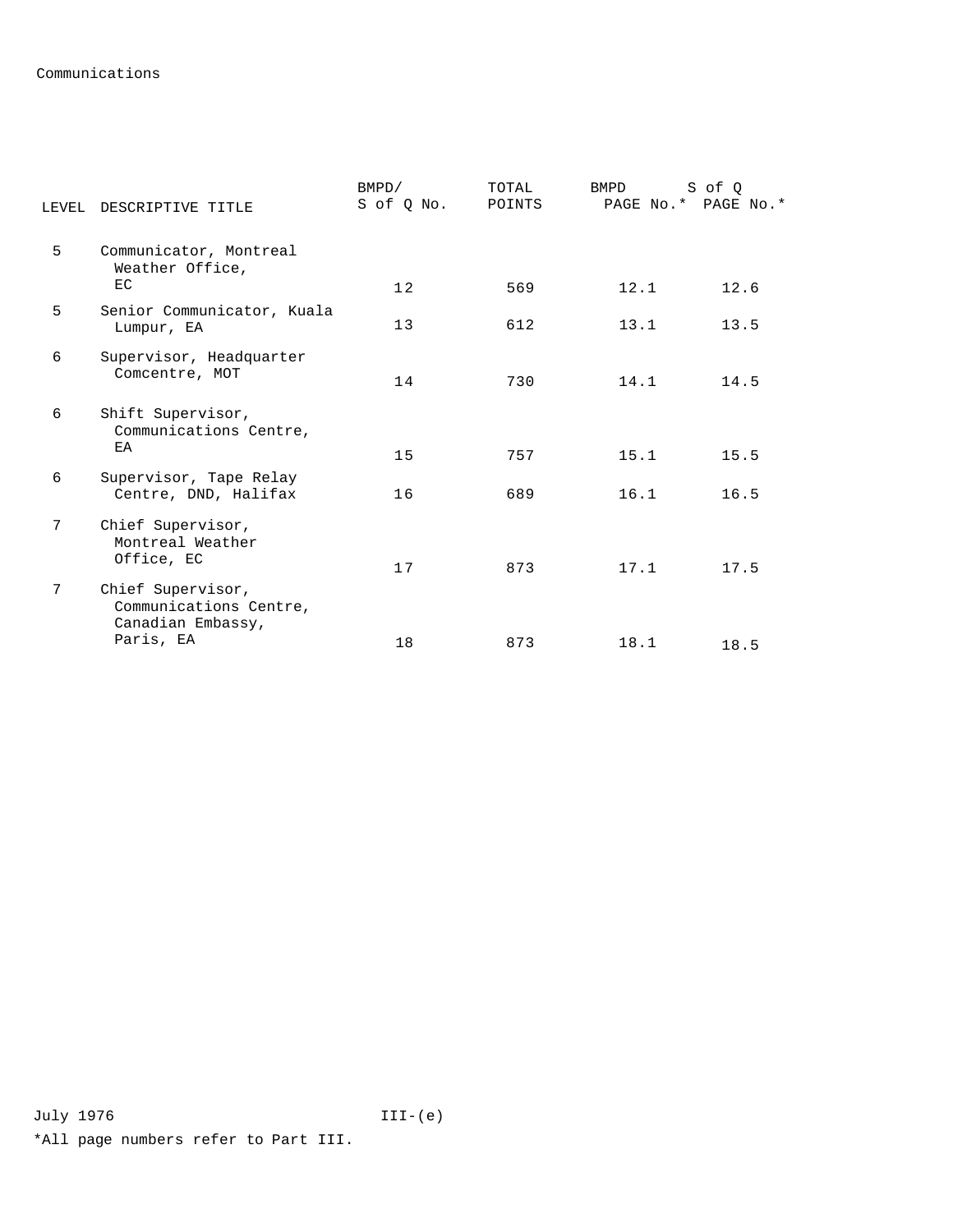#### BENCH-MARK POSITION DESCRIPTION

Bench-mark Position Number: 1 Level: 1 Descriptive Title: TELEX OPERATOR, HEADQUARTERS, UNEMPLOYMENT INSURANCE COMMISSION, OTTAWA Point Rating: 205 Summary Under the supervision of the Supervisor, Mail and Coding Unit, operates Telex equipment to transmit and receive messages and performs related duties; such as, logging messages, sorting messages for subsequent distribution, and reporting equipment malfunctions to commercial carrier. Duties % of Time Transmits messages using Telex equipment - by typing message on Telex keyboard to produce a perforated tape, - by inserting tape into transmitter, dialing subscriber number, checking acknowledgement and actuating switch to start automatic transmission, - by scanning automatic page print for accuracy and checking with original message, and - by occasionally typing and transmitting directly on the Telex without the use of tape. 60 Receives, sorts and forwards messages for subsequent distribution - by monitoring Telex receiver and removing original copies of messages, - by soundex-coding and sorting messages, and - by requesting clarification or repeat of unclear by requesting charitication of repeat of uncrear 30<br>or garbled messages. Performs related duties; such as, logging incoming and outgoing messages, amending directories and operating manuals, reporting equipment malfunctions to commercial carrier, and showing replacement or relief operators how to perform duties. 10 Specifications **Degree** Points **Degree** Points Skill and Knowledge The work requires the ability to type on a Telex keyboard

and operate ancillary equipment including perforator, page printer and transmitter, together with the ability 1 60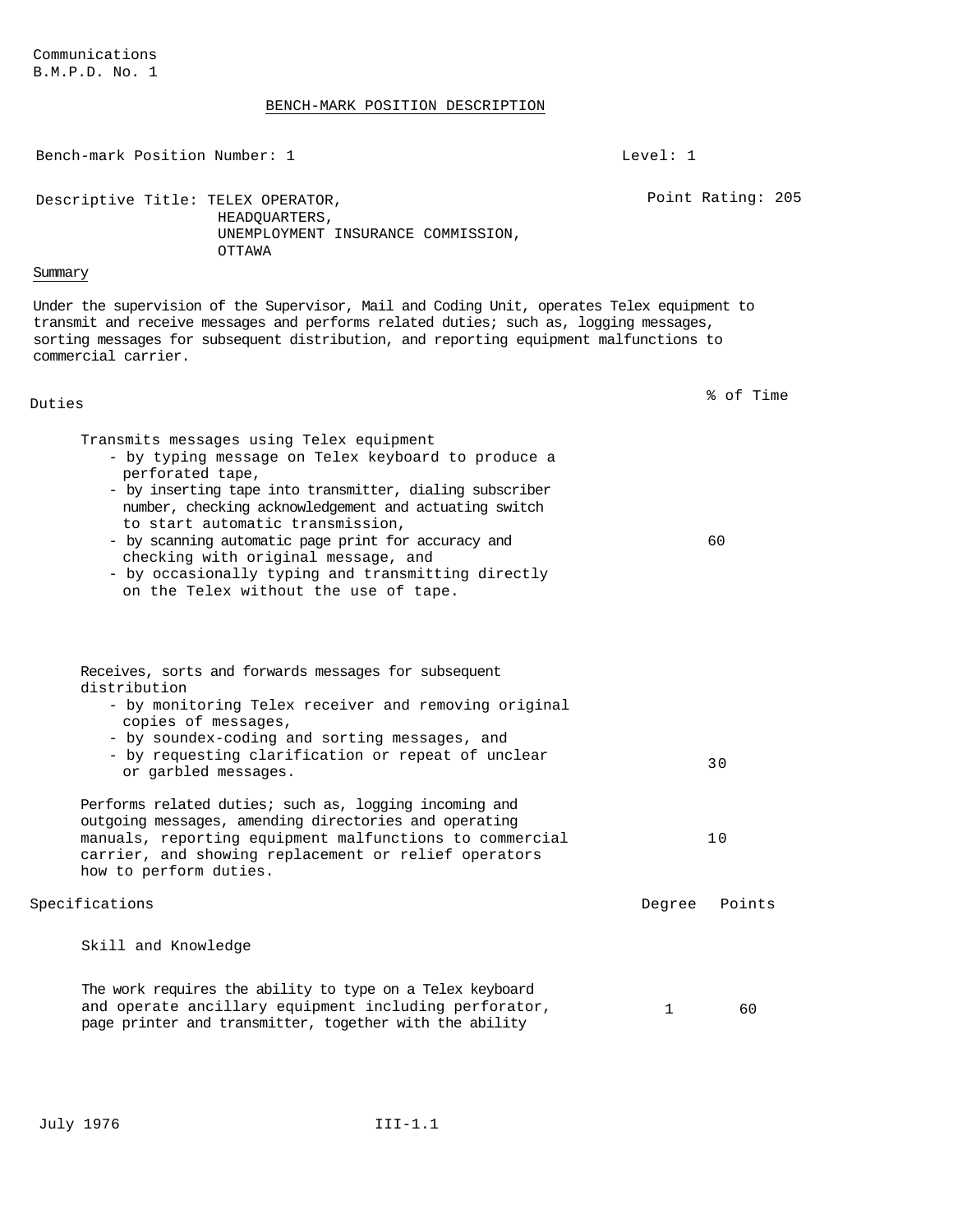|                                                                                                                                                                                                                                                                                                         | Degree       | Points |
|---------------------------------------------------------------------------------------------------------------------------------------------------------------------------------------------------------------------------------------------------------------------------------------------------------|--------------|--------|
| to maintain message logs and traffic statistics. The<br>transmission of messages requires a knowledge of<br>departmental communications operations and procedures,<br>department organization, and instructions regarding the<br>routine and format of messages.                                        |              |        |
| Complexity                                                                                                                                                                                                                                                                                              |              |        |
| The work, involving standard incoming and outgoing message<br>routines, is performed in accordance with established<br>departmental procedures. Circuit difficulties and message<br>discrepancies are reported to the commercial carrier.                                                               | $A_1$        | 60     |
| Consequence of Errors                                                                                                                                                                                                                                                                                   |              |        |
| Errors result in requests for repeats of messages causing<br>minor delays in handling subsequent traffic.                                                                                                                                                                                               | $\mathbf{1}$ | 10     |
| Responsibility for Contacts                                                                                                                                                                                                                                                                             |              |        |
| The work requires contacts with departmental officers and<br>with message originators and addressees for the purpose<br>of correcting and clarifying messages requiring tact and<br>courtesy. Contacts with representatives of commercial<br>carriers to report circuit malfunctions are also required. | $\mathbf{1}$ | 10     |
| Conditions of Work                                                                                                                                                                                                                                                                                      |              |        |
| Attention - The handling of high volumes of message<br>traffic during frequently recurring peak periods<br>requires sustained concentration and attentive<br>ness.                                                                                                                                      | 2            | 30     |
| Physical - Most of the work is performed while seated<br>with short periods of walking or standing.                                                                                                                                                                                                     | $\mathbf{1}$ | 10     |
| Environment - Duties are performed in an office<br>environment.                                                                                                                                                                                                                                         | $\mathbf{1}$ | 10     |
| Supervision                                                                                                                                                                                                                                                                                             |              |        |
| There is a requirement to show other employees how to<br>perform duties for the purpose of temporary replacement<br>or relief.                                                                                                                                                                          | $A_1$        | 15     |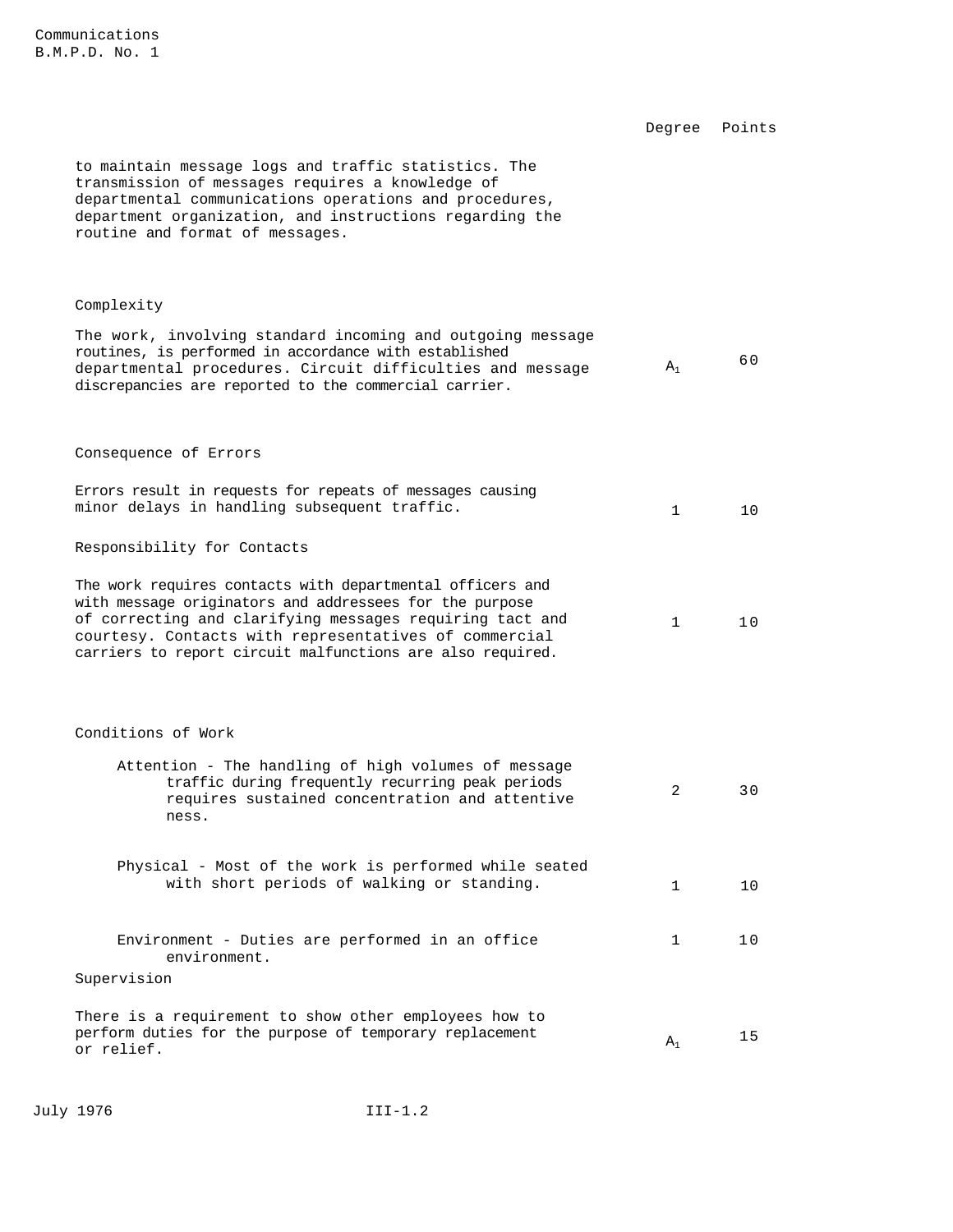## STATEMENT OF QUALIFICATIONS FOR

#### B.M.P.D. No. 1: TELEX OPERATOR, HEADQUARTERS, UNEMPLOYMENT INSURANCE COMMISSION, OTTAWA (CM-1)

### ESSENTIAL QUALIFICATIONS

#### BASIC REQUIREMENTS

| Education                           | - Successful completion of two years of<br>secondary school education according to<br>provincial standards or achievement of a<br>satisfactory score on PSC Examination 1. |
|-------------------------------------|----------------------------------------------------------------------------------------------------------------------------------------------------------------------------|
| Achievement, Skills<br>or Aptitudes | - Skill in operating teleprinter keyboard<br>equipment at a speed of at least 40 wpm<br>with not more than a 2 percent error rate.                                         |
| Language Requirement                | - A knowledge of both the English language<br>and the French language is essential for<br>this position.                                                                   |
| Experience                          | - Experience in operating ancillary teleprinter<br>equipment including a perforator,<br>page printer and transmitter.                                                      |
| RATED REQUIREMENTS                  |                                                                                                                                                                            |
| Knowledge                           | - Knowledge of instructions concerning the                                                                                                                                 |

routing and format of messages.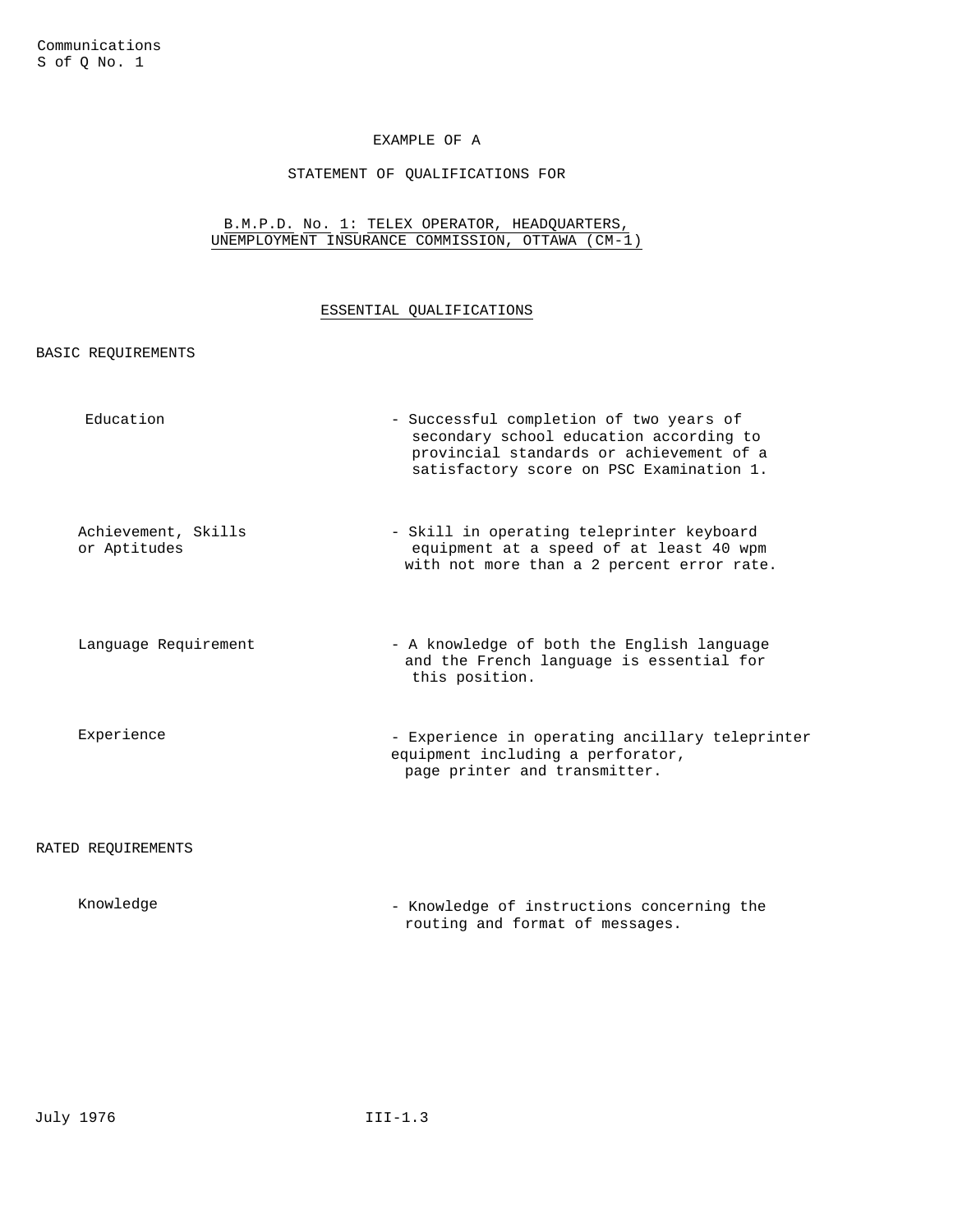Communications S of Q No. 1

> Abilities - Ability to log and sort incoming messages, and amend directories and manuals.

Personal Suitability  $-$  Alertness and dependability.

NOTE: The above example is for an experienced operator; see next page for an example of trainee requirements.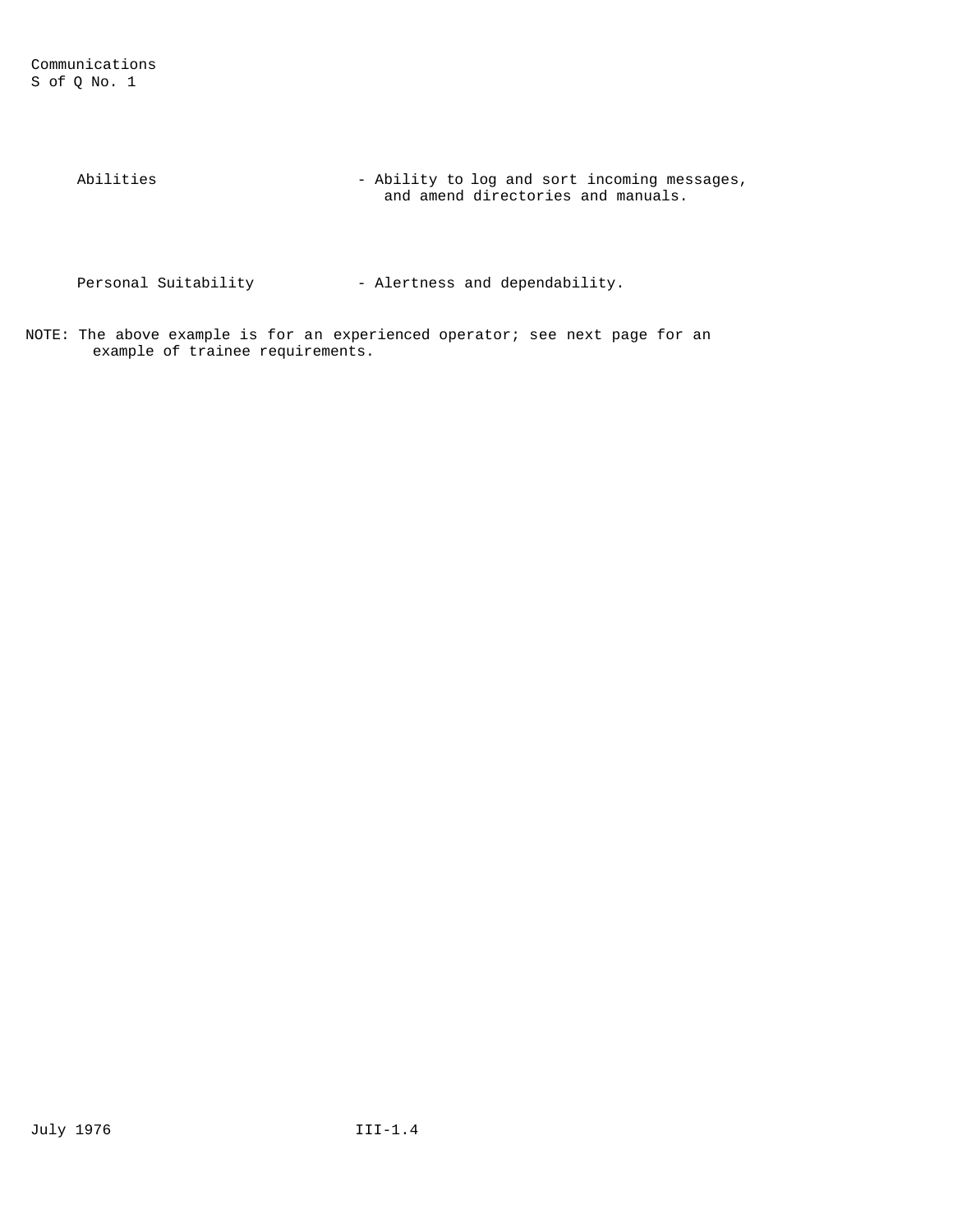## STATEMENT OF QUALIFICATIONS

FOR

B.M.P.D. No. 1: TELEX OPERATOR, HEADQUARTERS<sub>e</sub>, I UNEMPLOYMENT INSURANCE COMMISSION, OTTAWA (CM-1) (For Selection of Trainees)

## ESSENTIAL QUALIFICATIONS

#### BASIC REQUIREMENTS

| Education                           | - Successful completion of two years of<br>secondary school education according to<br>provincial standards or achievement of a<br>satisfactory score on PSC Examination 1. |
|-------------------------------------|----------------------------------------------------------------------------------------------------------------------------------------------------------------------------|
| Achievement, Skills<br>or Aptitudes | - Skill in typing at a speed of at least<br>40 wpm with not more than a 5 percent<br>error rate.                                                                           |
| Language Requirement                | - A knowledge of both the English language<br>and the French language is essential for<br>this position.                                                                   |
| RATED REOUIREMENTS                  |                                                                                                                                                                            |
| Abilities                           | - Ability to maintain message logs and<br>traffic statistics.                                                                                                              |
| Personal Suitability                | - Alertness and dependability.                                                                                                                                             |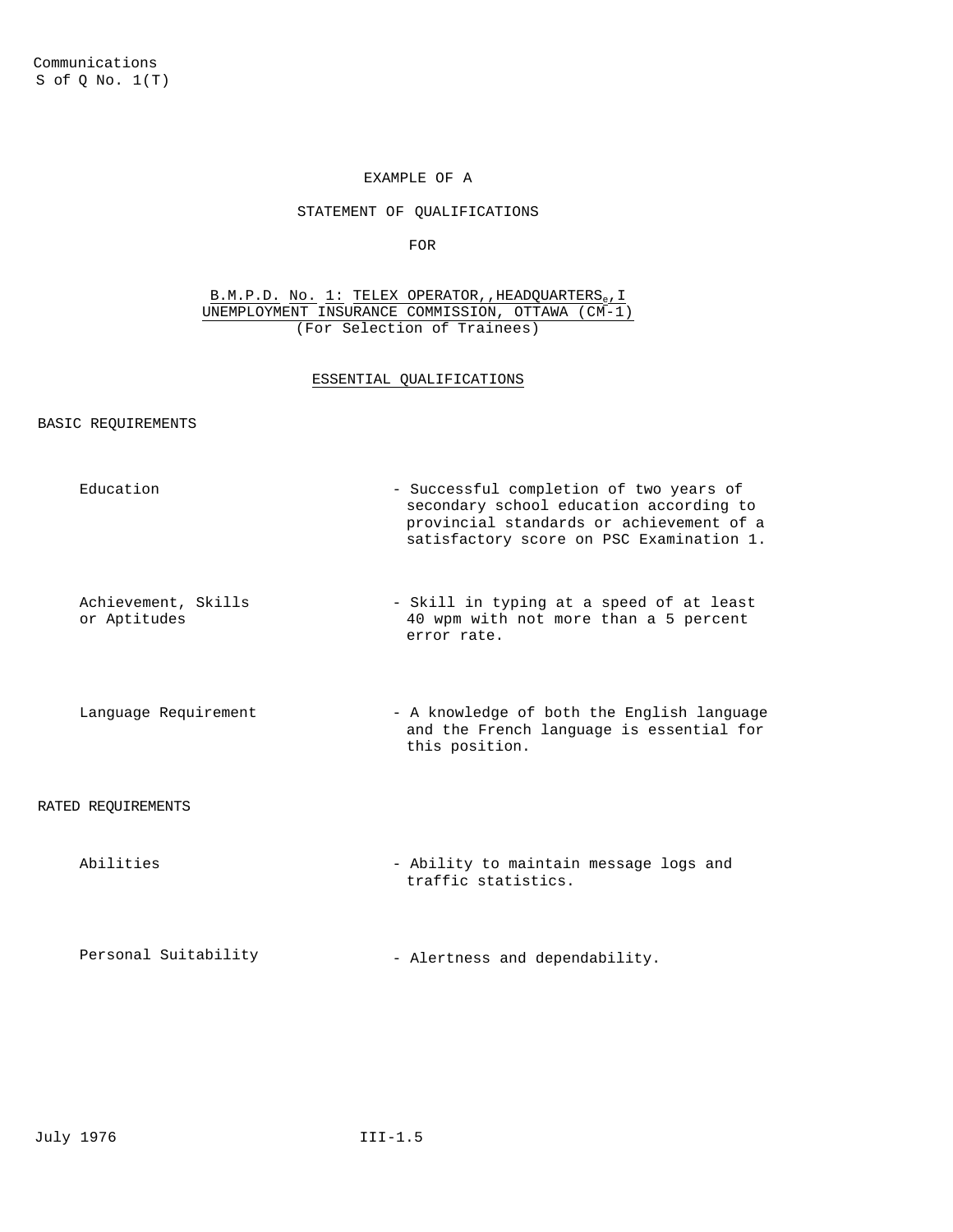## BENCH-MARK POSITION DESCRIPTION

| Bench-mark Position Number: 2                                                                                                                                                                                                                                                                                                                                                                                                                                                                                | Level: 1          |
|--------------------------------------------------------------------------------------------------------------------------------------------------------------------------------------------------------------------------------------------------------------------------------------------------------------------------------------------------------------------------------------------------------------------------------------------------------------------------------------------------------------|-------------------|
| Descriptive Title: TELEX OPERATOR                                                                                                                                                                                                                                                                                                                                                                                                                                                                            | Point Rating: 185 |
| Summary                                                                                                                                                                                                                                                                                                                                                                                                                                                                                                      |                   |
| Under the supervision of the Administrative Officer transmits and receives<br>messages via telex and performs related and clerical duties.<br>Duties                                                                                                                                                                                                                                                                                                                                                         | % of Time         |
| Transmits plain-language messages<br>- by operating a Telex keyboard to produce a perforated<br>tape,<br>- by inserting tape in transmitter, dialing subscriber<br>number obtained from appropriate directory, and<br>actuating switch to start automatic transmission,<br>- by monitoring transmission and comparing original<br>copy with original message, and<br>- by occasionally typing and transmitting directly<br>on Telex without the use of tape.                                                 | 45                |
| Receives, distributes, and relays messages<br>- by monitoring telex machine and removing tapes and<br>original copies of incoming messages,<br>- by routing messages according to destination indicated<br>in heading,<br>- by re-transmitting incorrectly received messages or<br>other messages requiring relay,<br>- by relaying messages by telephone to Departmental or<br>other offices not having Telex facilities, and<br>- by requesting clarification or repeat of unclear or<br>garbled messages. | 35                |
| Performs other duties related to message transmission such<br>as; logging messages, maintaining statistical records,<br>filing original copies of messages or distributing copies<br>to originators, operating a photocopier to produce copies<br>of messages, and replacing paper, ribbons and tape in<br>machine.                                                                                                                                                                                          | 15                |
| Occasionally performs clerical duties such as, amending<br>manuals, filing, sorting mail, and typing letters, reports<br>and other documents.                                                                                                                                                                                                                                                                                                                                                                | 5                 |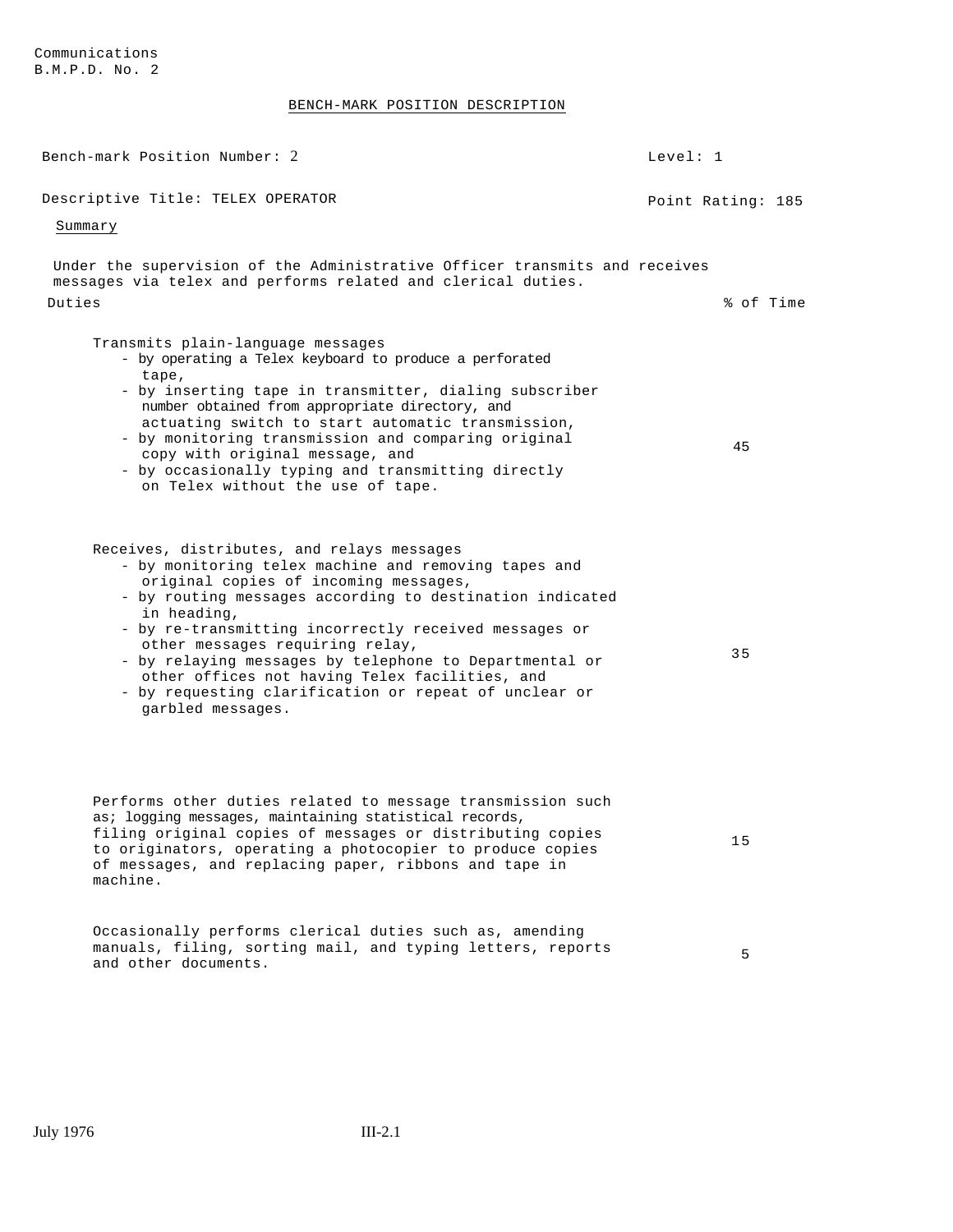| Specifications                                                                                                                                                                                                                                                                                                                                                                                                                                             | Degree | Points |
|------------------------------------------------------------------------------------------------------------------------------------------------------------------------------------------------------------------------------------------------------------------------------------------------------------------------------------------------------------------------------------------------------------------------------------------------------------|--------|--------|
| Skill and Knowledge                                                                                                                                                                                                                                                                                                                                                                                                                                        |        |        |
| The work requires: the operation of a Telex unit comprising<br>a keyboard, page printer, perforator and a dial transmitter<br>distributor; typing in accordance with established<br>proficiency standards; the operation of a photocopier; the<br>ability to change paper, ribbons and tape in the machine;<br>and the ability to relay messages by telephone.                                                                                             | 1      | 60     |
| The transmission and receipt of messages requires a<br>knowledge of message format and operating requirements<br>utilizing a limited range of procedures. A knowledge of<br>the names and locations of Departmental units and officials<br>together with the names and locations of other organizations<br>served by telephone relay is also required.                                                                                                     |        |        |
| Complexity                                                                                                                                                                                                                                                                                                                                                                                                                                                 |        |        |
| Work is performed in accordance with instructions provided<br>by Telex Directory, manuals and established Departmental<br>procedures and quidelines. There is a requirement to<br>recognize unclear or garbled messages to request retransmission<br>and to recognize appropriate addressees from<br>subject matter or content of message. On occasions when<br>traffic is particularly heavy incumbent is required to<br>determine transmission priority. | $A_1$  | 60     |
| A limited number of procedures are required in the operation<br>of telex and photocopy equipment; in logging, filing and<br>distributing messages; in maintaining traffic records; and<br>in replacing paper, ribbons and tape in machine.                                                                                                                                                                                                                 |        |        |
|                                                                                                                                                                                                                                                                                                                                                                                                                                                            |        |        |
| Consequence of Errors                                                                                                                                                                                                                                                                                                                                                                                                                                      |        |        |
| Errors, comprising incomplete, incorrect or misdirected<br>messages, are normally detected during transmission or by<br>the originators or addressees and result in requests for<br>refrequented on an alorification and couse miner delay                                                                                                                                                                                                                 | 1      | 10     |

retransmission or clarification and cause minor delay

and inconvenience.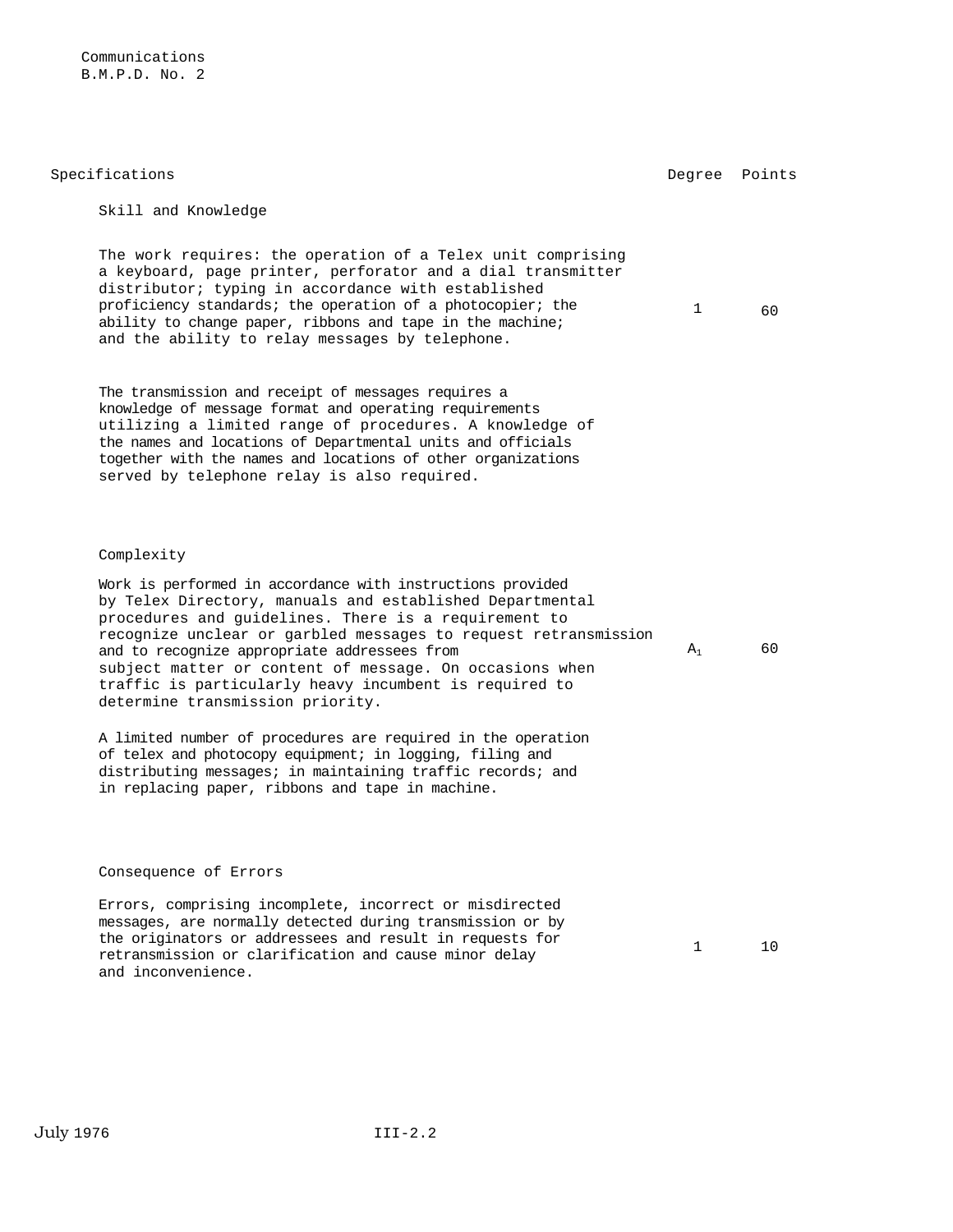|                                                                                                                                                                                            | Degree       | Points |
|--------------------------------------------------------------------------------------------------------------------------------------------------------------------------------------------|--------------|--------|
| Responsibility for Contacts                                                                                                                                                                |              |        |
| Contacts are normally with officials of own or user<br>departments to receive and transmit messages or to provide<br>information relative to such messages requiring tact and<br>courtesy. | 1            | 10     |
| Conditions of Work                                                                                                                                                                         |              |        |
| Attention - The work requires normal attentiveness<br>in operating telex and photocopy equipment with<br>concentrated attention required during periods<br>of heavy traffic.               | $\mathbf{1}$ | 10     |
| Physical Effort - The major portion of the work is<br>performed while seated with intermittent periods<br>of standing and walking.                                                         |              | 10     |
| Environment - Duties are performed in an office<br>environment.                                                                                                                            | 1            | 1 Q    |
| Supervision                                                                                                                                                                                |              |        |
| The incumbent is required to show other employees how to<br>perform duties for leave or temporary replacement purposes.                                                                    |              | 15     |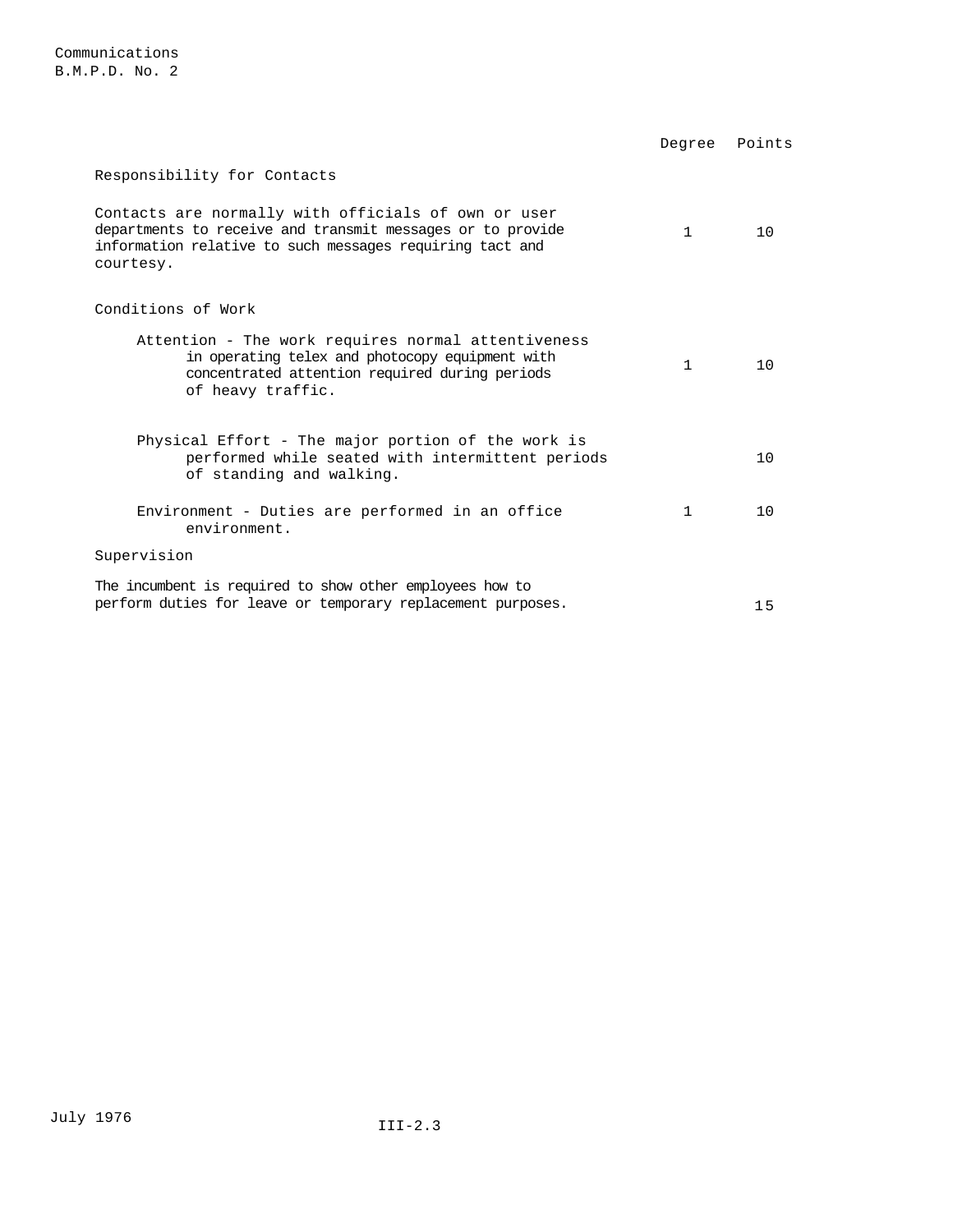### STATEMENT OF QUALIFICATIONS

FOR

B.M.P.D. No. 2: TELEX OPERATOR (CM-1)

## ESSENTIAL QUALIFICATIONS

BASIC REQUIREMENTS

| Education                           | - Successful completion of two years of<br>secondary school education according to<br>provincial standards or achievement of a<br>satisfactory score on PSC Examination 1. |
|-------------------------------------|----------------------------------------------------------------------------------------------------------------------------------------------------------------------------|
| Achievement, Skills<br>or Aptitudes | - Skill in operating teleprinter keyboard<br>equipment at a speed of at least 40 wmp<br>with not more than a 2 percent error rate.                                         |
| Language Requirement                | - A knowledge of the English language is<br>essential for this position.                                                                                                   |
| Experience                          | - Experience in operating ancillary teleprinter<br>equipment including a perforator, page<br>printer and transmitter.                                                      |
| RATED REQUIREMENTS                  |                                                                                                                                                                            |
| Knowledge                           | - Knowledge of message format and operating<br>procedures.                                                                                                                 |
| Abilities                           | - Ability to log messages, maintain statistical<br>records and file messages.                                                                                              |
| Personal Suitability                | - Alertness and dependability.                                                                                                                                             |
| July 1976                           | $III-2.4$                                                                                                                                                                  |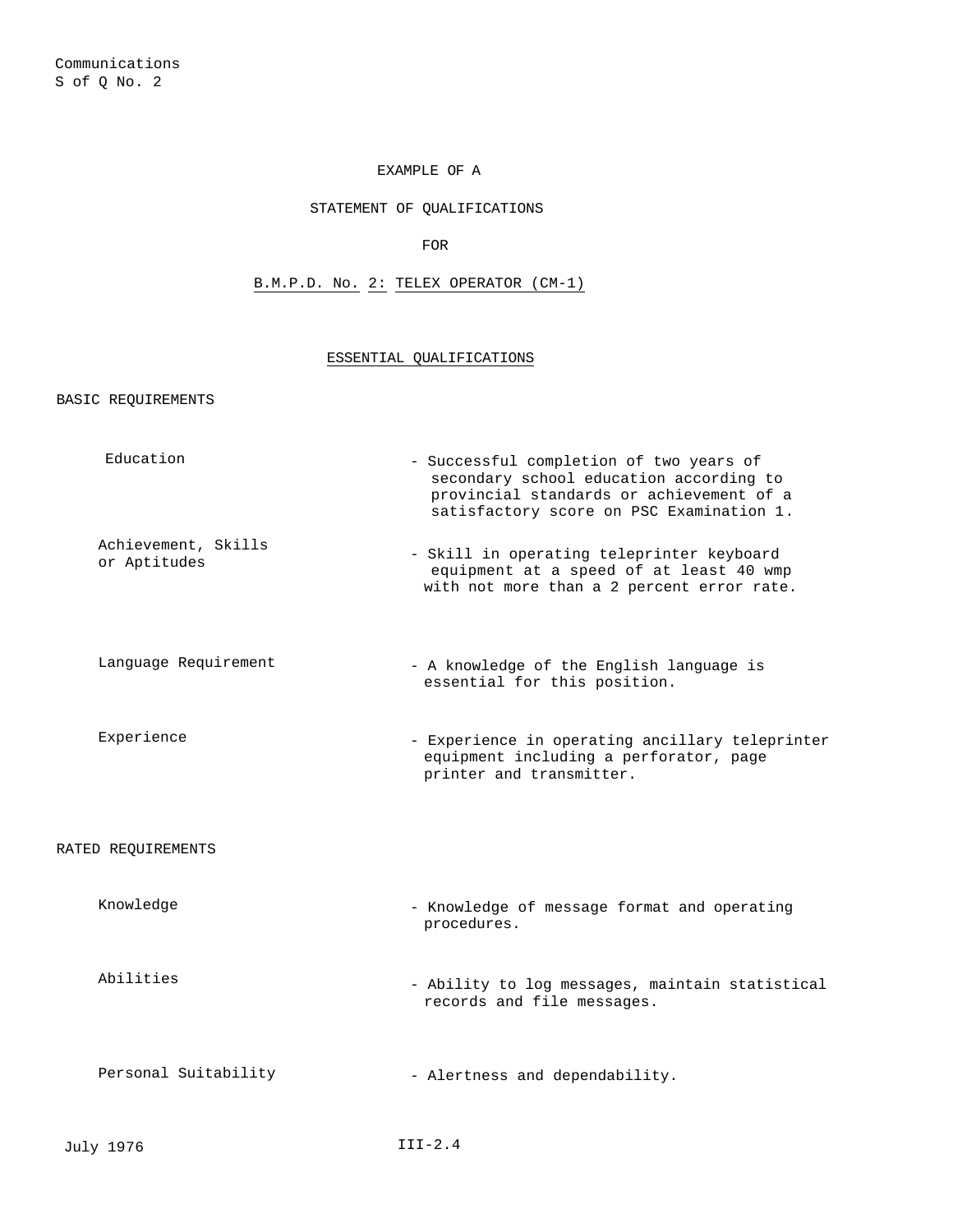## BENCH-MARK POSITION DESCRIPTION

|                                        | BENCH-MARK POSITION DESCRIPTION                                                                                                                                                                                                                                                                                                                                                                                                                         |                   |
|----------------------------------------|---------------------------------------------------------------------------------------------------------------------------------------------------------------------------------------------------------------------------------------------------------------------------------------------------------------------------------------------------------------------------------------------------------------------------------------------------------|-------------------|
| Bench-mark Position Number: 3          |                                                                                                                                                                                                                                                                                                                                                                                                                                                         | Level: 1          |
| Descriptive Title: COMMUNICATOR,       | MESSAGE CENTRE,<br>DEPARTMENT OF NATIONAL DEFENCE,<br>HALIFAX                                                                                                                                                                                                                                                                                                                                                                                           | Point Rating: 205 |
| Summary                                |                                                                                                                                                                                                                                                                                                                                                                                                                                                         |                   |
| messages; and performs related duties. | Under the supervision of a shift supervisor in a message centre, transmits messages by teletype<br>to a relay centre for onward transmission through a major network; processes incoming                                                                                                                                                                                                                                                                |                   |
| Duties                                 |                                                                                                                                                                                                                                                                                                                                                                                                                                                         | % of Time         |
| Transmits messages by teletype         | - by typing directly on the keyboard of a teletypewriter<br>to produce perforated tape, and<br>- by inserting tape in the slot of the appropriate<br>transmitter-distributor for automatic transmission.                                                                                                                                                                                                                                                | 80                |
| message numbers,<br>classifications,   | Processes incoming messages appearing automatically on<br>a combination teleprinter and reperforator<br>- by taking tape from machine,<br>- by scanning messages on printed copy and perforated<br>tape for accuracy, completeness and sequence of<br>- by sorting messages according to precedence's and<br>- by recording their receipt on check sheets, and<br>- by reserving tape required for extra copies and for<br>correcting garbled messages. | 15                |

Performs related duties such as checking outgoing messages for clarity and authorization, performing accompanying clerical routines and replacing paper, ribbons and tape in teletype machines, perforators and reperforators as required.

5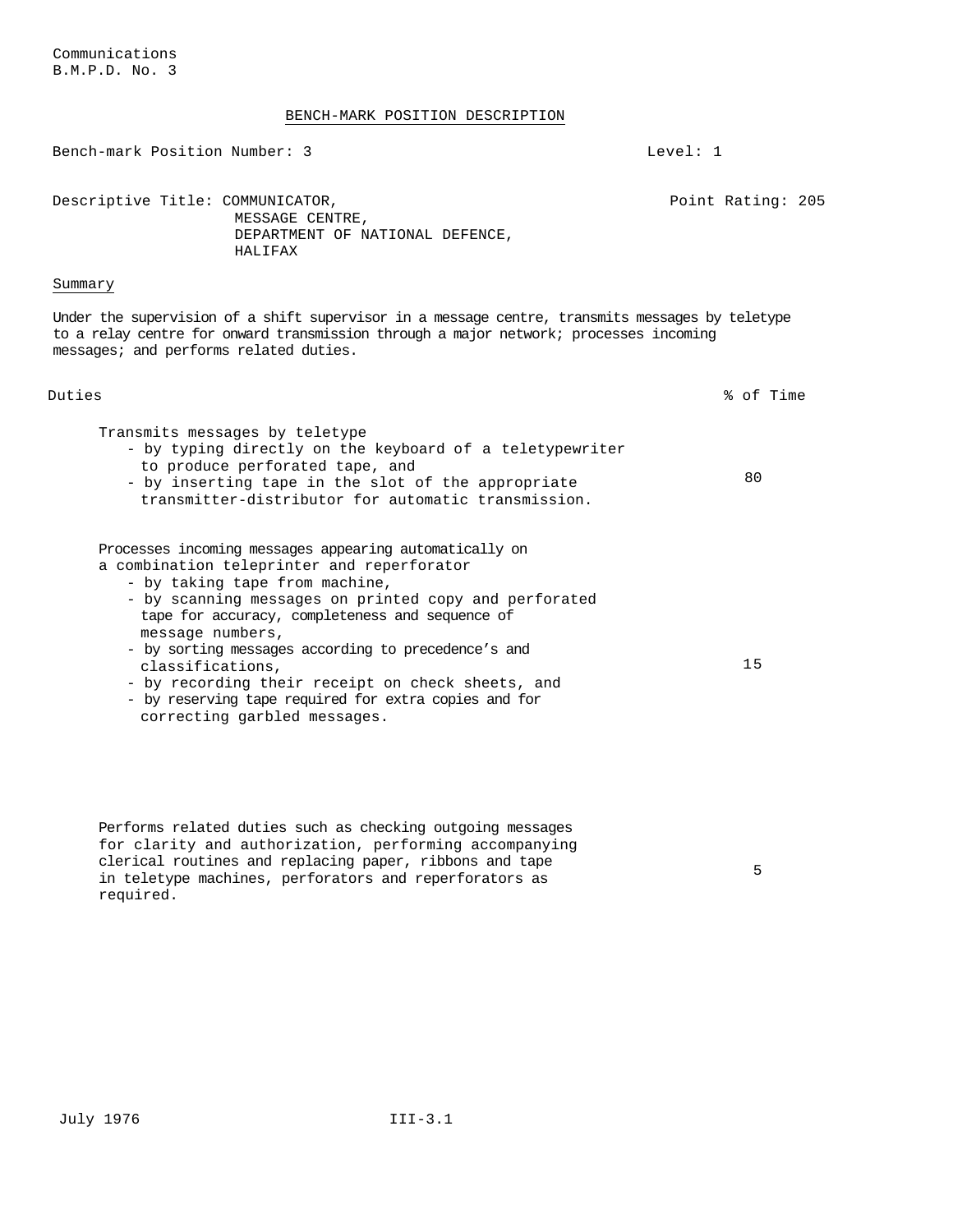| Specifications                                                                                                                                                                                                                                                                                                                                                                                                                                                                                                                                           | Degree       | Points |
|----------------------------------------------------------------------------------------------------------------------------------------------------------------------------------------------------------------------------------------------------------------------------------------------------------------------------------------------------------------------------------------------------------------------------------------------------------------------------------------------------------------------------------------------------------|--------------|--------|
| Skill and Knowledge                                                                                                                                                                                                                                                                                                                                                                                                                                                                                                                                      |              |        |
| The work requires a knowledge of common communications<br>terminology, message format and operating requirements<br>for sending and receiving traffic in a message centre<br>utilizing a limited range of procedures. The incumbent<br>also requires a knowledge of the Murray code to read<br>addressees and to verify security warning prosigns. It<br>requires the ability to type on a teletypewriter keyboard<br>in accordance with established proficiency standards and<br>to operate perforators, reperforators and transmitter<br>distributors. | 1            | 60     |
| Complexity                                                                                                                                                                                                                                                                                                                                                                                                                                                                                                                                               |              |        |
| The work is done in accordance with precise and detailed<br>instructions and follows standardized work routines.<br>Guidance is immediately available from a supervisor, to<br>whom complicated or difficult messages and operational<br>problems are referred. The work includes performing<br>normal incoming and outgoing message routines, following<br>departmental operating procedures and operating standard<br>sending, receiving and duplicating equipment.                                                                                    | $A_1$        | 60     |
| Consequence of Errors                                                                                                                                                                                                                                                                                                                                                                                                                                                                                                                                    |              |        |
| Errors in perforating tape, omissions and misdirection<br>are normally detected by addressees, result in requests<br>to repeat individual messages, and cause minor delay.                                                                                                                                                                                                                                                                                                                                                                               | $\mathbf{1}$ | 10     |
| Responsibility for Contacts                                                                                                                                                                                                                                                                                                                                                                                                                                                                                                                              |              |        |
| The work requires contact with message originators and<br>other communicators to give and obtain information.                                                                                                                                                                                                                                                                                                                                                                                                                                            | 1            | 10     |
| Conditions of Work                                                                                                                                                                                                                                                                                                                                                                                                                                                                                                                                       |              |        |
| Attention - The work requires normal attention to<br>details in the transmission of messages with<br>periods of concentrated attention while scanning<br>incoming traffic.                                                                                                                                                                                                                                                                                                                                                                               | 1            | 10     |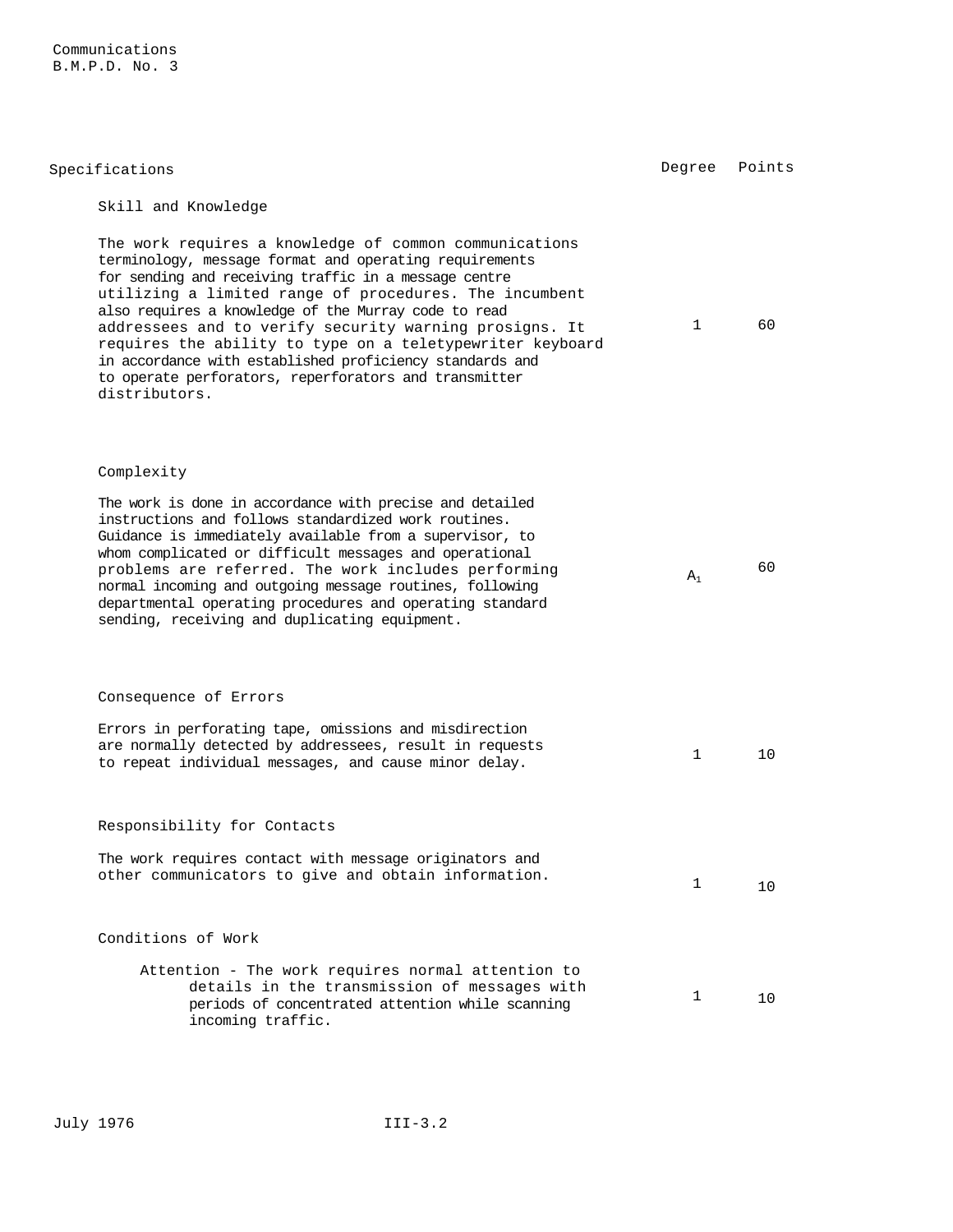|                                                                                                                                                                                                                            | Degree      | Points |
|----------------------------------------------------------------------------------------------------------------------------------------------------------------------------------------------------------------------------|-------------|--------|
| Physical Effort - The large portion of the work is<br>performed while seated, but some periods of<br>standing are required to monitor incoming<br>messages, operate duplicating equipment, and<br>sort messages.           |             | 10     |
| Environment - The work is performed in a tele-<br>communications machine room where operating and<br>security measures require separation from other<br>organizational units but not from other commu-<br>nications staff. | $2^{\circ}$ | 3 O    |
| Supervision                                                                                                                                                                                                                |             |        |
| The work requires occasional demonstration of work methods<br>and procedures to communicators in training.                                                                                                                 | $A_1$       | 15     |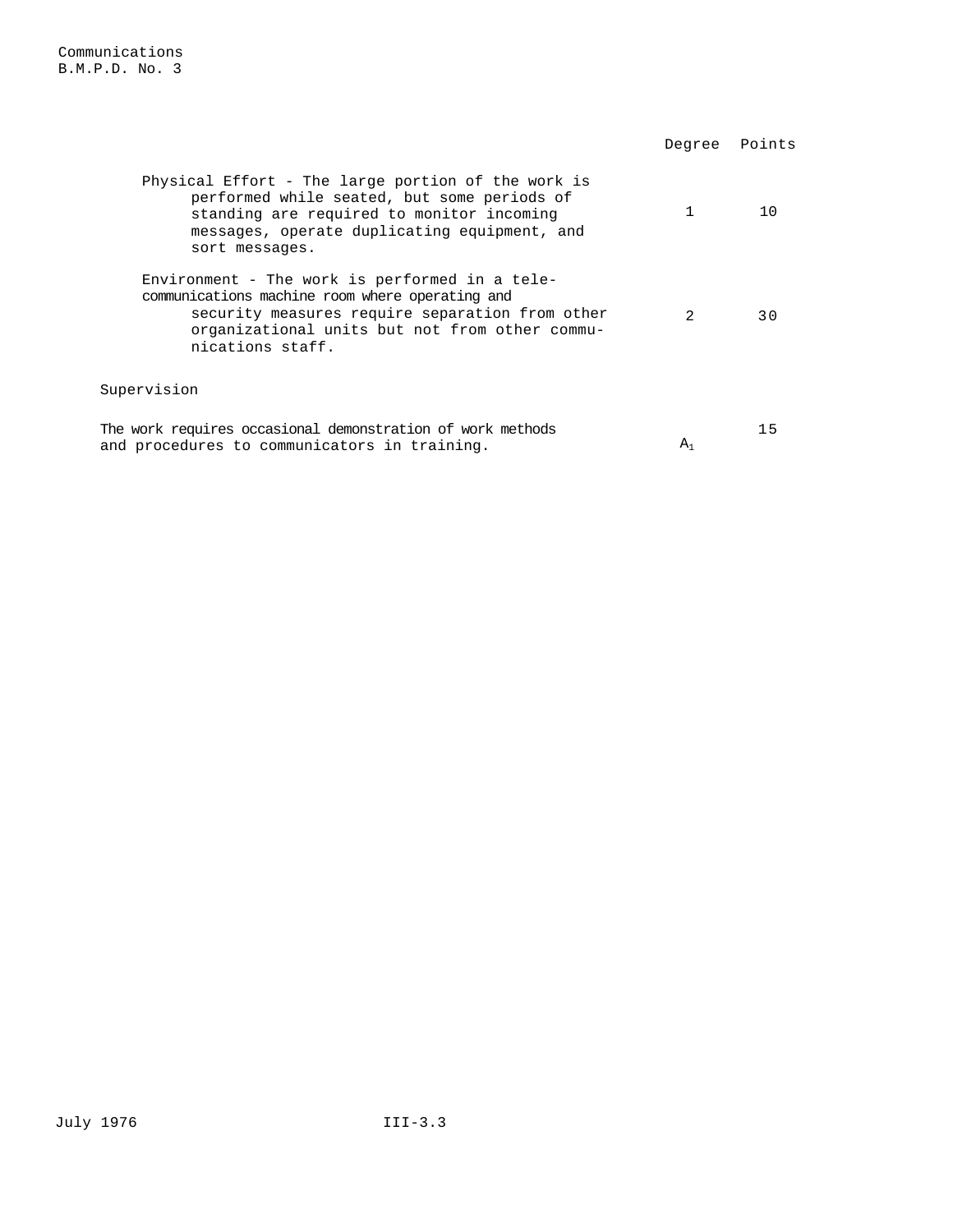## STATEMENT OF QUALIFICATIONS

FOR

#### B.M.P.D. No. 3: COMMUNICATOR, MESSAGE CENTRE, DEPARTMENT OF NATIONAL DEFENCE, HALIFAX (CM-1)

### ESSENTIAL QUALIFICATIONS

BASIC REQUIREMENTS

| Education                           | - Successful completion of two years of<br>secondary school education according to<br>provincial standards or achievement of a<br>satisfactory score on PSC Examination 1. |
|-------------------------------------|----------------------------------------------------------------------------------------------------------------------------------------------------------------------------|
| Achievement, Skills<br>or Aptitudes | - Skill in operating teleprinter keyboard<br>equipment at a speed of at least 40' wpm<br>with not more than a 2 percent error rate.                                        |
| Language Requirement                | - A knowledge of the English language is<br>essential for this position.                                                                                                   |
| Experience                          | - Experience in operating ancillary teleprinter<br>equipment including a perforator,<br>reperforator and a transmitter distributor.                                        |
| RATED REQUIREMENTS                  |                                                                                                                                                                            |
| Knowledge                           | - Knowledge of communications terminology,<br>and message formats.                                                                                                         |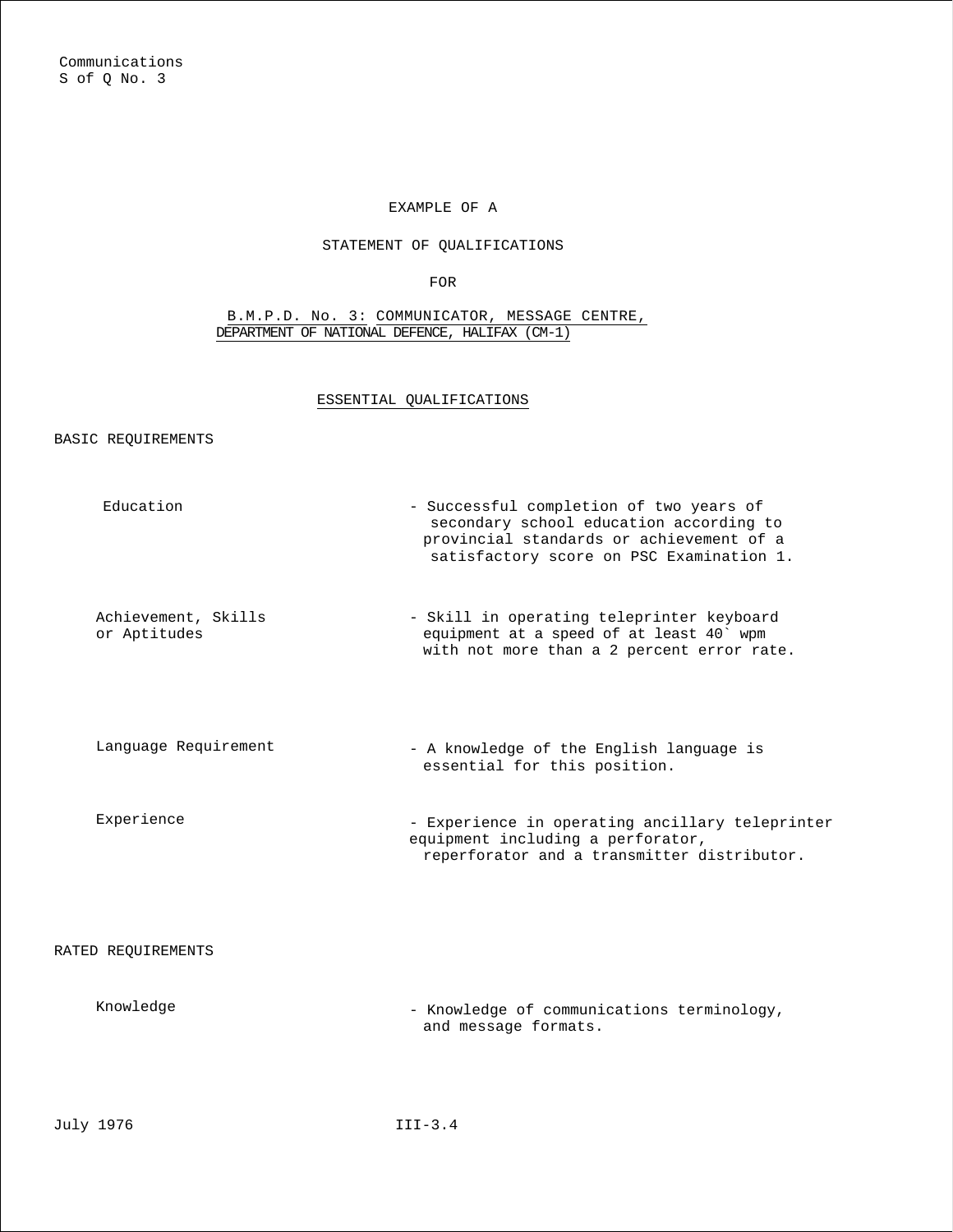Abilities - Ability to check, sort and file messages.

Personal Suitability - Dependability, and alertness.

NOTE: The above example is for an experienced operator; see next page for an example of trainee requirements.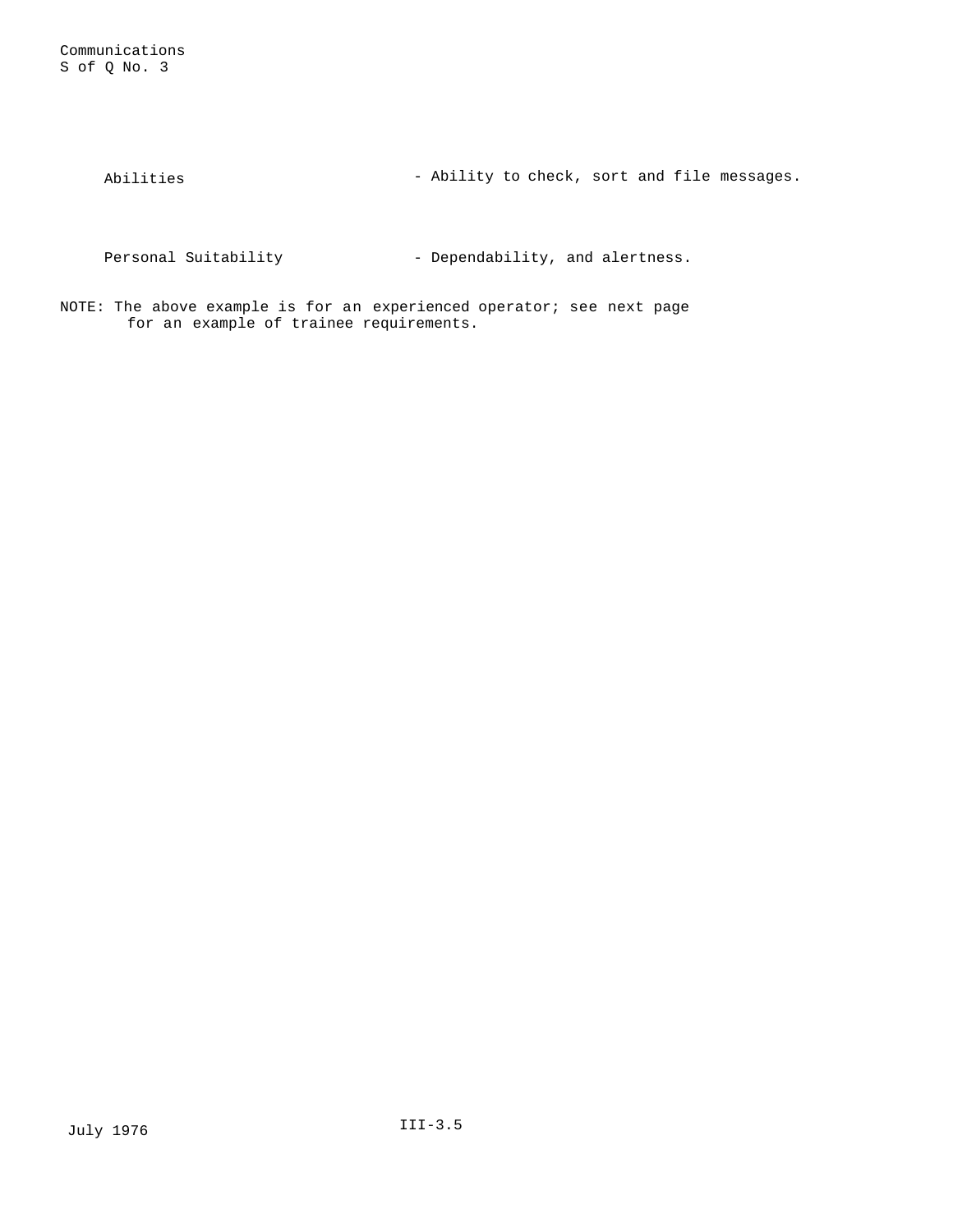#### STATEMENT OF QUALIFICATIONS

FOR

B.M.P.D. No. 3: COMMUNICATOR, MESSAGE CENTRE, DEPARTMENT OF NATIONAL DEFENCE, HALIFAX (CM-1) (For Selection of Trainees)

#### ESSENTIAL QUALIFICATIONS

### BASIC REQUIREMENTS

| Education                           | - Successful completion of two years of<br>secondary school education according to<br>provincial standards or achievement of a<br>satisfactory score on PSC Examination 1. |
|-------------------------------------|----------------------------------------------------------------------------------------------------------------------------------------------------------------------------|
| Achievement, Skills<br>or Aptitudes | - Skill in typing at a speed of at least<br>40 wpm with not more than a 5 percent<br>error rate.                                                                           |
| Language Requirement                | - A knowledge of the English language is<br>essential for this position.                                                                                                   |
| RATED REQUIREMENTS                  |                                                                                                                                                                            |
| Abilities                           | - Ability to check, sort and file messages.                                                                                                                                |
|                                     |                                                                                                                                                                            |

Personal Suitability  $-$  Dependability and alertness.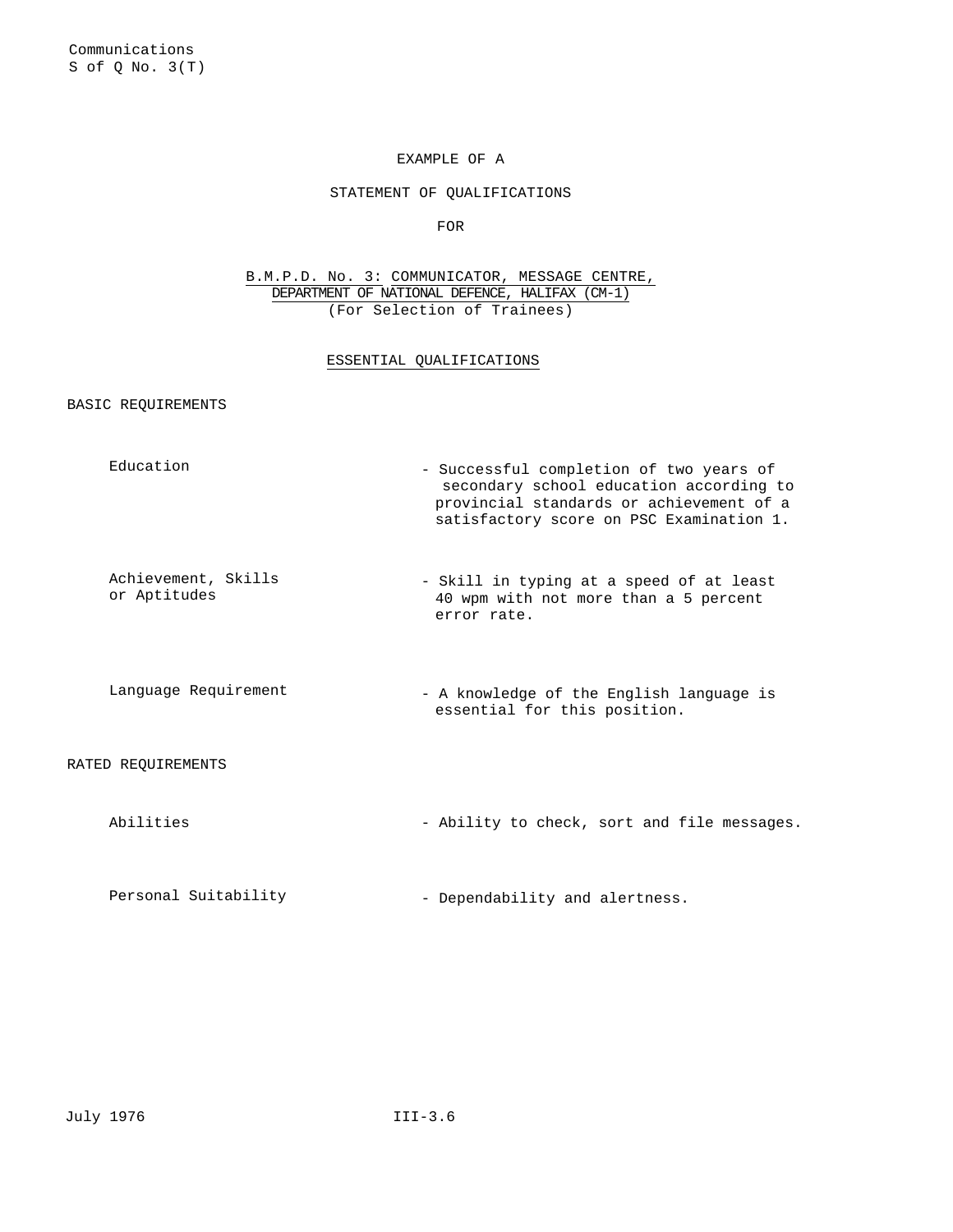#### BENCH-MARK POSITION DESCRIPTION

Bench-mark Position Number: 4 Level: 2

Point Rating: 298

Descriptive Title: COMMUNICATOR, MESSAGE CENTRE, MONTREAL METRO OFFICE,

#### Summary

Under the supervision of the Message Centre Supervisor operates Telex and teletype equipment to receive, transmit and relay messages; and performs related duties.

Duties % of Time

Operates Telex and teletype equipment to receive and transmit messages over commercial and dedicated facilities and to relay messages to and from Metro outstations, mainly Canada Manpower Centres, which have only teletype capability

MANPOWER AND IMMIGRATION

- by scanning original copy of incoming messages for garble, completeness, misdirection, and sequence of message numbers,
- by initiating or replying to service messages regarding garbled transmissions and other message irregularities,
- by recording receipt of incoming messages and sorting messages according to precedence and classification,
- by passing messages to appropriate distribution point for delivery,
- by processing outgoing messages according to priority or time of reception,
- by preparing perforated tape for Telex transmissions or by "on-line" typing to transmit messages by teletype to one or more outstations, following the various formats specified for different types of messages such as, orders cancellations, general messages, radio advertisements and press releases,
- by re-typing and re-transmitting messages received via Telex or teletype which require relay over the other media,
- by receiving and transmitting messages on behalf of other departments such as, the Department of the Environment and the Department of Indian Affairs, and

90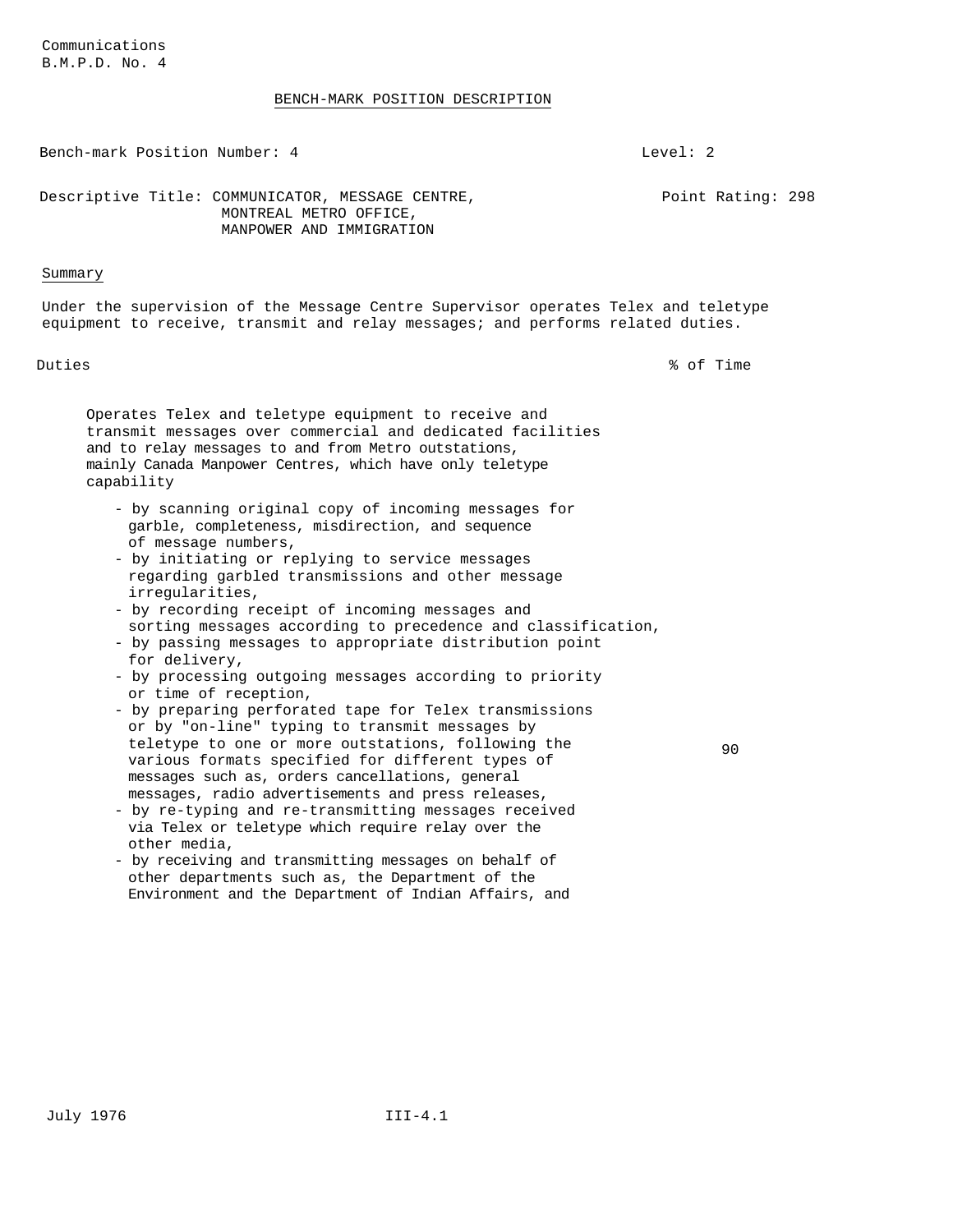% of Time

- by relaying misdirected messages to appropriate specialized placements units, utilizing a basic knowledge of occupational groupings and the activities of the respective units, or by raising service messages to advise originating stations of correct station addresses or unit functions.

Performs related duties such as; logging incoming and outgoing messages to facilitate subsequent enquiries or tracing actions, reporting circuit and equipment irregularities to commercial carriers, compiling dailytraffic statistics, and operating duplicating equipment to make additional copies of messages.

### Specifications and the contractions of the contractions of the contractions of the contractions of the contractions of the contractions of the contractions of the contractions of the contractions of the contractions of the

2 108

10

Skill and knowledge

The work requires the ability to type on both off-line Telex and on-line teletype keyboards and to operate ancillary equipment such as reperforators, transmitters and a photocopier.

The transmission of messages requires a knowledge of common communications terminology, various message formats, and the operating requirements for receiving, transmitting and relaying messages by Telex and teletype. The work requires a good knowledge of the Manpower organization in the Metro area including the functions of specialized placement units. A knowledge of the requirements for the transmission of messages on behalf of other departments is also required.

#### Complexity

The work is performed in accordance with detailed instructions and follows standardized work routines. Guidance is immediately available from a supervisor, to whom complicated or difficult messages and operational problems are referred. The work involves the operation of off-line Telex and on-line teletype keyboards, and ancillary equipment. The incumbent is required to determine the priority of outgoing messages, clarify garbled and improperly addressed messages, and relay messages to specialized units using basic knowledge of occupational groupings and unit functions.  $A_2$  105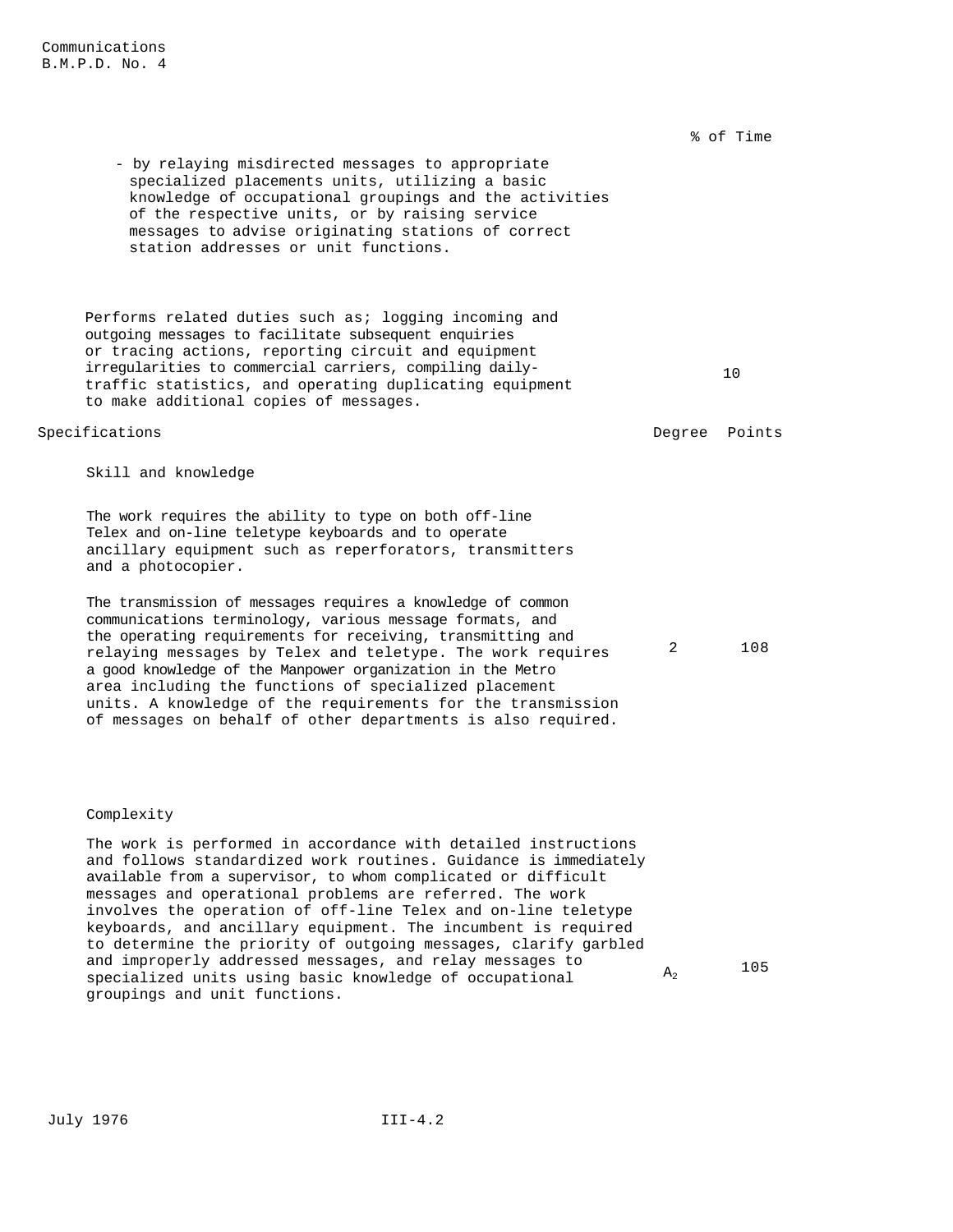|                                                                                                                                                                                                                 |              | Degree Points |
|-----------------------------------------------------------------------------------------------------------------------------------------------------------------------------------------------------------------|--------------|---------------|
| Consequence of Errors                                                                                                                                                                                           |              |               |
| Errors in perforating tape or in typing directly on<br>teletype, omissions and misdirection are normally detected<br>by addressees, result in requests to repeat individual<br>messages and cause minor delays. | $\mathbf{1}$ | 10            |
| Responsibility for Contacts                                                                                                                                                                                     |              |               |
| Contacts are with originators or addressees of messages<br>to give and obtain information requiring tact and courtesy,<br>and with commercial suppliers to report equipment<br>irregularities.                  | $\mathbf{1}$ | 10            |
| Conditions of Work                                                                                                                                                                                              |              |               |
| Attention - The work requires normal attention to<br>the performance of routines for the transmission<br>of messages with concentrated attention required<br>during peak periods of traffic.                    | $\mathbf{1}$ | 10            |
| Physical Effort - Most of the work is performed while<br>seated with short period of walking or standing.                                                                                                       | $\mathbf{1}$ | 10            |
| Environment - Duties are performed in a machine-room<br>environment with a high noise level, which is<br>segregated from other work areas due to<br>operational requirements.                                   | 2            | 30            |
| Supervision                                                                                                                                                                                                     |              |               |
| The work requires the occasional demonstration of work<br>mothods and prosodures to semminisators in training                                                                                                   |              |               |

methods and procedures to communicators in training.  $A_1$  15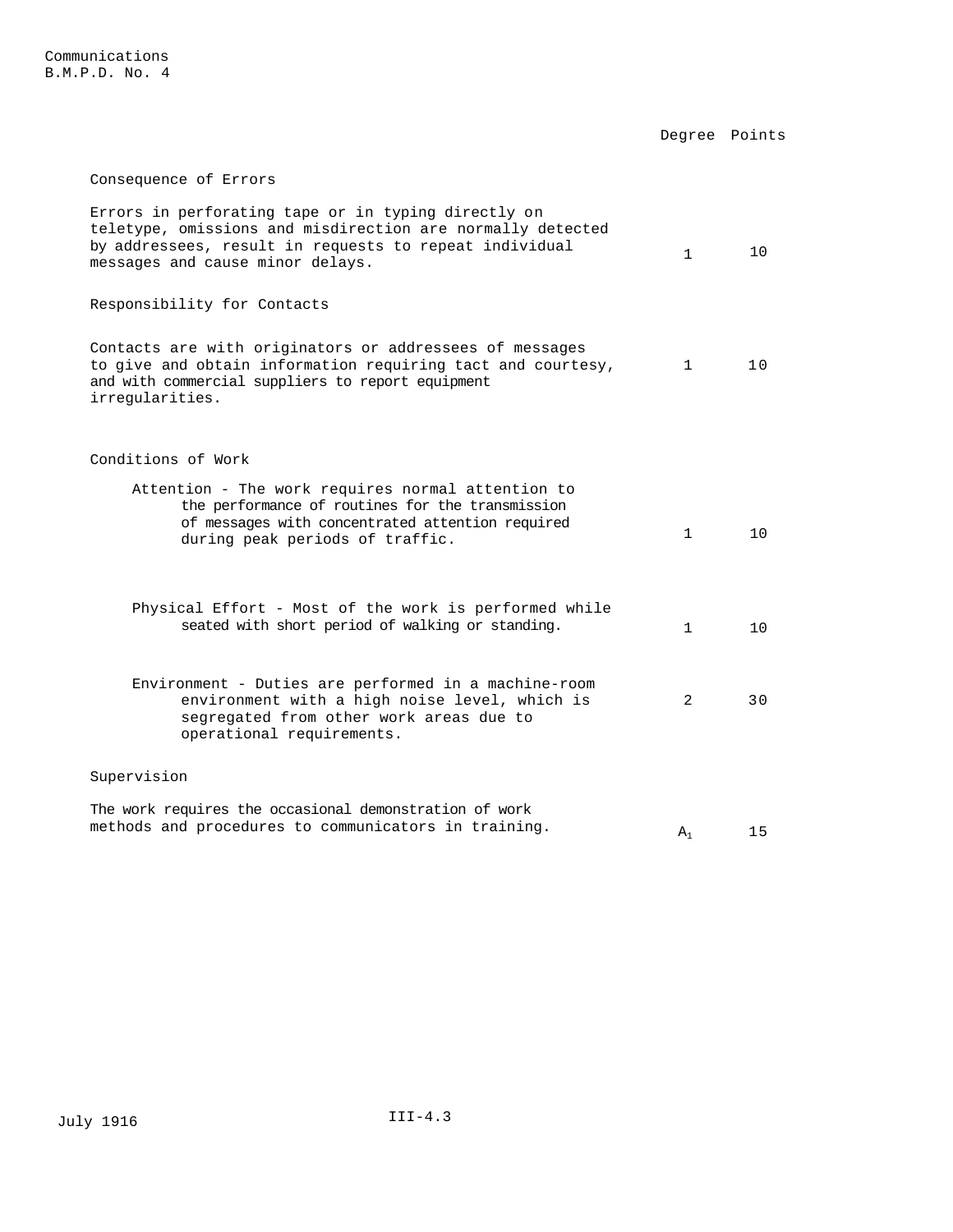## STATEMENT OF QUALIFICATIONS

FOR

B.M.P.D. No. 4: COMMUNICATOR, MESSAGE CENTRE, MONTREAL METRO OFFICE, MANPOWER AND IMMIGRATION (CM-2)

### ESSENTIAL QUALIFICATIONS

BASIC REQUIREMENTS

| Education                           | - Successful completion of two years of<br>secondary school education according to<br>provincial standards or achievement of a<br>satisfactory score on PSC Examination 1. |
|-------------------------------------|----------------------------------------------------------------------------------------------------------------------------------------------------------------------------|
| Achievement, Skills<br>or Aptitudes | - Skill in operating teleprinter keyboard<br>equipment at a speed of at least 40 wpm<br>with not more than a 2 percent error rate.                                         |
| Language Requirement                | - A knowledge of both the English language<br>and the French language is essential for<br>this position.                                                                   |
| Experience                          | - Experience in operating ancillary tele<br>printer equipment such as a reperforator<br>transmitter, and a photocopier.                                                    |
| RATED REOUIREMENTS                  |                                                                                                                                                                            |
| Knowledge                           | - Knowledge of communications terminology                                                                                                                                  |

and message formats.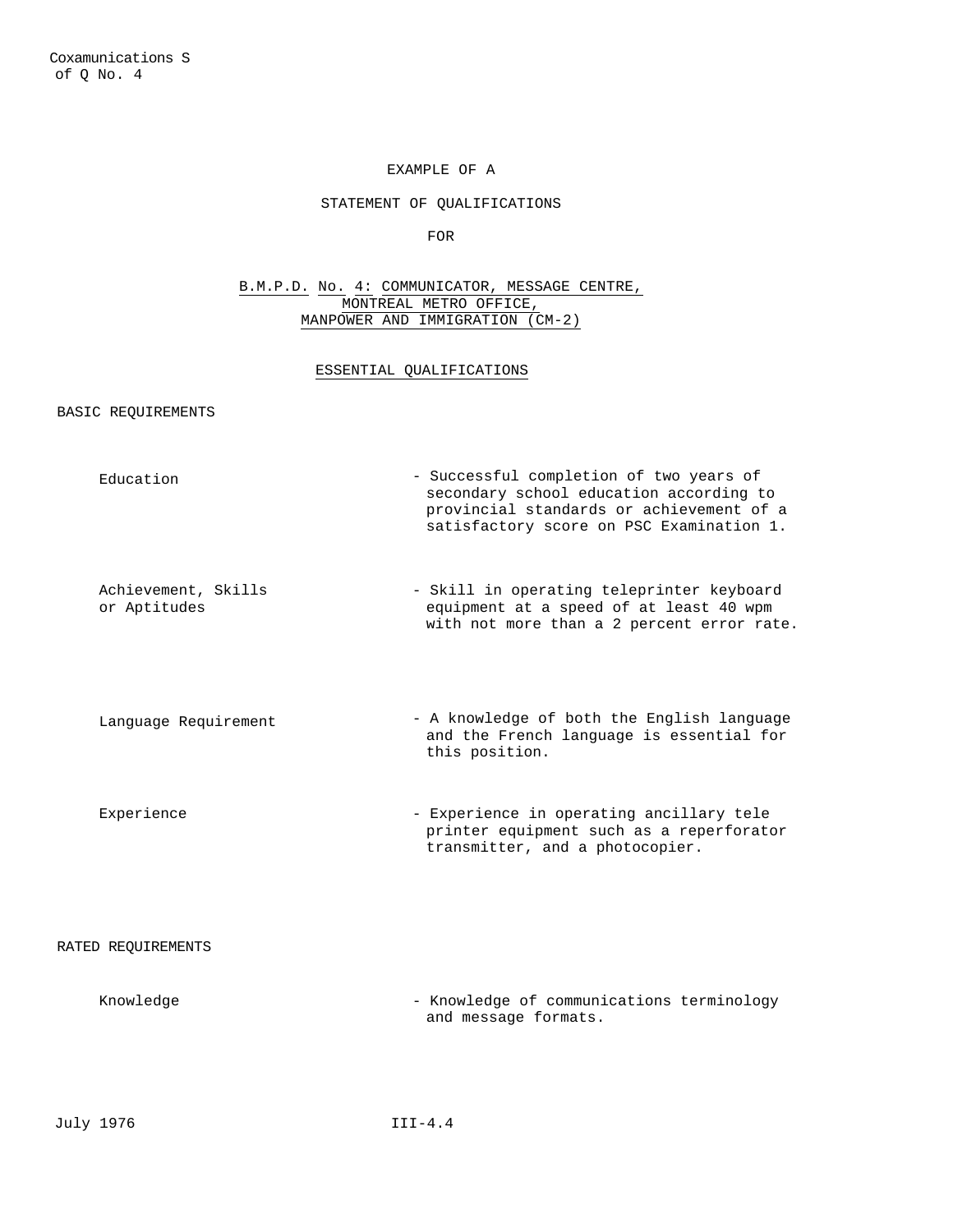|                      | - Knowledge of local departmental functions<br>and organizations structure.                                   |
|----------------------|---------------------------------------------------------------------------------------------------------------|
| Abilities            | - Ability to check message contents for<br>garble, completeness, misdirection and<br>message number sequence. |
|                      | - Ability to compile message traffic<br>statistics.                                                           |
| Personal Suitability | - Tact and courtesy particularly in dealing<br>with departmental personnel and commercial<br>suppliers.       |
|                      | - Alertness and reliability.                                                                                  |

NOTE: The above example is for an experienced operator; see next page for an example of trainee requirements.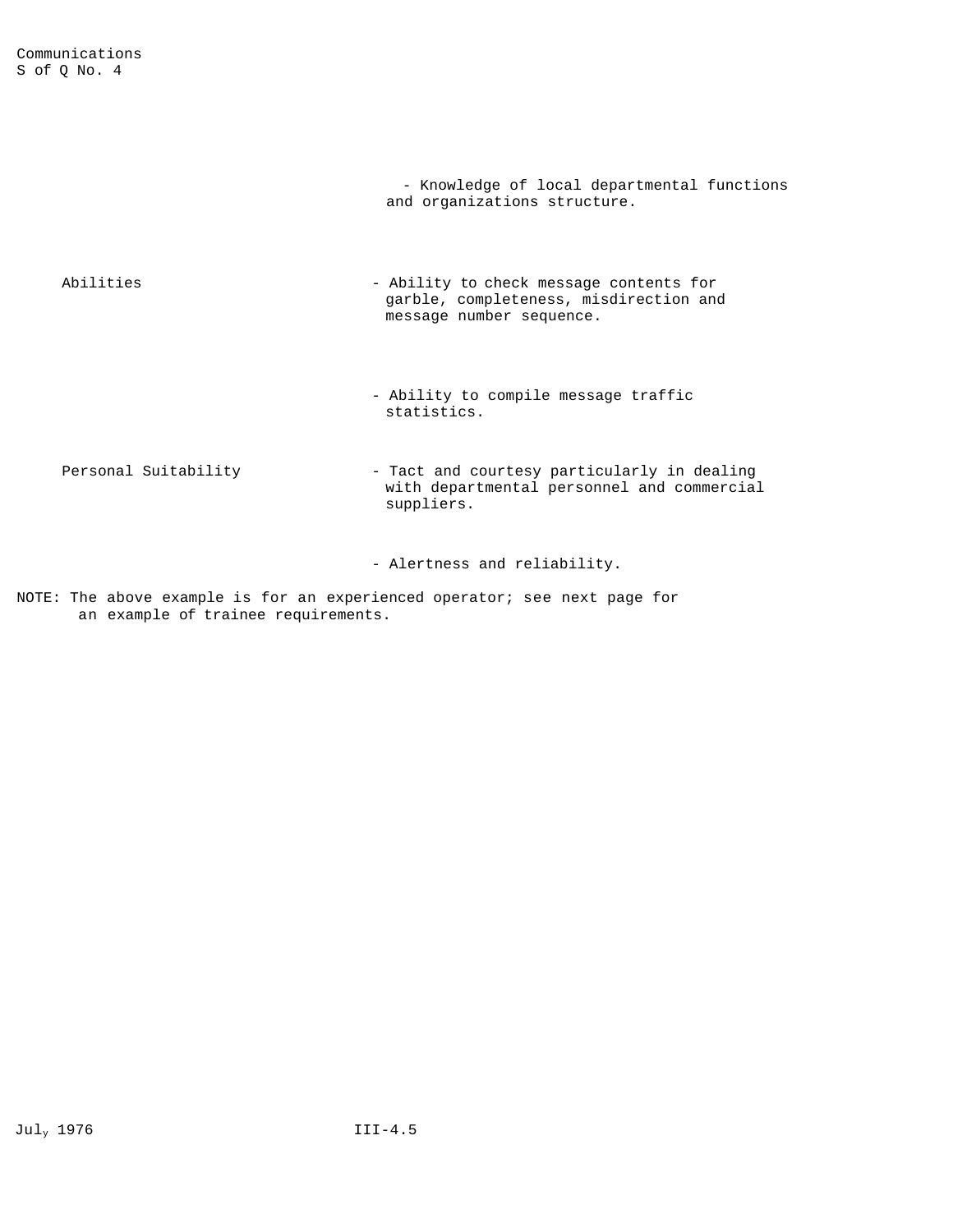STATEMENT OF QUALIFICATIONS

FOR

#### B.M.P.D. No. 4: COMMUNICATOR, MESSAGE CENTRE, MONTREAL METRO OFFICE, MANPOWER AND IMMIGRATION (CM-2) (For Selection of Trainees)

### ESSENTIAL QUALIFICATIONS

### BASIC REQUIREMENTS

| Education                           | - Successful completion of two years of<br>secondary school education according to<br>provincial standards or achievement of a<br>satisfactory score on PSC Examination 1. |
|-------------------------------------|----------------------------------------------------------------------------------------------------------------------------------------------------------------------------|
| Achievement, Skills<br>or Aptitudes | - Skill in typing at a speed of at least<br>40 wpm with not more than a 5 percent<br>error rate.                                                                           |
| Language Requirement                | - A knowledge of both the English language<br>and the French language is essential for<br>this position.                                                                   |
| RATED REOUIREMENTS                  |                                                                                                                                                                            |
| Abilities                           | - Ability to record message traffic statistics.                                                                                                                            |
| Personal Suitability                | - Alertness and reliability.                                                                                                                                               |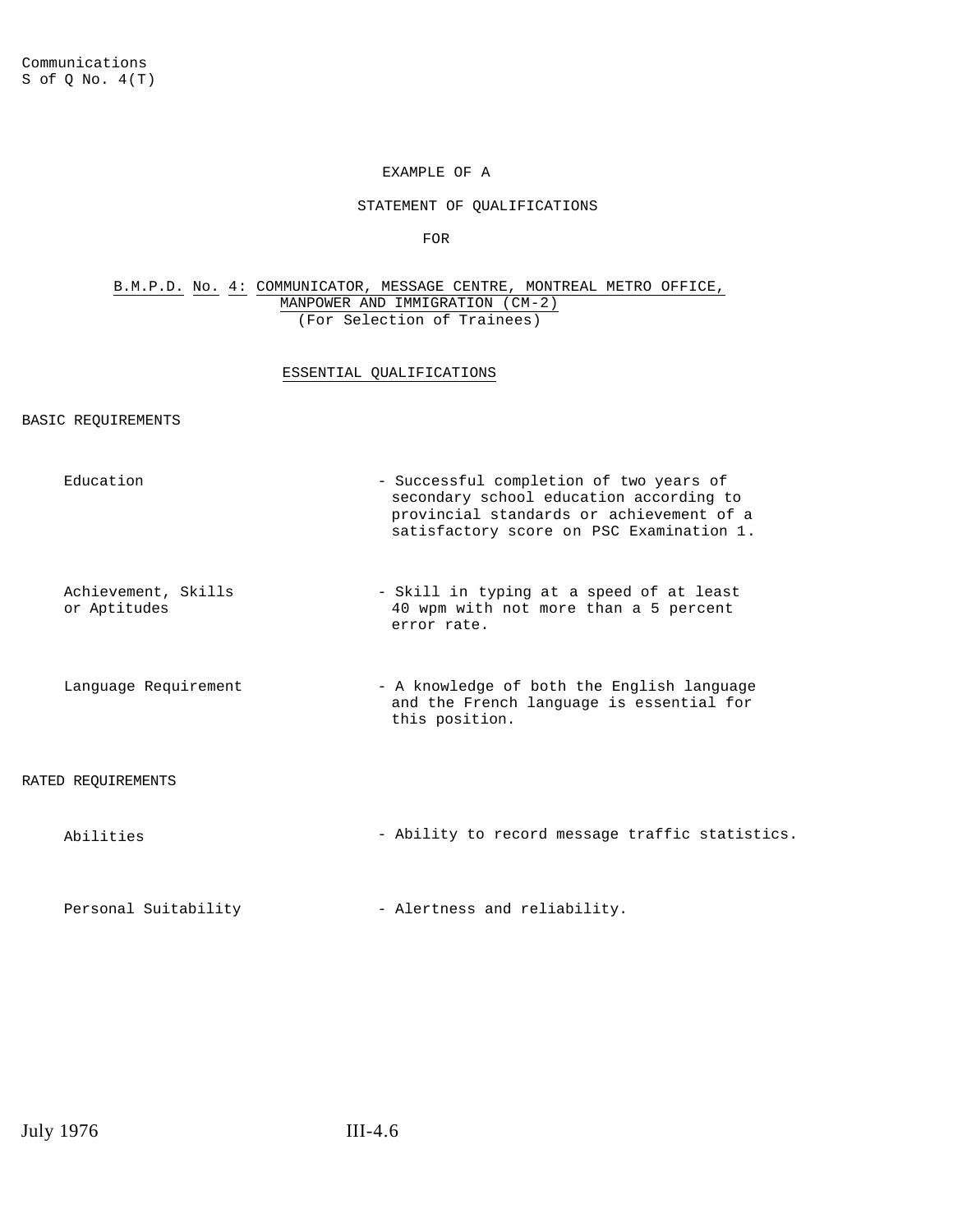#### BENCH-MARK POSITION DESCRIPTION

Bench-mark Position Number: 5 Level: 2

Descriptive Title: COMMUNICATOR, TAPE RELAY CENTRE, DEPARTMENT OF NATIONAL DEFENCE, HALIFAX

#### Summary

Under supervision of shift supervisor, relays messages over a teletype communications network, and performs related duties such as; preparing additional tapes for multiple addressees, correcting tapes, logging traffic, and replacing rolls of tape in reperforators.

Duties % of Time

Point Rating: 265

Relays messages over teletype communications network

- by checking messages emerging from 18 incoming circuits for garbles, errors and misrouting,
- by requesting repeat of garbled messages,
- by checking number sequence, noting routing indicators and priority on incoming tapes,
- by placing tapes in designated location on routing board for retransmission, and
- by inserting tapes into appropriate transmitters of 18 outgoing circuits, taking into account priorities, time of receipt, routing and security classification and referring to a "State Board" as necessary when relaying messages for ships and mobile forces. 60

| Prepares additional tapes required for multiple-addressee                                                                                                                    |     |
|------------------------------------------------------------------------------------------------------------------------------------------------------------------------------|-----|
| messages                                                                                                                                                                     |     |
| - by determining number and distribution of tapes from<br>message heading,                                                                                                   |     |
| - by inserting original tape in transmitter of Routing<br>Line Segregator and actuating appropriate switches,<br>and                                                         |     |
| - by removing copies of tape and placing them in<br>designated locations for re-transmission.                                                                                |     |
| Repairs tapes by operating keyboard of teletypewriter to<br>correct garbles, insert omissions or make other changes.<br>Performs related duties such as; logging messages to | 1 O |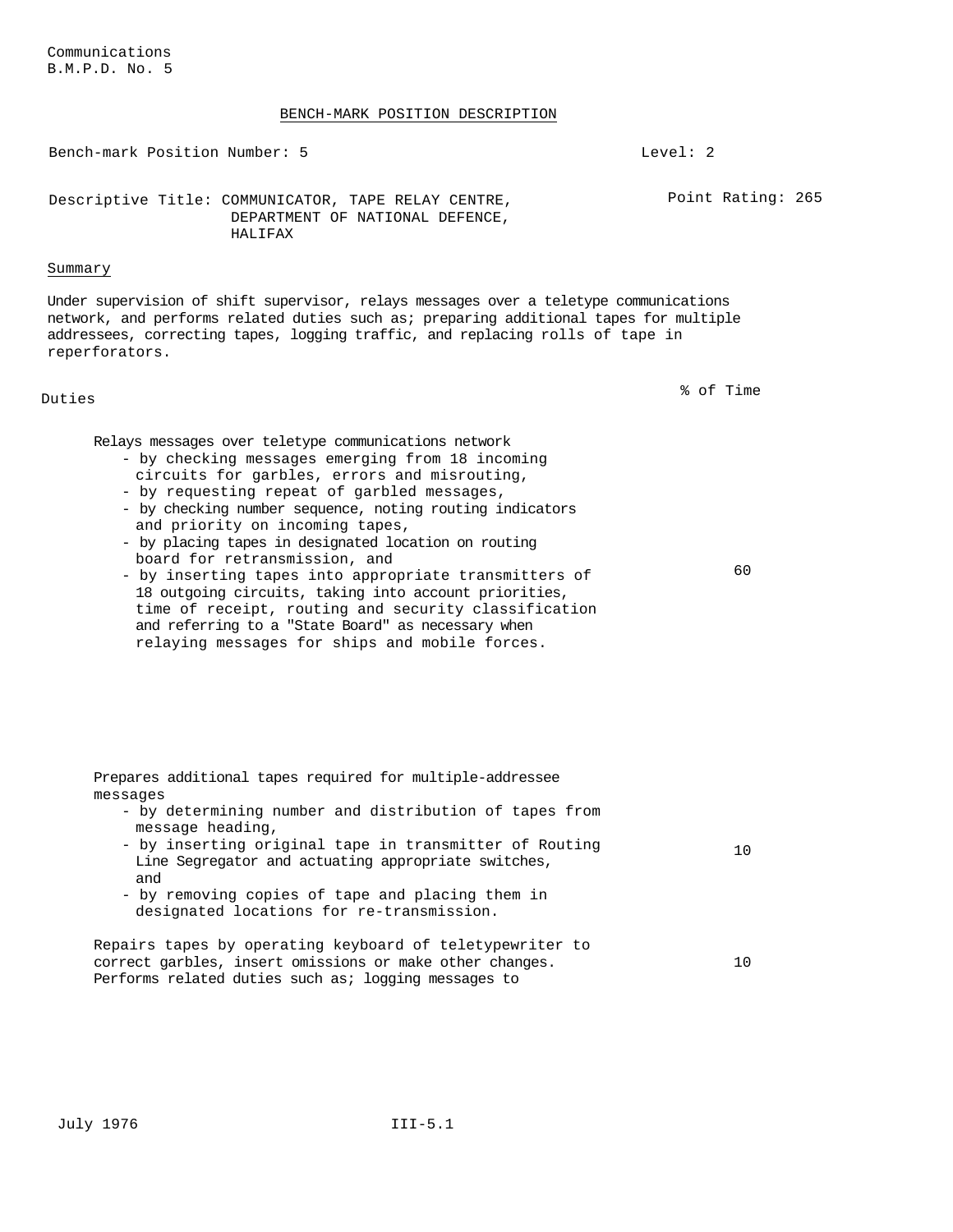|                                                                                                                                                                                                                                                                                                                                                                                                                                                               | % of Time    |               |
|---------------------------------------------------------------------------------------------------------------------------------------------------------------------------------------------------------------------------------------------------------------------------------------------------------------------------------------------------------------------------------------------------------------------------------------------------------------|--------------|---------------|
| facilitate tracing action, making periodic channel checks<br>to ensure circuits are functioning properly, and replacing<br>tapes, ribbons and paper rolls in machines.                                                                                                                                                                                                                                                                                        |              | 20            |
| Specifications                                                                                                                                                                                                                                                                                                                                                                                                                                                |              | Degree Points |
| Skill and Knowledge                                                                                                                                                                                                                                                                                                                                                                                                                                           |              |               |
| The work requires the ability to operate a teletypewriter<br>keyboard to repair tapes, the ability to operate reperforators,<br>page printers, and transmitters associated with 36 circuits together<br>with the operation of a Routing Line Segregator. The ability to<br>change tapes, ribbons and paper in machines is also required.                                                                                                                      | $\mathbf{1}$ | 60            |
| The relaying of messages requires a knowledge of depart<br>mental procedures relating to message, routing, precedence<br>and security. The work also requires a knowledge of the<br>Murray Code to read addressees, and a knowledge of the<br>"State Board" to re-transmit messages for ships and<br>mobile forces.                                                                                                                                           |              |               |
| Complexity                                                                                                                                                                                                                                                                                                                                                                                                                                                    |              |               |
| The work is done in accordance with detailed instructions<br>and normally consists of repetitive operations. Guidance<br>is immediately available from the supervisor on the resolution of<br>problems. The work requires the operation of<br>perforators, reperforators, page printers and transmitters<br>associated with 18 incoming and 18 outgoing circuits,<br>together with the operation of a Routing Line Segregator<br>to prepare additional tapes. | $A_1$        | 60            |
| Consequence of Errors                                                                                                                                                                                                                                                                                                                                                                                                                                         |              |               |
| Errors result in repeats of traffic causing minor delays<br>in the relay or in the U.K., U.S., or NATO transfer<br>circuits.                                                                                                                                                                                                                                                                                                                                  | $\mathbf{1}$ | 10            |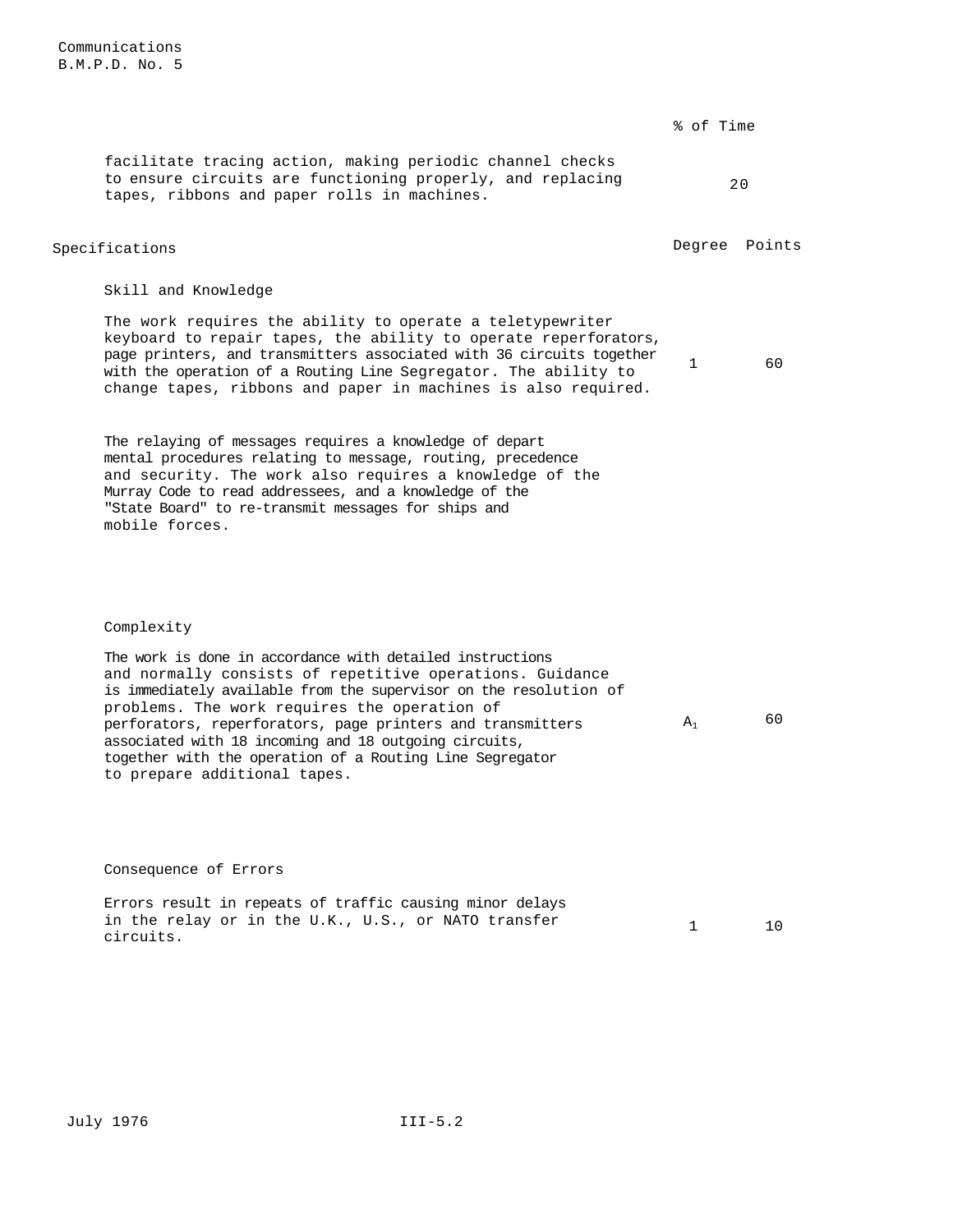Degree Points

## Responsibility for Contacts

| Contacts are with comcentre or other relay centre personnel |          |    |
|-------------------------------------------------------------|----------|----|
| to clarify garbles, rectify number discrepancies, and       | $\sim$ 1 | 10 |
| answer traffic inquiries requiring tact and courtesy.       |          |    |

Conditions of Work

| Attention - The work requires close attention for<br>extended periods to clear heavy traffic through<br>the relay centre.                                                                                          | $\mathfrak{D}$ | 3 O |
|--------------------------------------------------------------------------------------------------------------------------------------------------------------------------------------------------------------------|----------------|-----|
| Physical Effort - The monitoring and relay of<br>messages necessitates constant standing and<br>walking.                                                                                                           | 3              | 50  |
| Environment - The work is performed in a machine room<br>environment with 36 circuits creating a high<br>noise level. Work area is separated from other<br>areas due to operational and security require<br>ments. | $\mathcal{D}$  | 3 O |
| Supervision                                                                                                                                                                                                        |                |     |

|                                      | The work requires occasional demonstration of work methods |  | A <sup>2</sup> |  |
|--------------------------------------|------------------------------------------------------------|--|----------------|--|
| and procedures to new communicators. |                                                            |  |                |  |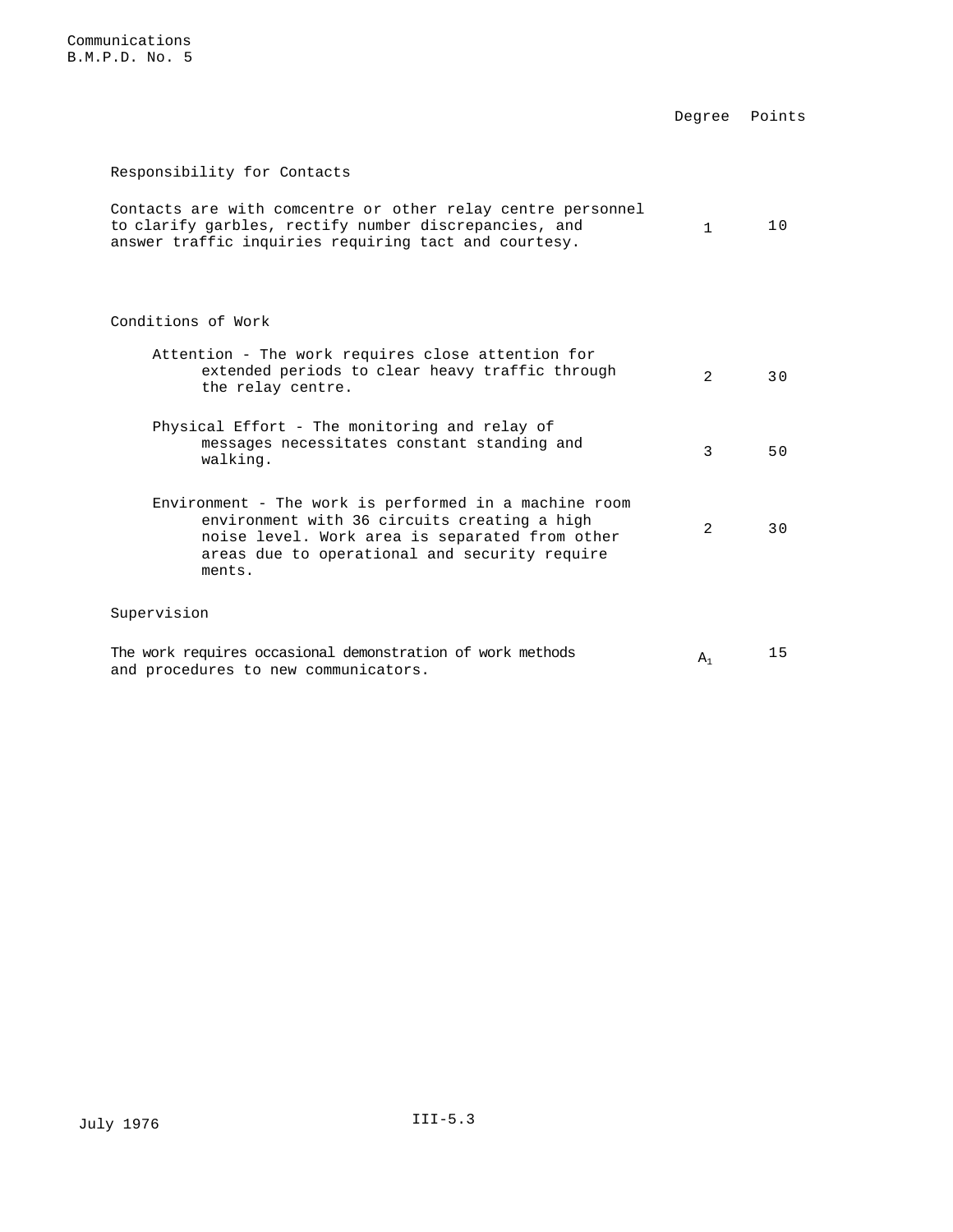## STATEMENT OF QUALIFICATIONS

FOR

B.M.P.D. No. 5: COMMUNICATOR, TAPE RELAY CENTRE, DEPARTMENT OF NATIONAL DEFENCE, HALIFAX (CM-2)

## ESSENTIAL QUALIFICATIONS

### BASIC REQUIREMENTS

| Education                           | - Successful completion of two years of<br>secondary school education according to<br>provincial standards or achievement of a<br>satisfactory score on PSC Examination 1. |
|-------------------------------------|----------------------------------------------------------------------------------------------------------------------------------------------------------------------------|
| Achievement, Skills<br>or Aptitudes | - Skill in operating teleprinter keyboard<br>equipment at a speed of at least 40:.wpm<br>with not more than a 2 percent error rate.                                        |
| Language Requirement                | - A knowledge of the English language is<br>essential for this position.                                                                                                   |
| Experience                          | - Experience in operating ancillary teleprinter<br>equipment such as reperforators,<br>page printers, and transmitters.                                                    |
| RATED REQUIREMENTS                  |                                                                                                                                                                            |
| Knowledge                           | - Knowledge of departmental procedures<br>relating to message routing, precedence<br>and security.                                                                         |
|                                     | - Knowledge of the Murray Code.                                                                                                                                            |
| July 1976                           | $III-5.4$                                                                                                                                                                  |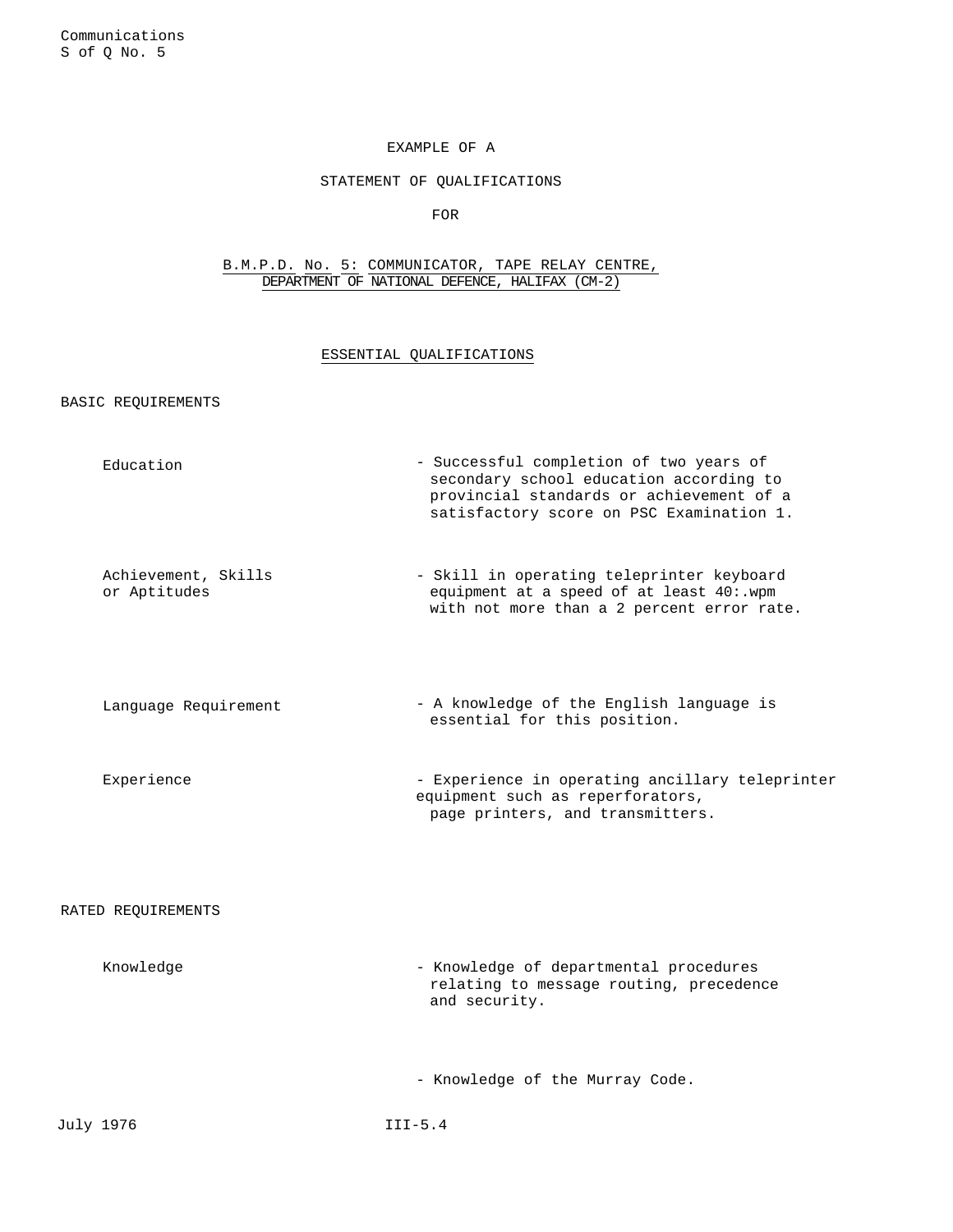Abilities - Ability to select appropriate transmitters for relaying messages.

> - Ability to repair tapes and make channel checks.

Personal Suitability - Tact and courtesy particularly in dealing with relay centre personnel.

- Reliability and alertness.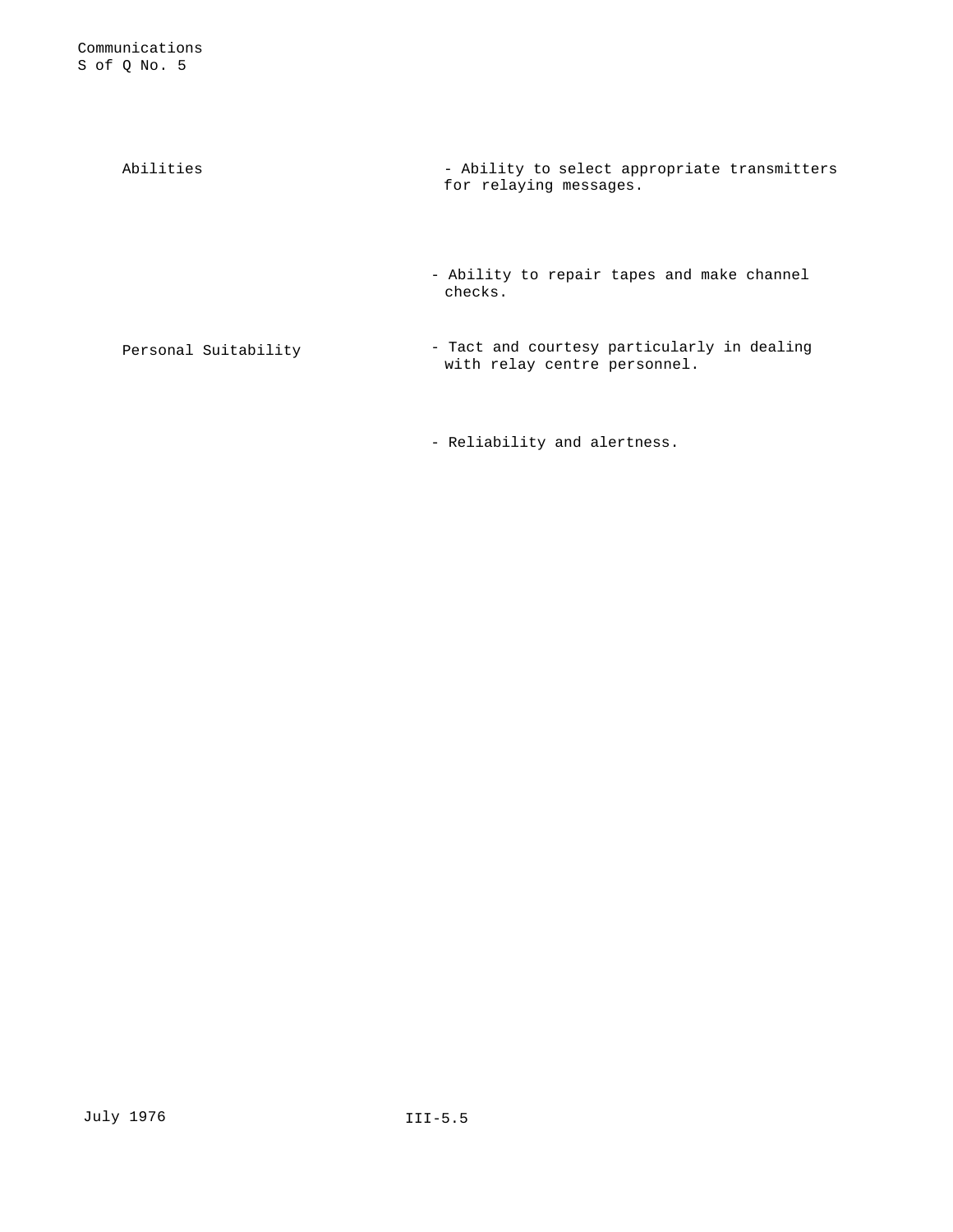BENCH-MARK POSITION DESCRIPTION

Bench-mark Position Number: 6 Level: 3 Descriptive Title: COMMUNICATOR, COMMUNICATIONS CENTRE, HEADQUARTERS, DEPARTMENT OF SUPPLY AND SERVICES Point Rating: 388 Summary Under supervision receives, transmits and relays messages on Telex and teletype equipment in both the main and satellite communications centres and performs related duties. Duties 2 of Time 2 of Time 2 of Time 2 of Time 2 of Time 2 of Time 2 of Time 2 of Time 2 of Time 2 of Time 2 of Time 2 of Time 2 of Time 2 of Time 2 of Time 2 of Time 2 of Time 2 of Time 2 of Time 2 of Time 2 of Time 2 of Receives messages for addressees in both the Ottawa/Hull and Port Credit/Toronto Regional Offices by **teletype,**  Telex and by commercial telegram and cable - by checking incoming messages for completeness, garbles and misrouting, - by removing messages from appropriate circuit and date/stamping message using automatic machine, - by attaching perforated tapes to page copies when messages require retransmission to sub-offices, and - by passing messages requiring retransmission to appropriate circuit or placing messages requiring appropriate circuit or piacing messages requiring<br>delivery in distribution basket. Transmits and relays messages to addressees in Canada, United States and overseas using Telex, teletype circuits, commercial telegram and cable, and by Canadian Forces Communications Network, and External Affairs Network, by tieline - by checking the message to ensure that it is signed by the originator and that the text is complete and legible, - by determining the most expeditious and economical means of transmission including teltex and commercial telegrams consistent with the degree of precedence specified by the originator referring to such source material as Department of National Defense Routing Publications and Telex Directories, - by recording on each single or multiple address message a reference number using a manually operated  $60$ 

numbering machine,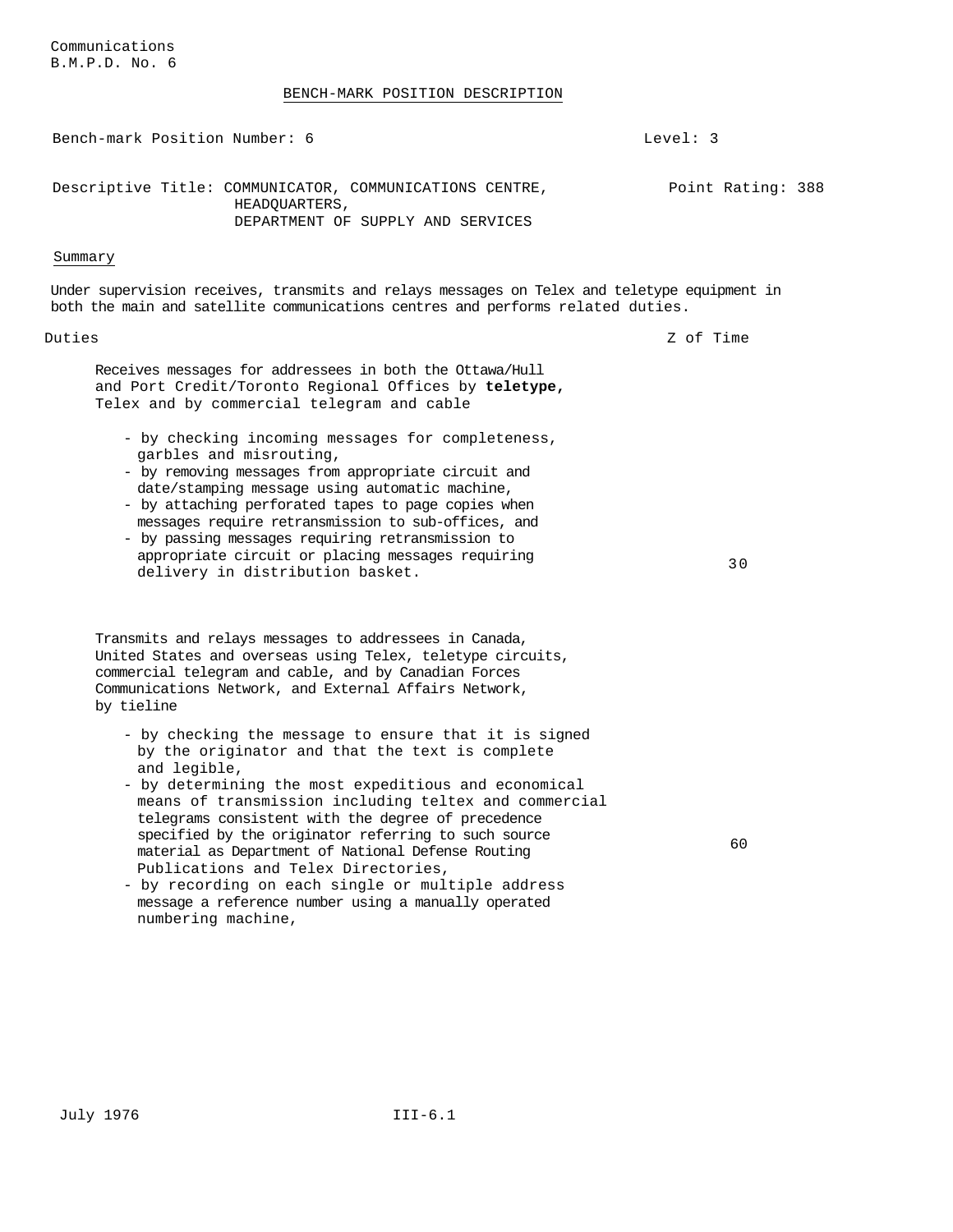% of Time

- by operating a Telex or teletype keyboard to transcribe messages onto a perforated tape employing procedures and format specific to the mode of transmission or to the relaying agency, - by placing tape in Telex or teletype transmitter and activating the transmitter to send messages, - by proofreading message during transmission against

the originators typed copy and making necessary corrections, - by attaching file copy to original message and filing in numerical sequence, and - by passing original page copy of message to distribution clerk

for return to originator.

Performs related duties such as; logging incoming and outgoing messages, compiling and verifying daily traffic summary sheets, amending publications including un classified publications issued by Department of National Defense, answering telephone queries regarding incoming and outgoing messages, consulting with originators concerning special instructions for the delivery of messages, operating patching equipment to replace faulty equipment or connect reperforating equipment when necessary to obtain tapes of incoming messages and relieving as operator in either of two subsidiary stations located in separate buildings.

Specifications **Degree** Points **Degree** Points

Skill and Knowledge

The work requires the knowledge of and ability to operate Telex and teletype equipment including perforators, reperforators, page printers, transmitters and a circuit switching panel. The work requires a knowledge of depart mental communications procedures and instructions relating to priority, routing of messages and message formats by Telex and teletype. It also requires a knowledge of the formats and procedures of Department of National Defense and External Affairs communications systems to effect the correct relay of messages.

10

2 108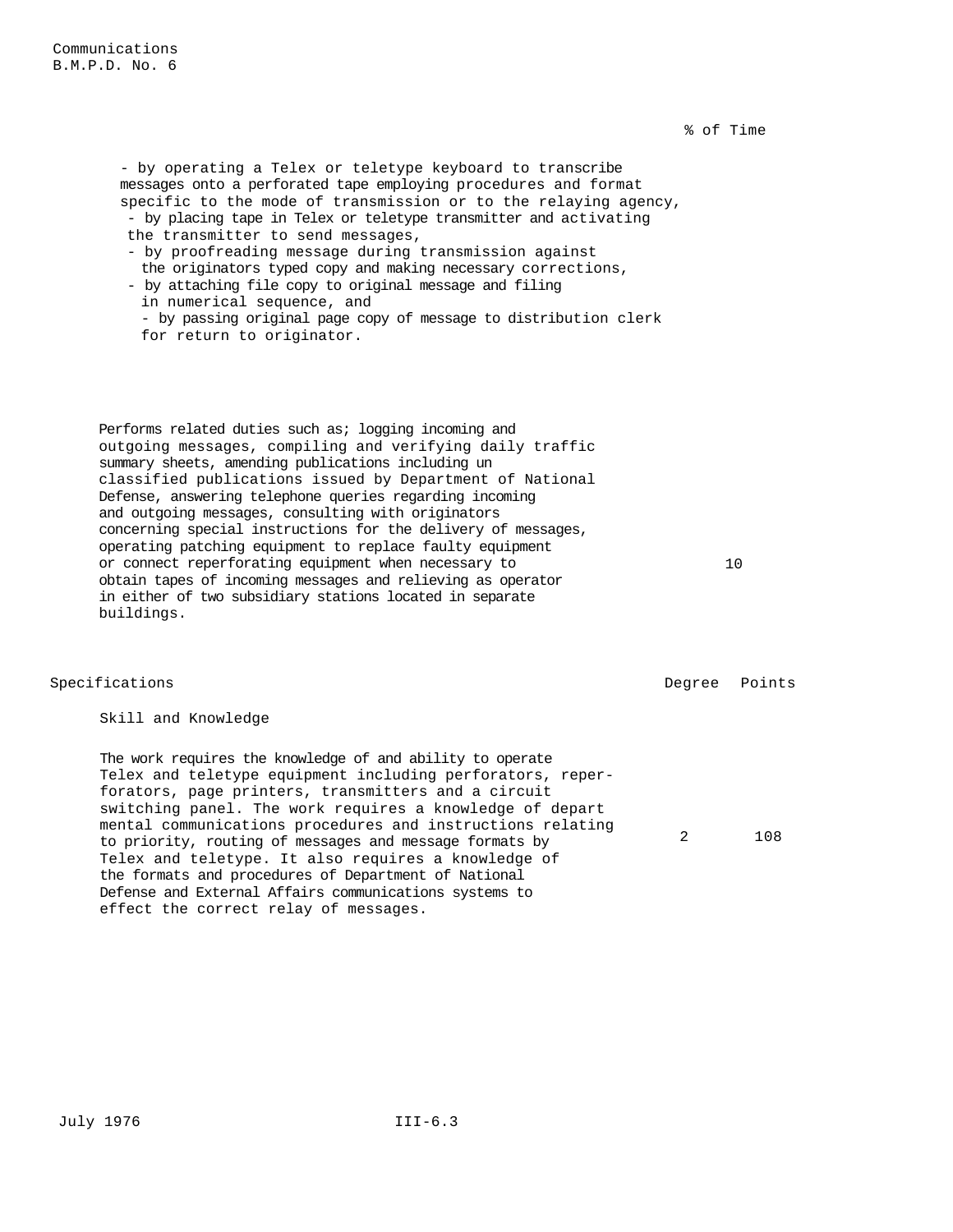Communications B.M.P.D. No. 6

Degree Points

Complexity

| The work is performed in conformity with detailed methods<br>and procedures. Normally, operational problems such as<br>machine malfunctions, circuit difficulties and message<br>discrepancies are referred to the supervisor. As work is<br>checked from the printed copy only after the message has<br>been transmitted, there is a responsibility for ensuring<br>the accuracy of messages to prevent repeat transmissions<br>or rejections by the relaying agencies. During rotational<br>duty at subsidiary stations where work is done without<br>direct technical supervision, there is a requirement to<br>determine whether messages should be sent by teletype,<br>Telex, telegram, cable or telephone and how they should<br>be routed to provide fast and economical service. The<br>incumbent is responsible for the operation of Telex and<br>teletype equipment associated with 14 circuits. | $B_2$       | 155 |
|-------------------------------------------------------------------------------------------------------------------------------------------------------------------------------------------------------------------------------------------------------------------------------------------------------------------------------------------------------------------------------------------------------------------------------------------------------------------------------------------------------------------------------------------------------------------------------------------------------------------------------------------------------------------------------------------------------------------------------------------------------------------------------------------------------------------------------------------------------------------------------------------------------------|-------------|-----|
| Consequence of Errors                                                                                                                                                                                                                                                                                                                                                                                                                                                                                                                                                                                                                                                                                                                                                                                                                                                                                       |             |     |
| Errors result in incomplete, incorrect and misrouted<br>messages, necessitating requests for repeats of message<br>and cause minor delays.                                                                                                                                                                                                                                                                                                                                                                                                                                                                                                                                                                                                                                                                                                                                                                  | 1           | 10  |
| Responsibility for Contacts                                                                                                                                                                                                                                                                                                                                                                                                                                                                                                                                                                                                                                                                                                                                                                                                                                                                                 |             |     |
| Contacts are with originators or addressees to amend or<br>clarify messages.                                                                                                                                                                                                                                                                                                                                                                                                                                                                                                                                                                                                                                                                                                                                                                                                                                | $\mathbf 1$ | 10  |
| Conditions of Work                                                                                                                                                                                                                                                                                                                                                                                                                                                                                                                                                                                                                                                                                                                                                                                                                                                                                          |             |     |
| Attention - The work requires sustained concentration<br>and attentiveness in handling high volumes of<br>message traffic during peak periods, which<br>occur frequently.                                                                                                                                                                                                                                                                                                                                                                                                                                                                                                                                                                                                                                                                                                                                   | 2           | 30  |
| Physical Effort - Some of the work is done while<br>seated but there are long periods of standing<br>or walking while accepting, routing, transmitting<br>and distributing messages and monitoring<br>incoming transmissions.                                                                                                                                                                                                                                                                                                                                                                                                                                                                                                                                                                                                                                                                               | 2           | 30  |
| Environment - The work is performed in a machine<br>room environment with a high noise level.                                                                                                                                                                                                                                                                                                                                                                                                                                                                                                                                                                                                                                                                                                                                                                                                               | 2           | 30  |
| Supervision                                                                                                                                                                                                                                                                                                                                                                                                                                                                                                                                                                                                                                                                                                                                                                                                                                                                                                 |             |     |
| There is the occasional requirement to show other<br>employees how to perform duties.                                                                                                                                                                                                                                                                                                                                                                                                                                                                                                                                                                                                                                                                                                                                                                                                                       | $A_1$       | 15  |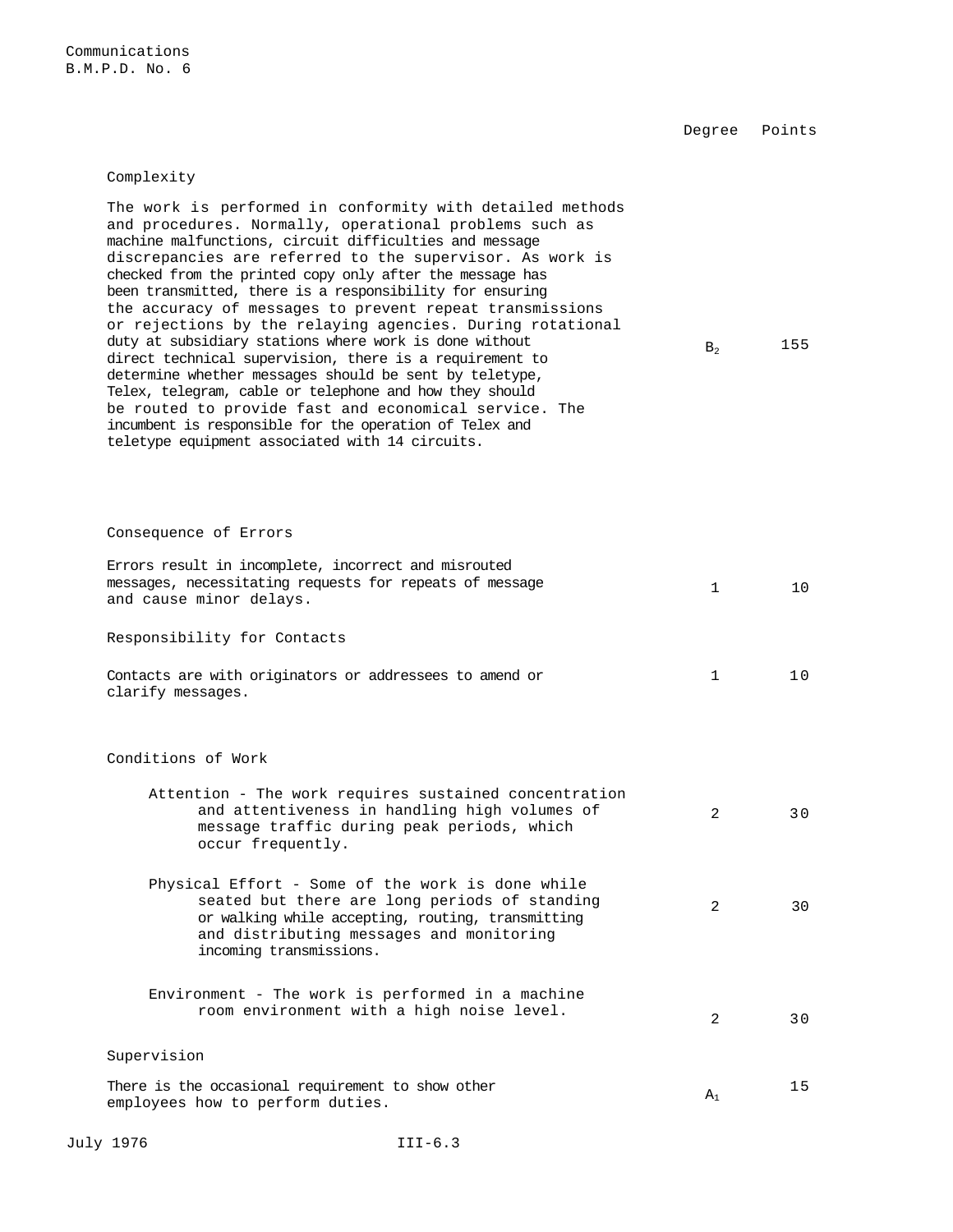### EXAMPLE OF A

### STATEMENT OF QUALIFICATIONS FOR

# B.M.P.D. No. 6: COMMUNICATOR, COMMUNICATIONS CENTRE, HEADQUARTERS, DEPARTMENT OF SUPPLY AND SERVICES (CM-3)

### ESSENTIAL QUALIFICATIONS

BASIC REQUIREMENTS

| Education | - Successful completion of two years of   |
|-----------|-------------------------------------------|
|           | secondary school education according to   |
|           | provincial standards or achievements of a |
|           | satisfactory score on PSC Examination 1.  |
|           |                                           |

- Achievement, Skills or Aptitudes - Skill in operating teleprinter keyboard equipment at a speed of at least 40 wpm with not more than a 2 percent error rate.
- Language Requirement A knowledge of both the English language and the French language is essential for this position.
- Experience Experience in operating auxiliary tele printer equipment such as perforators, reperforators, page printers, transmitters and circuit switching panels.

### RATED REQUIREMENTS

Knowledge - Knowledge of departmental communications procedures and instructions relating to priorities, message routing and message formats.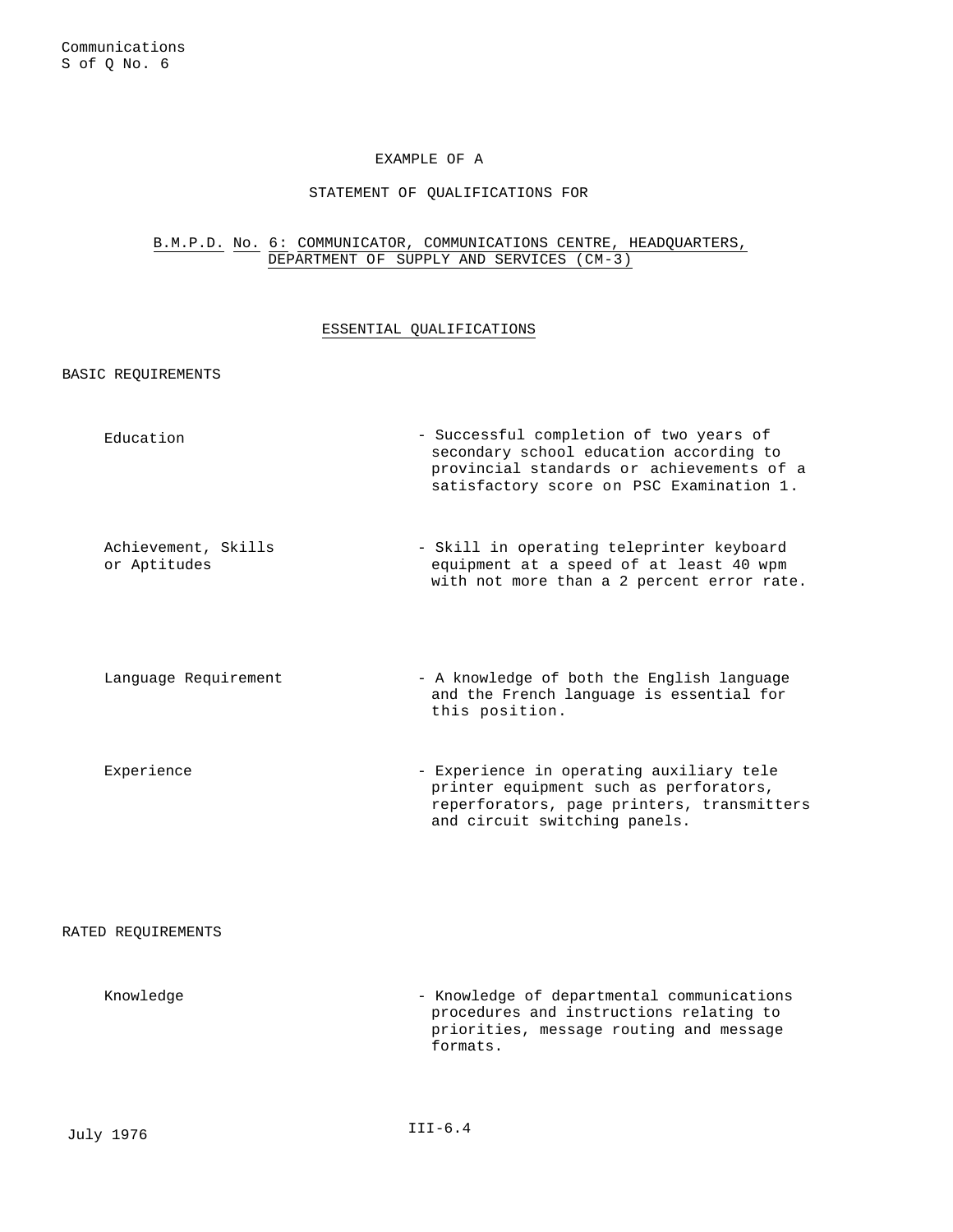|                      | - Knowledge of the Department of National<br>Defense and the Department of External<br>Affairs communications systems.                    |
|----------------------|-------------------------------------------------------------------------------------------------------------------------------------------|
| Abilities            | - Ability to determine methods and routes<br>by which messages should be sent.                                                            |
|                      | - Ability to record and check message<br>traffic statistics and amend publications.                                                       |
|                      | - Ability to maintain appropriate records.                                                                                                |
| Personal Suitability | - Tact and courtesy particularly in dealing<br>with originators and addressees concerning<br>the amendment and clarification of messages. |

- Thoroughness and good judgment.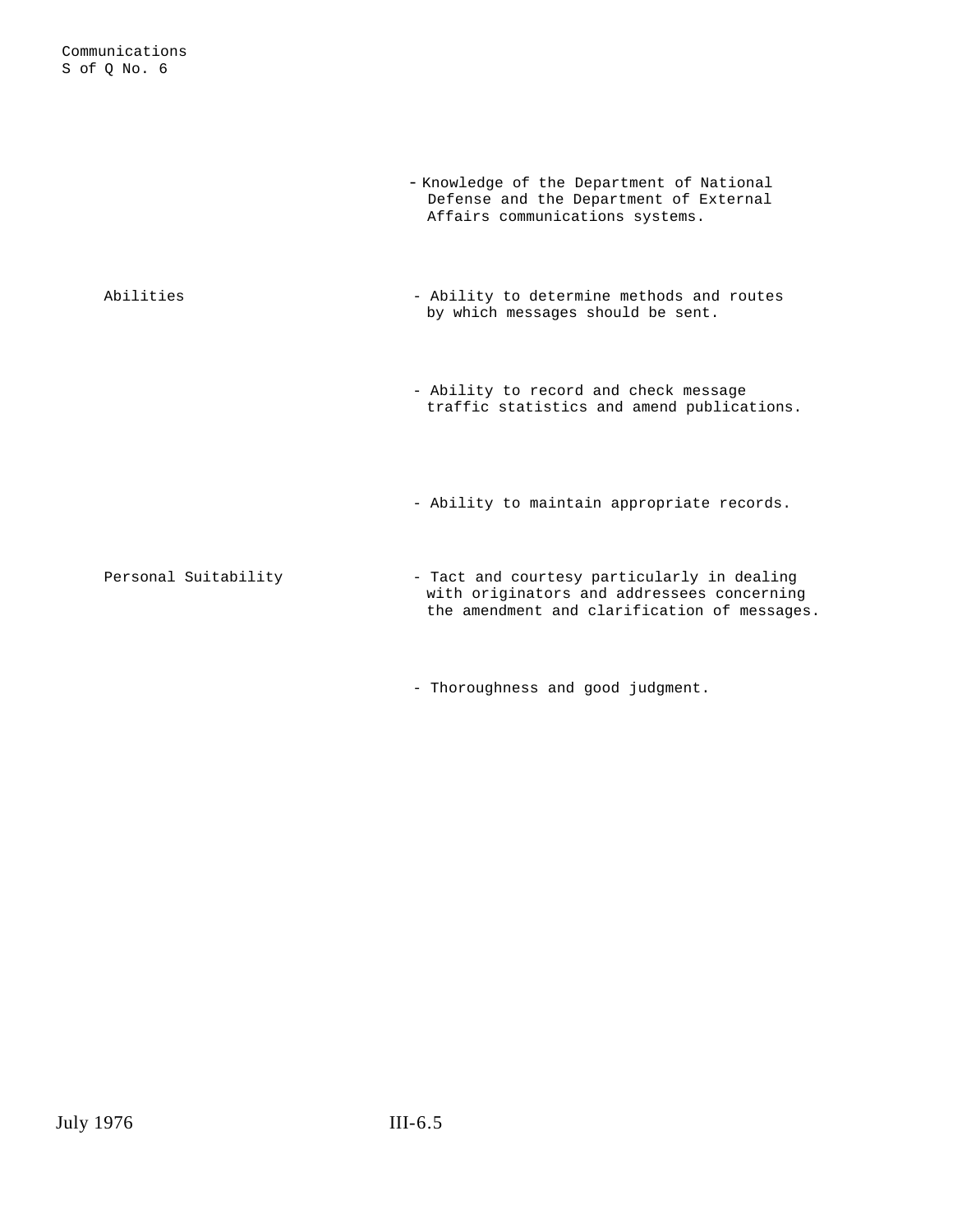### BENCH-MARK POSITION DESCRIPTION

Bench-mark Position Number: 7 Level: 3

Descriptive Title: COMCENTRE COMMUNICATOR, DEPARTMENT OF NATIONAL DEFENSE

### Summary

Under supervision of a shift supervisor transmits and receives messages and performs associated duties such as; logging messages, assigning routing codes, allocating internal distribution, duplicating messages for primary and secondary distribution, filing copies of messages, and taking and passing messages by telephone, on a rotational basis.

Duties % of Time Rotational\*

Point Rating: 388

Logs and routes messages requiring transmission

- by recording each message on control sheet, date/time stamping messages and annotating messages with station serial number,
- by checking messages for precedence, security classification and releasing officer's signature, sorting
- messages according to precedence, and tagging priority messages,
- by assigning correct Routing Codes as indicated by single, multiple or collective addresses or general message, and
- by determining whether messages require encoding and transmission over classified circuits in accordance with instructions provided by instruction manuals.

Transmits messages over six high-speed circuits

- by typing messages on keyboard of teletypewriter to produce perforated tape according to Departmental or International format,
- by inserting tape in page printer to produce a copy and verifying copy to original message,
- by aligning tape in the transmitter-distributor head of the appropriate circuit,
- by automatically or manually transmitting such identifying information as; channel identification, log station serial number, precedence, and operator's number, and
- by actuating switch to start automatic transmission of message.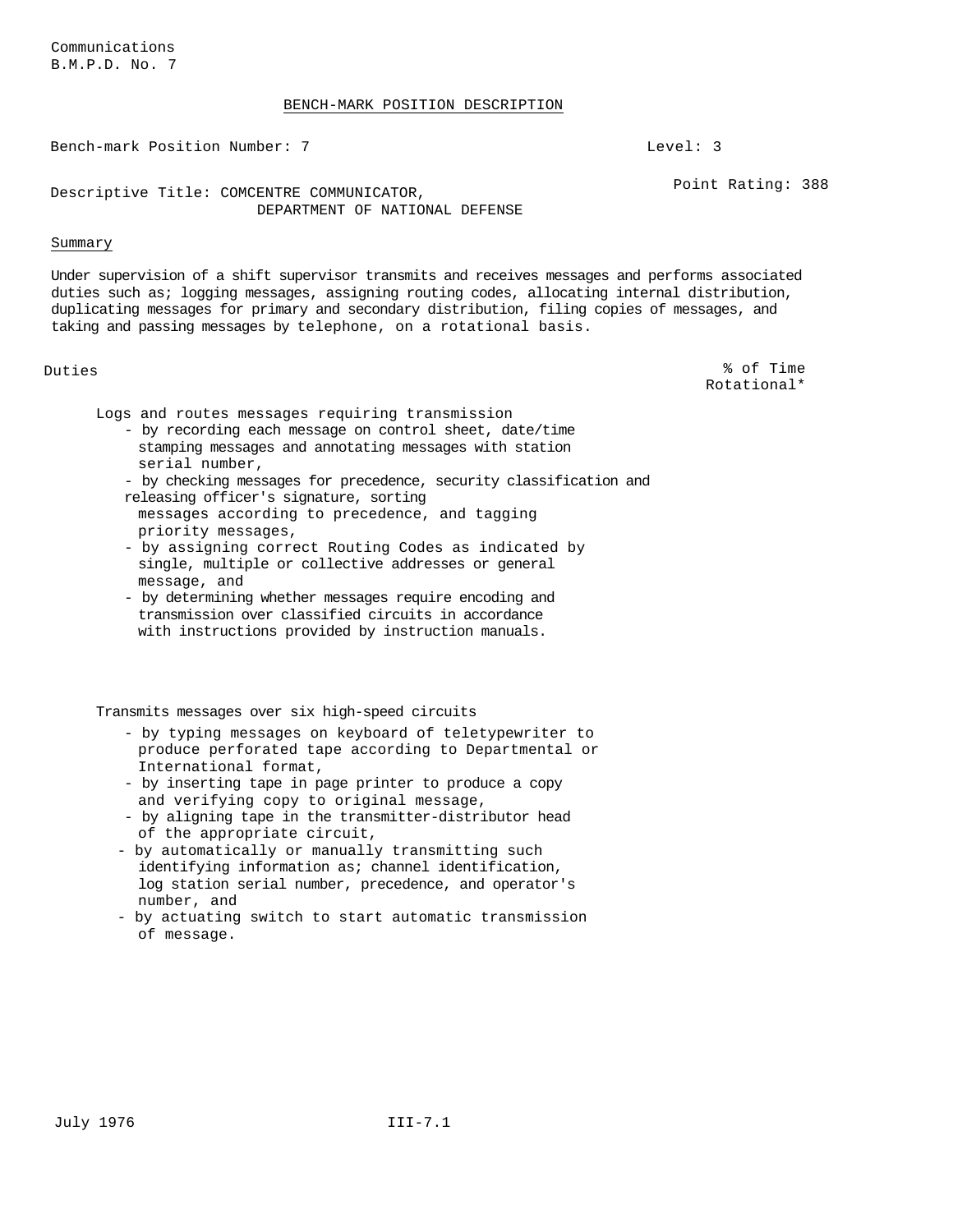% of Time Rotational

Receives incoming messages and determines internal distribution

- by monitoring original copies of incoming messages off six high-speed circuits for garble, completeness, routing and security violations,
- by notifying supervisor of receipt of special priority messages, receipt of classified messages on unclassified circuits, and circuit interruptions,
- by segregating incoming messages according to priority,
- by indicating internal distribution on each message, referring to message instructions, analyzing message content and subject matter, or using message distribution directory as applicable, and
	- by passing messages requiring relay to the transmitting area.

Monitors outgoing messages preparatory to transmission for errors and breaches of security

- by producing an original copy of message from perforated tape using page printer,
- by checking the monitor copy against the original for discrepancies, breaches of security or other mishandling, and
- by attaching tape to message and passing message to transmit position.

Maintins comcentre message files

- by filing monitor copy and original message in numerical sequence in accordance with intra-office instructions,
- by filing incoming messages according to date or date-time group as appropriate, and
- by transferring copies of incoming messages to special storage at specified intervals.

Reproduces copies of messages according to specific instructions layed down in intra-office procedural manual

- by operating photocopy equipment to produce specified number of copies, and
- by making minor adjustments to and cleaning photocopy equipment.

Sorts messages according to intra-office instructions regarding priority and handling

- by separating distribution and file copies,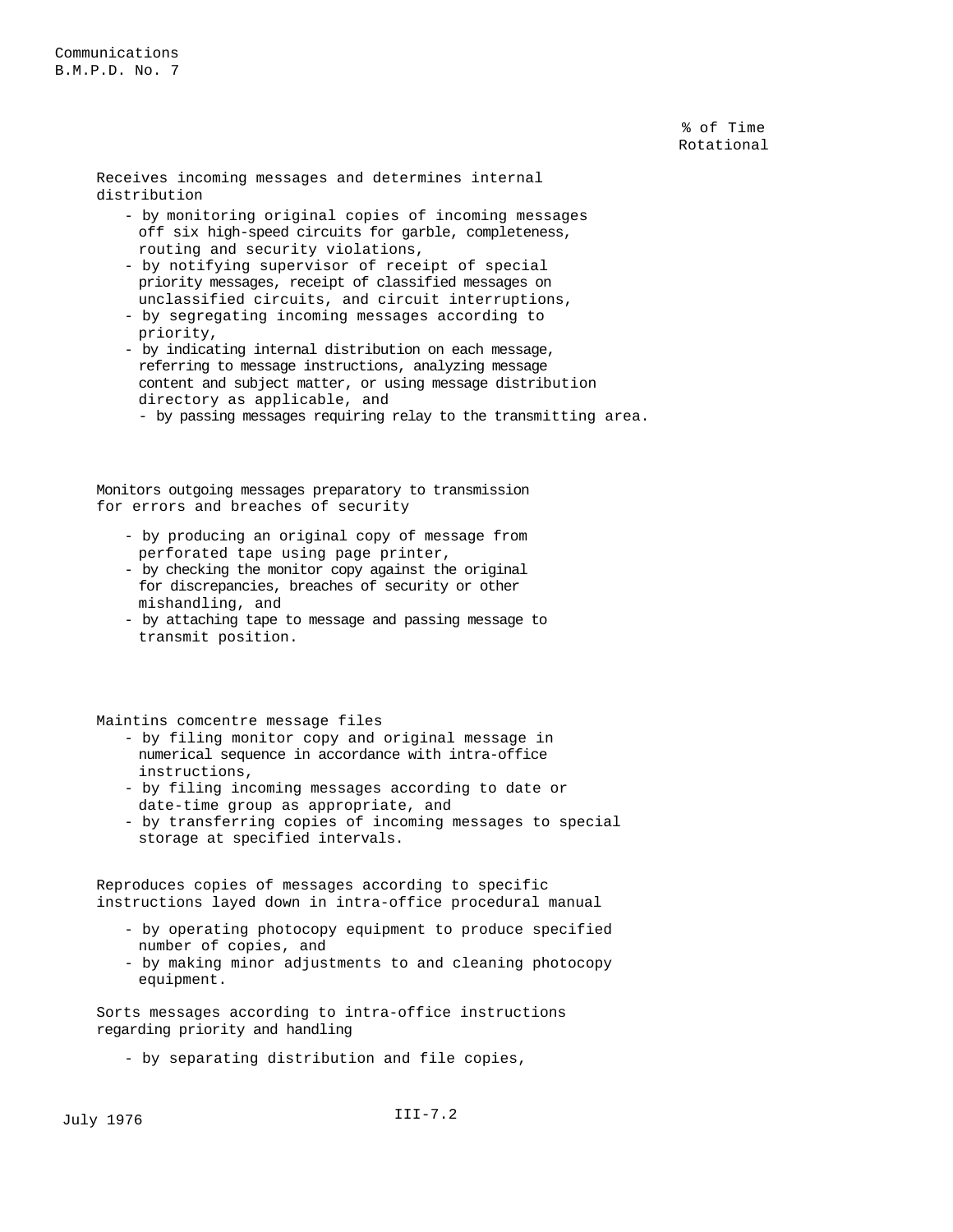% of Time Rotational\*

- by marking individual copies to indicate the destined directorate, office or section,
- by placing the messages in pigeon holes, wallets, or tubes as applicable,
- by logging high precedence traffic on appropriate log sheet and passing to Duty Officer during silent hours, and
- by preparing outgoing mail.

Receives and delivers messages over telephone

- by assisting originators in assigning proper message addresses using knowledge of Allied Communication Publications,
- by replying to queries from message addressees, and
- by maintaining relevant log sheet for incoming and outgoing phonograms.

\* NOTE: This statement describes eight duties. The incumbents of positions may be assigned to perform any of these duties within a shift. The time devoted to each duty varies in accordance with priorities for work.

Specifications and the set of the Specifications of the Specifications of the Degree Points of the Degree  $\sim$  Degree  $\sim$  Points

### Skill and Knowledge

The work requires the operation of teletypewriters and ancillary equipment such as; teleprinters, reperforators, transmitter-distributors and photocopy equipment utilizing a limited range of procedures, together with the ability to type in accordance with established proficiency standards. The incumbent is also required to read perforated tapes (Murray Code) to verify security warning prosigns. The receipt and transmission of messages require a knowledge of departmental, inter-departmental, commercial, and inter-service procedures, including the Commonwealth, U.S., and NATO communications procedures and their demands on the comcentre operation, involving such aspects as; routing, security, priority, distribution, and special handling.

2 108

Complexity

The work is performed in accordance with defined methods and procedures. Normally circuit difficulties and message discrepancies are referred to the supervisor. However, the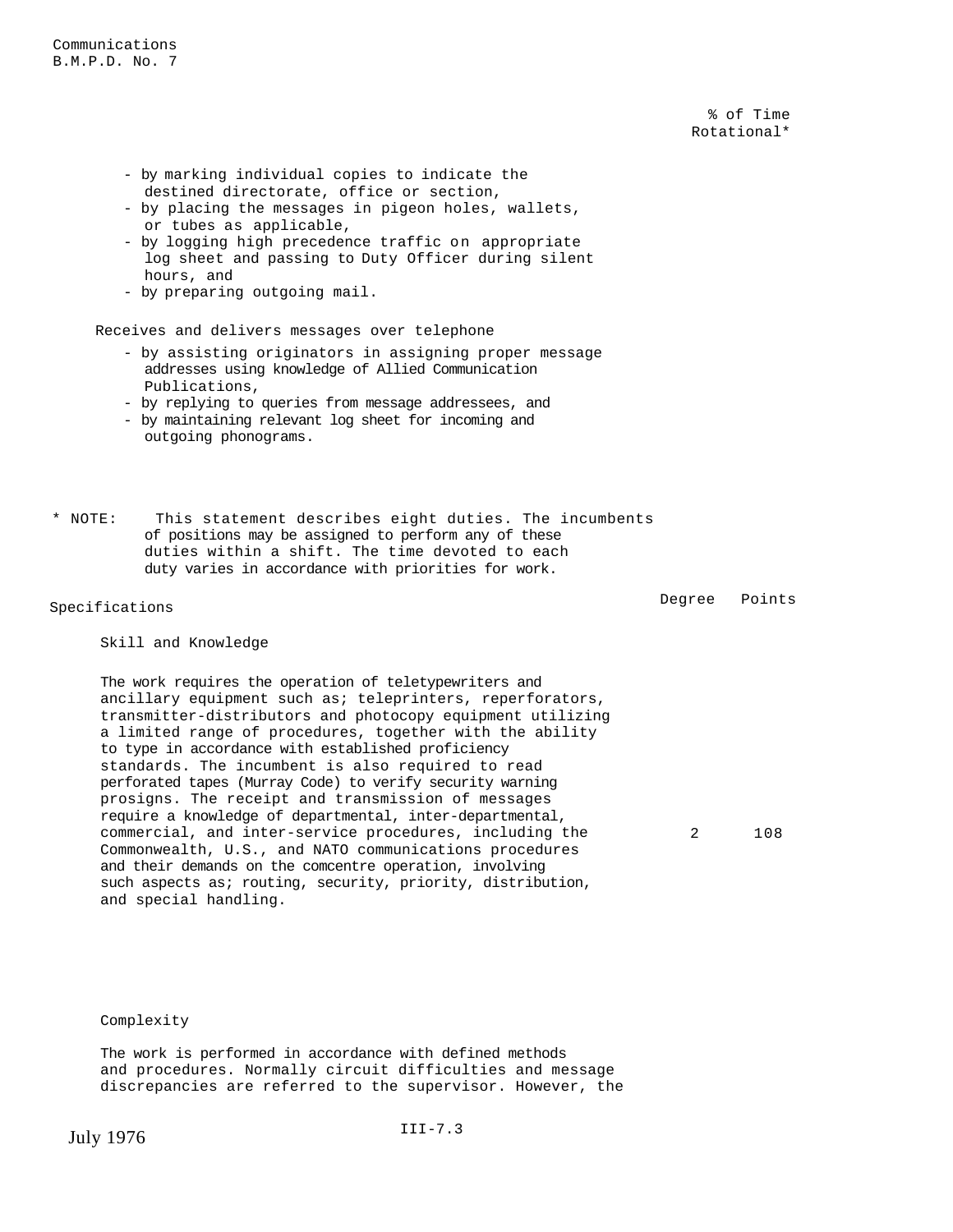Degree Points volume of traffic handled and the necessity to perform diverse duties often requires the selection of procedures and courses of action for the resolution of operational problems without reference to the supervisor. The work requires the operation and surveillance of teletypewriters and ancillary equipment associated with **six** incoming and six outgoing circuits. The work also entails the assigning of Routing Codes as indicated by single, multiple or collective addresses, sorting messages according to precedence, and determining whether messages require encoding and transmission over classified circuits. The incumbent is also required to perform a variety of other duties essential to the operation of a large comcentre including logging messages, assigning distribution to incoming messages, operating photocopy equipment, filing comcentre copies of messages, and receiving and passing messages by telephone.  $B<sub>2</sub>$ 155 Consequence of Errors Errors in the addressing or routing procedures can result in incorrect handling and minor delays in processing and transmission. 1 10 Responsibility for Contacts Contacts are with originators and addressees to receive and transmit messages, clarify messages, and to provide relative information, requiring tact and courtesy. 1 10 Conditions of Work Attention - The work requires sustained concentration and attentiveness in handling high volumes of traffic during frequently recurring peak periods. 2 30 Physical Effort - The work is performed on a rotational basis necessitating extended periods of sitting, basis hecessicating extended periods of sitting,<br>standing or walking.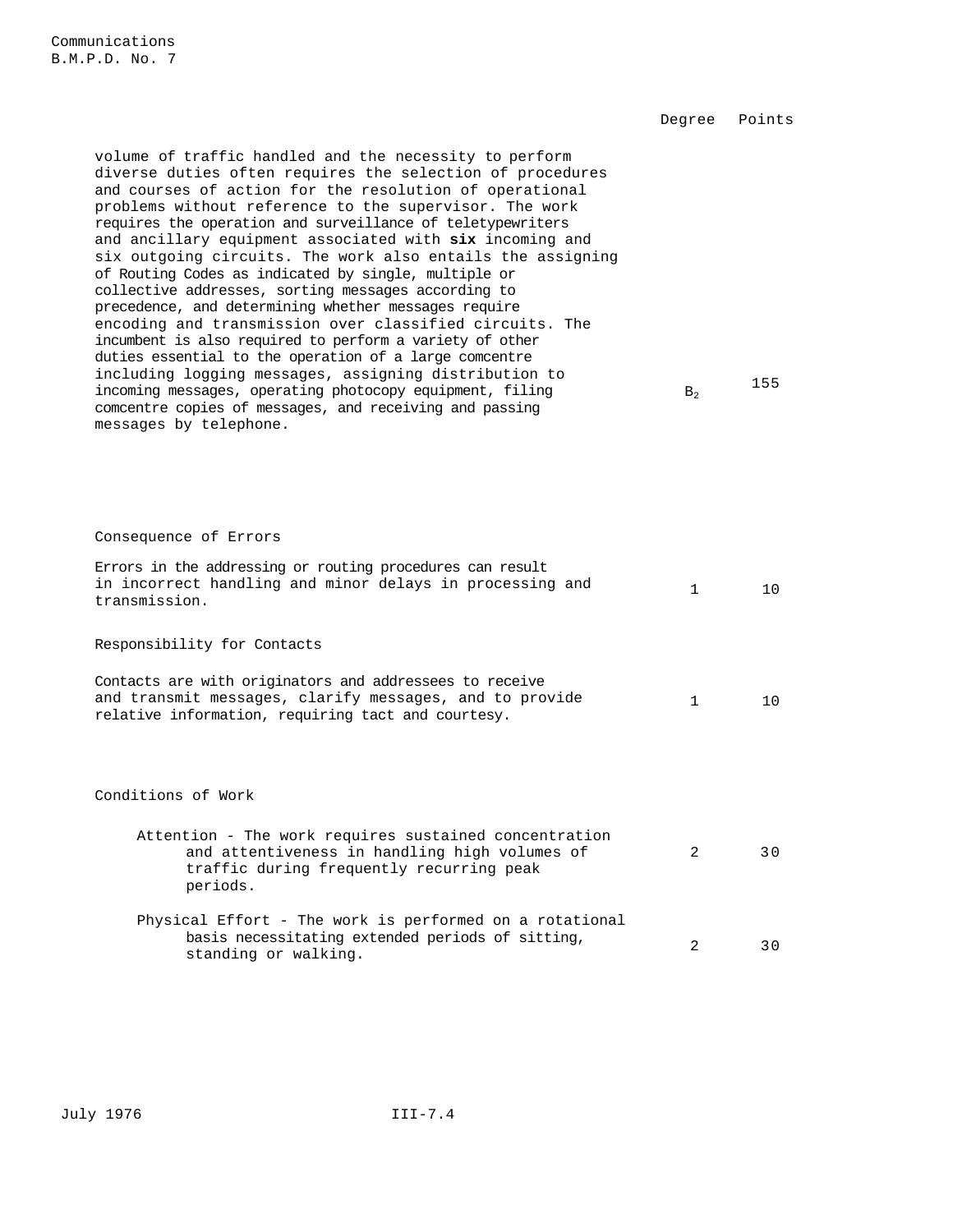|                                                                                                                                                                                            | Degree Points |    |
|--------------------------------------------------------------------------------------------------------------------------------------------------------------------------------------------|---------------|----|
| Environment - Duties are performed in a machine room<br>environment with a high noise level, which is<br>segregated from other work areas due to<br>operational and security requirements. | 2             | 30 |
| Supervision                                                                                                                                                                                |               |    |
| Limited supervision is required when performing monitoring<br>duties. Assists new employees in performance of their<br>duties.                                                             | $A_1$         |    |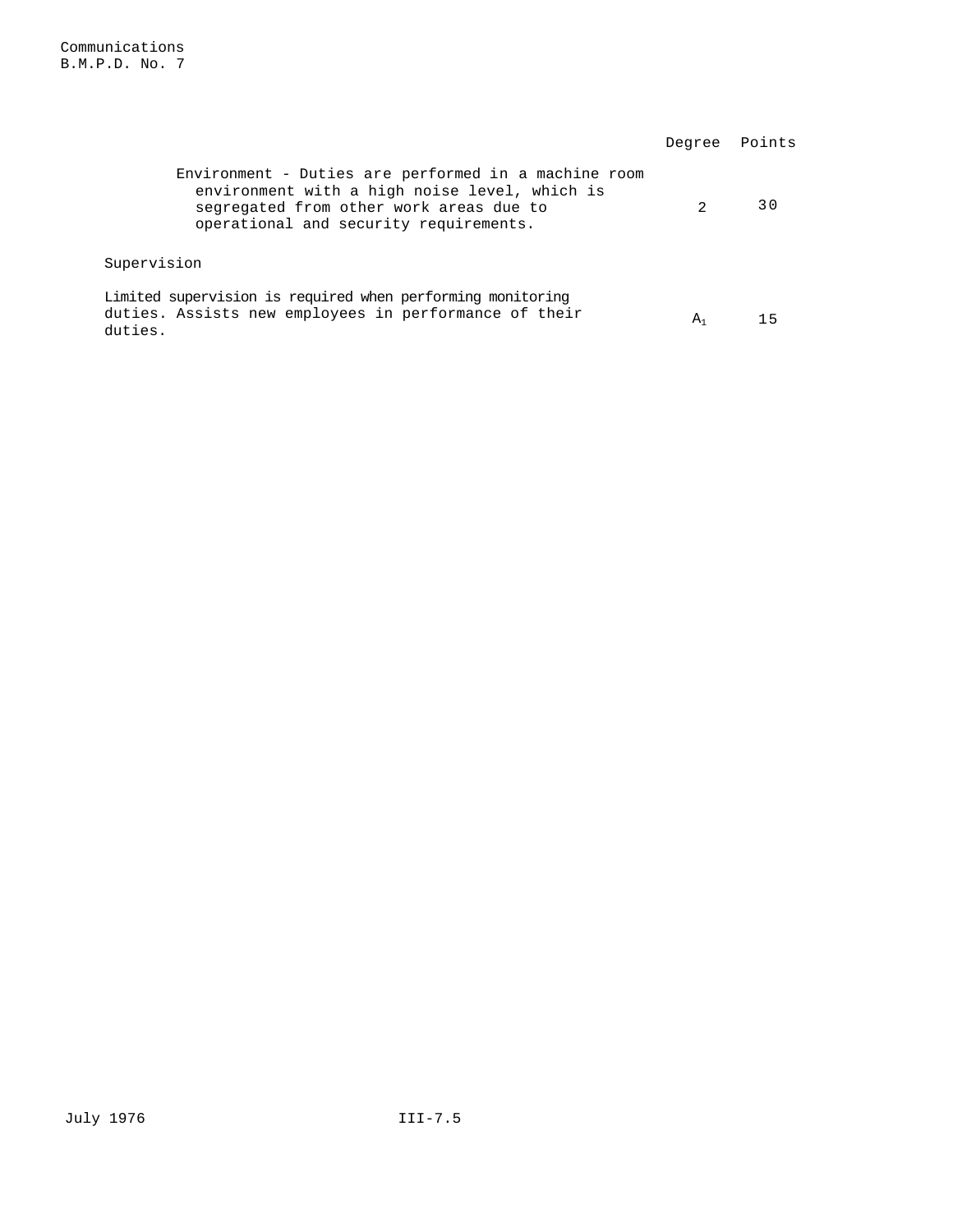# EXAMPLE OF A

# STATEMENT OF QUALIFICATIONS

FOR

### B.M.P.D. No. 7: COMCENTRE COMMUNICATOR DEPARTMENT OF NATIONAL DEFENCE (CM-3)

# ESSENTIAL QUALIFICATIONS

BASIC REQUIREMENTS

| Education                           | - Successful completion of two years of<br>secondary school education according to<br>provincial standards or achievement of a<br>satisfactory score on PSC Examination 1. |
|-------------------------------------|----------------------------------------------------------------------------------------------------------------------------------------------------------------------------|
| Achievement, Skills<br>or Aptitudes | - Skill in operating teleprinter keyboard<br>equipment at a speed of at least 40 wpm<br>with not more than a 2 percent error rate.                                         |
| Language Requirement                | - A knowledge of both the English language<br>and the French language is essential for<br>this position.                                                                   |
| Experience                          | - Experience in operating auxiliary teleprinter<br>equipment including teleprinters, reperforators,<br>transmitter-distributors<br>and photocopiers.                       |
| RATED REQUIREMENTS                  |                                                                                                                                                                            |
| Knowledge                           | - Knowledge of departmental, inter-depart<br>mental, commercial and inter-service<br>message procedures.                                                                   |
|                                     | - Knowledge of the Murray Code.                                                                                                                                            |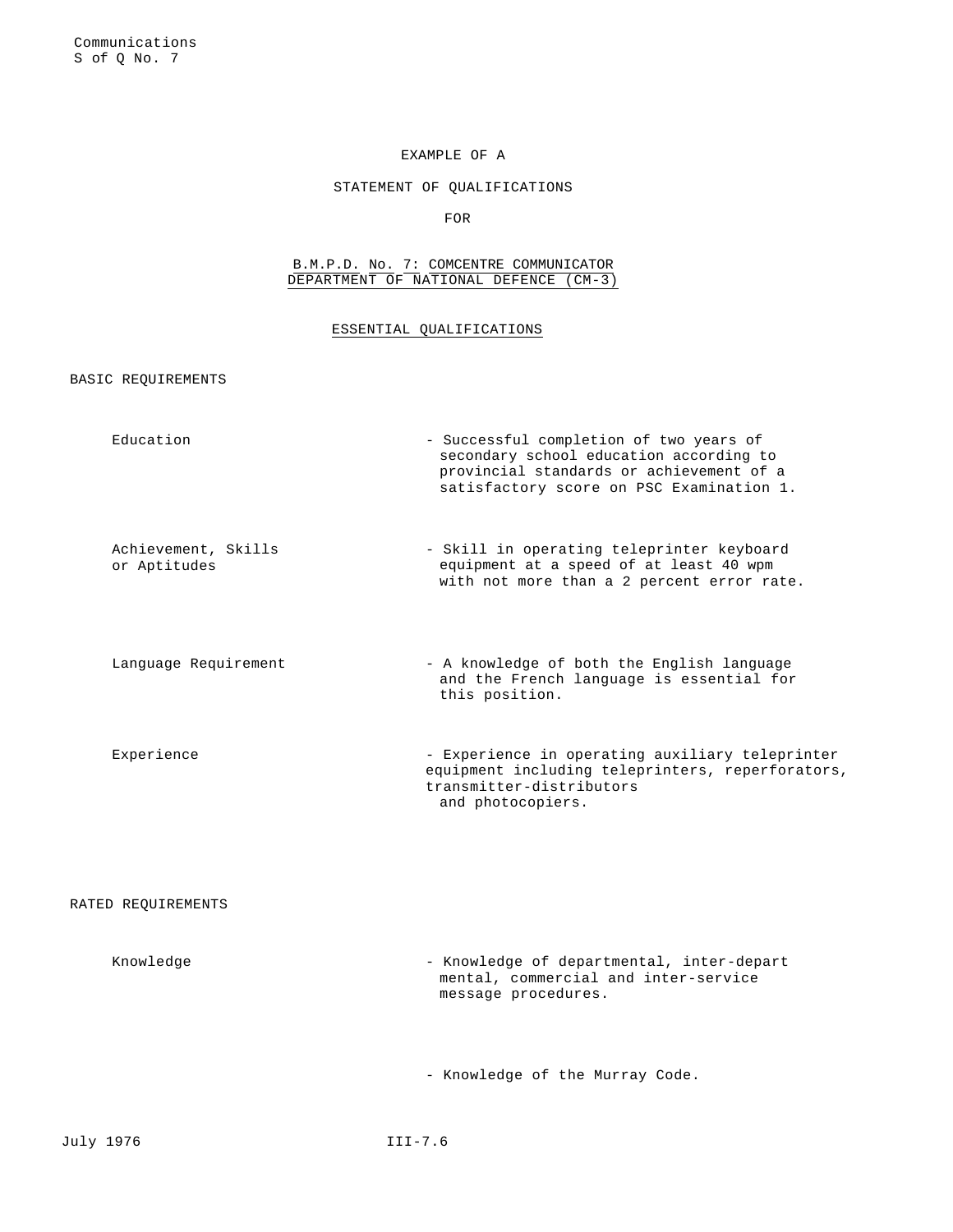| Abilities            | - Ability to identify and resolve operational<br>problems,                                                                                     |
|----------------------|------------------------------------------------------------------------------------------------------------------------------------------------|
|                      | - Ability to assign Routing Codes.                                                                                                             |
|                      | - Ability to maintain files and compile<br>message statistics.                                                                                 |
| Personal Suitability | - Tact and courtesy particularly in dealing<br>with originators and addressees to amend<br>and clarify messages and to provide<br>information. |
|                      | - Initiative and judgment.                                                                                                                     |

- Work effectively under pressure of peak traffic conditions.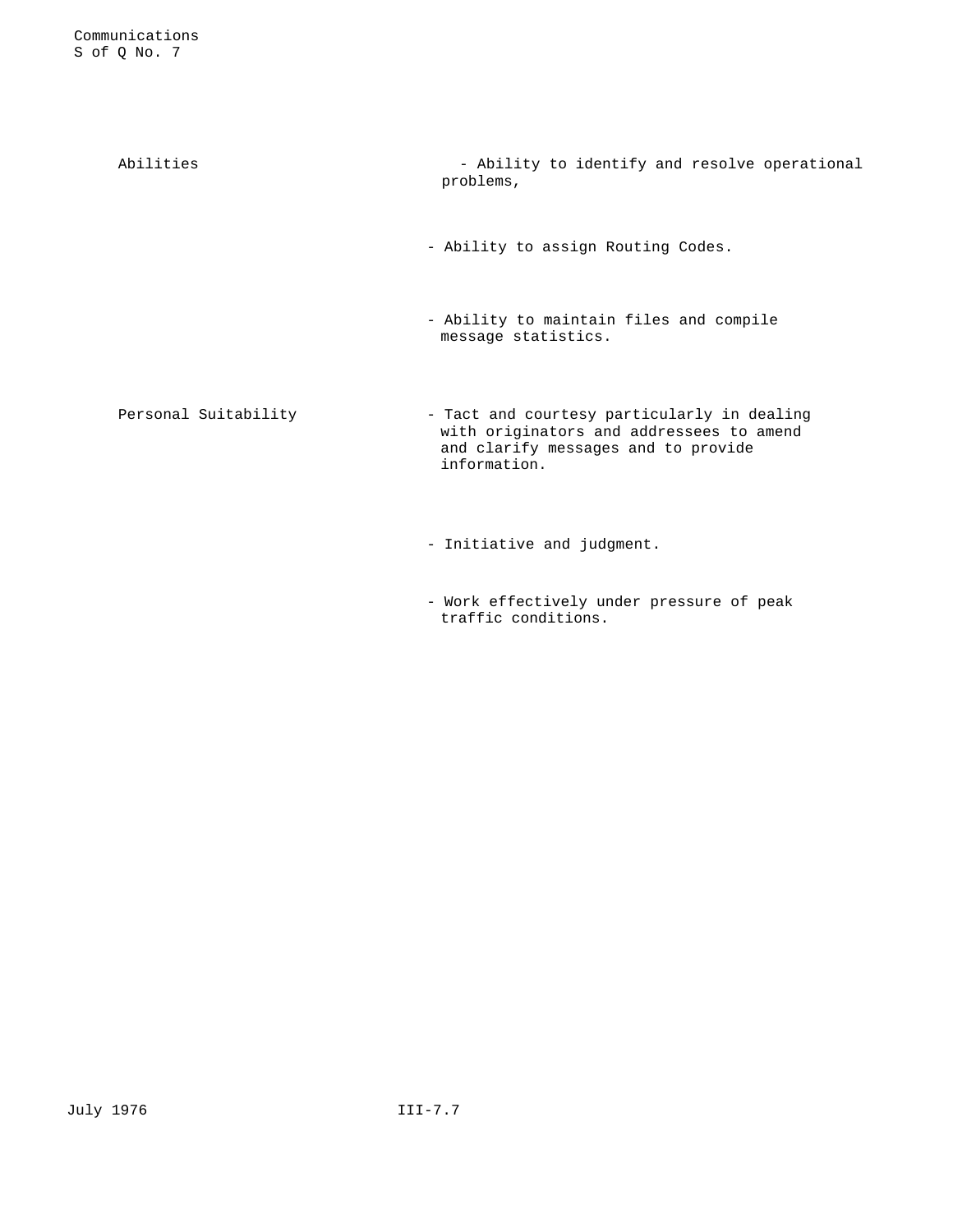Communications B.M.P.D. No. 8

### BENCH-MARK POSITION DESCRIPTION

Bench-mark Position Number: 8 and 1 and 1 and 1 and 1 and 1 and 1 and 1 and 1 and 1 and 1 and 1 and 1 and 1 and 1 and 1 and 1 and 1 and 1 and 1 and 1 and 1 and 1 and 1 and 1 and 1 and 1 and 1 and 1 and 1 and 1 and 1 and 1

Descriptive Title: COMMUNICATOR, MARINE-AFRADIO STATION

### Summary

Under supervision of the shift supervisor transmits, receives and relays: operational messages relating to air-traffic safety and control, and marine-radio-station activities, administrative messages on behalf of several government departments, CN/CP paid commercial messages, and coded meteorological data between different communications systems; extracts pertinent data from incoming messages for local requirements and performs related duties.

Duties % of Time

Transmits: messages related to air-traffic safety and control, and marine-radio-station fixed activities; administrative messages on behalf of several government departments; CN/CP domestic and international messages; and coded weather information; over integrated domestic and international networks, the national meteorological network, the national telex system, and over local circuits

- by typing on standard communications, meteorological and telex keyboards to produce 5 and 8 level perforated tapes in accordance with specific formats,
- by inserting tapes in appropriate transmitter, working to rigid time schedules when transmitting meteorological data,
- by checking original copy during transmission to ensure correct routing, message-number sequence, and conformity with text of original message, and
- by date stamping and filing copies of message transmissions.

Receives messages for re-transmission or for local delivery

- by monitoring incoming messages to detect garbling, ensure correct number sequence, and to determine priority and address, - by removing printed copies and tapes according to

priority, recording message numbers, time stamping and distributing or relaying as required, 40

July 1976 III—8.1

Point Rating: 456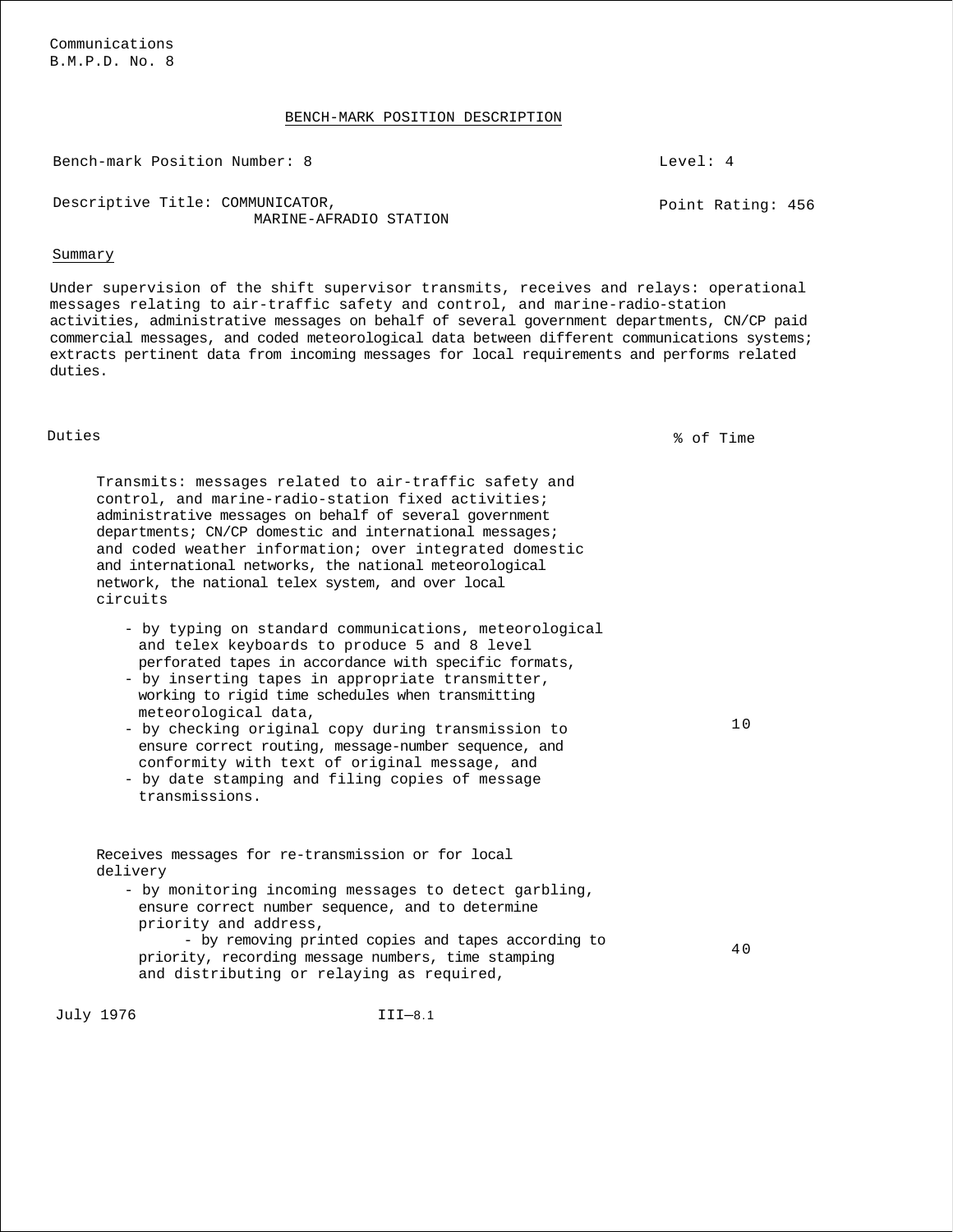|                                                                                                                                                                                                                                                                                                                                                                                                                                                                                                                                                                                                                                                                        | of Time |        |
|------------------------------------------------------------------------------------------------------------------------------------------------------------------------------------------------------------------------------------------------------------------------------------------------------------------------------------------------------------------------------------------------------------------------------------------------------------------------------------------------------------------------------------------------------------------------------------------------------------------------------------------------------------------------|---------|--------|
| - by verifying word counts of commercial traffic to<br>determine message charges, and<br>- by selecting appropriate undressed messages and<br>weather information for local requirements.<br>Relays messages<br>- by examining location indicators on tapes or page<br>copies to ascertain message destination,<br>- by determining the correct outgoing circuits, from<br>memory or by reference to station-routing list,<br>- by inserting tape in transmitter, or perforating and<br>transmitting additional tapes where routing requires<br>such action, and<br>- by scanning incoming undressed weather data and<br>relaying to appropriate circuits as required. | 35      |        |
| Performs related duties such as; originating and replying<br>to service messages relative to number discrepancies and<br>to lost, miss-routed and mutilated messages, notifying<br>supervisor of circuit and equipment failures and outages<br>so that corrective action may be taken, maintaining<br>message logs, and performing minor maintenance on<br>equipment.                                                                                                                                                                                                                                                                                                  | 15      |        |
| Specifications                                                                                                                                                                                                                                                                                                                                                                                                                                                                                                                                                                                                                                                         | Degree  | Points |
| Skill and Knowledge                                                                                                                                                                                                                                                                                                                                                                                                                                                                                                                                                                                                                                                    |         |        |
| The work requires the ability to operate standard communications,<br>meteorological and Telex keyboards and ancillary equipment such as<br>reperforators, page printers, transmitters<br>and tape translators.                                                                                                                                                                                                                                                                                                                                                                                                                                                         |         |        |
| A general knowledge of departmental telecommunications<br>operations is required together with a thorough knowledge<br>of the formats and circuit procedures specified by the<br>International Civil Aviation Organization and by Marine<br>Telecommunications. A knowledge of the various procedures<br>and formats used in the transmission of meteorological<br>data, CN/CP commercial messages, Notices to Airmen, and<br>administrative and service messages is also a requirement<br>of this position. The work requires subject matter                                                                                                                          | 3       | 156    |

knowledge sufficient to select appropriate undressed messages and weather information for local requirements and to recognize inaccuracies and request corrections.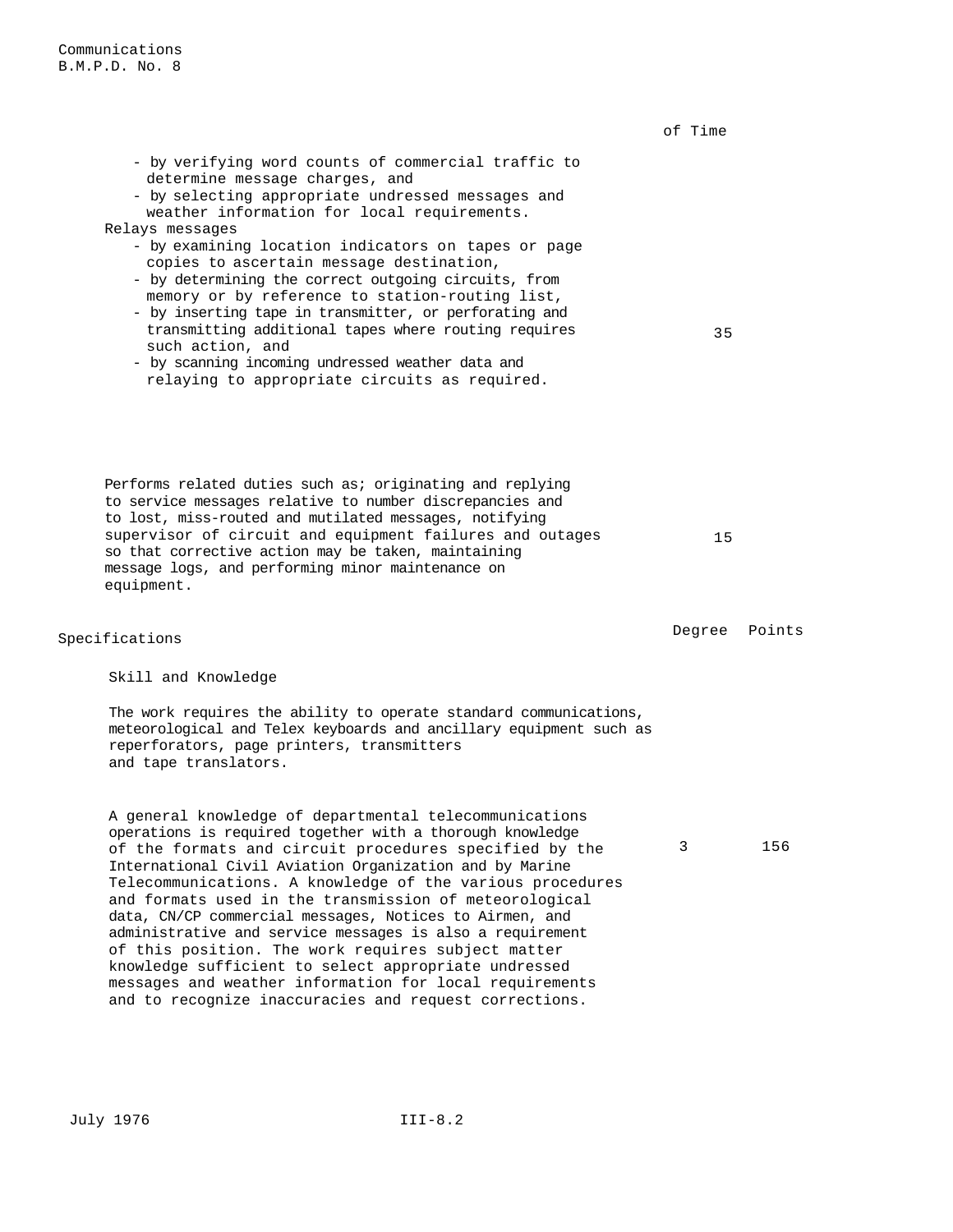Degree Points

Complexity

The work is performed in conformity with methods and procedures which are detailed in the operating manuals of the department and which govern the transmission and receipt of messages on Canadian and International circuits. Though the work is normally done under super vision, the volume of traffic and the need for quick transmission often preclude obtaining advice or referring to manuals to select procedures and resolve diverse problems. There is a requirement to divert traffic to alternate circuits, answer queries and institute tracing action. Some of the work such as meteorological data transmission is performed according to extremely tight schedules. The work requires the operation and surveillance of Telex and teletype equipment associated with 9 circuits including perforators, reperforators, printers, transmitters and tape translators.

# $B_2$  155

### Consequence of Errors

| Errors in addressing or routing procedures can result in<br>delays in the delivery of traffic to destinations and<br>disrupt the scheduling of traffic in other message centres.                                                                                        | $\mathcal{L}$ | 30 |
|-------------------------------------------------------------------------------------------------------------------------------------------------------------------------------------------------------------------------------------------------------------------------|---------------|----|
| Responsibility for Contacts                                                                                                                                                                                                                                             |               |    |
| Contacts are normally with other stations by telecommunications<br>media to trace, amend, or request repeats of messages.                                                                                                                                               | $\mathbf{1}$  | 10 |
| Conditions of Work                                                                                                                                                                                                                                                      |               |    |
| Attention - The requirement for accurate preparation<br>and transmission of messages, rigid schedules,<br>the need to monitor a variety of equipment,<br>and heavy flow of traffic with frequent peak<br>periods, require sustained concentration and<br>attentiveness. | 2             | 30 |
| Physical Effort - The work, involving the operation<br>of 20 pieces of equipment, requires long<br>periods of standing and walking.                                                                                                                                     | 2             | 30 |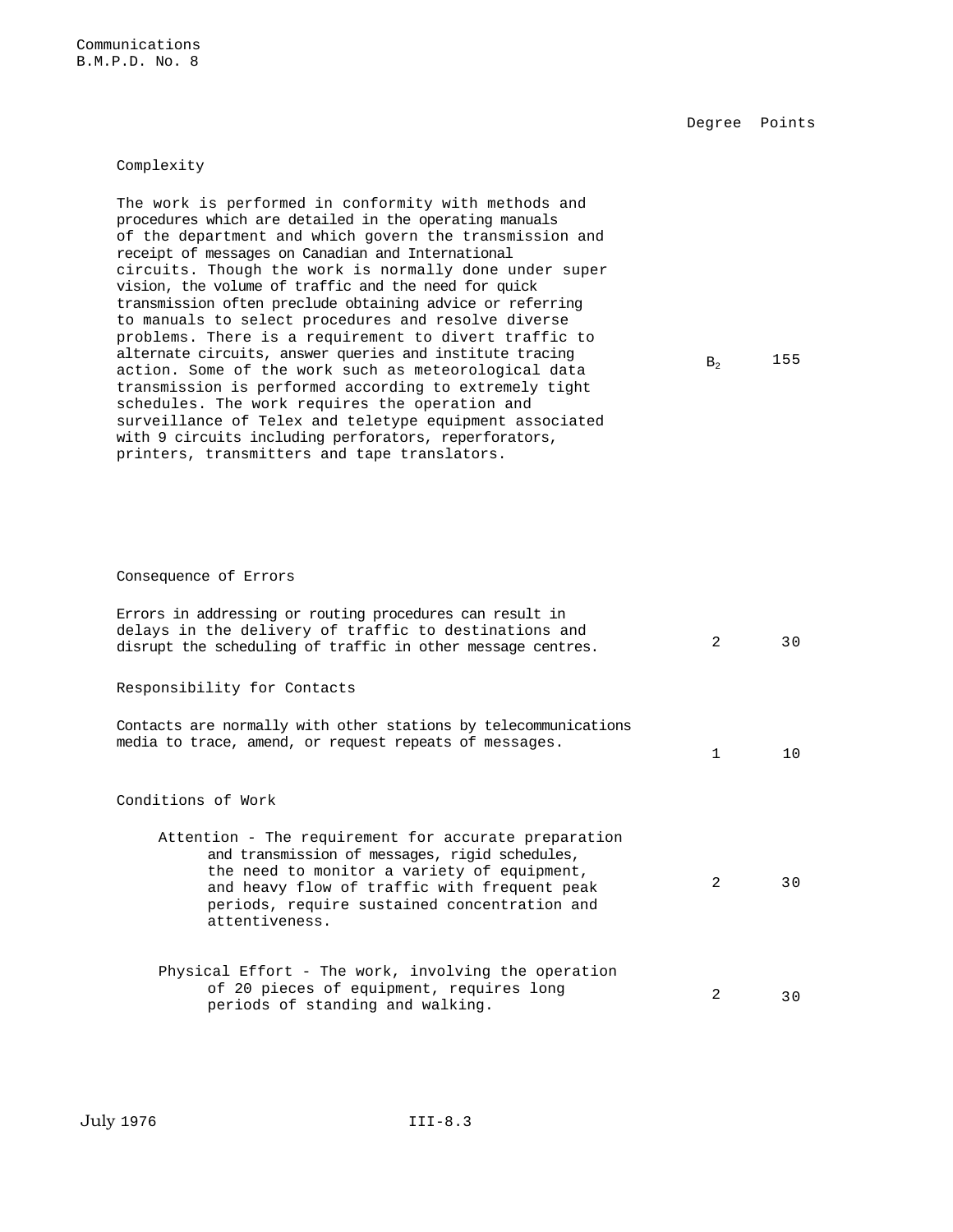|                                                                                                        |   | Degree Points |
|--------------------------------------------------------------------------------------------------------|---|---------------|
| Environment - The work is performed in a machine room<br>environment with a high noise and heat level. |   | 30            |
| Supervision                                                                                            |   |               |
| The work occasionally requires showing newly assigned<br>communicators how to perform duties.          | A | 15            |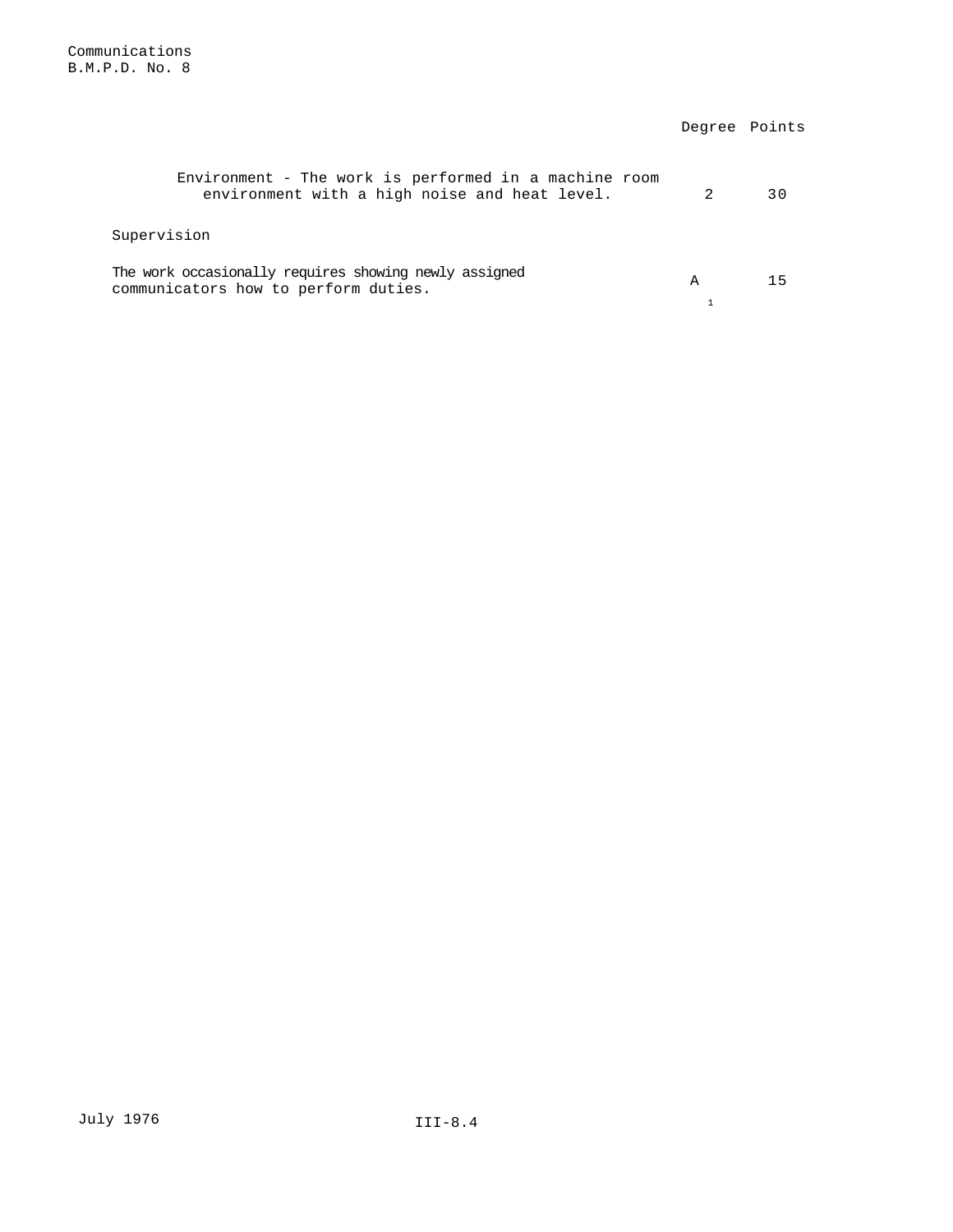# EXAMPLE OF A

# STATEMENT OF QUALIFICATIONS

FOR

# B.M.P.D. No. 8: COMMUNICATOR, MARINE-AERADIO STATION (CM-4)

# ESSENTIAL QUALIFICATIONS

BASIC REQUIREMENTS

| Education                           | - Successful completion of two years of<br>secondary school education according to<br>provincial standards or achievement of a<br>satisfactory score on PSC Examination 1. |
|-------------------------------------|----------------------------------------------------------------------------------------------------------------------------------------------------------------------------|
| Achievement, Skills<br>or Aptitudes | - Skill in operating teleprinter keyboard<br>equipment at a speed of at least 40 wpm<br>with not more than a 2 percent error rate.                                         |
| Language Requirement                | - A knowledge of the English language is<br>essential for this position.                                                                                                   |
| Experience                          | - Experience in operating ancillary tele<br>printer equipment including a perforator,<br>page printer and transmitter.                                                     |
| RATED REQUIREMENTS                  |                                                                                                                                                                            |
| Knowledge                           | - Knowledge of departmental telecommunications<br>operations.                                                                                                              |
|                                     | - Knowledge of the formats and procedures<br>used for air, marine and meteorological<br>data transmission.                                                                 |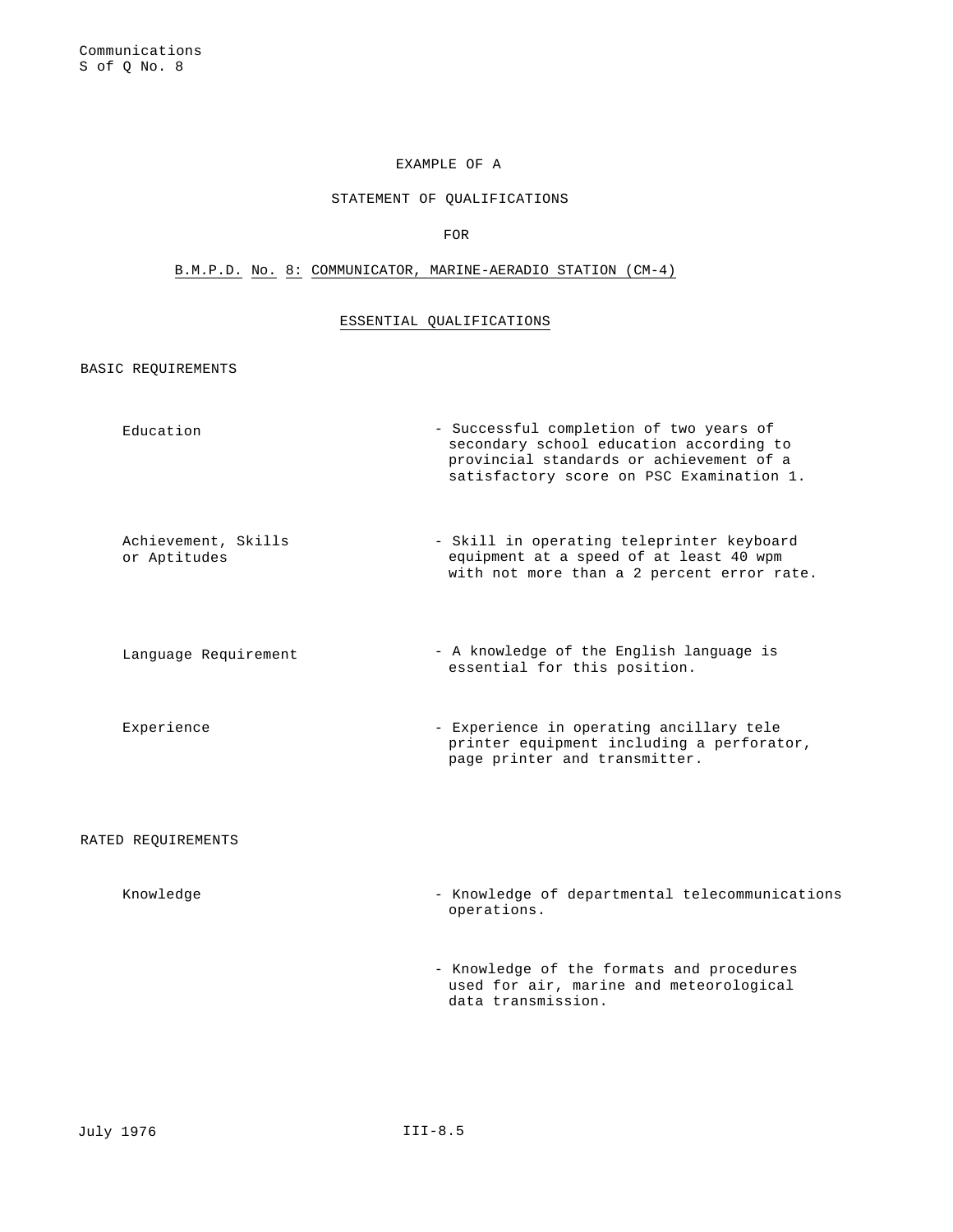| Abilities            | - Ability to select appropriate transmitter.                                                             |
|----------------------|----------------------------------------------------------------------------------------------------------|
|                      | - Ability to monitor incoming messages.                                                                  |
|                      | - Ability to recognize message inaccuracies<br>and request corrections.                                  |
|                      | - Ability to select appropriate undressed<br>messages and weather information for<br>local requirements. |
| Personal Suitability | - Tact and courtesy particularly in contacting<br>other stations to trace, amend or repeat<br>messages.  |
|                      | - Initiative and judgment.                                                                               |

- Work effectively under pressure of peak traffic loads.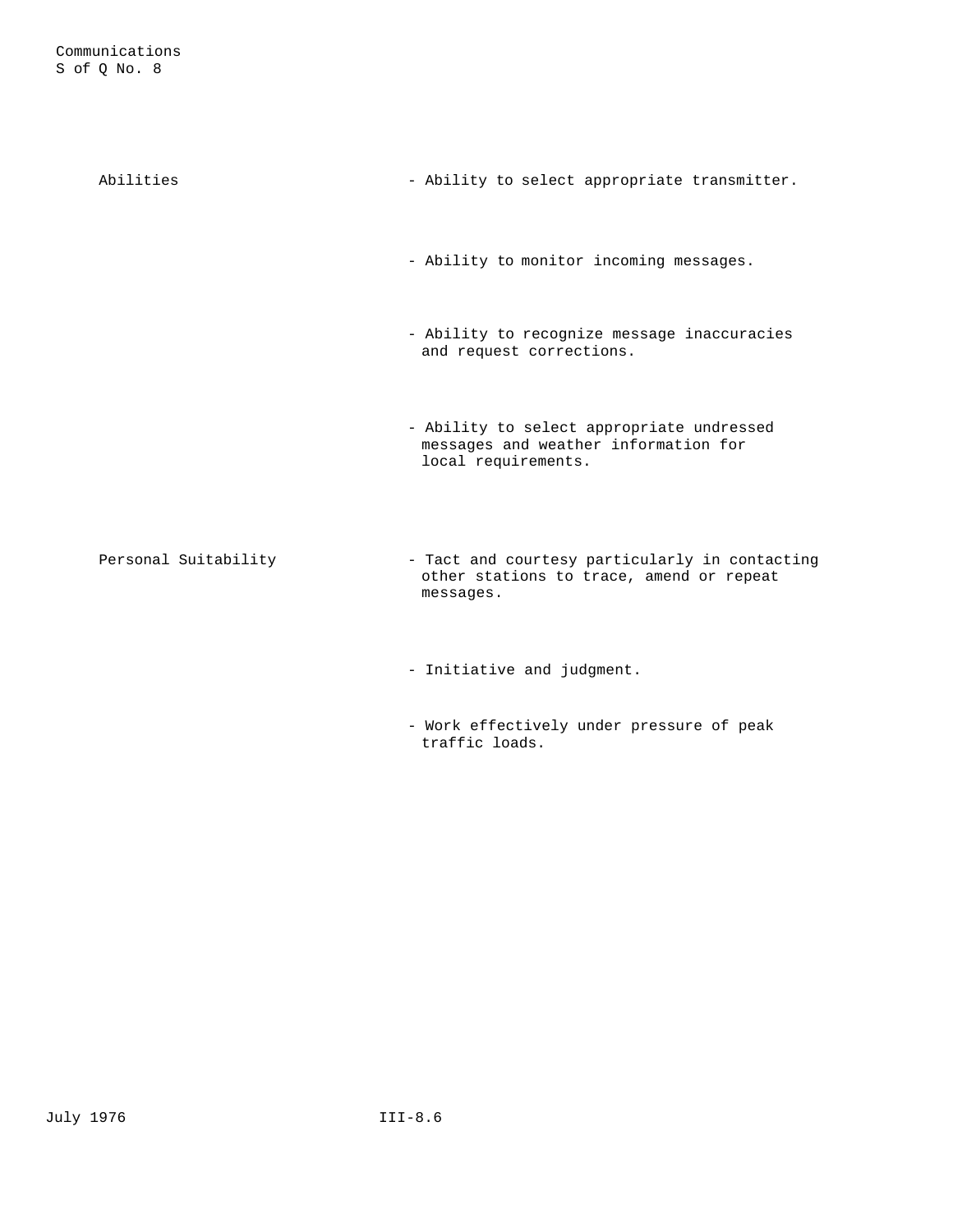# BENCH-MARK POSITION DESCRIPTION

| Bench-mark Position Number: 9                                                                                                                                                                                                                                                                                                                                                                                                                                                                                                                                                                                                                     | Level: $4$ |                   |
|---------------------------------------------------------------------------------------------------------------------------------------------------------------------------------------------------------------------------------------------------------------------------------------------------------------------------------------------------------------------------------------------------------------------------------------------------------------------------------------------------------------------------------------------------------------------------------------------------------------------------------------------------|------------|-------------------|
| Descriptive Title: COMMUNICATOR, CRYPTOCENTRE,<br>DEPARTMENT OF NATIONAL DEFENCE                                                                                                                                                                                                                                                                                                                                                                                                                                                                                                                                                                  |            | Point Rating: 541 |
| Summary                                                                                                                                                                                                                                                                                                                                                                                                                                                                                                                                                                                                                                           |            |                   |
| Under the supervision of a Shift Supervisor, ciphers, deciphers, transmits,<br>receives, duplicates and distributes classified messages.                                                                                                                                                                                                                                                                                                                                                                                                                                                                                                          |            |                   |
| Duties                                                                                                                                                                                                                                                                                                                                                                                                                                                                                                                                                                                                                                            |            | % of Time         |
| Ciphers and transmits classified messages on an integrated<br>national and international network<br>- by assigning correct routing codes as indicated by<br>single, multiple or collective addresses,<br>- by selecting appropriate cryptographic system and<br>varying associated teletype format to be used in<br>encoding messages,<br>- by typing on various cryptographic machines to produce<br>an encoded version of message,<br>- by operating a teletype keyboard to produce a<br>perforated tape of encoded message, and<br>- by inserting tape in transmitter head and actuating<br>switch to start automatic transmission of message. |            | 50                |
| Receives and deciphers messages<br>- by removing page copy and perforated tape from<br>teletype machine,<br>- by typing on various cryptographic machines to decode<br>message,<br>- by removing decoded tape from monitor reperforator<br>and inserting tape in transmitter distributor if<br>message requires onward transmission, and<br>- by passing copies of message for local addressees to<br>duplicating position.                                                                                                                                                                                                                       |            | 45                |
| Performs other duties such as operating photocopiers to<br>produce additional copies of messages according to specific<br>procedural instructions; sorts copies of messages for<br>distribution; and files commenter copies of messages.                                                                                                                                                                                                                                                                                                                                                                                                          |            | 5                 |
| Specifications                                                                                                                                                                                                                                                                                                                                                                                                                                                                                                                                                                                                                                    | Degree     | Points            |
| Skill and Knowledge                                                                                                                                                                                                                                                                                                                                                                                                                                                                                                                                                                                                                               |            |                   |
| The work requires the ability to operate a teletypewriter<br>keyboard and ancillary equipment, photocopiers, and a                                                                                                                                                                                                                                                                                                                                                                                                                                                                                                                                | 3          | 156               |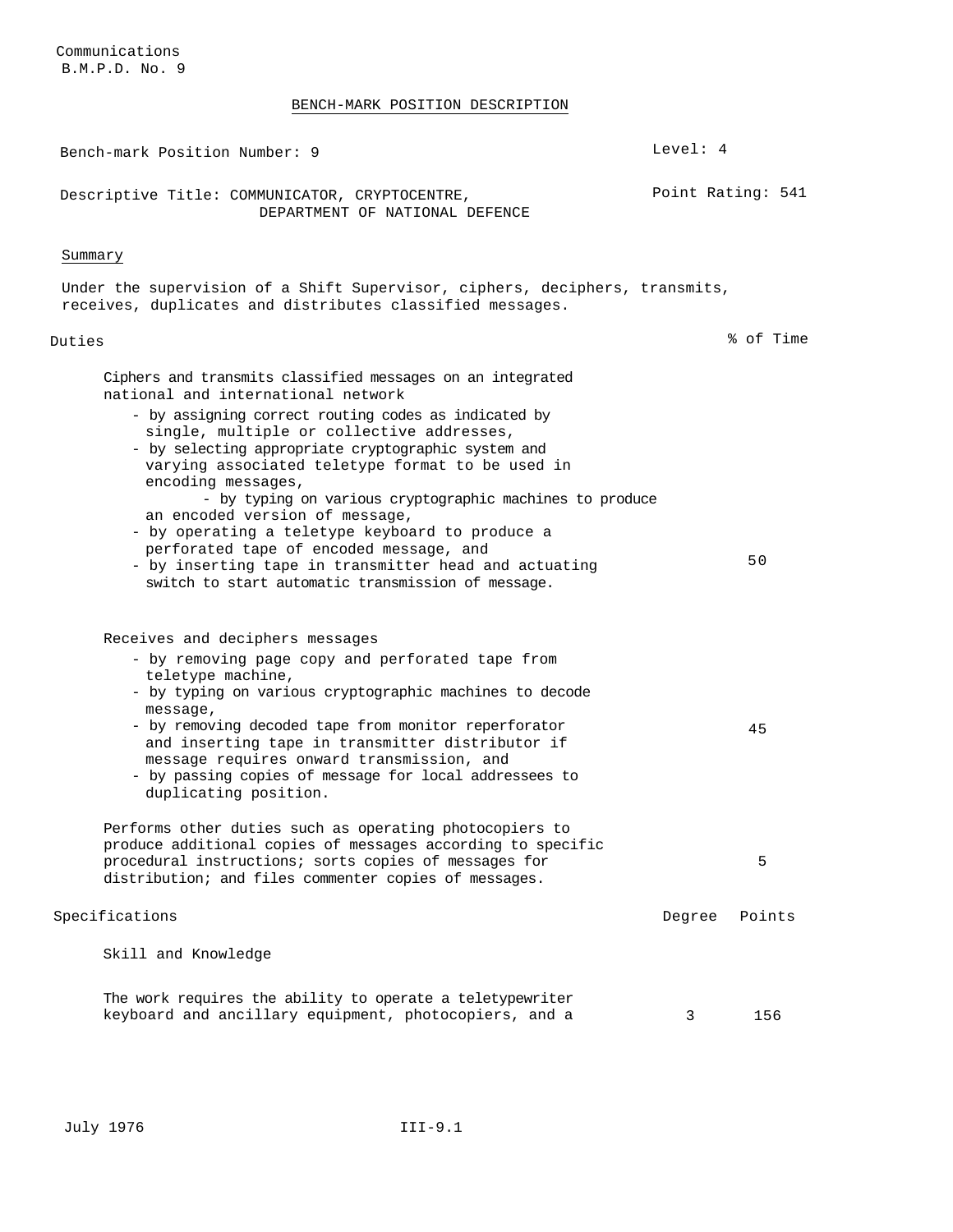2 30

variety of cryptographic equipment. The operation of complex cryptographic equipment requires a high degree of accuracy.

A thorough knowledge of departmental, interdepartmental and world-wide communications, operations and procedures, including all Allied and NATO Communications Publications, is required together with a knowledge of all cryptographic equipment including security and departmental administrative publications.

### Complexity

The work is performed in accordance with standards and procedures relating to message encryption, transmission, handling and distribution contained in Departmental, Allied and NATO communications publications. Initiative and judgment are required in selecting coded routing indicators to ensure messages arrive at correct destinations, and in selecting the appropriate cryptographic system and teletype format. The transmission of classified traffic requires the operation of complex cryptographic and the complete range of teletype equipment. Responsibility for checking rests with each communicator when encoding, perforating, monitoring and transmitting to prevent security violations.  $B_3$  200

### Consequence of Errors

Errors in perforating tapes and selecting teletype formats result in incomplete or incorrect messages, lost messages and misdirection of messages necessitating, requests for repeats of transmission and minor circuit delays. Cryptographic errors result in delays in processing, and possible breaches of cryptographic and transmission security jeopardizing the transmission of classified information.

### Responsibility for Contacts

| Contacts are with users of cryptocentre to clarify or       |  |
|-------------------------------------------------------------|--|
| amend messages and advise on their preparation and ultimate |  |
| disposal.                                                   |  |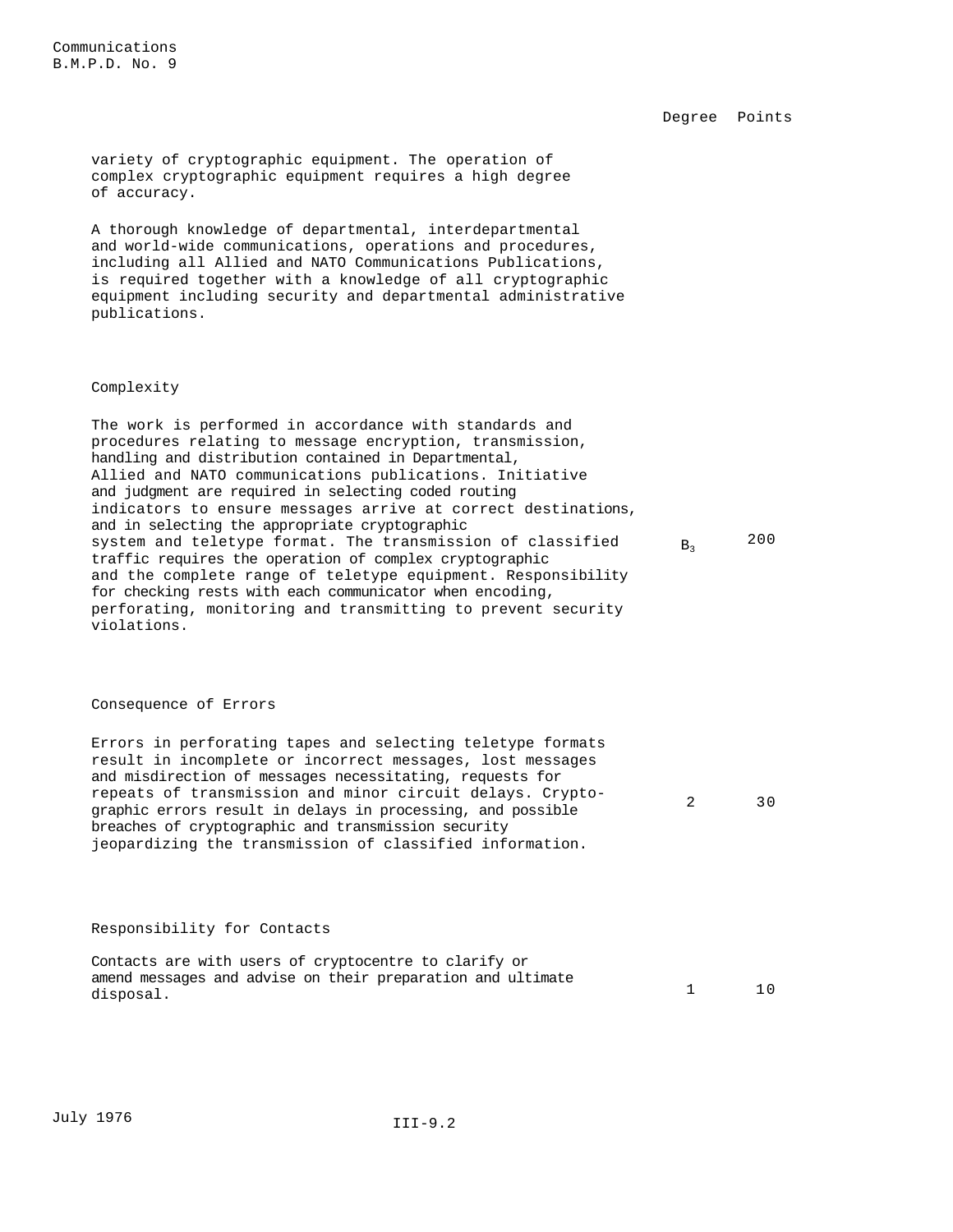Degree Points

Conditions of Work

| Attention - The work involves the continuous ciphering<br>and deciphering of messages and therefore<br>requires concentration and attention to attain<br>a high degree of accuracy essential to this<br>operation. | ζ                           | 50  |
|--------------------------------------------------------------------------------------------------------------------------------------------------------------------------------------------------------------------|-----------------------------|-----|
| Physical Effort - The work requires moderate physical<br>effort with long periods of standing or walking.                                                                                                          | $\mathcal{D}_{\mathcal{L}}$ | 3 O |
| Environment - The work is performed in a machine<br>room environment isolated from other work areas<br>and other communications staff due to top<br>security requirements.                                         | २                           | 50  |
| Supervision                                                                                                                                                                                                        |                             |     |
| Assists new employees in the performance of their duties<br>and has limited supervisory responsibility while employed<br>on checking duties.                                                                       | $A_1$                       | 15  |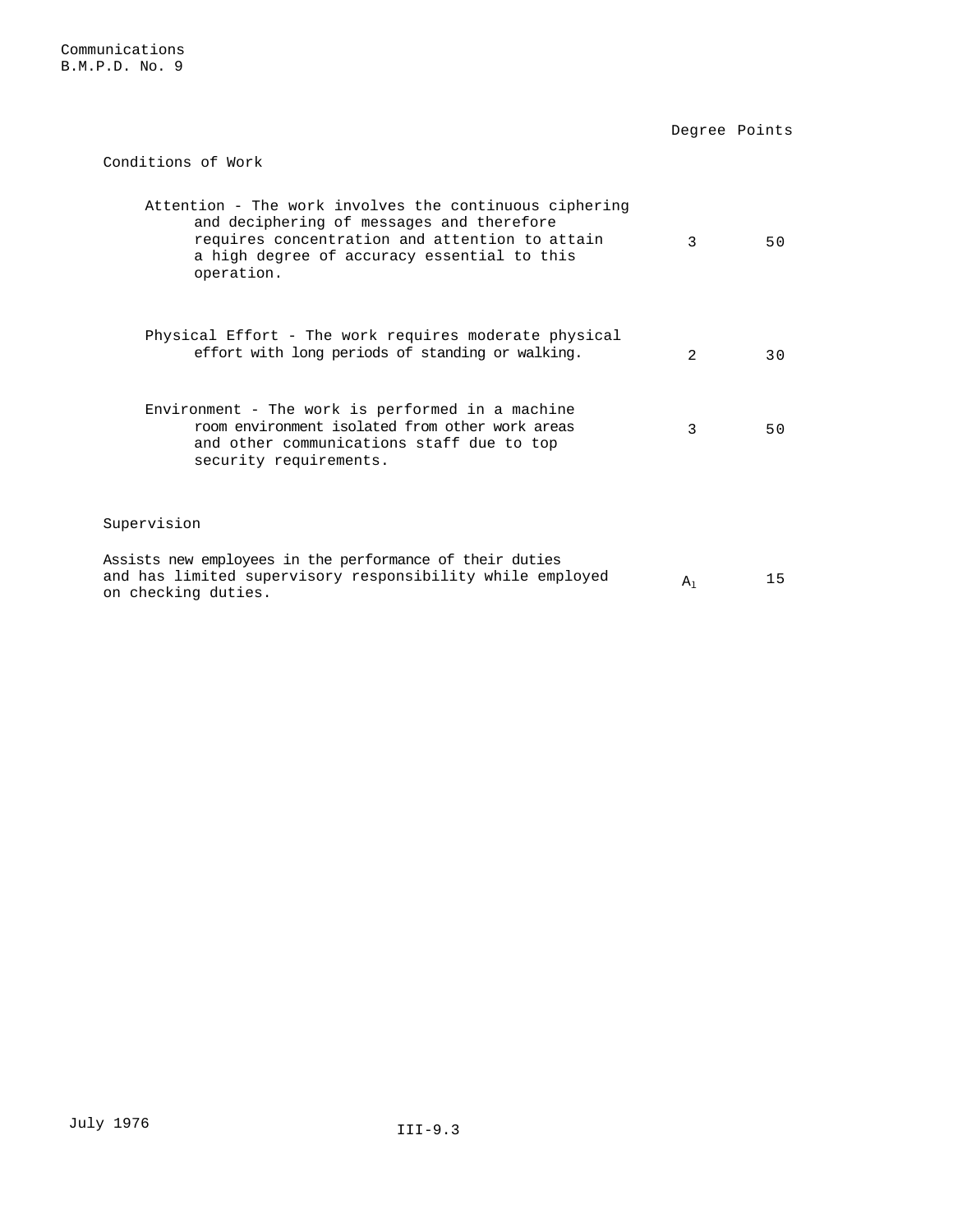# EXAMPLE OF A

# STATEMENT OF QUALIFICATIONS

FOR

### B.M.P.D. No. 9: COMMUNICATOR, CRYPTOCENTRE, DEPARTMENT OF NATIONAL DEFENCE (CM-4)

### ESSENTIAL QUALIFICATIONS

BASIC REQUIREMENTS

| Education                           | - Successful completion of two years of<br>secondary school education according to<br>provincial standards or achievement of a<br>satisfactory score on PSC Examination 1. |
|-------------------------------------|----------------------------------------------------------------------------------------------------------------------------------------------------------------------------|
| Achievement, Skills<br>or Aptitudes | - Skill in operating teleprinter keyboard<br>equipment at a speed of at least 40 wpm<br>with not more than a 2 percent error rate.                                         |
| Language Requirement                | - A knowledge of both the English language<br>and the French language is essential for<br>this position.                                                                   |
| Experience                          | - Experience in operating ancillary teleprinter<br>equipment.                                                                                                              |
| RATED REOUIREMENTS                  |                                                                                                                                                                            |

Knowledge  $\blacksquare$  - Knowledge of departmental, inter-depart mental and world-wide communications operations and procedures.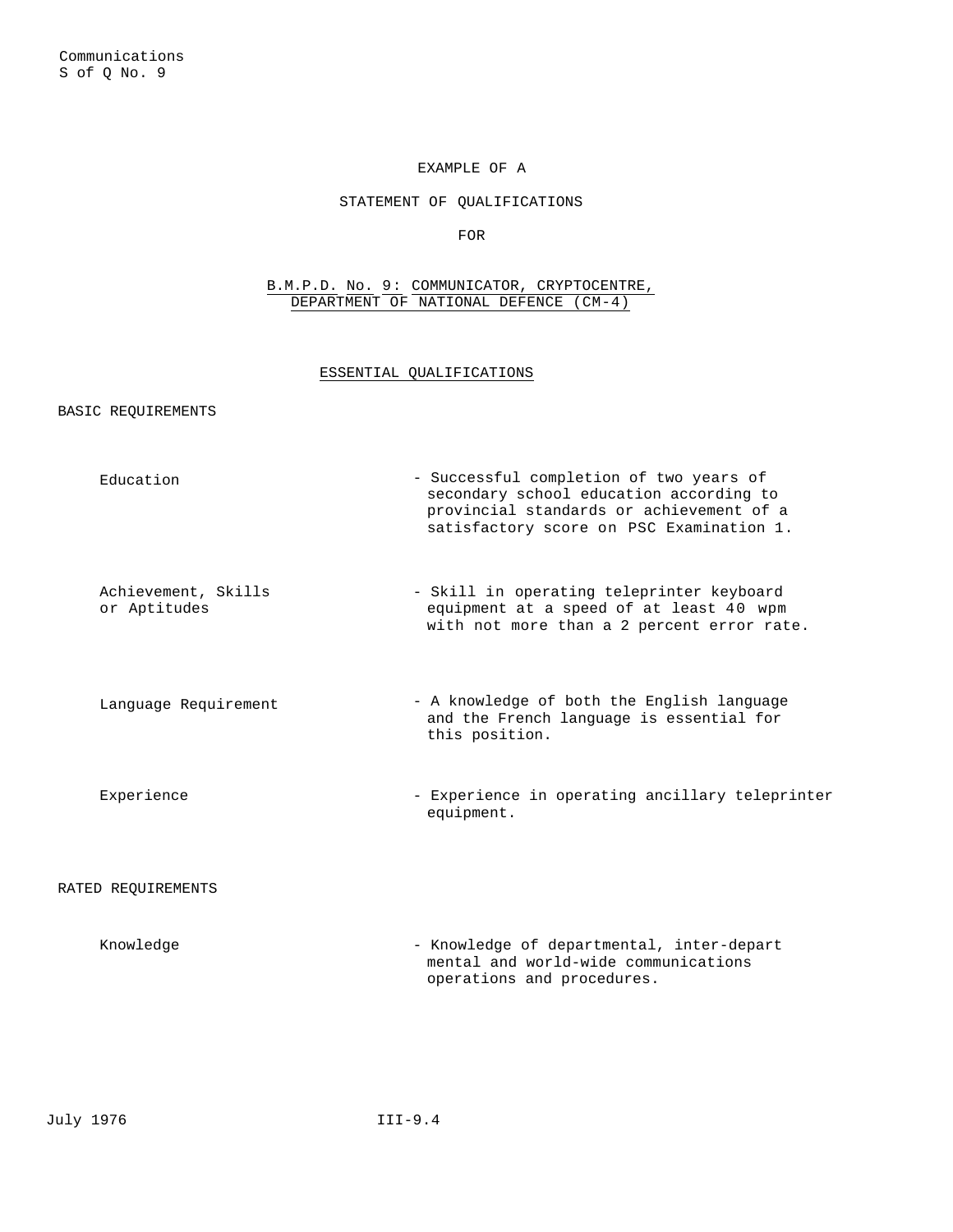Abilities  $\longrightarrow$  - Ability to select coded routing indicators, and teletype formats. - Ability to check encoding, perforating, monitoring and transmitting to ensure messages meet security requirements. Personal Suitability - Initiative and judgment. - Tact and courtesy particularly in dealing with users of the cryptocentre.

> - Work effectively under pressure of peak trafic conditions.

DESIRABLE QUALIFICATIONS

- Experience in operating cryptographic equipment.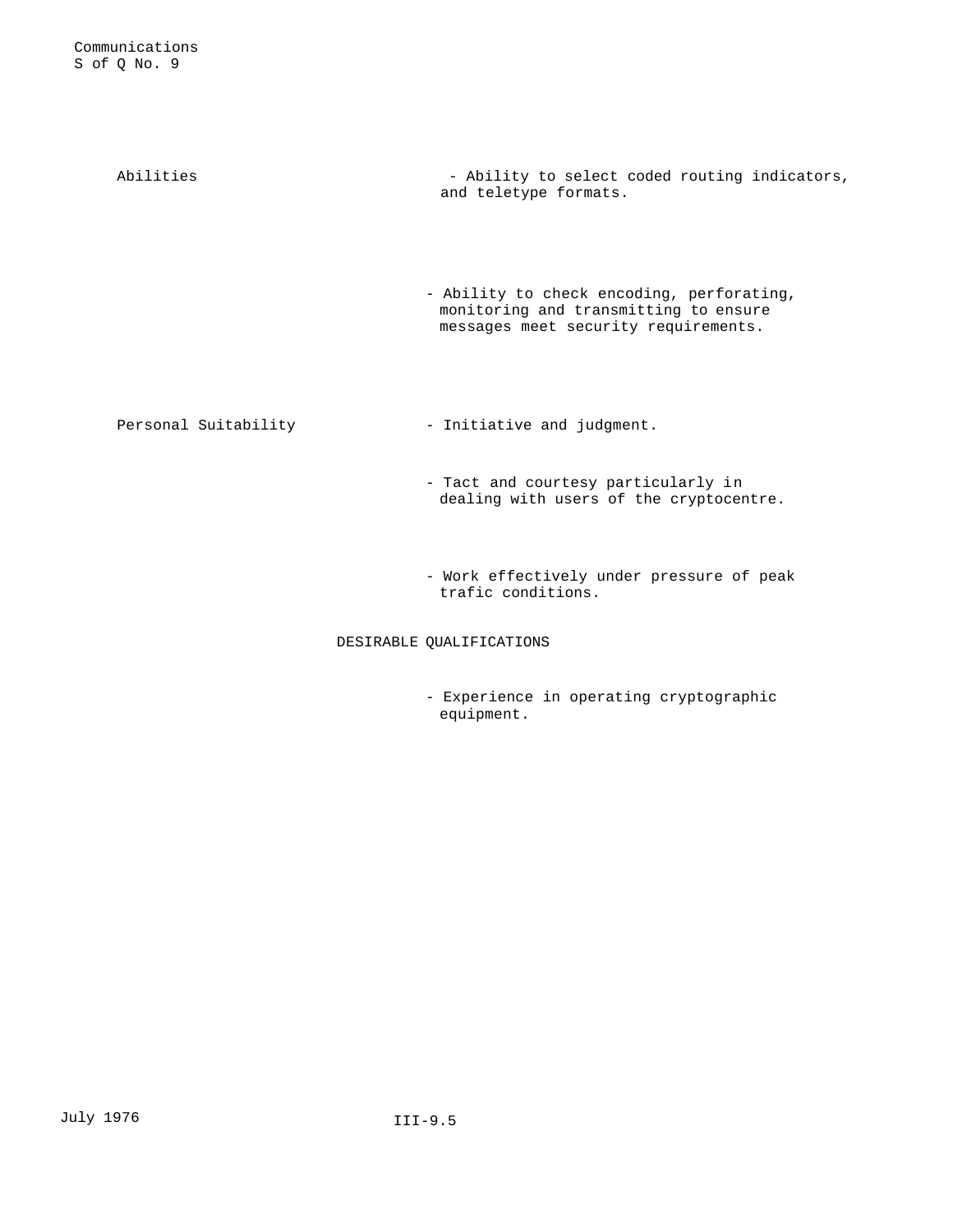Communications B.M.P.D. No. 10

### BENCH-MARK POSITION DESCRIPTION

Bench-mark Position Number: 10 Channel Communication Number: 10 Descriptive Title: COMMUNICATIONS CENTRE COMMUNICATOR, EXTERNAL AFFAIRS, OTTAWA Point Rating: 521 Summary Under the supervision of a Shift Supervisor, ciphers and deciphers classified messages, and receives, transmits, relays and duplicates classified and unclassified messages on behalf of officials of own and user departments and agencies; these and other related duties are performed on a rotational basis in Ottawa. Duties % of Time Ciphers classified messages using off-line cryptographic equipment and manual cipher systems to render classified information secure for transmission - by typing the classified message on keyboard of teletypewriter to produce plain-language perforated tape, - by inserting tape into page printer and comparing original copy to original message, - by operating off-line cryptographic equipment which employs one-time keying material following prescribed format and procedures, or - by selecting proper One-Time-Pad and basic cipher book, ciphering message employing specified mathematical process and typing ciphered message onto perforated tape, and - by delivering ciphered message to appropriate circuit for transmission. 35 Deciphers classified messages - by selecting proper One-Time-Pad to be used in conjunction with the basic decipher book and applying specified mathematical process, - by typing on teletypewriter keyboard to produce original copy of messages and tapes if onward transmission is required, or - by selecting proper keying material to be used with incoming, ciphered perforated tape; operating cryptographic equipment that automatically decodes 30

message; and producing original copy for distribution and if required a plan-language perforated tape.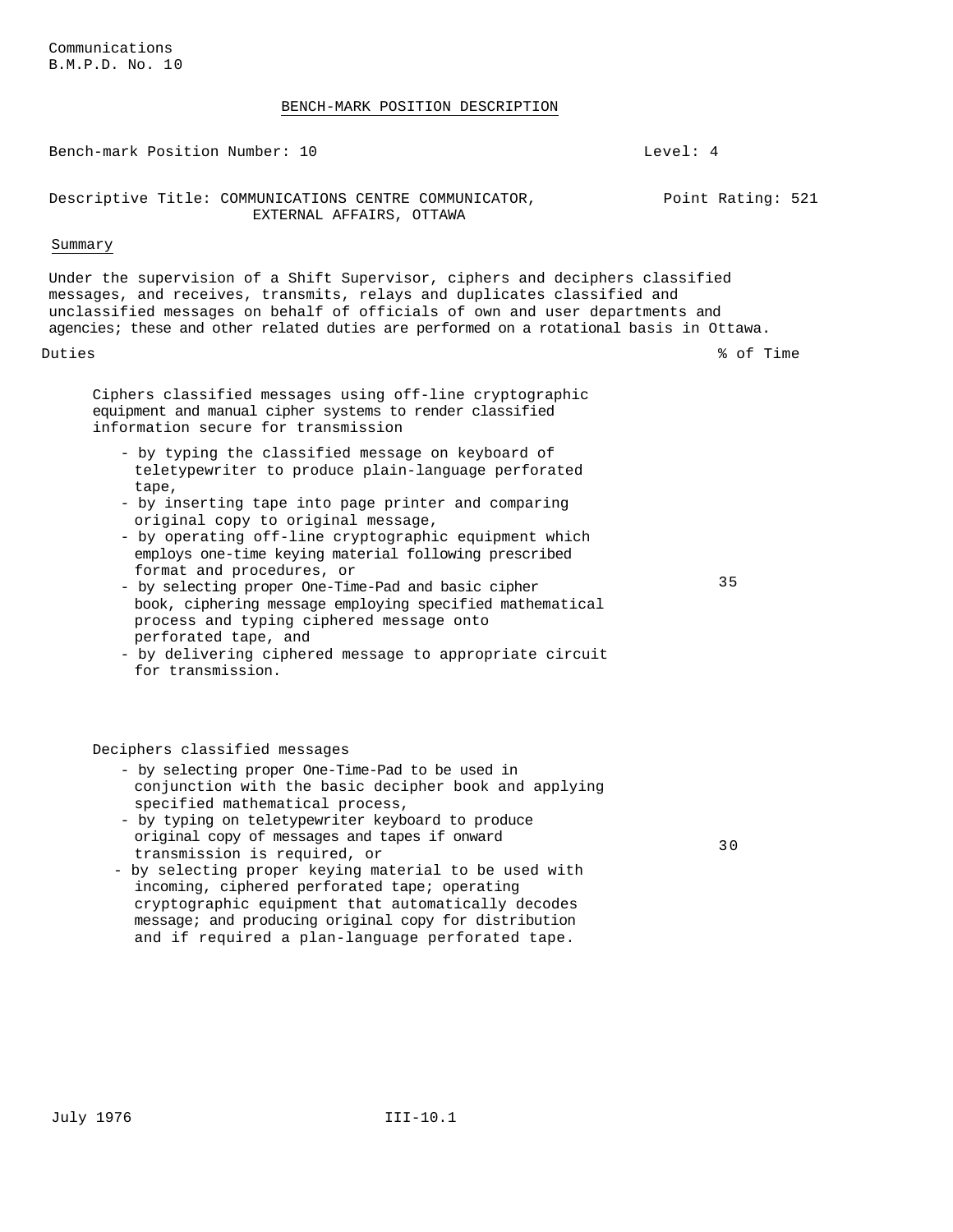Transmits and receives classified messages over on-line cipher equipment and unclassified messages by teletype and telex - by typing message onto perforated tape and inserting tape in appropriate transmitter, - by removing incoming perforated tape from machine, checking the number sequence and precedence, and scanning the tape for garbles and requesting repetition as necessary, - by producing original copy on page printer for duplication and delivery to addressees, and - by transferring tape to appropriate circuit for further relay. Performs other duties such as: operating photocopiers to produce copies of messages for file, originator and secondary distribution; filing copies of messages; maintaining appropriate circuit log sheets; recording cryptographic material consumed during operation; performing communicator duties in satellite comcentres in Ottawa on a rotational basis; replacing tape, paper and ribbons in machines; ensuring that press-service teleprinters are functioning properly; performing messenger duties in emergency situations; and occasionally setting-up on-line cryptographic equipment. 30 5

### Skill and Knowledge

The work requires the ability to operate telex, teletype and ancillary equipment, photocopiers, and to employ manual and mechanical cryptography. It also requires the ability to recall from memory a large number of authorized abbreviations, call signs and procedures related to both the cryptographic and transmission facilities employed in the comcentre.

The work requires a knowledge of departmental organizations and administration and a good knowledge of departmental communications systems and capabilities. It also requires a good knowledge of local procedures in satellite comcentres operated on behalf of other departments and agencies. A good knowledge of world-wide routing, time zones, and alternative means of transmission is also required.

Specifications **Degree** Points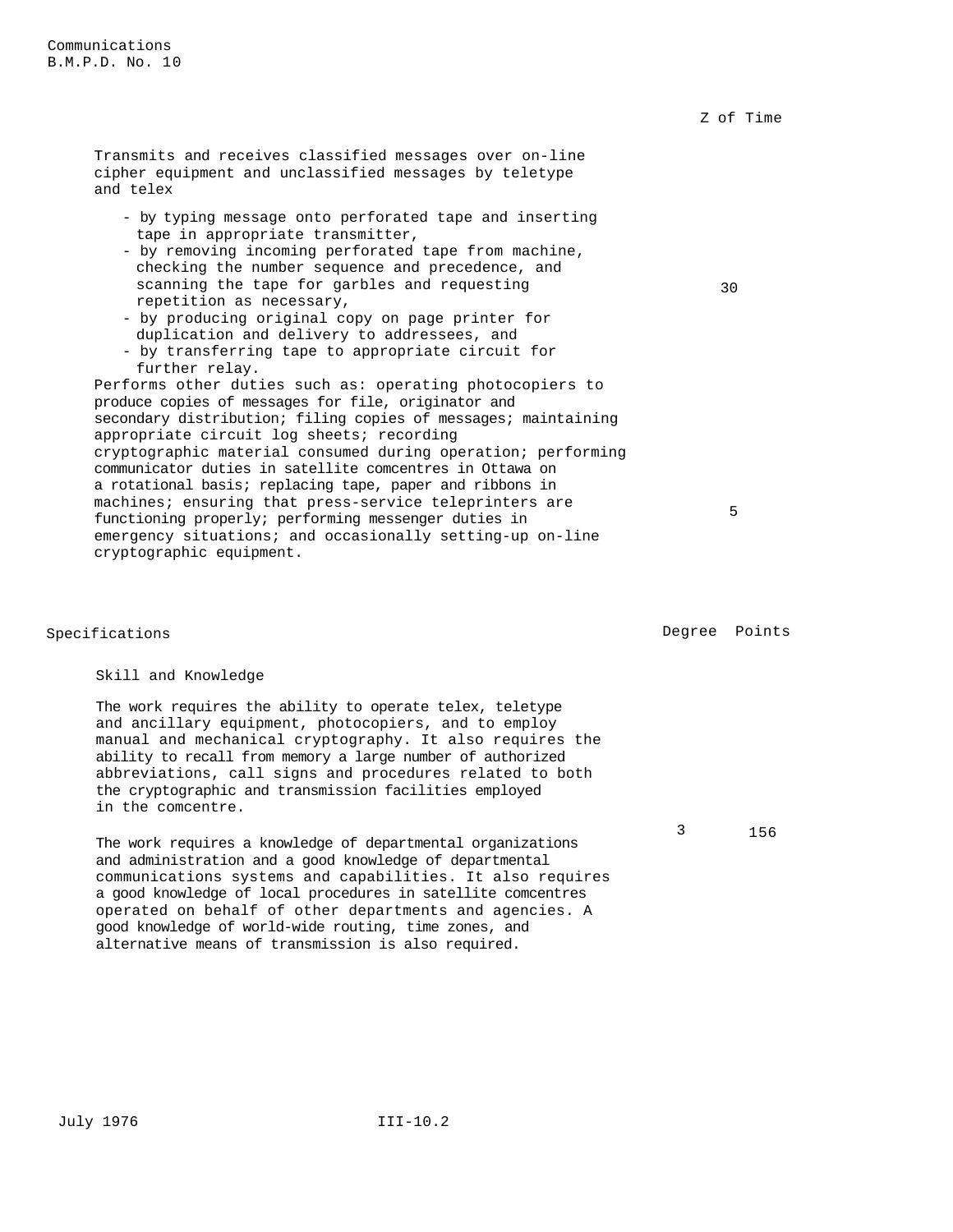Communications B.M.P.D. No. 10

Degree Points

### Complexity

The work is performed in accordance with operating and procedural instructions contained in several cryptographic and telecommunications manuals as well as local procedures which are frequently subject to change to meet specific requirements. Initiative and judgment are required in the application of telecommunications procedures, the close scheduling of transmissions via leased circuit and telex facilities, and the designation of routings and relay points in accordance with precedence, address and time zone factors. The processing of a large volume of classified and unclassified messages within a complex international network necessitates the use of on-line, off-line, and manual cryptographic systems, the operation of perforators, reperforators, page printers, transmitters and photocopiers. The incumbent is required to perform a variety of duties, in rapid succession, to make the most effective use of telecommunication facilities necessitating the scheduling of the various phases of message processing, transmission, relay and distribution.

B3 200

2 30

### Consequence of Errors

Errors in routing or in applying procedures can result in incorrect handling, delays in processing and transmission or incorrect delivery causing repeats of traffic and minor delays. Errors in cryptography result in garbling of remaining transmission requiring re-encryption and re-transmission of complete message and possible crypto graphic compromise.

### Responsibility for Contacts

Contacts are with other comcentres in the network to request message confirmation, repeats, acknowledgements and recapitulations. There is the occasional requirement to answer general enquiries from the public requiring tact and courtesy. 1 10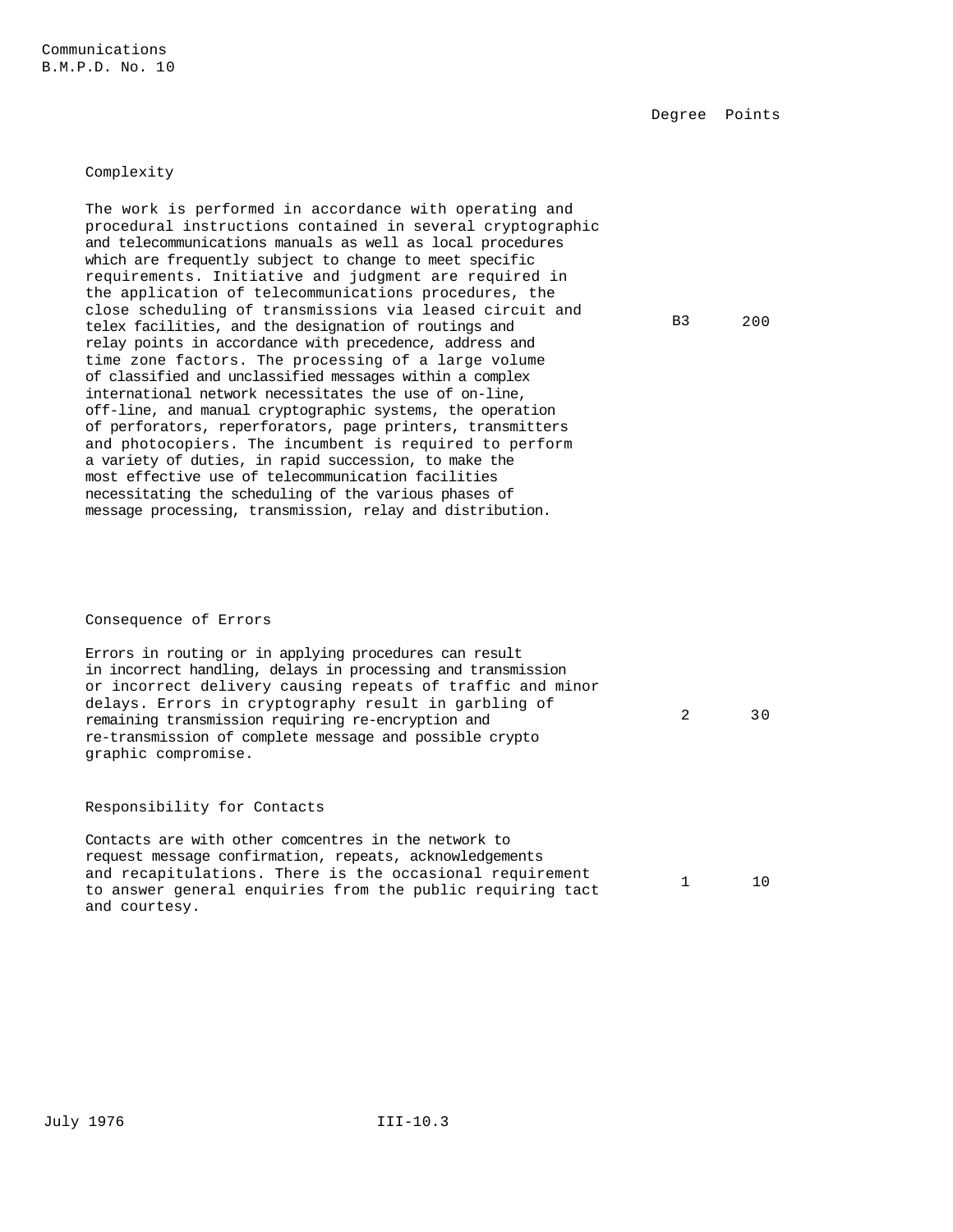|                                                                                                                                                                                                                                     | Degree        | Points |
|-------------------------------------------------------------------------------------------------------------------------------------------------------------------------------------------------------------------------------------|---------------|--------|
| Conditions of Work                                                                                                                                                                                                                  |               |        |
| Attention - The work requires sustained concentration<br>and attention in handling high volumes of<br>messages and in applying a variety of procedures<br>in the operation of cryptographic systems and<br>transmission facilities. | 2             | 30     |
| Physical Effort - Operating and monitoring a large<br>number of teletype and cryptographic machines<br>involves constant walking and standing and<br>requires considerable physical effort.                                         | 3             | 50     |
| Environment - Duties are performed in a machine room<br>environment with a high noise level, which is<br>segregated from other work areas due to security<br>requirements.                                                          | $\mathcal{L}$ | 3 O    |
| Supervision                                                                                                                                                                                                                         |               |        |
| There is a requirement to show new employees how to<br>perform duties.                                                                                                                                                              | $A_1$         | 15     |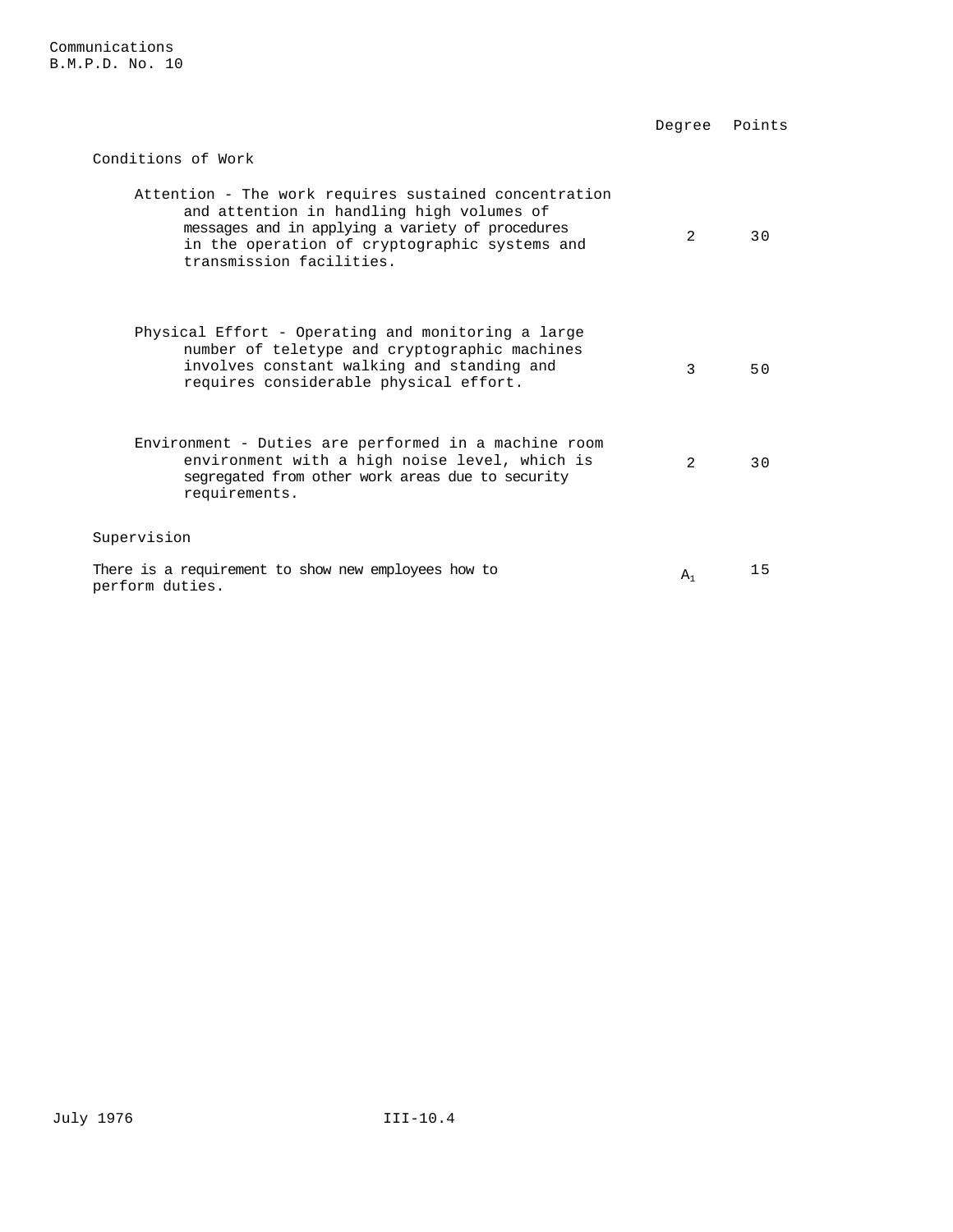### EXAMPLE OF A

# STATEMENT OF QUALIFICATIONS

FOR

# B.M.P.D. No. 10: COMMUNICATIONS CENTRE COMMUNICATOR, EXTERNAL AFFAIRS, OTTAWA (CM-4)

# ESSENTIAL QUALIFICATIONS

BASIC REQUIREMENTS

| Education                           | - Successful completion of two years of<br>secondary school education according to<br>provincial standards or achievement of a<br>satisfactory score on PSC Examination 1. |
|-------------------------------------|----------------------------------------------------------------------------------------------------------------------------------------------------------------------------|
| Achievement, Skills<br>or Aptitudes | - Skill in operating teleprinter keyboard<br>equipment at a speed of at least 40 wpm<br>with not more than a 2 percent error rate.                                         |
| Language Requirement                | - A knowledge of both the English language<br>and the French language is essential for<br>this position.                                                                   |
| Experience                          | - Experience in operating ancillary teleprinter<br>equipment.                                                                                                              |
| RATED REQUIREMENTS                  |                                                                                                                                                                            |
| Knowledge                           | - Knowledge of world-wide routing, time zones<br>and alternative means of transmission.                                                                                    |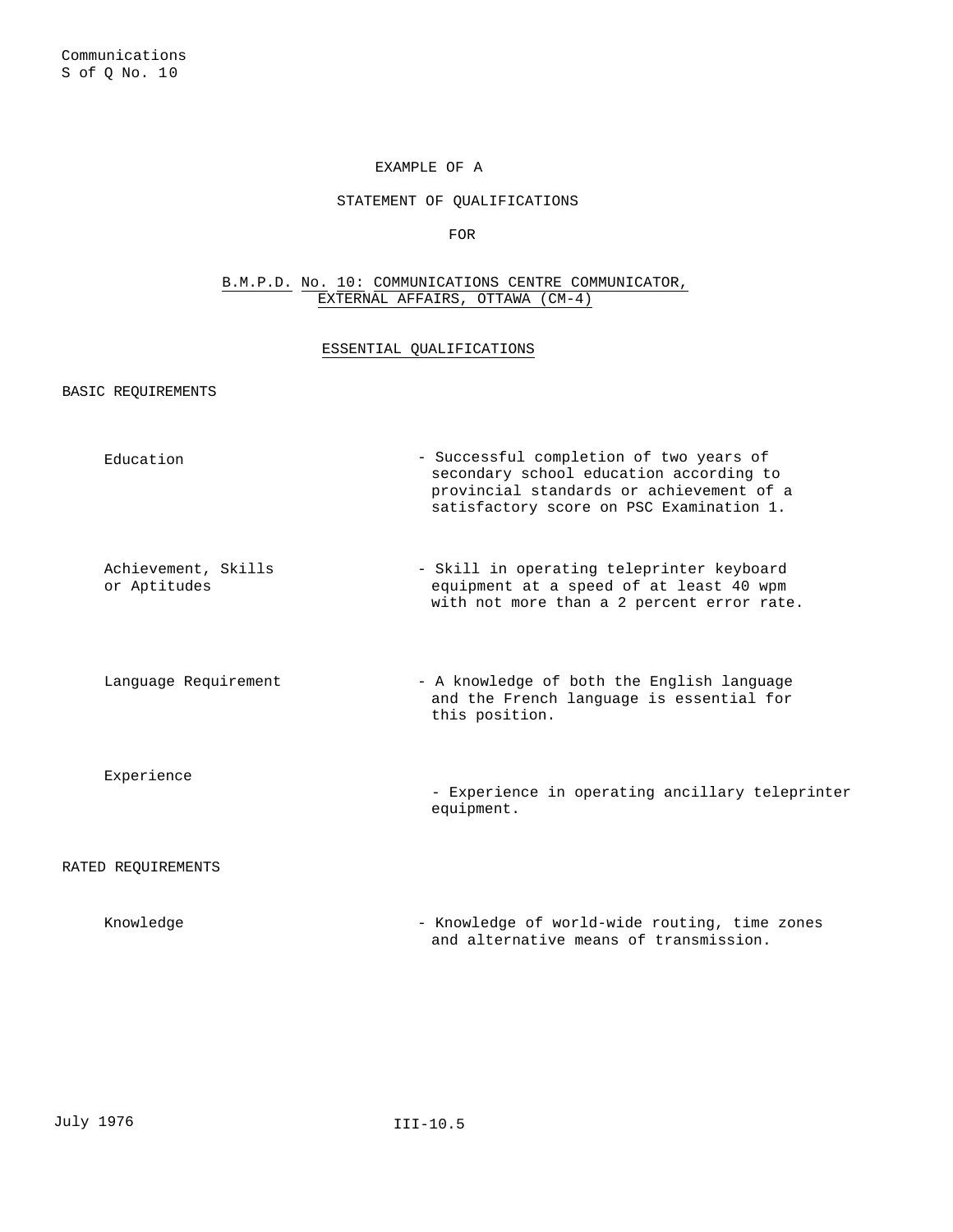|                      | - Knowledge of communications procedures<br>used by federal government departments.                                    |
|----------------------|------------------------------------------------------------------------------------------------------------------------|
|                      | - Knowledge of authorized abbreviations,<br>call signs and transmission facilities.                                    |
| Abilities            | - Ability to check messages for garble,<br>number sequence and precedence.                                             |
| Personal Suitability | - Initiative and judgment.                                                                                             |
|                      | - Tact and courtesy particularly in dealing<br>with the general public or employees of<br>other communication centres. |
|                      | - Work effectively under pressure of peak<br>traffic loads.                                                            |

# DESIRABLE QUALIFICATIONS

- Experience in operating cryptographic equipment.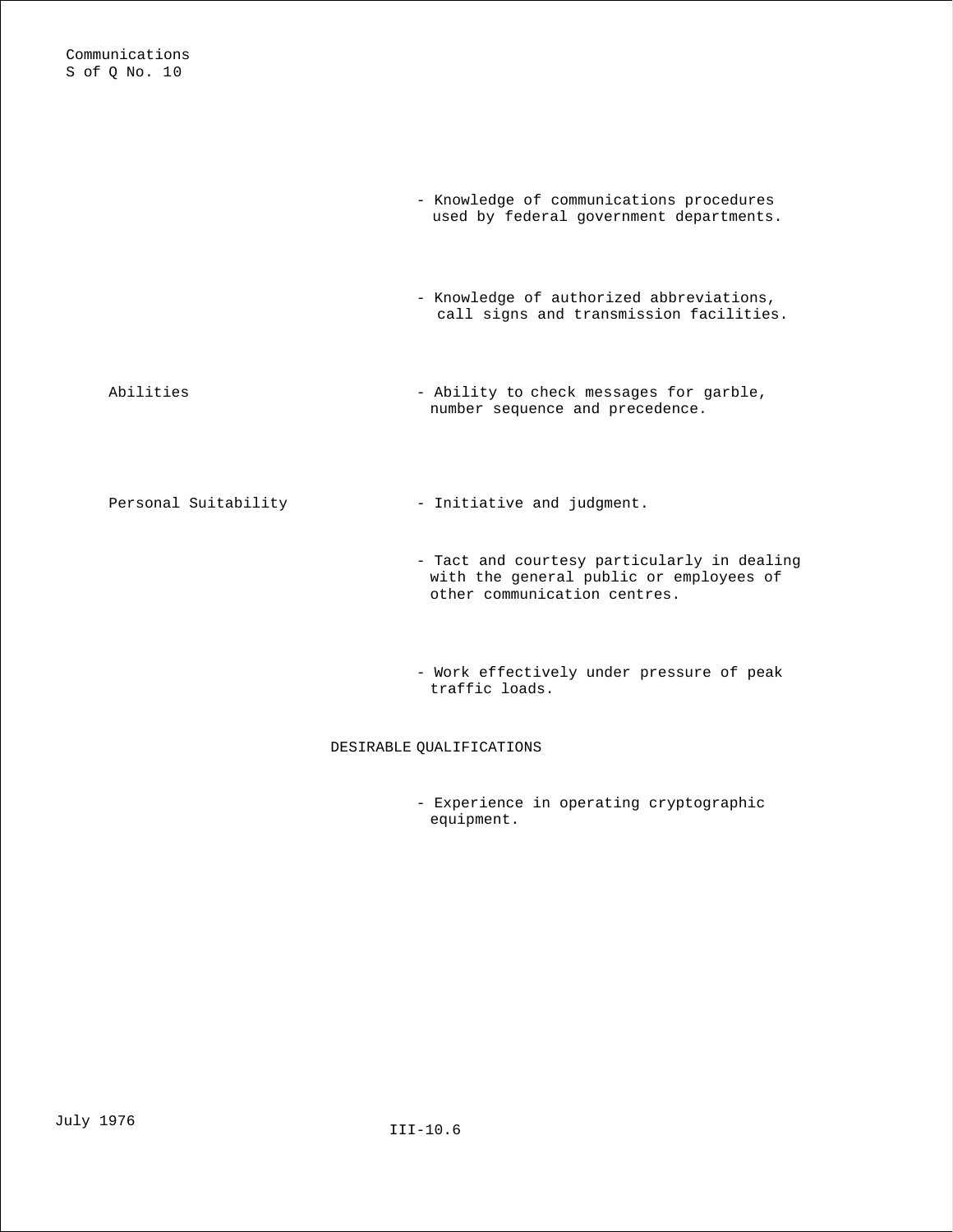### BENCH-MARK POSITION DESCRIPTION

Bench-mark Position Number: 11 Level: 5

Point Rating: 589

# Descriptive Title: CONTROL-CENTRE COMMUNICATOR, AUTOMATIC DATA INTERCHANGE SYSTEM, MINISTRY OF TRANSPORT

# Summary

Under the supervision of the Shift Network-Control Supervisor, controls the flow of aeronautical traffic over a computerized, store-and-forward, teletypecommunications system and takes remedial action to correct operating abnormalities; monitors network operations to maintain high operating standards and efficiency; and liaises with counterparts in the U.K. and in the U.S. and with the operating staff of the remote computer on matters of procedures and conditions affecting traffic flow, traffic interchange and circuit irregularities.

Duties % of Time

50

Controls the flow of aeronautical traffic over a computerized, teletype-communications system connecting 221 domestic field-station circuits and 9 major circuits to the U.K., U.S.A., Iceland and Greenland, and takes remedial action to correct operating abnormalities, utilizing knowledge of domestic and international network configurations, user requirements and computer capabilities

- by monitoring computer-generated reports indicating abnormalities and determining action required,

- by typing commands for computer, recalling from memory 25 primary international-routing indicators, 65 computer codes and responses, and the greater proportion of 532 domestic-routing indicators and 278 station mnemonics,

- by advising the Shift Supervisor of network conditions which indicate a need for review of circuit capacities or configurations,
- by co-coordinating the closing and re-opening of circuits or stations,
- by instructing out stations to withhold traffic or implementing necessary measures by computer command, and
- by effecting emergency alternate routing of incoming data at the Control Centre by means of switching panel equipment.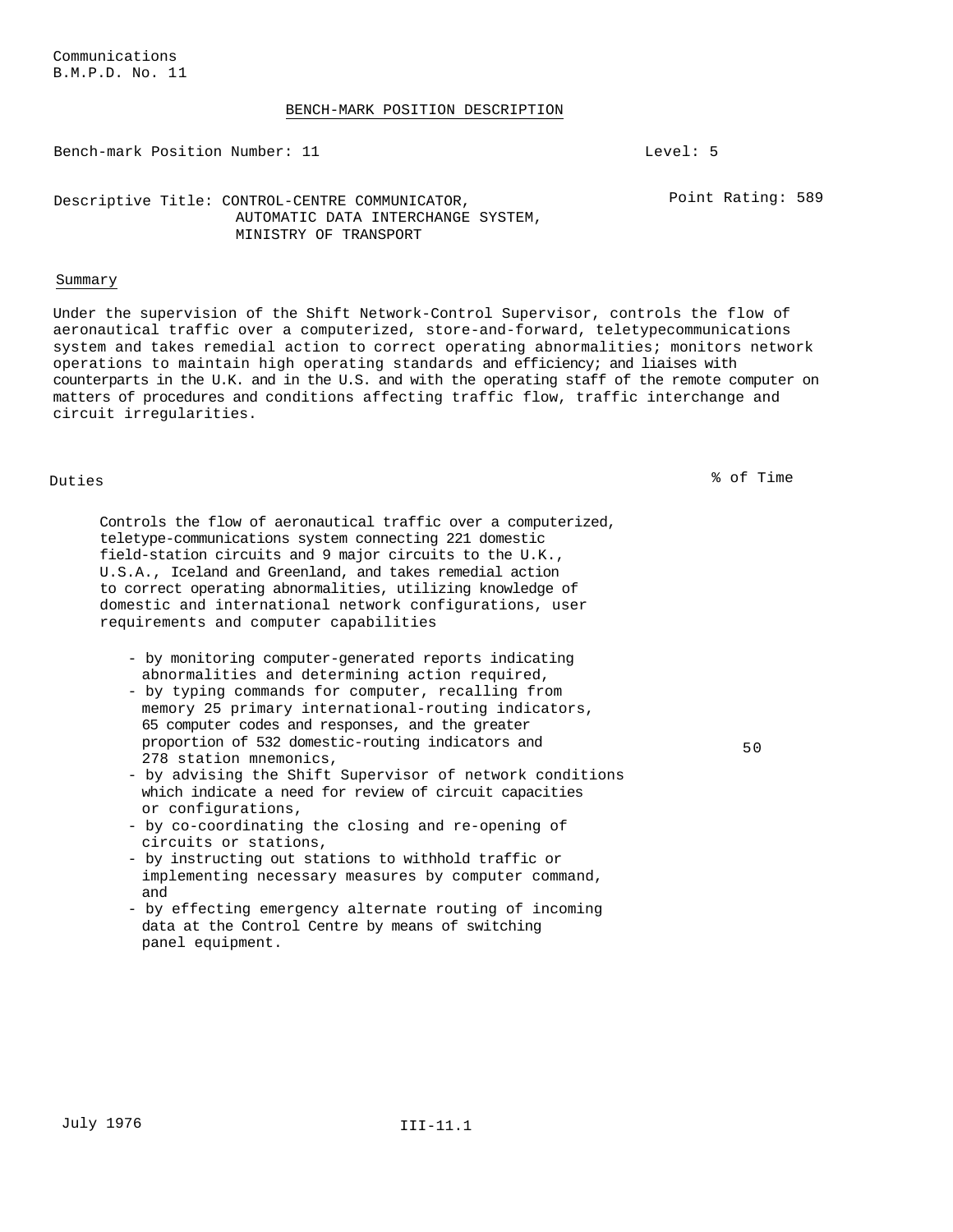35

Monitors network operations to maintain system efficiency and high operating standards

- by recognizing problem areas and communicating by message with out stations to correct problems,
- by receiving and transmitting, on a closely-scheduled basis, number comparisons and circuits checks between the Canadian system and major international relay and domestic stations to ensure circuit continuity, and
- by liaising with counterparts in the U.K. and in the U.S. and with the operating staff of the remote computer on matters of procedures and conditions, concerning computer malfunctions, traffic flow and circuit irregularities, via "hot line" and long distance telephone.

Performs related duties, such as observing and recording traffic volumes and transit delays, maintaining circuit and station "outage logs", assisting in the compilation of statistical reports, and acting for the Shift Supervisor in his absence.

# Specifications **Degree** Points **Degree** Points

Skill and Knowledge

The work requires the ability to type rapidly and accurately in giving commands to the computer to effect message retrieval, diversion, alternate or emergency routing or holding of traffic. The ability to make quick decisions and communicate orally and by service message is also required.

The control of traffic requires a detailed knowledge of Domestic and International network configurations, user requirements and computer capabilities. It also requires the ability to recall from memory and employ 65 computer codes and responses; 25 primary international routing indicators; and the greater proportion of 532 domestic-routing indicators and 278 station mnemonics.

15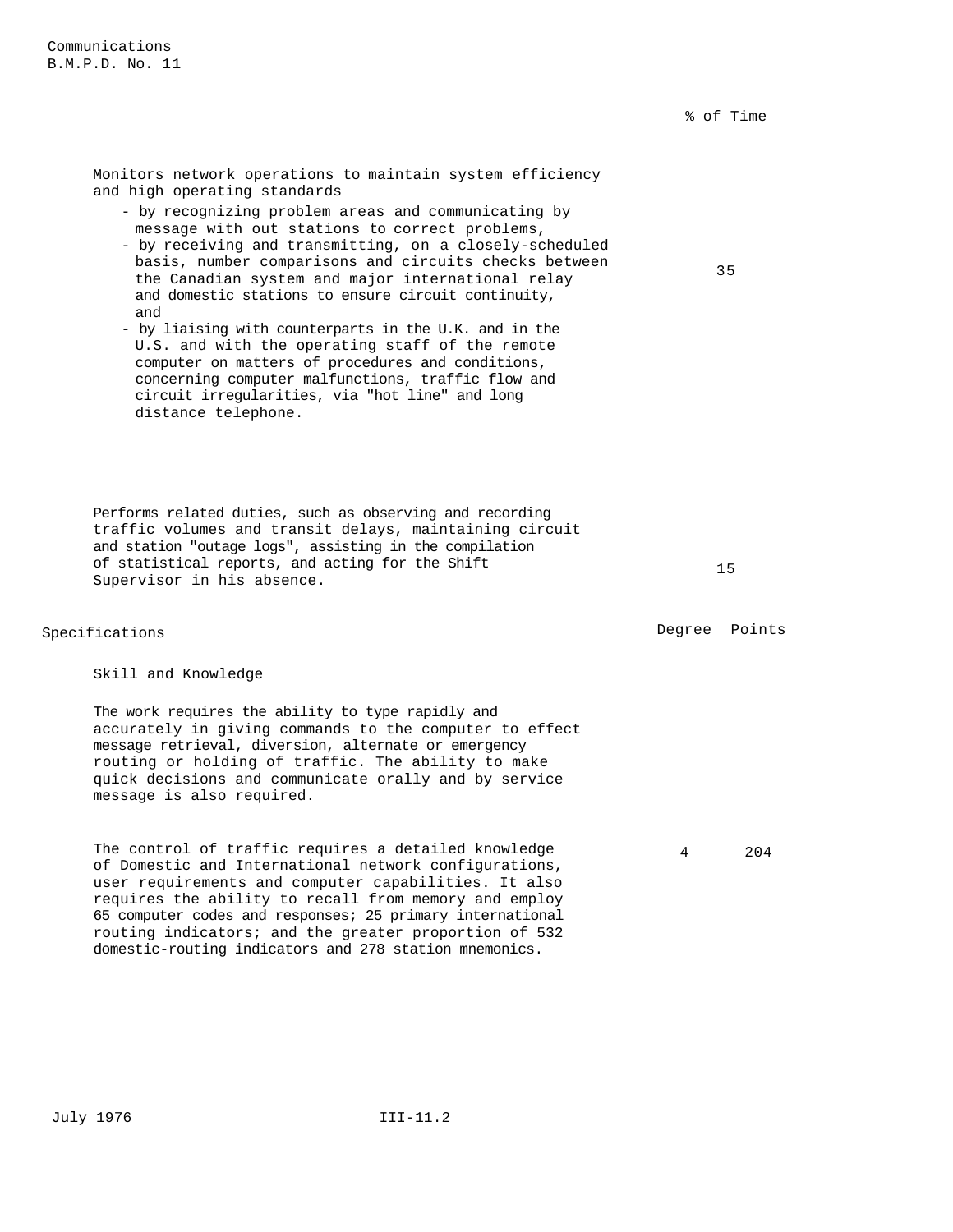Communications B.M.P.D. No. 11

Degree Points

### Complexity

The incumbent must respond to computer-generated circuit condition reports and message irregularities involving high-priority aeronautical traffic. Duties are performed according to established procedures contained in various domestic and international operating manuals, guides, and circuit configuration charts. Speed, accuracy and decision making abilities are required to establish priorities and select courses of action necessary to resolve problems related to traffic flow over the entire network. Computer actions such as message retrieval, diversion, alternate or emergency routing, and the holding of traffic require the initiation of computer commands. The Control Centre Communicator has limited responsibility for ensuring that some 500 communicators in 221 domestic field stations adhere to established standards. Procedures used include service messages to the computer and field stations, open line telephone links to the computer maintenance staff in Montreal and with the U.S. computer staff in Kansas City. Communication with the U.K. computer staff is by commercial telephone facilities.

### Consequence of Errors

Errors caused by failure to correctly apply or interpret procedural changes to staffs of out-stations, implement correct computer commands, interpret computer output advisory material, and check station serviceability can result in traffic disruptions and equipment blockages in the U.K., U.S., and other major centres and cause lost or seriously delayed traffic.

### Responsibility for Contacts

Contacts are with the Montreal, Kansas City and London computer control staffs and with domestic field stations connected to the computer system to interpret and advise on procedures concerning traffic flow and circuit irregularities.

 $B_3$  200

3 50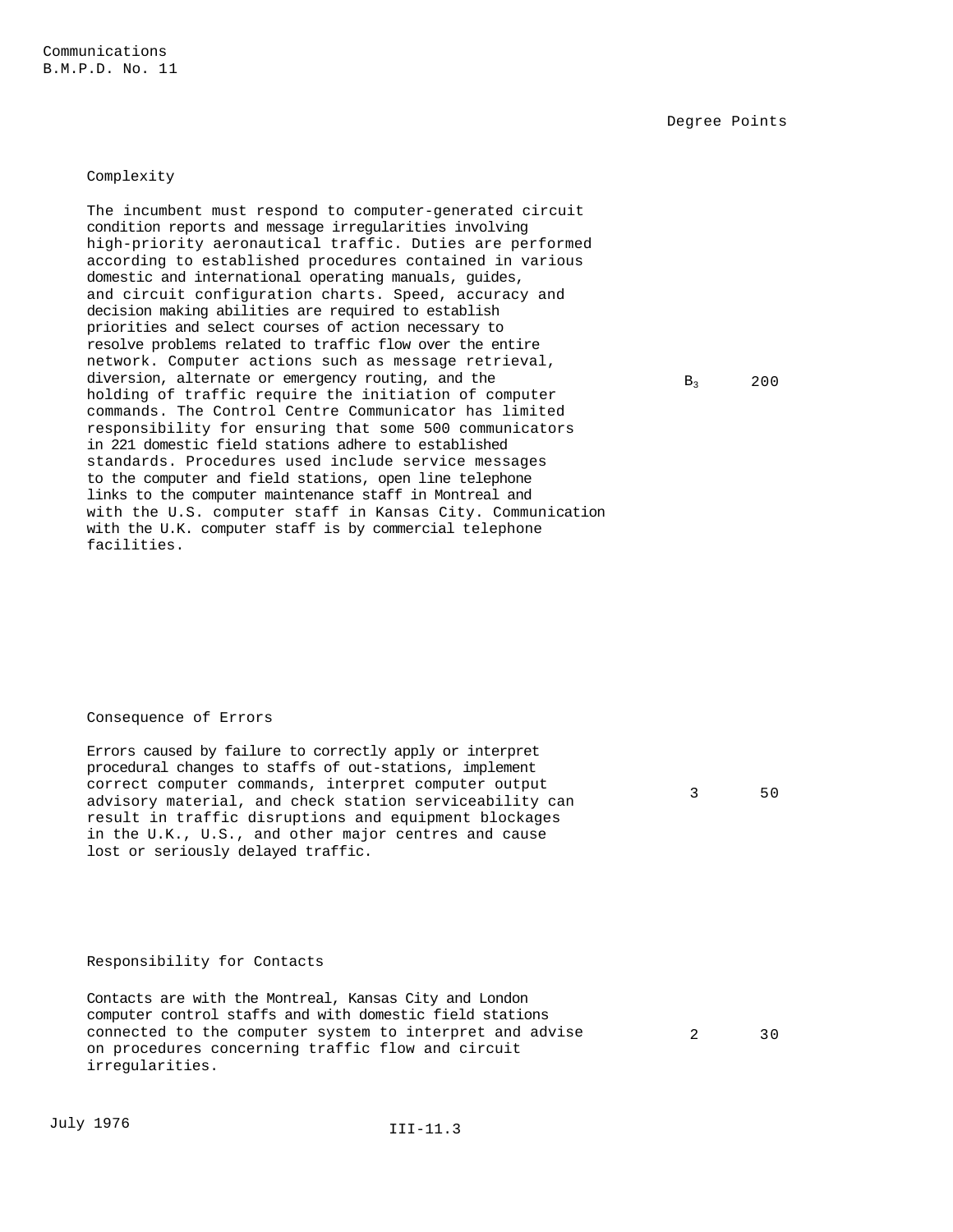Conditions of Work Attention - The work requires continuous concentration and attentiveness in order to observe some 900 computer per shift and to respond immediately to those which indicate circuit irregularities or malfunctions by the selection and issuance of accurate commands to the computer for corrective action. 3 50 Physical Effort - The majority of the work is done while seated, however monitoring operations necessitates periods of walking and standing. 1 10 Environment - Duties are performed in a machine room environment with a continuously high noise level. The control room is separated from other work areas due to operational requirements.<br>30 30 Supervision There is the occasional requirement to show other employees how to perform work for leave purposes and as part of  $A_1$   $A_1$   $A_5$ <br>"in-service" training program.

Degree Points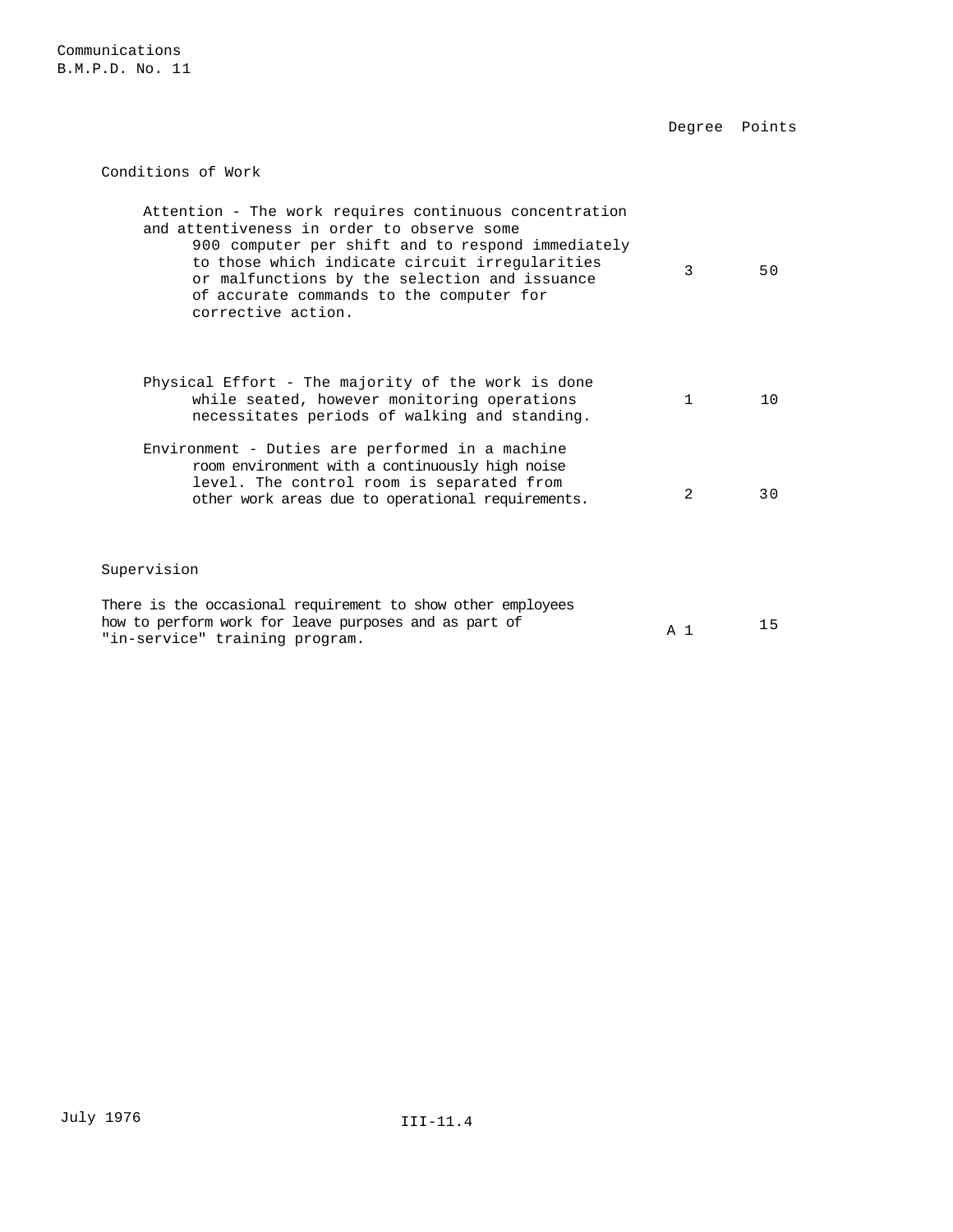# EXAMPLE OF A

### STATEMENT OF QUALIFICATIONS

FOR

# B.M.P.D. No. 11: CONTROL-CENTRE COMMUNICATOR, AUTOMATIC DATA INTERCHANGE SYSTEM, MINISTRY OF TRANSPORT (CM-5)

# ESSENTIAL QUALIFICATIONS

# BASIC REQUIREMENTS

| Education                           | - Successful completion of two years of<br>secondary school education according to<br>provincial standards or achievement of a<br>satisfactory score on PSC Examination 1. |
|-------------------------------------|----------------------------------------------------------------------------------------------------------------------------------------------------------------------------|
| Achievement, Skills<br>or Aptitudes | - Skill in operating teleprinter keyboard<br>equipment at a speed of at least 40 wpm<br>with not more than a 2 percent error rate.                                         |
| Language Requirement                | - A knowledge of the English language is<br>essential for this position.                                                                                                   |
| Experience                          | - Experience in the operation of a computerized<br>teletype communications system.                                                                                         |
| RATED REQUIREMENTS                  |                                                                                                                                                                            |
| $V$ noulodao                        | Epoulodas of Domestic and Interpretional                                                                                                                                   |

| Knowledae | - Knowledge of Domestic and International |
|-----------|-------------------------------------------|
|           | network configurations, user requirements |
|           | and computer capabilities.                |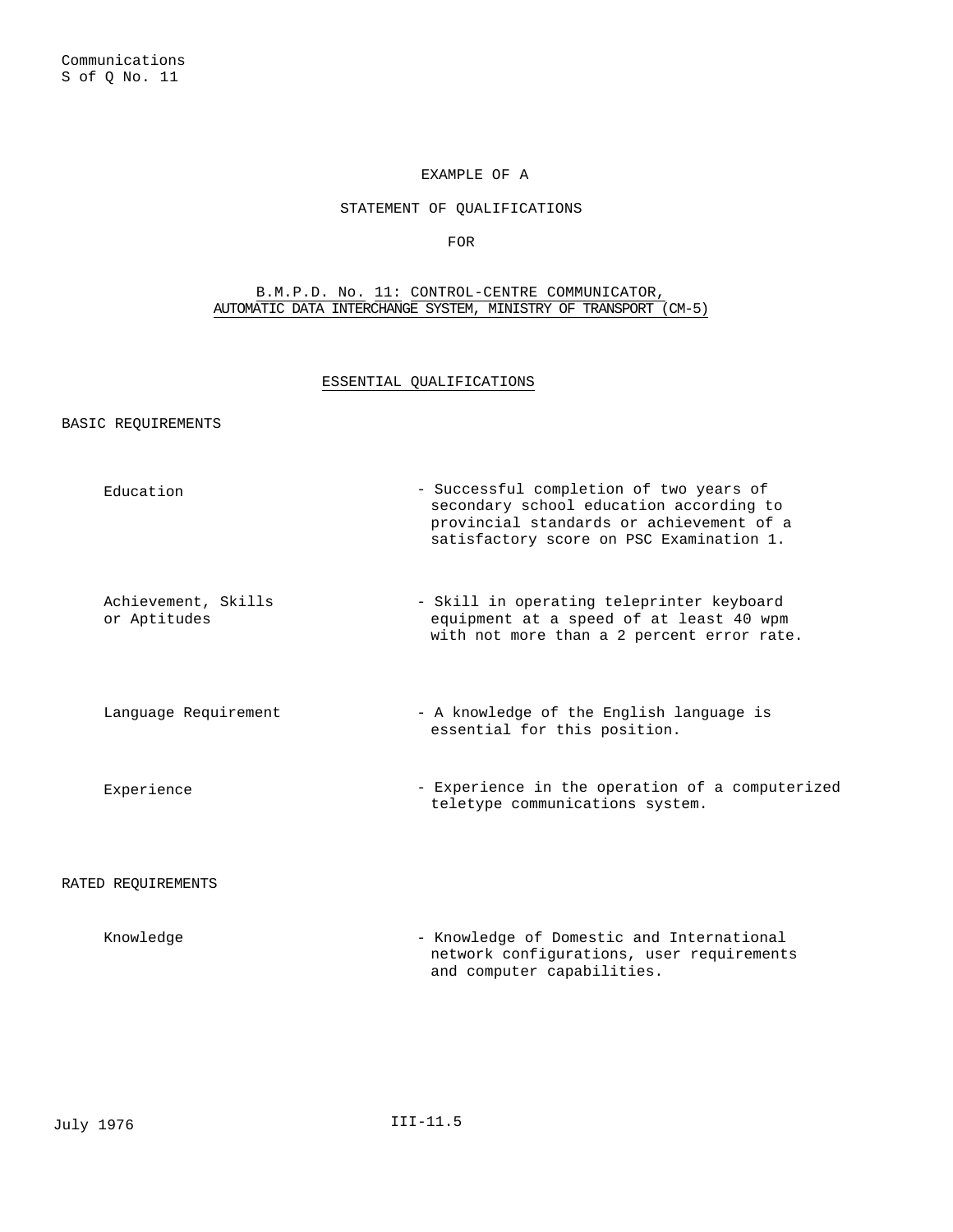|                      | - Knowledge of computer codes and responses,<br>primary international-routing indicators<br>and domestic-routing indicators. |
|----------------------|------------------------------------------------------------------------------------------------------------------------------|
| Abilities            | - Ability to monitor network operations.                                                                                     |
|                      | - Ability to maintain records and prepare<br>statistical reports.                                                            |
| Personal Suitability | - Initiative and judgment.                                                                                                   |
|                      | - Tact and courtesy particularly in dealing<br>with computer staffs in the U.K. and the<br>U.S.                              |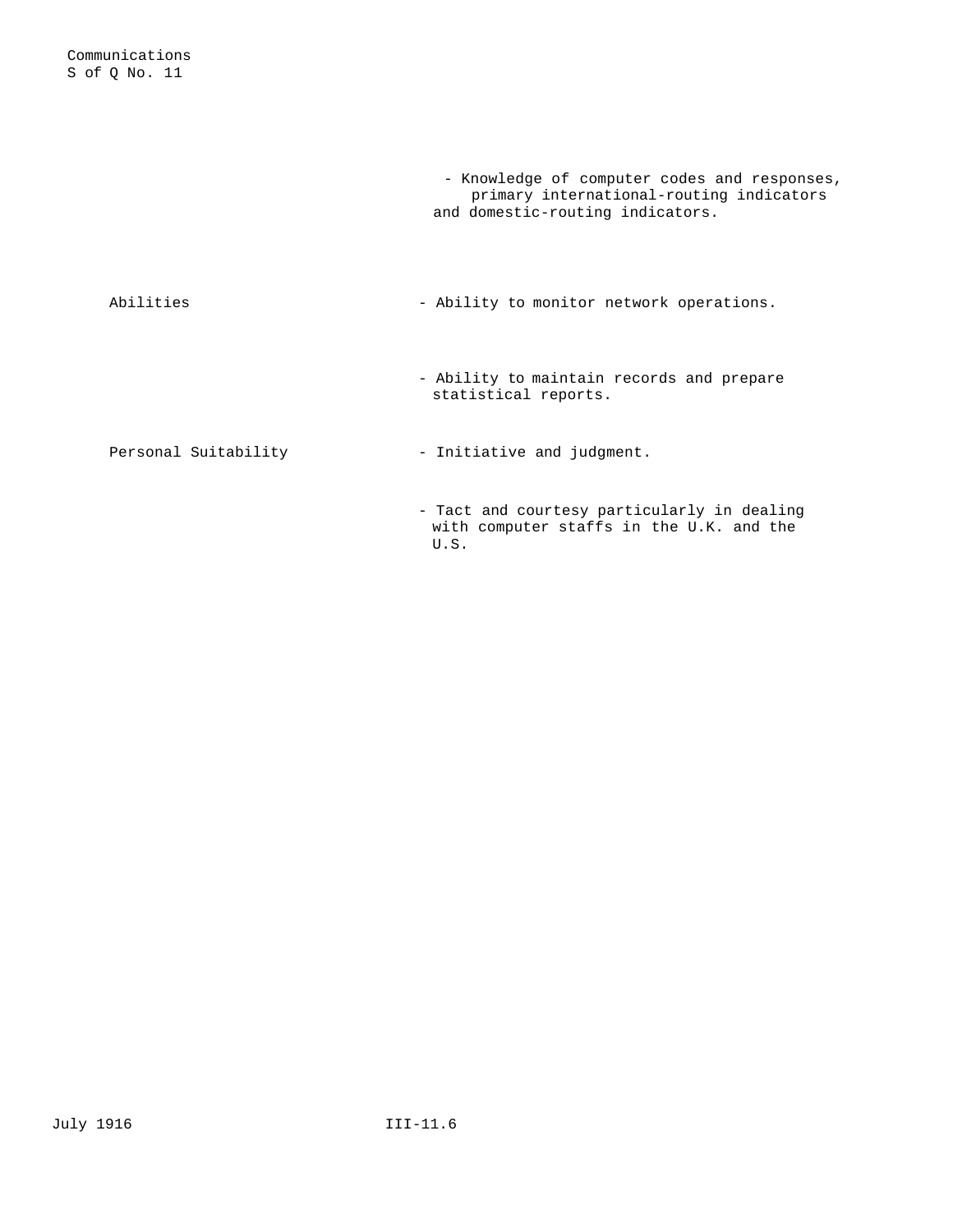### BENCH-MARK POSITION DESCRIPTION

Bench-mark Position Number: 12 Level: 5

Descriptive Title: COMMUNICATOR, MONTREAL WEATHER OFFICE, DEPARTMENT OF THE ENVIRONMENT Point Rating: 569

### Summary

Under the supervision of a shift supervisor in a meteorological communications centre receives, distributes, transmits and relays undressed coded weather information over Telex and teletype circuits and between different communications systems; extracts meteorological data from incoming "Collection Circuit" transmissions and from National Weather Bulletins and re-transmits data over Press, Telbec and other circuits; receives and transmits weather charts using facsimile transceiving equipment; relays Terminal Forecasts internationally; and performs related duties, such as monitoring transmissions over Collection Circuit to ensure adherence to operating procedures, and answering enquiries from news media, Wire Chiefs and industry.

Duties % of Time

Receives, distributes, transmits and relays undressed coded weather information over Telex and teletype circuits and between different communications systems, utilizing knowledge of distinctive formats, applicable procedures and the various meteorological codes together with the knowledge of national and international station and traffic identifiers, traffic priorities and timings

- by scanning incoming traffic to detect garbling, omissions and discrepancies and requesting corrections or repeat transmissions as required,
- by distributing original copies of incoming traffic to the various sections of the Montreal Weather Office such as briefing, forecasting and map plotting according to message content and/or origin,
- by perforating 5 or 8 level tapes for all locally originated traffic, such as meteorological bulletins, public, aviation and marine forecasts, and weather observations and amendments in French and English and transmitting over appropriate circuits,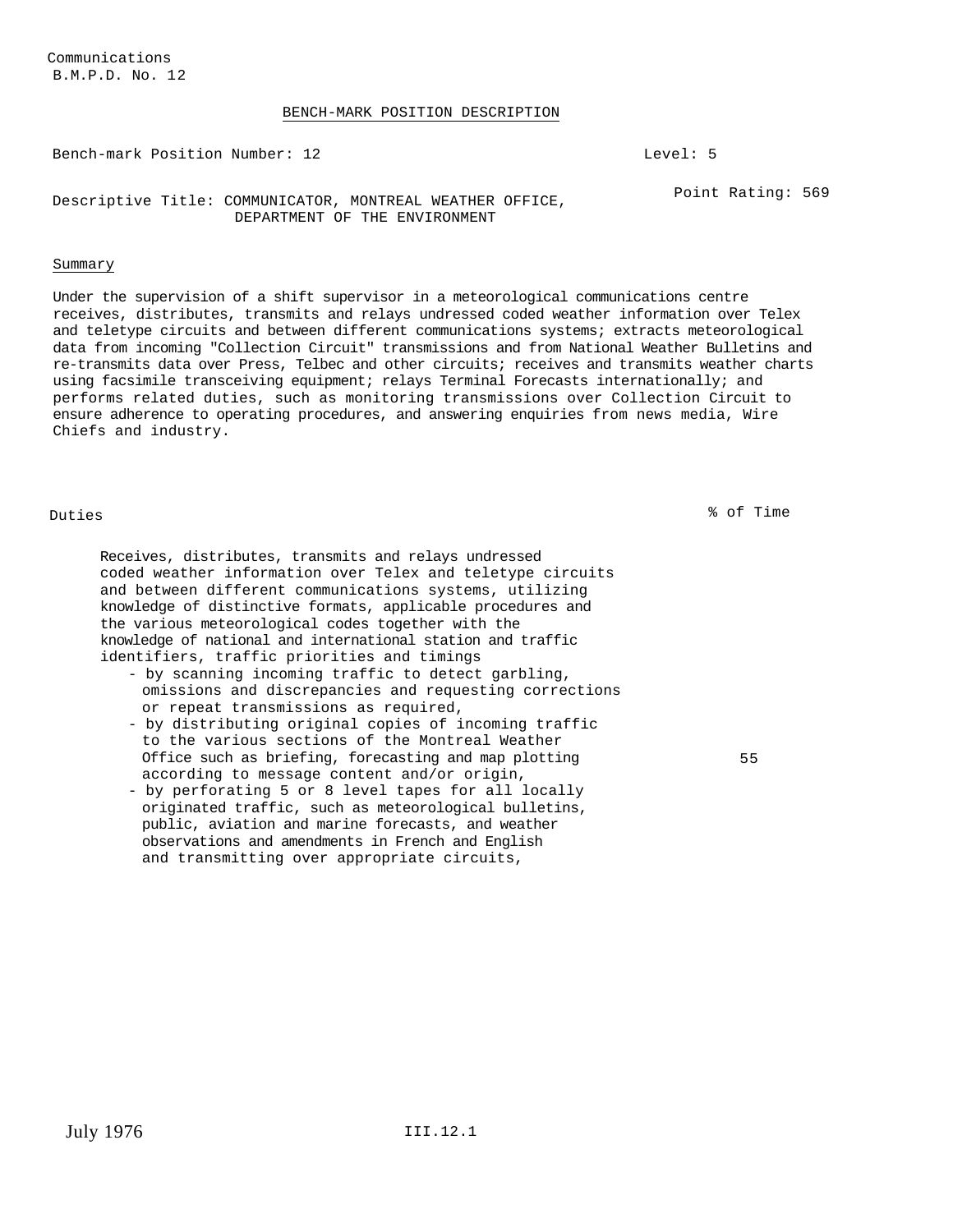- by assigning appropriate priorities of traffic to ensure the timely transmission according to the nature of the traffic, - by routinely relaying over the Meteorological Network certain Terminal Forecasts received over the Automated Data Interchange System (ADIS), - by decoding and encoding meteorological data preparatory to transmission as required by non-departmental users or by the equipment limitations of data originators or addressees, - by addressing and re-transmitting repeats of meteorological data when requested by sub-system control, and - by occasionally taping and transmitting administrative traffic to small, off-net posts. Extracts meteorological data from incoming "Collection Circuit" transmissions and from National Weather Bulletins and re-transmits to Telbec (private commercial organization) and Press circuits and to other destinations such as the meteorological station at St. Hubert, - by arranging in prescribed format specific portions of coded weather data extracted from Collection Circuit transmissions and from Weather Bulletins originated in the various Regional Offices, and - by re-transmitting data over appropriate circuit. Receives and transmits weather charts using facsimile transceiving equipment - by mainline switching at precise times to join the National Network or to separate the regional stations from the National Network, - by setting up and adjusting transmitters in accordance with meter readings obtained for individual charts, - by adjusting automatic recorders in accordance with incoming signal characteristics, - by occasionally operating recorders manually to improve quality of incoming charts, and - by recording quality of incoming charts and reporting irregularities to Wire Chief of commercial carrier.

Relays internationally Terminal Forecasts required by domestic and foreign airlines

- by receiving requests from Canadian or foreign stations over the Meteorological or ADIS network, 8

of Time

15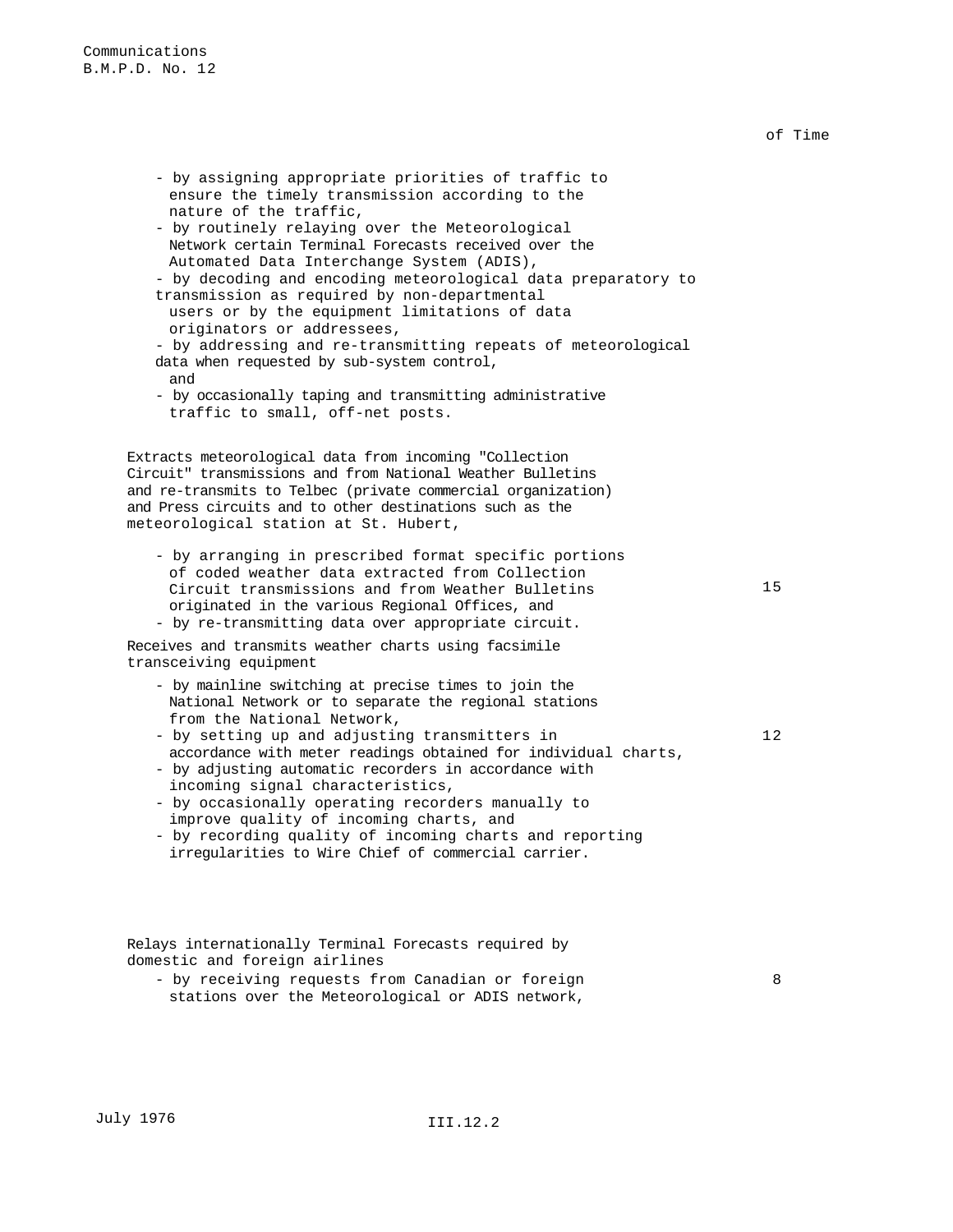of Time

- by converting request to ADIS or Meteorological Code and format as required,
- by locating appropriate data on file or by initiating service message to the international computer in Brussels, and
- by addressing and transmitting data to requesting station, re-converting reply if required.

Performs related duties such as: answering enquiries from news media, Wire Chiefs, and industry; maintaining files of meteorological traffic; recording circuit outages and monitoring transmissions over the Collection Circuit to ensure adherence to operating procedures.

Specifications Degree Points

10

Skill and Knowledge

The work requires the ability to operate and perform minor maintenance on Telex and teletype equipment including 5 and 8 level meteorological and commercial keyboards, reperforators, page printers, transmitters, translators, and drum-type facsimile transceivers.

The work, involving the distribution of incoming traffic, the extracting, collating and relaying of meteorological data, the scanning of incoming traffic and the monitoring of Collection Circuit procedures, requires a thorough knowledge of meteorological codes such as the aviation weather code, surface synoptic codes and the upper air codes together with a thorough knowledge of the formats and procedures applicable to the various circuits and systems. The ability to read 5 and 8 level codes used on perforated tapes is also required. The transmission of data nationally and internationally requires knowledge of both the Meteorological and the ADIS computer-controlled communications systems together with the knowledge and ability to recall from memory a large number-of-domestic and foreign routing indicators, traffic and station identifiers and the details of chronographic schedules for the transmission of meteorological data.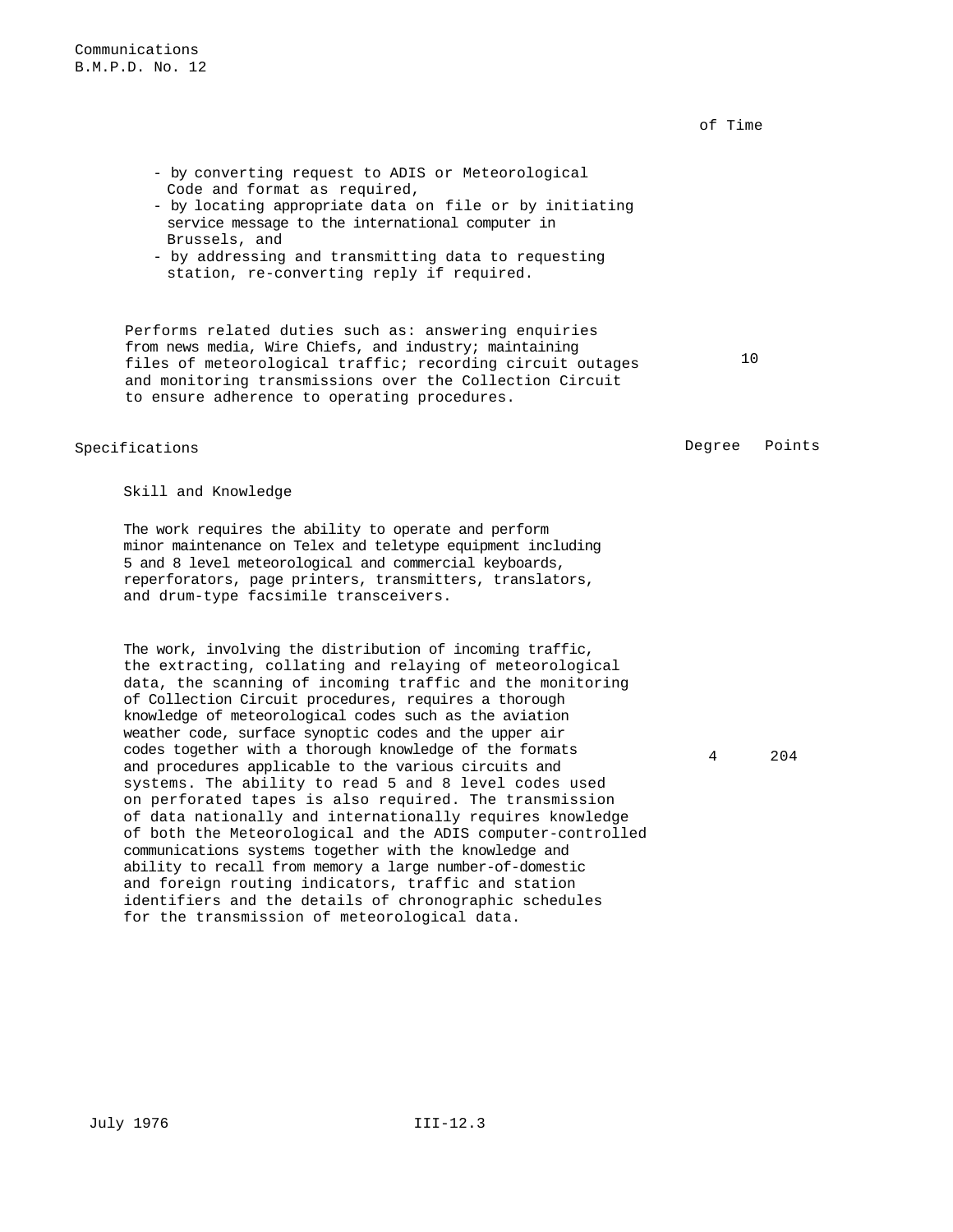Degree Points

## Complexity

The work is performed in accordance with instructions contained in operating manuals and publications covering local, national and international procedures, routings, formats, systems, traffic content, schedules and distribution as well as national and international station identifiers. The transmission of meteorological data over 12 circuits associated with two computerized systems and including the Regional collection, Press, Telbec and other National and Regional circuits requires the incumbent to operate or monitor a variety of Telex, tele type and facsimile transceiving equipment including 5 and 8 level meteorological keyboards. The work also requires the encoding and decoding of meteorological data based on user requirements or equipment limitations of originators. The work also involves the distribution of incoming traffic according to content or originator, the extraction and re-transmission of meteorological data and the relay of National and International Terminal Forecasts as required by domestic or foreign airlines. Initiative and judgment are required in monitoring transmissions over the Collection Circuit to ensure compliance with established standards and procedures and maintain circuit discipline, evaluating quality of weather charts received over the three facsimile systems and reporting discrepancies to Wire Chiefs of commercial carriers, and in contacting employees of airlines, news media and other users to provide information. Some of the operations such as the transmission of weather observations and weather charts is performed in accordance with rigid time schedules.

 $B_3$  200,

Consequence of Errors

Errors in transmitting meteorological data on schedule can result in failure to complete transmissions over a sub-system that exists only for short, specified periods or can delay programmed transmissions over the computerized system.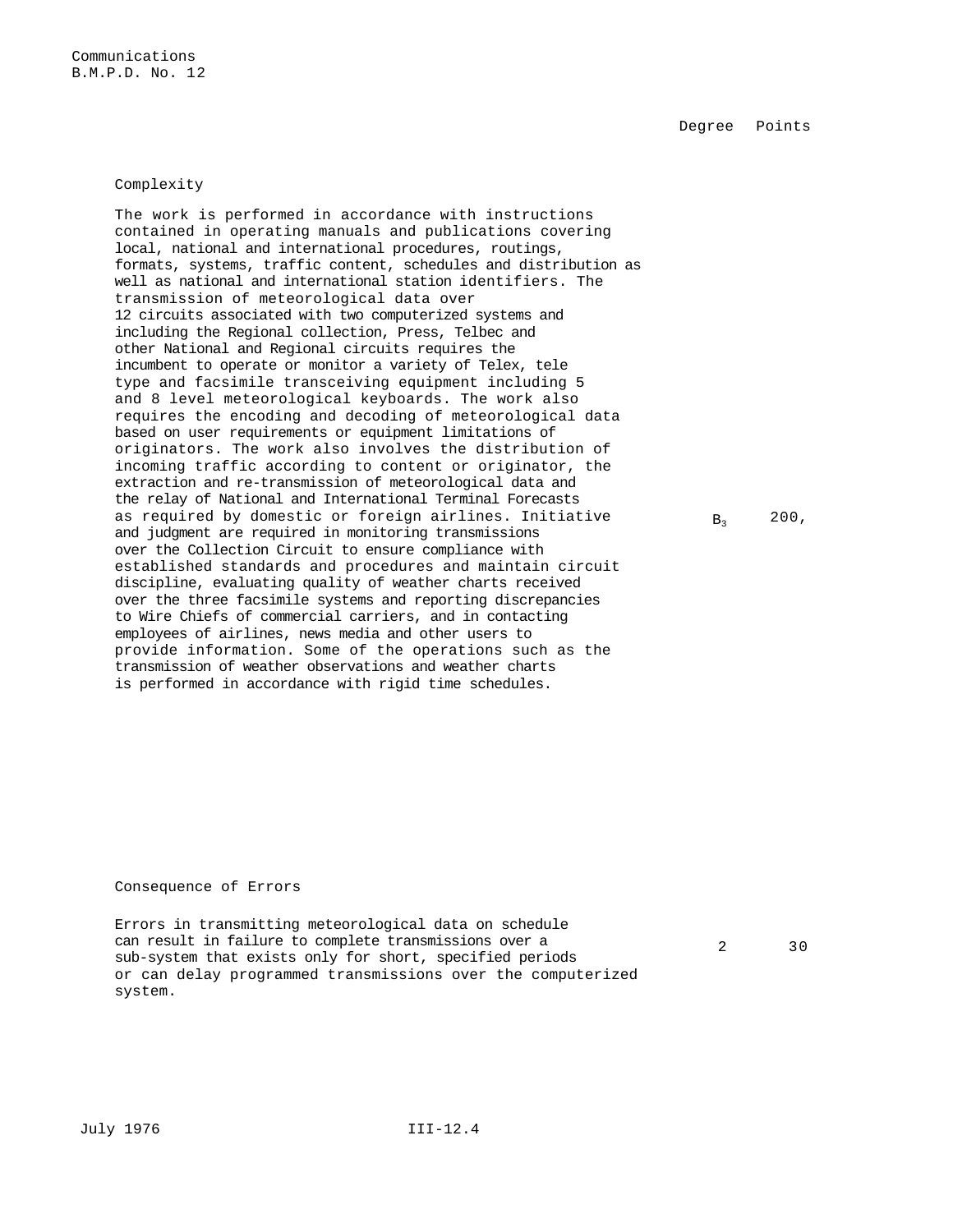Degree Points

# Responsibility for Contacts

| Contacts are with employees of news media and airlines to |      |
|-----------------------------------------------------------|------|
| provide information and with Wire Chiefs to report        | 10 D |
| irregularities, requiring tact and courtesy.              |      |

# Conditions of Work

| Attention - The work requires sustained concentrations<br>during regularly recurring peak periods.                                                                       | $\mathfrak{D}$ | 3 O |
|--------------------------------------------------------------------------------------------------------------------------------------------------------------------------|----------------|-----|
| Physical Effort - The work involving constant walking<br>and standing requires considerable physical<br>effort.                                                          | २              | 50  |
| Environment - The work is performed in a machine<br>room environment with a high noise level and<br>segregated from other work areas due to<br>operational requirements. | $\mathfrak{D}$ | 3 O |
| Supervision                                                                                                                                                              |                |     |
| Supervision involves explaining procedures to new employees<br>and showing them how to perform tasks and duties.                                                         | А,             | 15  |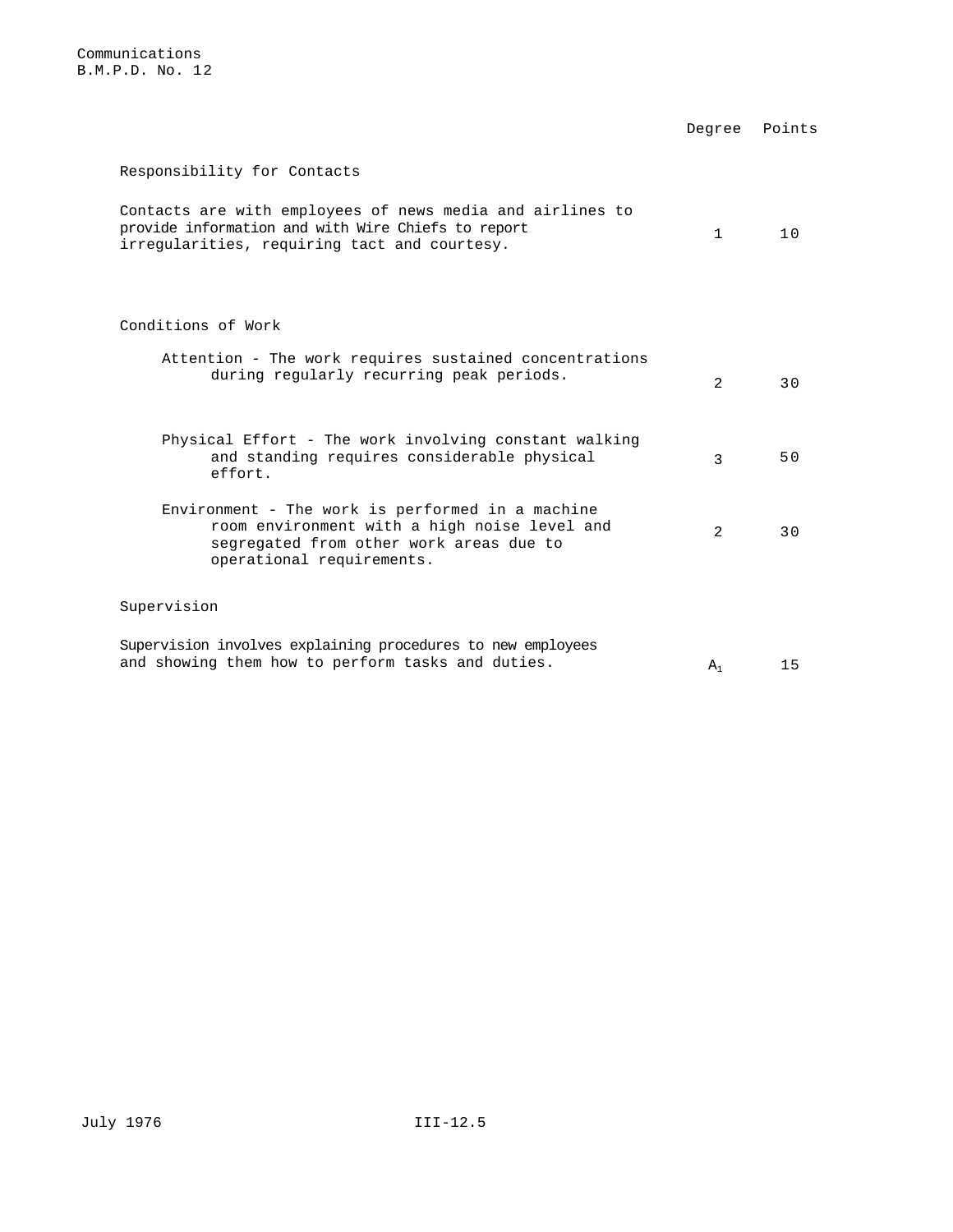## EXAMPLE OF A

## STATEMENT OF QUALIFICATIONS

FOR

# B.M.P.D. No. 12: COMMUNICATOR, MONTREAL WEATHER OFFICE, DEPARTMENT OF THE ENVIRONMENT (CM-5)

## ESSENTIAL QUALIFICATIONS

BASIC REQUIREMENTS

Education - Successful completion of two years of secondary school education according to provincial standards or achievement of a satisfactory score on PSC Examination 1. Achievement, Skills or Aptitudes - Skill in operating teleprinter keyboard equipment at a speed of at least 40 wpm with not more than a 2 percent error rate. Language Requirement - A knowledge of both the English language and the French language is essential for this position. Experience - Experience in operating ancillary teleprinter equipment and in transmitting meteorological data. RATED REQUIREMENTS

| Knowledge | - Knowledge of meteorological codes.                            |
|-----------|-----------------------------------------------------------------|
|           | - Knowledge of computer controlled communi-<br>cations systems. |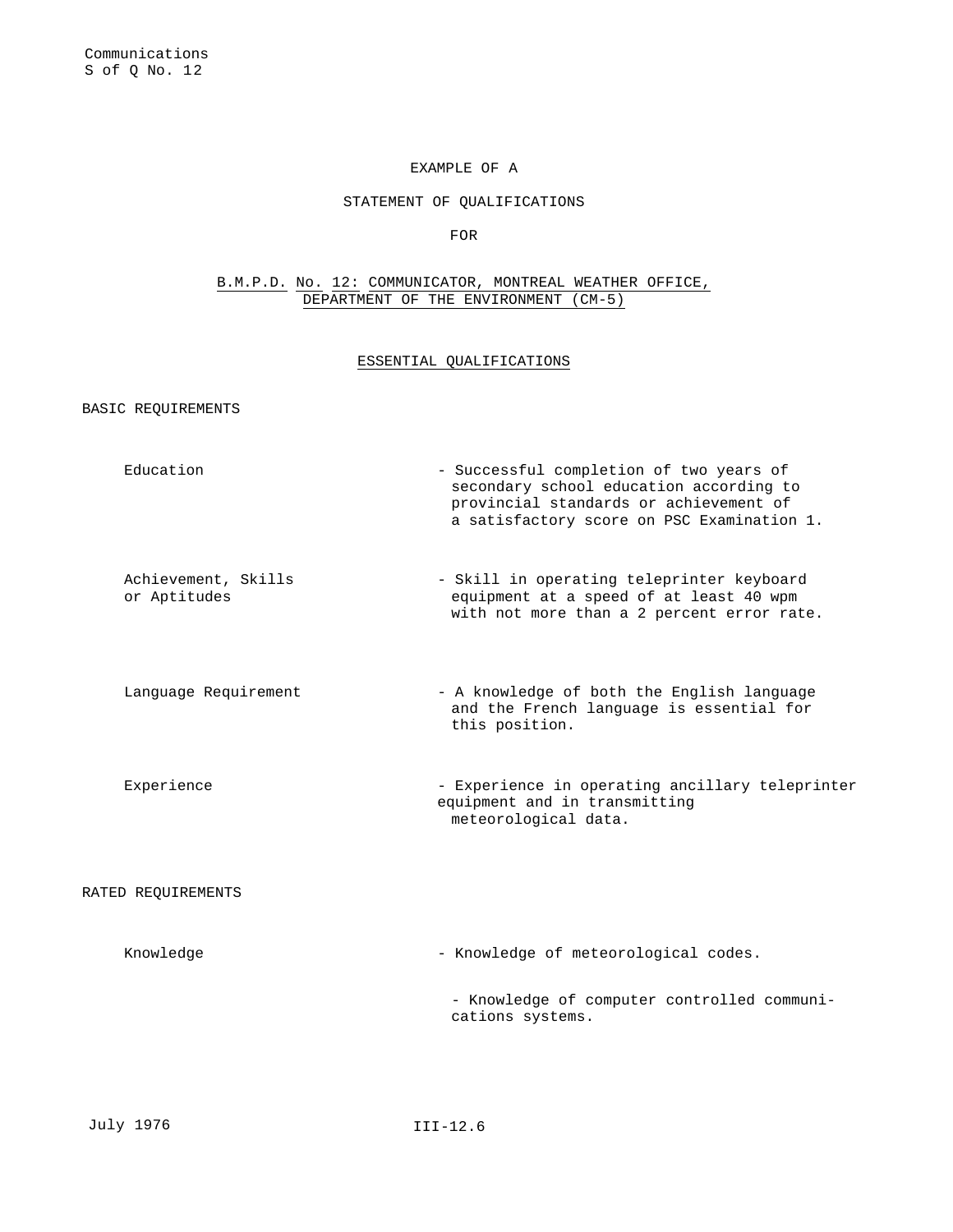|                      | - Knowledge of domestic and foreign routing<br>indicators, traffic and station identifiers<br>and details of chronographic schedules. |
|----------------------|---------------------------------------------------------------------------------------------------------------------------------------|
| Abilities            | - Ability to extract and rearrange meteorological<br>data for re-transmission to other<br>destinations.                               |
|                      | - Ability to monitor transmissions and<br>detect discrepancies in operating procedures.                                               |
| Personal Suitability | - Initiative and judgment.                                                                                                            |
|                      | - Tact and courtesy particularly in providing<br>information to the news media and airlines.                                          |

- Work effectively under pressure of peak traffic loads.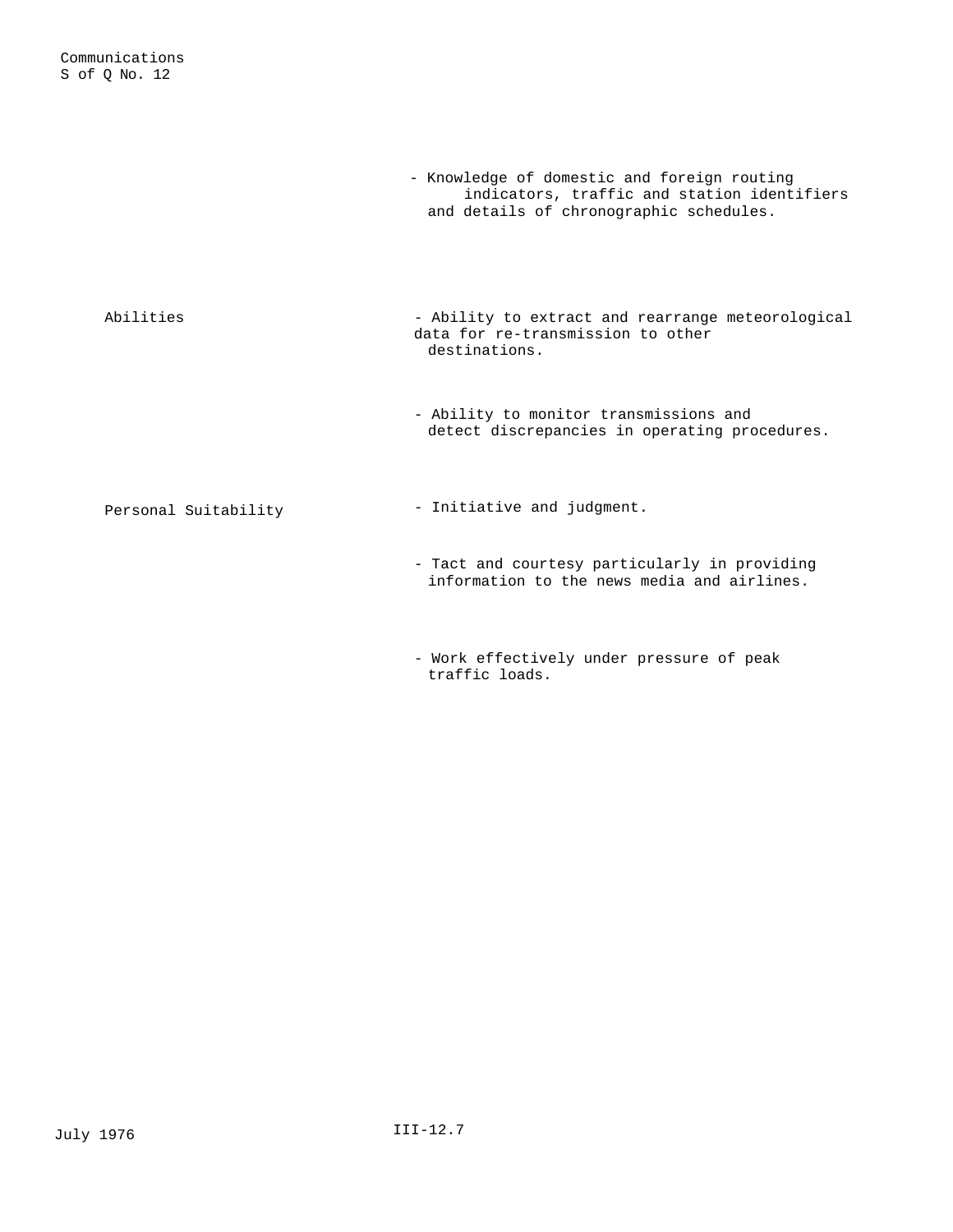### BENCH-MARK POSITION DESCRIPTION

Bench-mark Position Number: 13 Level.: 5

Point Rating: 612

# Descriptive Title: SENIOR COMMUNICATOR, KUALA LUMPUR, EXTERNAL AFFAIRS

### Summary

Under the technical direction of the Director, Telecommunications Division, Ottawa, and the Administrative direction of the Administrative Officer at the Canadian High Commission ,, Kuala Lumpur, is responsible for the activities of the post's communications centre which include the encryption and decryption of classified messages and the receipt, transmission, relay reproduction and distribution of classified and unclassified messages on behalf of the Departments of External Affairs, Manpower and Immigration, Industry, Trade and Commerce and the Canadian International Development Agency and performs related communications and administrative duties.

Duties % of Time

Supervises the operation of a two-man, multi-operation communications centre

- by establishing systems and procedures for the ciphering, deciphering, receipt, transmission, relay, processing, reproduction and distribution of messages within prescribed guidelines, and by interpreting and implementing changes in procedures,
- by establishing effective procedures to maintain cryptographic security, physical security of classified equipment, documents and comcentre accommodation, and security of contents of classified messages in accordance with directives, guidelines and instructions,
- by establishing priorities and work schedules, and ensuring that standards for quality and quantity of work are maintained,
- by reporting on the work performance of a subordinate,
- by compiling and checking traffic statistics, and verifying accounts for telex, cable, leased circuit and equipment services,
- by arranging, with representatives of local commercial - telecommunications companies, for the maintenance, repair and modification of leased circuit and telex equipment,
- by selecting alternate routings or modes of transmission to meet specific or emergency requirements in accordance with the dictates of security, speed and economy,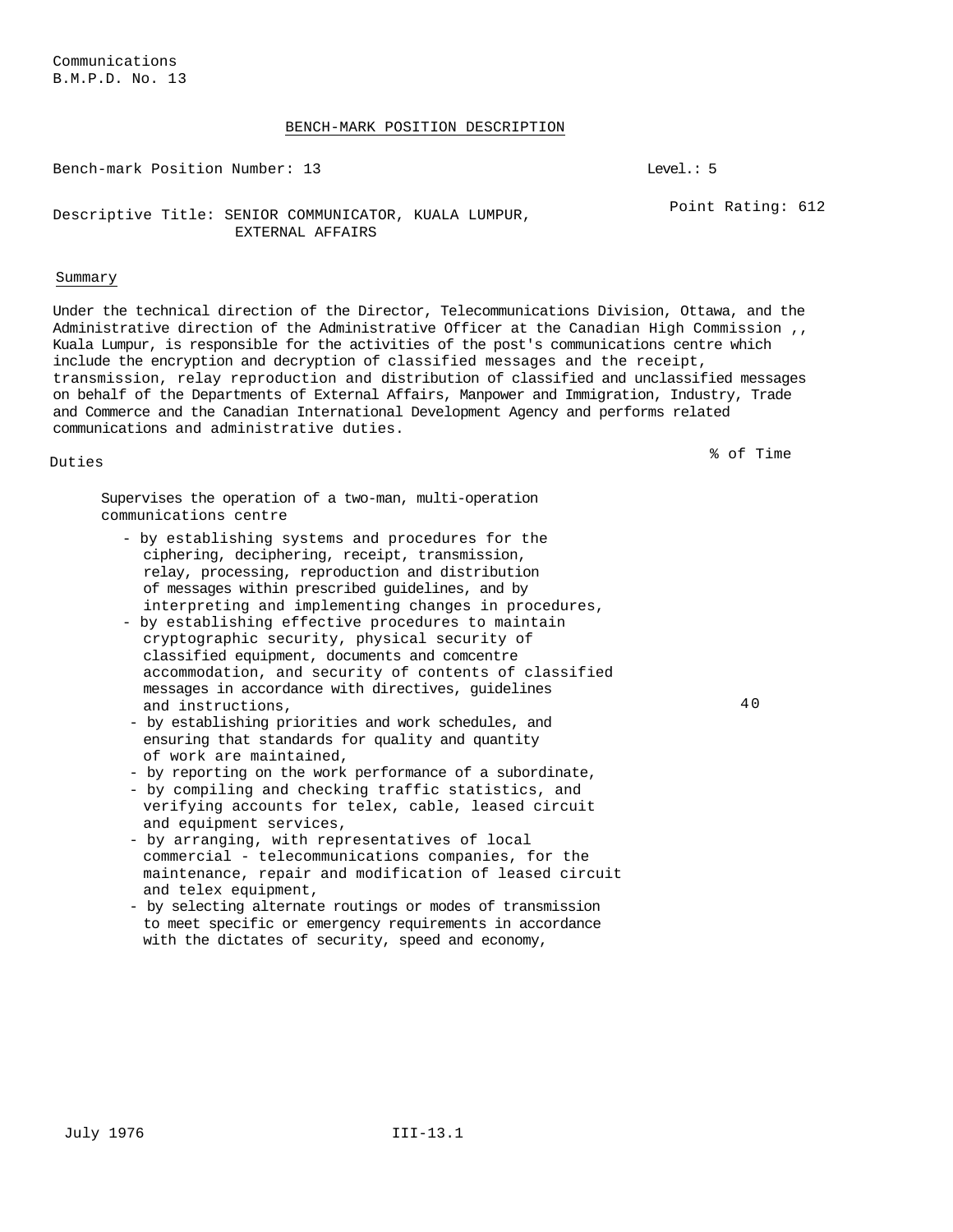% of Time

- by explaining the capabilities and the limitations of the system and the services provided to officials of "user" departments and agencies and influencing the adoption of special procedures to meet specific local requirements, and - by monitoring the telex transmissions from Singapore for which the centre has relay responsibility. Operates Telex, teletype and cryptographic equipment and performs associated duties as required to cope with predictable periods of high traffic levels and to man the comcentre for the daily "open-hours" specified. 55 Performs other duties such as; supervising the preparation of outgoing diplomatic bags and the opening and verification of the contents of incoming bags, and assisting Diplomatic Couriers through airport arrival and departure procedures. 5 Specifications and the set of the Second Second Degree Points

Skill and Knowledge

The work requires the operation of Telex, teletype page printers, perforators, reperforators, transmitter distributors, switching panels and duplicating equipment. In addition there is a requirement to use manual cipher systems and operate electronic cipher equipment to transmit, receive and relay messages within the crypto graphic systems employed at the post.

The work requires a good knowledge of departmental communications systems and procedures as well as those controlled by other governments and commercial carriers. Such knowledge is necessary in order to select alternative facilities in the event of emergencies due to system disruption. Knowledge of alternative routing is also of importance to ensure the economy of line usage. Subject matter knowledge is required in order to recognize the significance of messages in terms of security, need for clarification, priority, routing or distribution and take appropriate action.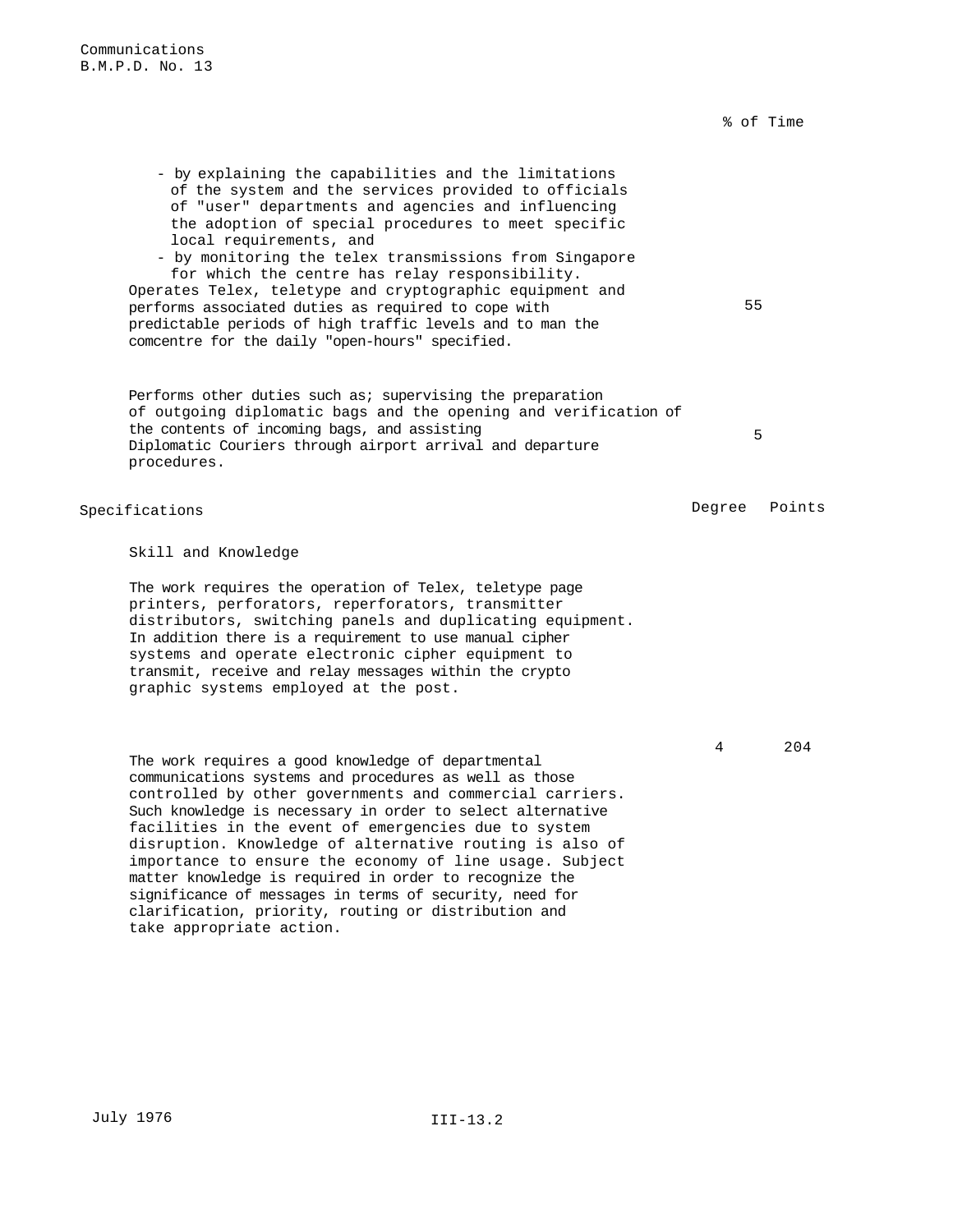### Complexity

The work is performed in accordance with published directives and established procedures. As immediate technical directions is not available, because of the Post's location, the incumbent is delegated authority to introduce, interpret and modify procedures, and resolve operational problems such as those that occur because of circuit disruptions and require the selection of alternate routing of traffic. The work includes the processing, transmission, receipt, reproduction and distribution of classified and unclassified messages applying different cryptographic systems and operating a variety of communications equipment to ensure security, speed and economy. Administration of the communication centre requires the scheduling of own work and that of a subordinate, arranging for the maintenance and modification of equipment by a technician or with telecommunication companies, verifying accounts submitted by commercial carriers, compiling traffic statistics and conducting the Post's record management system.

### Consequence of Errors

Errors in planning and deciding on alternate routing procedures or in correctly interpreting procedural changes can result in incorrect handling and delays in processing and transmitting messages. Errors in the selection and application of appropriate cryptographic methods and procedures could endanger the security of the cryptographic system.

#### Responsibility for Contacts

Contacts are with officials of own and "user" departments to explain the capabilities and limitations of the systems, and with representatives of local commercial telecommunications companies regarding the maintenance and modification of leased circuit and telex equipment.

 $C_2$  205

3 50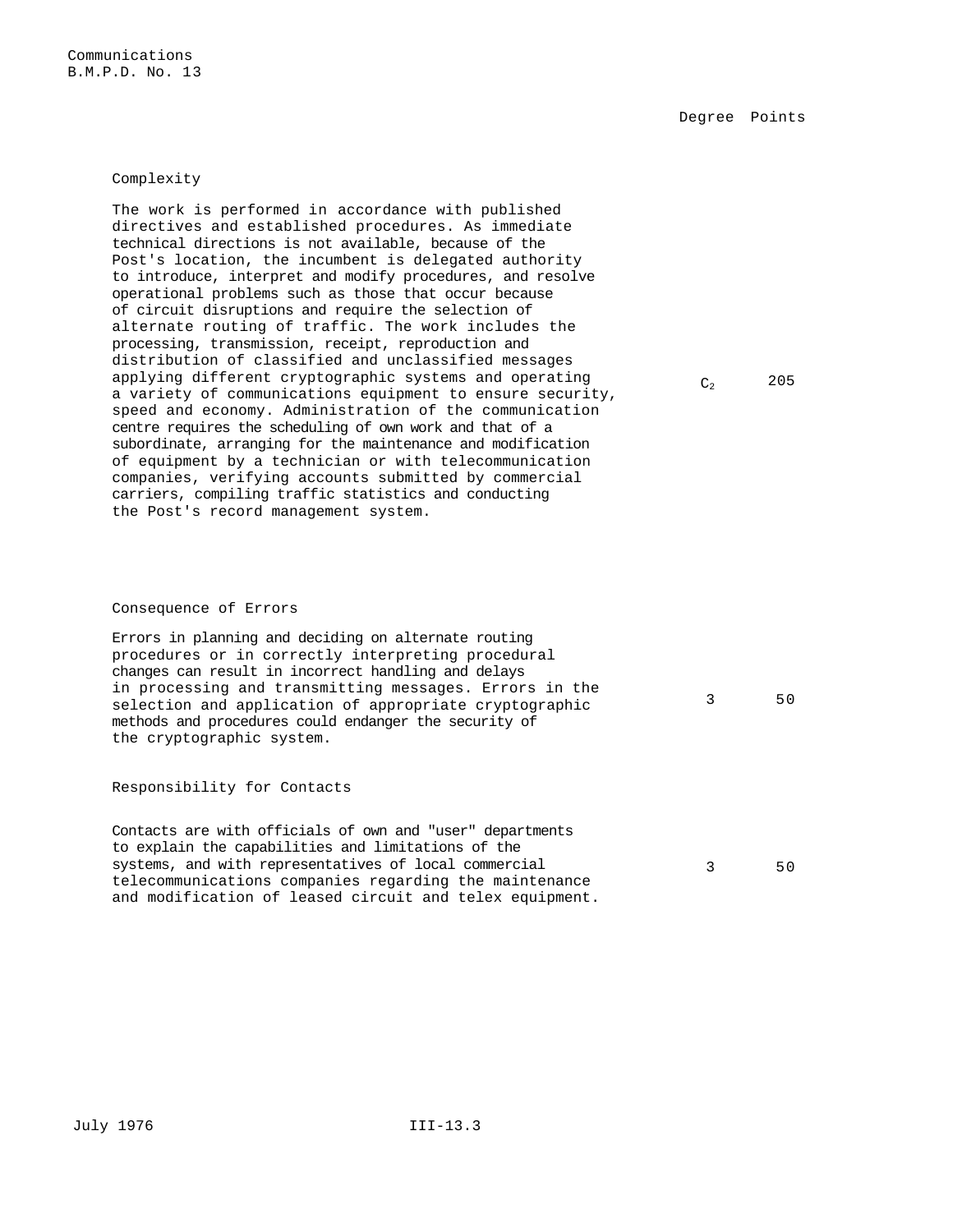Degree Points

Conditions of Work

| Attention - The majority of work requires normal<br>attention. Concentration is necessary when<br>encoding and decoding messages during peak<br>periods of traffic.                                                                                                                                                                           | $\mathbf{1}$   | 10 |
|-----------------------------------------------------------------------------------------------------------------------------------------------------------------------------------------------------------------------------------------------------------------------------------------------------------------------------------------------|----------------|----|
| Physical Effort - Some of the work is performed<br>while sitting but there are periods of standing<br>and walking.                                                                                                                                                                                                                            | 1              | 10 |
| Environment - Duties are performed in a machine room<br>environment and where top security measures<br>require that the work be done in isolation and<br>confinement.                                                                                                                                                                         | ζ              | 50 |
| Supervision                                                                                                                                                                                                                                                                                                                                   |                |    |
| The work requires direct supervision of one other<br>communicator involving the assignment of work, instruction<br>in methods and procedures, the monitoring of telex<br>transmissions from a small out-station for which the<br>centre has responsibility, and the review of comcentre<br>operations to ensure that established standards of | B <sub>2</sub> | 33 |

quality and quantity of work are maintained.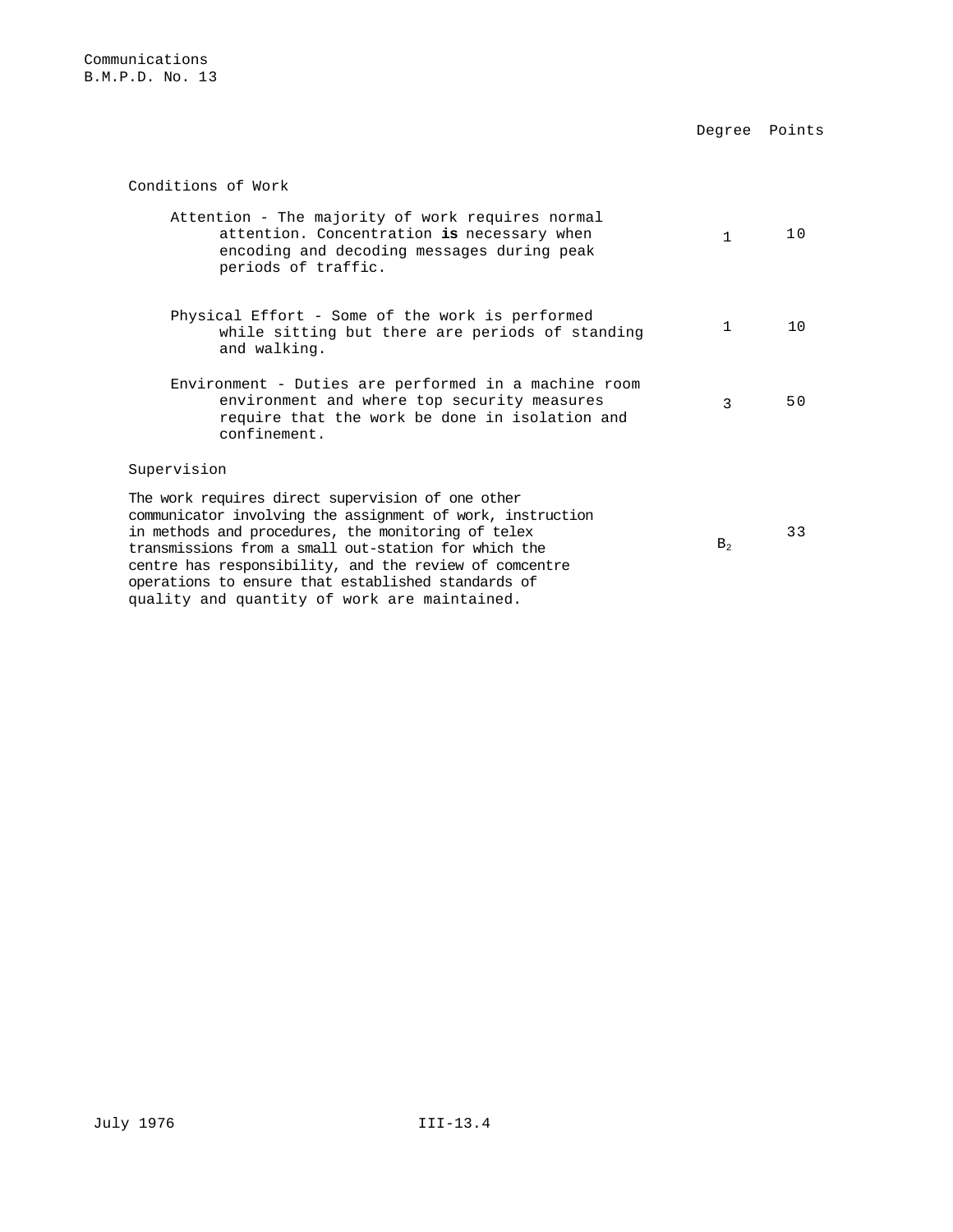# EXAMPLE OF A

# STATEMENT OF

# QUALIFICATIONS

FOR

# B.M.P.D. No. 13: SENIOR COMMUNICATOR, KUALA LUMPUR, EXTERNAL AFFAIRS (CM-5)

# ESSENTIAL QUALIFICATIONS

# BASIC REQUIREMENTS

|           | Education                           | - Successful completion of two years of<br>secondary school education according to<br>provincial standards or achievement of a<br>satisfactory score on PSC Examination 1. |
|-----------|-------------------------------------|----------------------------------------------------------------------------------------------------------------------------------------------------------------------------|
|           | Achievement, Skills<br>or Aptitudes | - Skill in operating teleprinter keyboard<br>equipment at a speed of at least 40 wpm<br>with not more than a 2 percent error rate.                                         |
|           | Language Requirement                | - A knowledge of the English language is<br>essential for this position.                                                                                                   |
|           | Experience                          | - Experience in operating ancillary teleprinter<br>keyboard and cryptographic equipment.                                                                                   |
|           | RATED REQUIREMENTS                  |                                                                                                                                                                            |
|           | Knowledge                           | - Knowledge of departmental communications<br>systems and procedures and of those control<br>led by other governments and commercial<br>carriers.                          |
|           |                                     | - Knowledge of security measures and cipher<br>systems.                                                                                                                    |
| July 1976 |                                     | $III-13.5$                                                                                                                                                                 |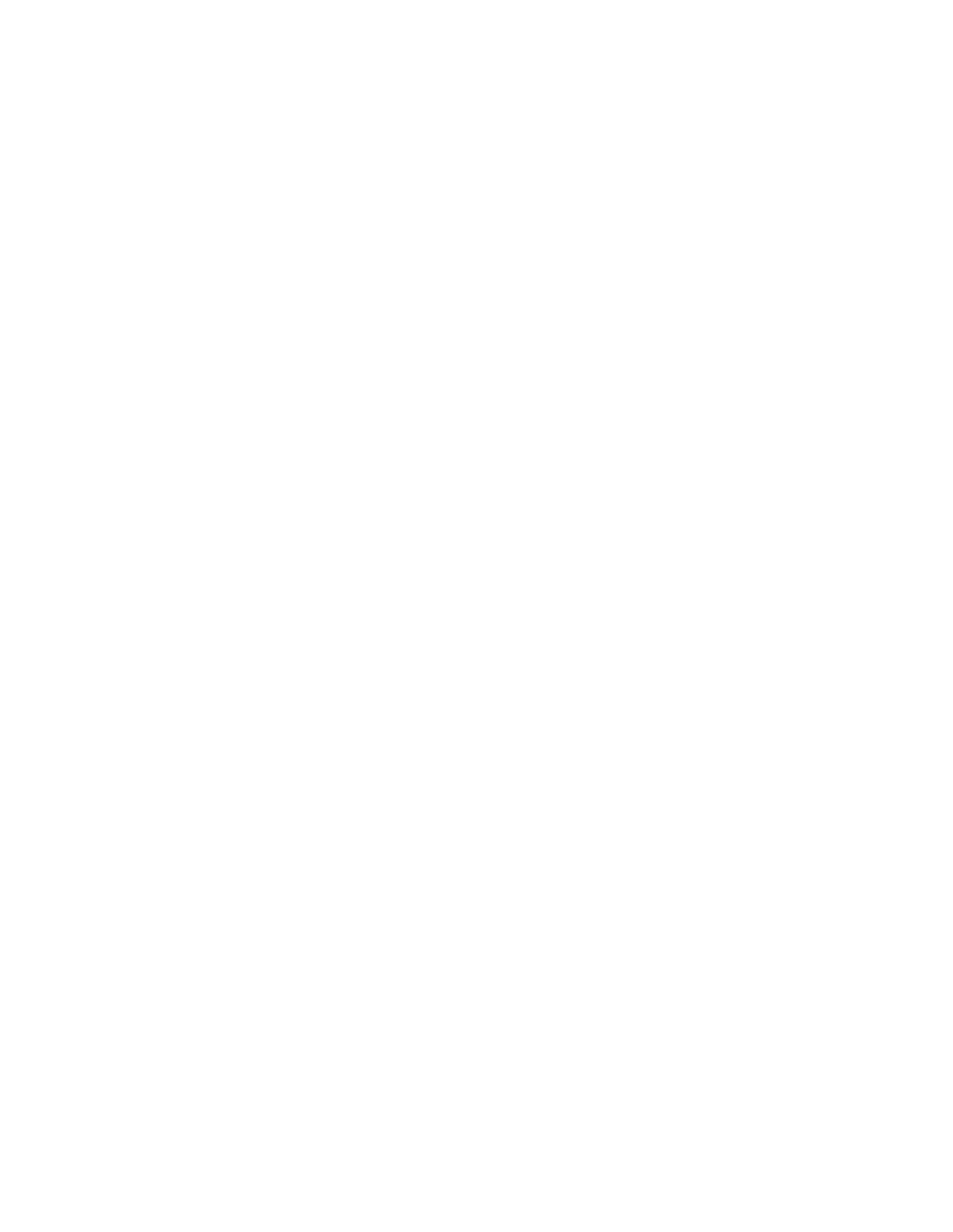| Abilities            | - Ability to organize and control the work<br>of the centre, arrange and account for<br>supporting services, and supervise one<br>communicator. |
|----------------------|-------------------------------------------------------------------------------------------------------------------------------------------------|
|                      | - Ability to introduce, interpret and modify<br>procedures and resolve operational problems.                                                    |
|                      | - Ability to compile statistics, and prepare<br>records and correspondence.                                                                     |
| Personal Suitability | - Initiative, judgment, and reliability.                                                                                                        |
|                      | - Tact and courtesy particularly in providing<br>information to own and user departments<br>and commercial telecommunications companies.        |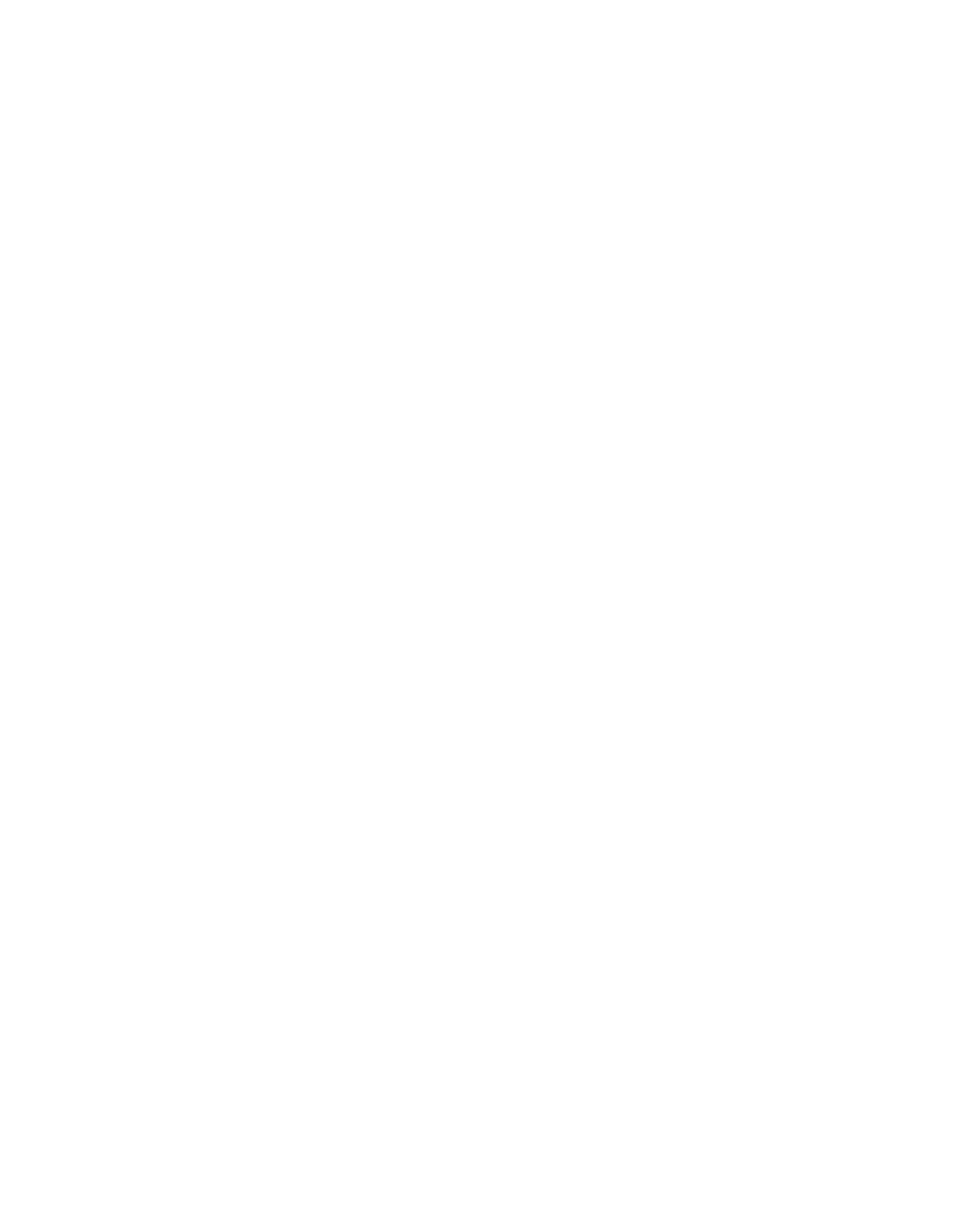#### BENCH-MARK POSITION DESCRIPTION

Bench-mark Position Number: 14

Descriptive Title<sup>:</sup> SUPERVISOR, HEADQUARTER COMCENTRE, Title: MINISTRY OF TRANSPORT

## Summary

Under general supervision of the Communications Planning and Methods Officer, supervises the 24 hour operation of the Headquarters Communication Centre responsible for transceiving operational and administrative messages and facsimiles over six networks employing a variety of teletype, telex, and telephone equipment; resolves operational problems; and performs related duties.

Duties

% of Time

Point Rating: 730

Level: 6

Supervises the 24 hour operation of the Headquarters Communication Centre responsible for transceiving operational and administrative messages and facsimiles utilizing a wide range of communication equipment

- by establishing operating procedures within the framework of general operating instructions, and interpreting and implementing changes in methods and procedures,
- by allocating a staff of 11 communicators to provide for a 24 hour operation and accommodate fluctuating workloads,
- by evaluating the performance of the comcentre staff and recommending changes in the number and levels of positions,
- by training or directing the training of new communicators,
- by monitoring operations to ensure effective use of manpower and equipment and compliance with established procedures, priorities and formats, and
- by periodically preparing reports and compiling statistics pertaining to such operational aspects as; traffic, outages and personnel overtime.

# Resolves operational problems

| - by initiating and replying to service messages dealing |     |
|----------------------------------------------------------|-----|
| with traffic-handling matters,                           | 3 O |
| - by designating alternate means of transmission due     |     |
| to circuit outages or equipment,                         |     |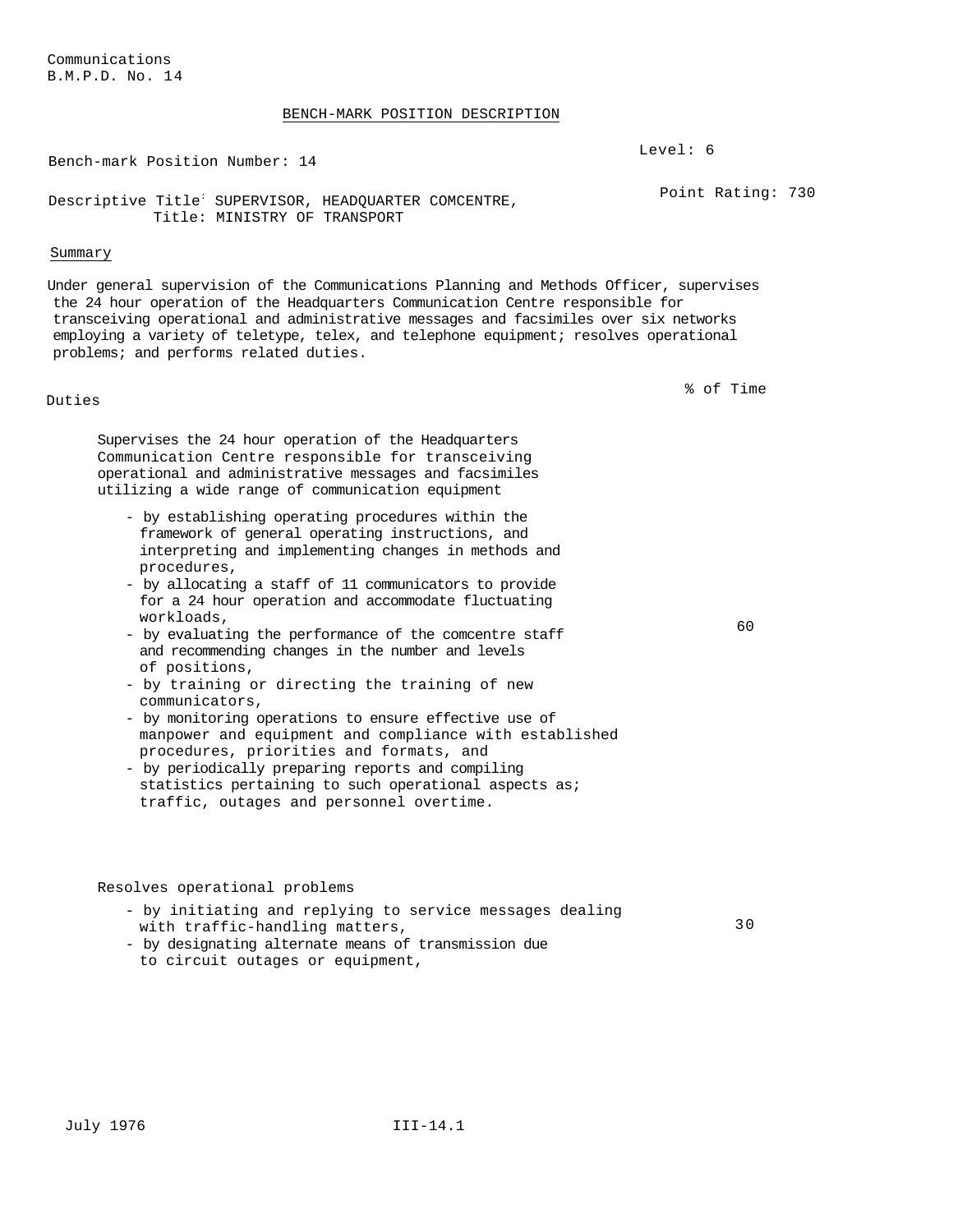% of Time

- by reporting equipment or line failures to commercial carriers, and
- by communicating orally and in writing with Departmental officials to exchange information concerning user requirements and equipment capabilities and to establish or improve the departments communications.

Performs related duties such as; certify charges from commercial carriers and forwarding bills for payment; maintaining comcentre supplies; and amending operational manuals.

Specifications **Degree** Points

1©,

# Skill and Knowledge

The work requires the skill and knowledge to organize and supervise the operation of the Ministry of Transport's Ottawa Headquarters Communications Centre by scheduling, coordinating and assigning the duties of a staff of 11 communicators. A thorough understanding of and the ability to apply pertinent administrative personnel regulations, policy, instructions and the communicators' contract are essential. The ability to effectively communicate orally and in writing with middle and senior managers and with subordinates is also required. The work requires the knowledge of and ability to supervise staff operating teletypewriter, printers and transmitters, Telex, facsimile transceivers and related equipment; to establish work standards; and to monitor operations and train operators.

5 252

A thorough knowledge of the standards, practices and procedures relating to the Automated Data Interchange System, the world wide Aeronautical Fixed Telecommunications Network, the U.S. Federal Aviation Agency and the commercial communications network is required. A good knowledge is also required of operating procedures used in associated systems such as a Canadian Forces communications system and the Air Canada telecommunications system. An understanding of airspace reservation messages and the use made of the NOTAM information is necessary. Knowledge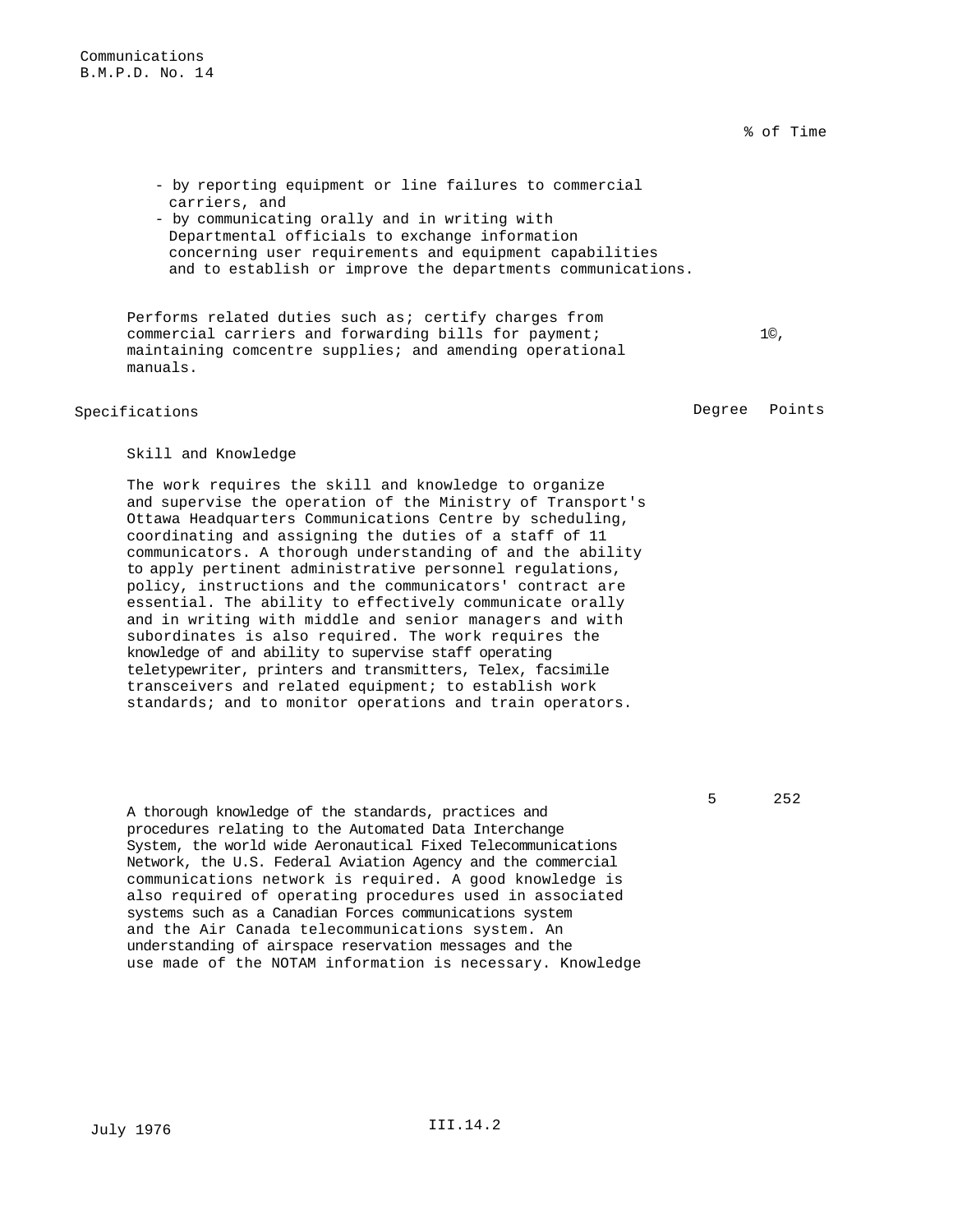Degree Points

is required of the Ministry of Transport organization and operations sufficient to effect immediate delivery of incoming administrative, service and operational messages.

## Complexity

The work is performed in accordance with the department's telecommunications maintenance and operational standards. The incumbent is responsible for interpreting instructions and procedures to staff and making modifications to resolve operational problems. Recommendations are made to the Communications Planning and Methods Officer to effect changes in procedures and equipment which improve the operation of the communication centre. The incumbent is responsible for anticipating workloads and scheduling staff accordingly. Initiative and judgment are also required in the selection of alternate routings that are economical and appropriate for the priority and nature of the traffic handled. Operations supervised include the transmission, receipt and relay of ARCO, service, NOTAM and administrative messages and facsimiles, over 6 separate telecommunications networks. In addition the incumbent is also responsible for monitoring operations to ensure compliance with established standards for procedures, priorities and formats, compiling statistics and preparing operating reports, and advising headquarters officials on matters relevant to the receipt and trans mission of messages.

#### $C_2$  205,

#### Consequence of Errors

Errors arising from the incorrect interpretation and implementation of changes in procedure can result in incorrect message handling and cause serious delays in traffic flow.

## Responsibility for Contacts

Contacts are with officials of own department to resolve problems related to the handling of messages and to problems related to the handling of messages and to  $3$  50<br>provide advice relative to the various telecommunications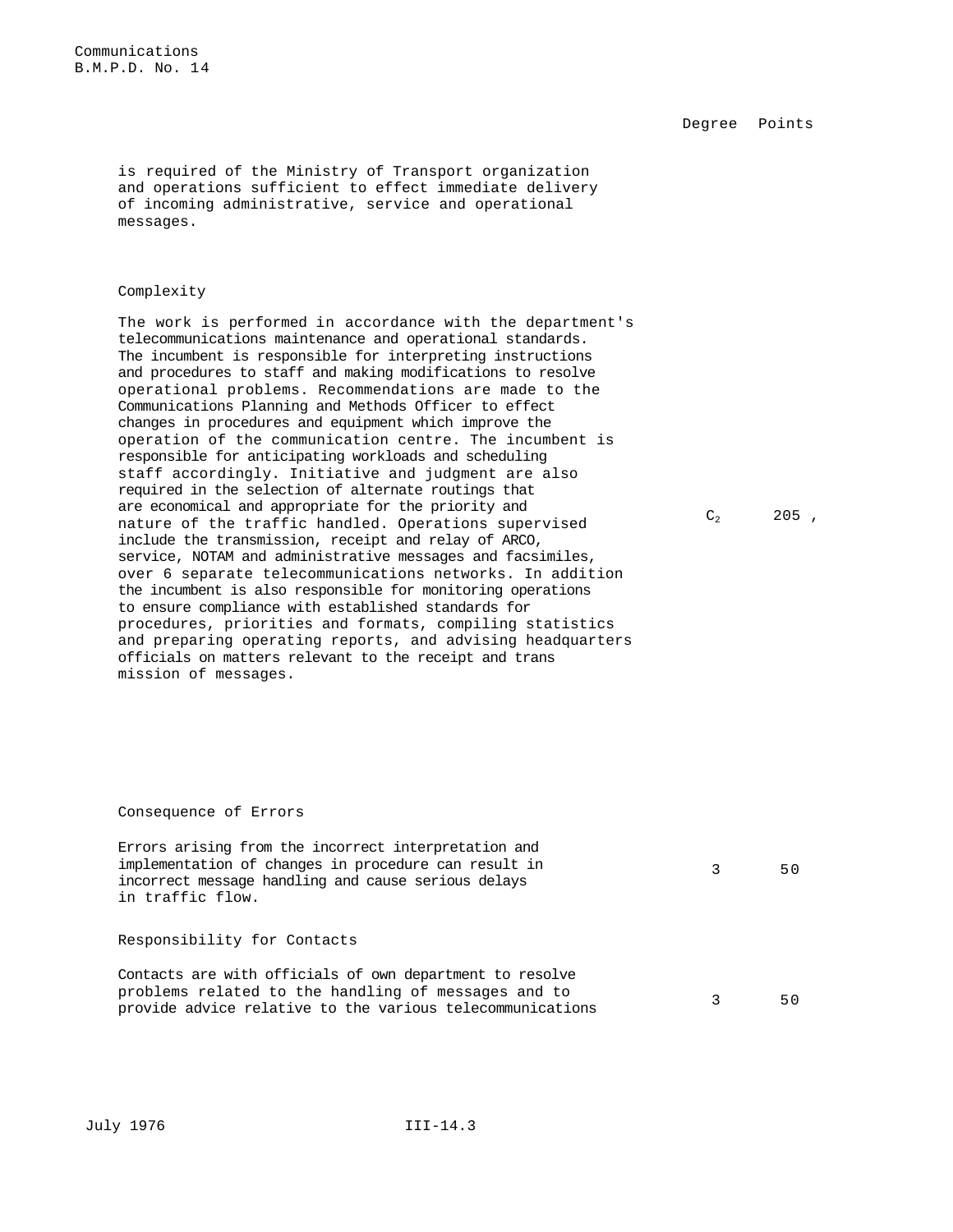Degree Points

facilities; with supervisors of other communication centres regarding message transmission; and with commercial suppliers to maintain the operational capability of equipment and systems and clarify telecommunications charges. Conditions of Work Attention - Work requires normal attention. Concentrated attention is occasionally required to resolve operational problems.<br>The solve operational problems. Physical Effort - Work requires little physical effort, most of the work is performed while seated. 1 10 Environment - Work is performed in a machine room environment which is segregated from other work areas due to operational requirements. 2 30 Supervision Work entails the establishing of standards of quality and quantity of work, allocating staff of 11 communicators to provide manning for a 24 hour 3 shift operation, training or directing the training of staff and evaluating  $D_4$  123 the performance of subordinates, and recommending changes

in the numbers and levels of positions.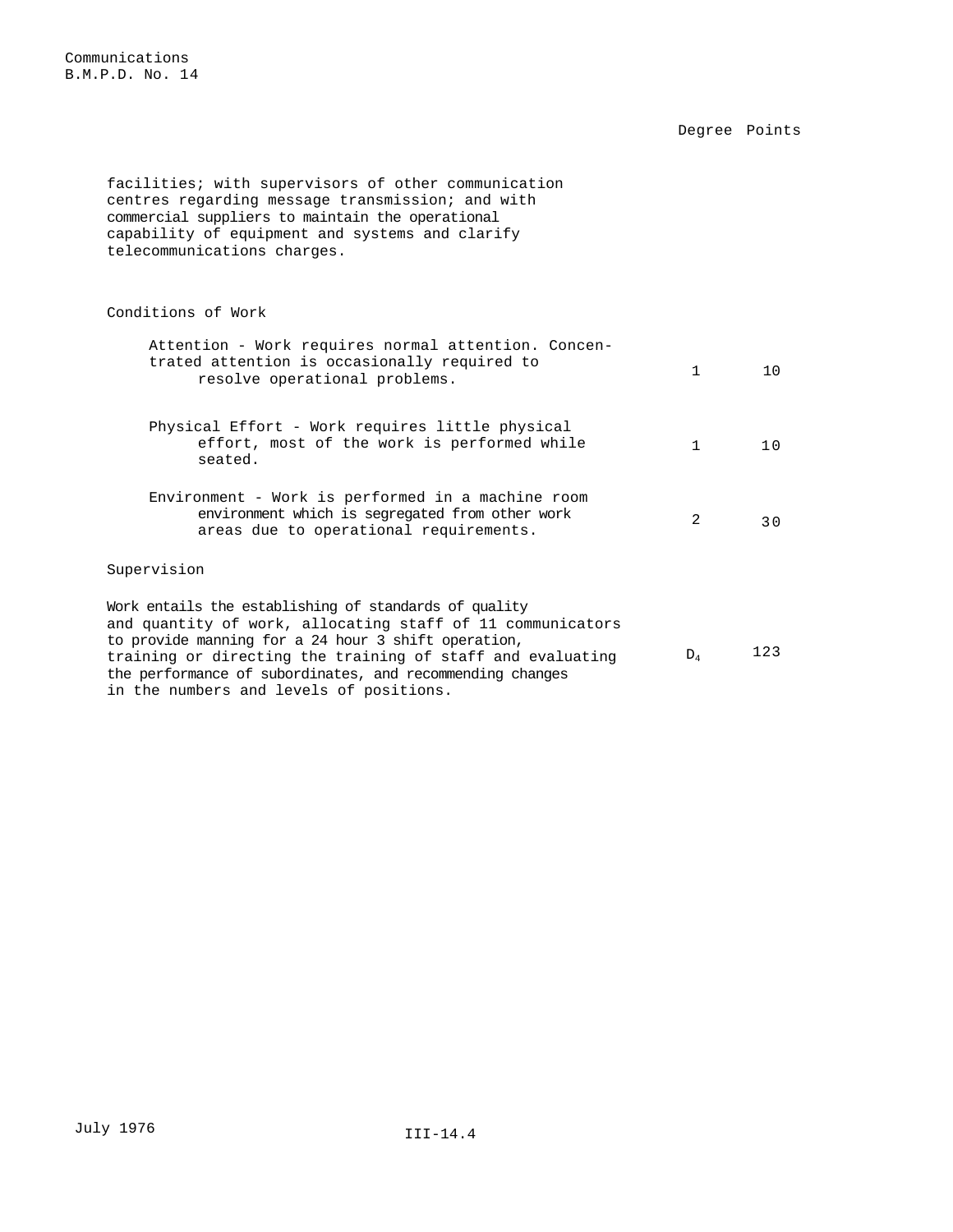# EXAMPLE OF A

# STATEMENT OF QUALIFICATIONS

FOR

# B.M.P.D. No. 14: SUPERVISOR, HEADQUARTER COMCENTRE, MINISTRY OF TRANSPORT (CM-6)

# ESSENTIAL QUALIFICATIONS

# BASIC REQUIREMENTS

| Education                           | - Successful completion of two years of<br>secondary school education according to<br>provincial standards or achievement of a<br>satisfactory score on PSC Examination 1. |
|-------------------------------------|----------------------------------------------------------------------------------------------------------------------------------------------------------------------------|
| Achievement, Skills<br>or Aptitudes | - Skill in operating teleprinter keyboard<br>equipment at a speed of at least 40 wpm<br>with not more than a 2 percent error rate.                                         |
| Language Requirement                | - A knowledge of both the English language<br>and the French language is essential for<br>this position.                                                                   |
| Experience                          | - Experience in operating ancillary equipment<br>and in transceiving messages over a variety<br>of telecommunications networks.                                            |
| RATED REOUIREMENTS                  |                                                                                                                                                                            |
| Knowledge                           | - Knowledge of the standards, practices, and<br>procedures of national, international and<br>commercial communications networks and<br>associated systems.                 |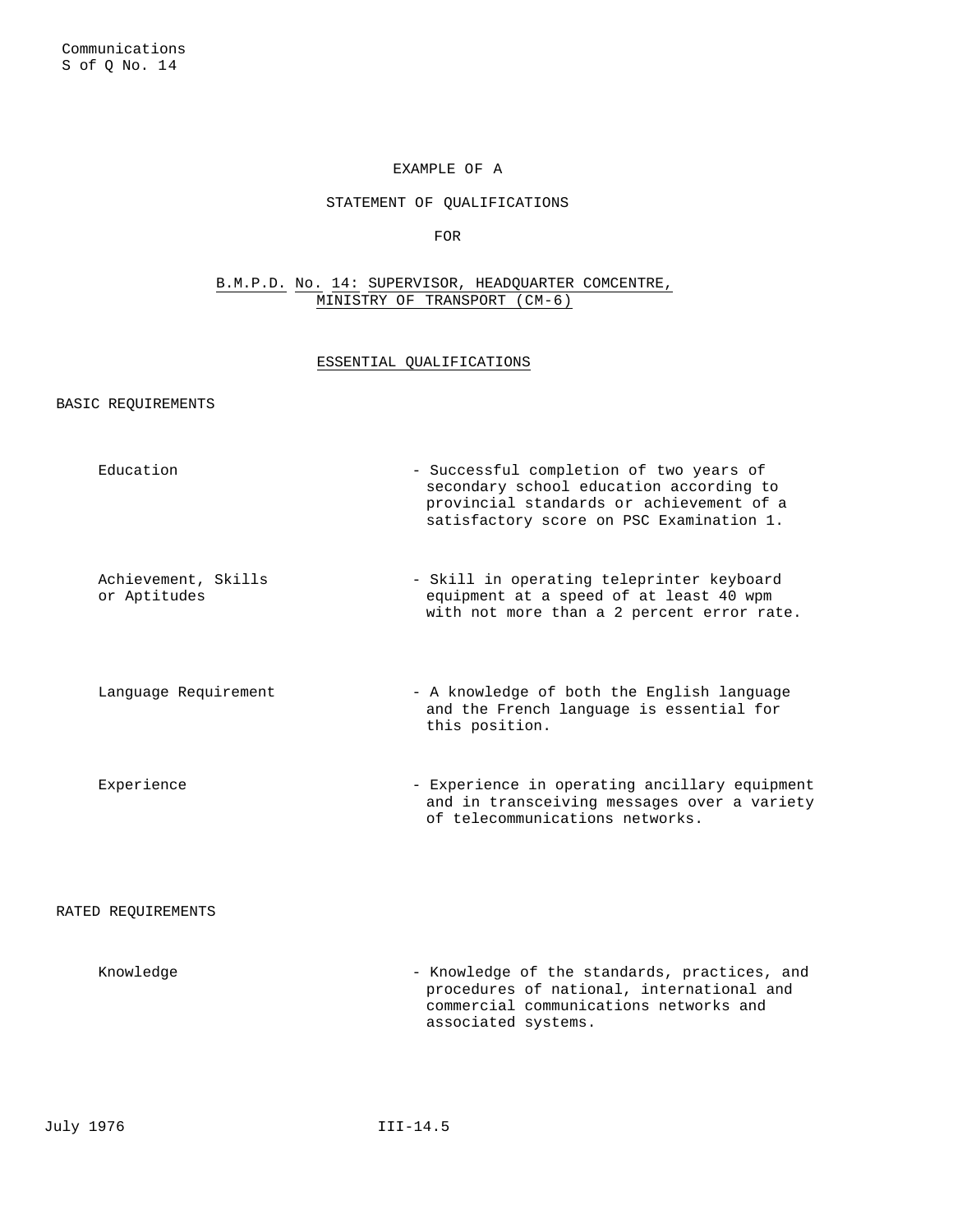|                      | - Knowledge of personnel policies and<br>requlations.                                                                                                                                  |
|----------------------|----------------------------------------------------------------------------------------------------------------------------------------------------------------------------------------|
| Abilities            | - Ability to interpret and modify instructions<br>and improve procedures and equipment.                                                                                                |
|                      | - Ability to organize and control Centre<br>operations, maintain Centre supplies,<br>determine work priorities and schedules<br>and select, train and evaluate staff<br>communicators. |
|                      | - Ability to conduct briefings and<br>discussions, and prepare operating<br>reports and correspondence.                                                                                |
| Personal Suitability | - Initiative and judgment.                                                                                                                                                             |
|                      | - Tact and courtesy particularly in<br>dealing with management and commercial<br>supplier.                                                                                             |

# DESIRABLE QUALIFICATIONS

- Experience in supervision.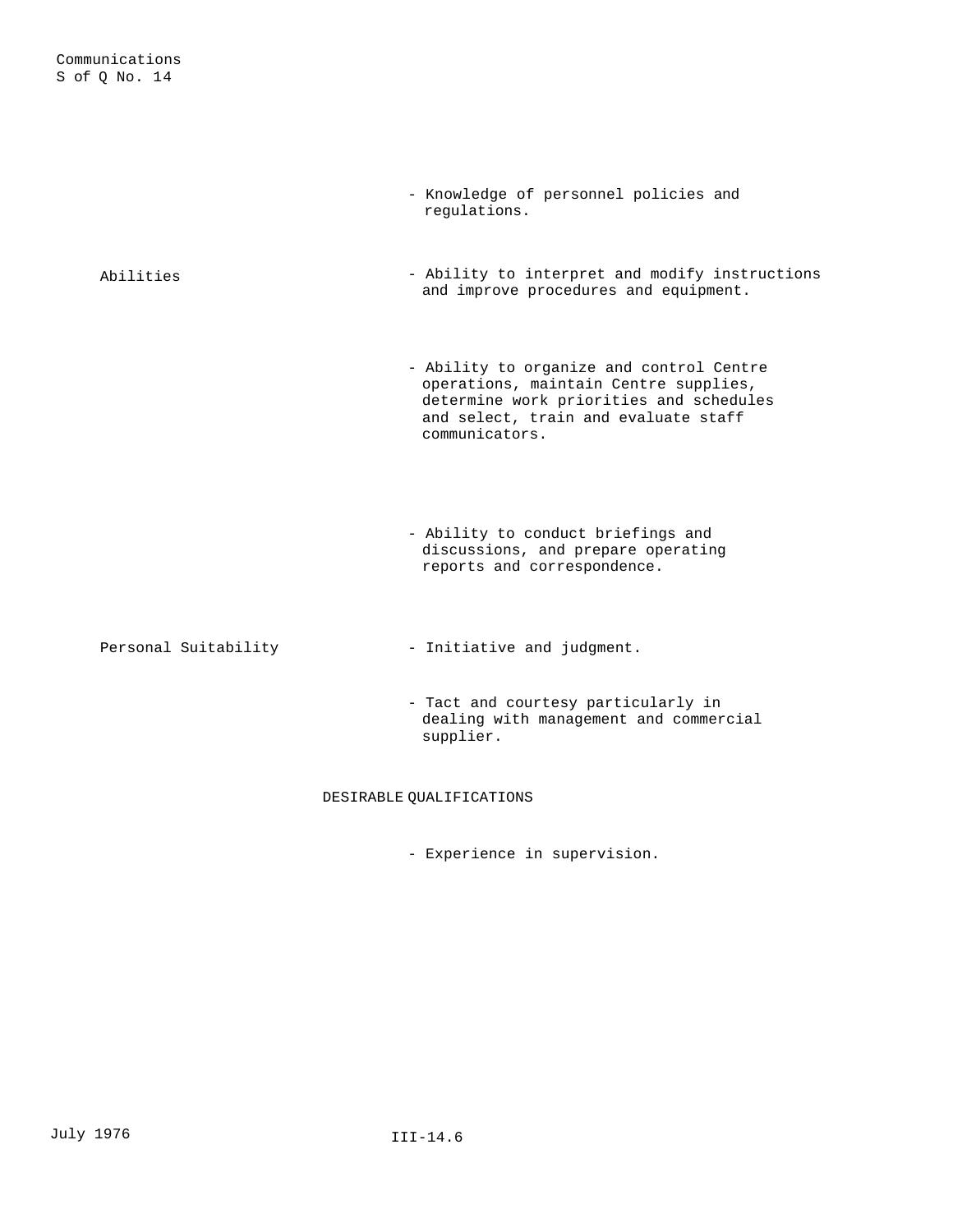## BENCH-MARK POSITION DESCRIPTION

Bench-mark Position Number: 15 Level: 6

Point Rating: 757

## Descriptive Title: SHIFT SUPERVISOR, COMMUNICATIONS CENTRE, EXTERNAL AFFAIRS DEPARTMENT, OTTAWA

## Summary

Under the general supervision of a chief supervisor, supervises the operations of the Ottawa Communications Centre of the Canadian diplomatic communications system during a shift; ensures prompt processing, transmission, relay, reproduction and distribution of traffic, and designates alternative means for processing and forwarding traffic in the event of equipment failure, line outages or overloaded circuits; ensures the effective performance of staff on duty and trains newly assigned personnel; and performs related duties.

Duties % of Time

65

15

Under the general supervision of a chief supervisor, acts as shift supervisor in the Ottawa communications centre of a world-wide, international communications network, which utilizes a wide range of cryptographic and tele communications systems and equipment

- by supervising a staff of 15 communicators,
- by ensuring, through senior communicators and by spot-checking traffic following dispatch, that prescribed priorities, formats and control procedures are adhered to,
- by ensuring that traffic is processed and dispatched according to established standards of security, priority, efficiency and economy, and
- by allocating staff to meet fluctuating demands.

Resolves operational problems concerning cryptographic and traffic-handling matters

- by initiating and replying to service messages dealing with crypto corruptions, garbled messages, mutilated tapes and requests for reprocessing and retransmissions,
- by designating alternative methods of processing or routing in the event of failure of cryptographic or transmission facilities, and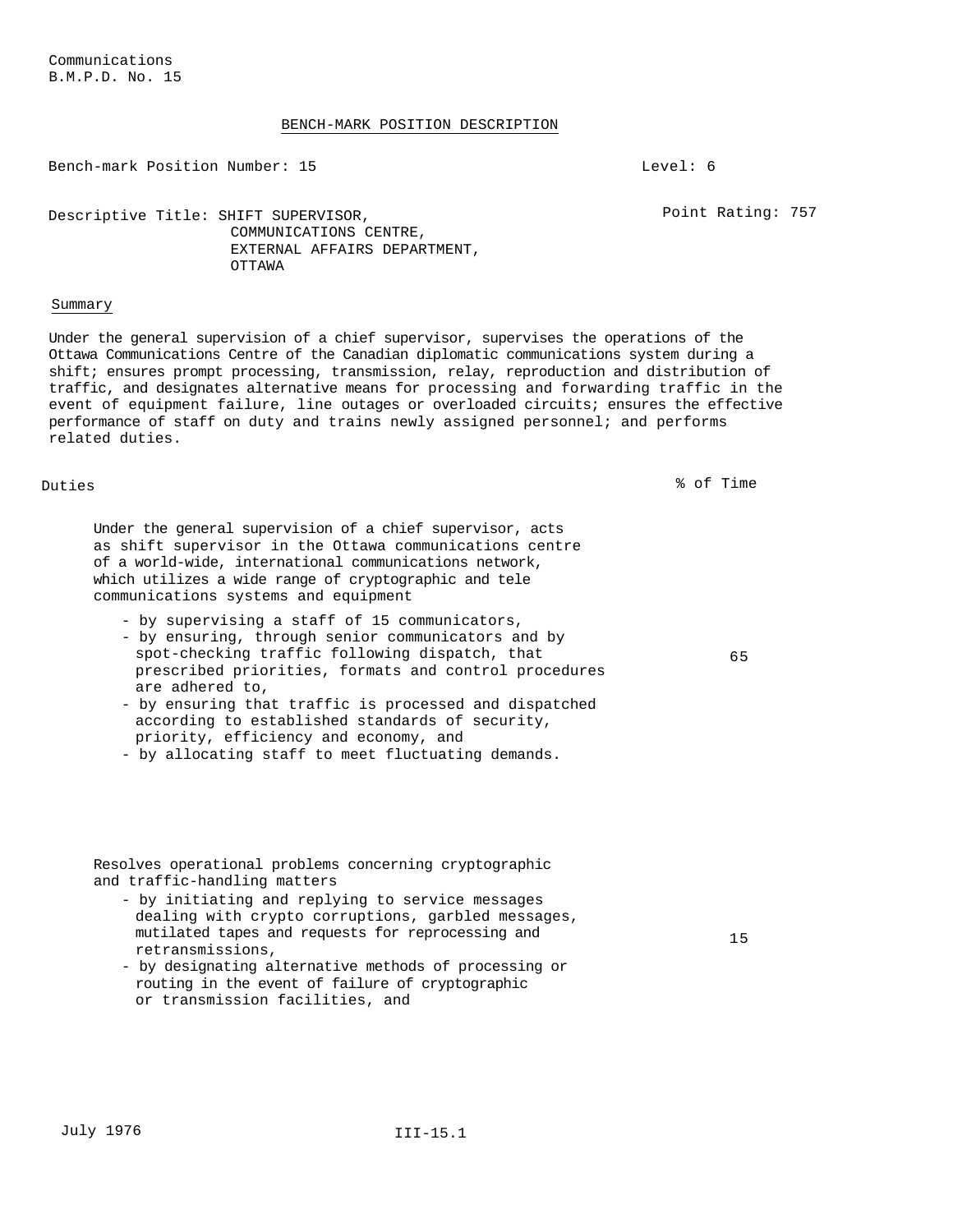% of time

- by reporting failures to technicians and initiating repair action in the event of equipment breakdown. Performs related duties, which include overseeing the maintenance of cryptographic and physical security measures, instructing new staff members in tasks, duties and communications procedures any: is security measures and fire prevention, compiling duty rosters and traffic statistics, and acting for the chief supervisor in his absence.

Specifications **Degree** Points

# Skill and Knowledge

The work requires knowledge of departmental and international communications procedures and operations and of various cryptographic systems and equipment. It requires knowledge of switching facilities, of complex routing and operating procedures, and of alternate procedures sufficient to make decisions without delay to maintain the flow of traffic when normal facilities are out of service. The work requires a knowledge of departmental operations and organization sufficient to effect immediate and appropriate delivery of incoming messages. It requires a knowledge of and the ability to operate cryptographic equipment, teletype page printers, perforators, reperforators, transmitter-distributors, telex, and related equipment. Experience is required in supervising staff and in training subordinate employees, to ensure effective utilization of staff resources.

5 252

## Complexity

The work requires supervising the shift operation of a major communication centre to effect the processing, receipt, transmission, relay, reproduction and distribution of classified and unclassified messages in accordance with requirements for security, speed and economy. The transmission of messages on behalf of own and user departments requires the use of 5 cryptographic systems and the complete range of Telex and teletype equipment. and the complete range of Telex and teletype equipment.  $C_3$  250  $\,$ initiative and judgment are required in ,, electing appropriate cryptographic systems, rerouting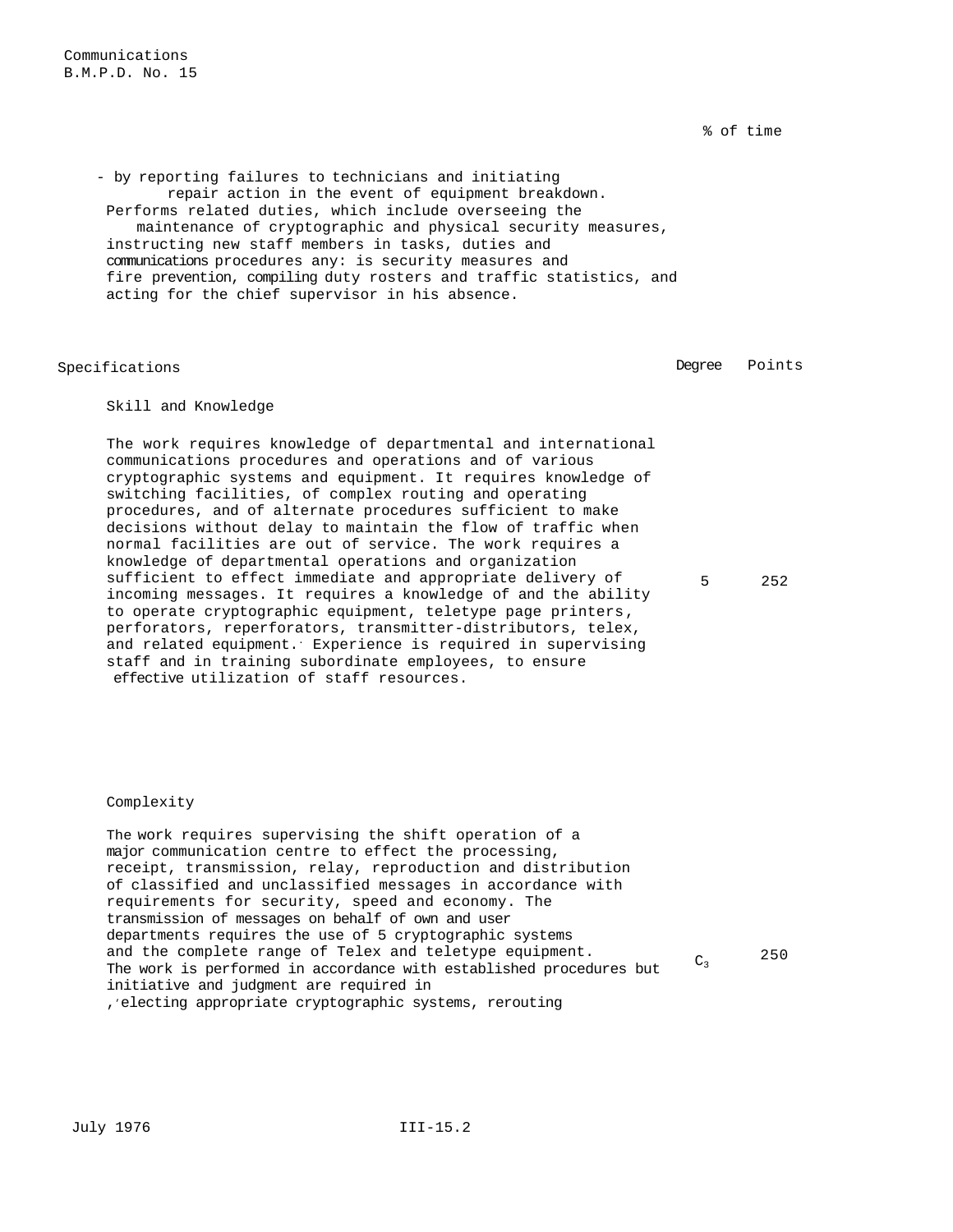Degree Points messages, and in allocating staff and facilities to meet peak demands and to adjust to emergency or special conditions. Consequence of Errors Failure to correctly interpret and communicate changes in procedures to subordinate staff, errors in designation of routes, or errors in checking procedures that may compromise a cryptographic system can result in serious delays in processing and transmission and loss or incorrect delivery of messages. 3 50 Responsibility for Contacts Contacts are with departmental officials to explain and interpret departmental procedures for the transmission and distribution of message traffic. 2 30 Conditions of Work Attention - The work requires normal attention to oversee and direct centre operations. Concentrated attention is required during periods when operational problems are encountered. 1 10 Physical Effort - The work requires moderate physical effort. Some of the work is performed while seated, with long periods of walking and standing while overseeing operations in dispersed 2 30

cryptographic, transmission and reproduction

sections.

Environment - Duties are performed mainly in a machine room environment with high noise level, which is segregated from other work areas because of security requirements. 2 30

Communications B.M.P.D. No. 15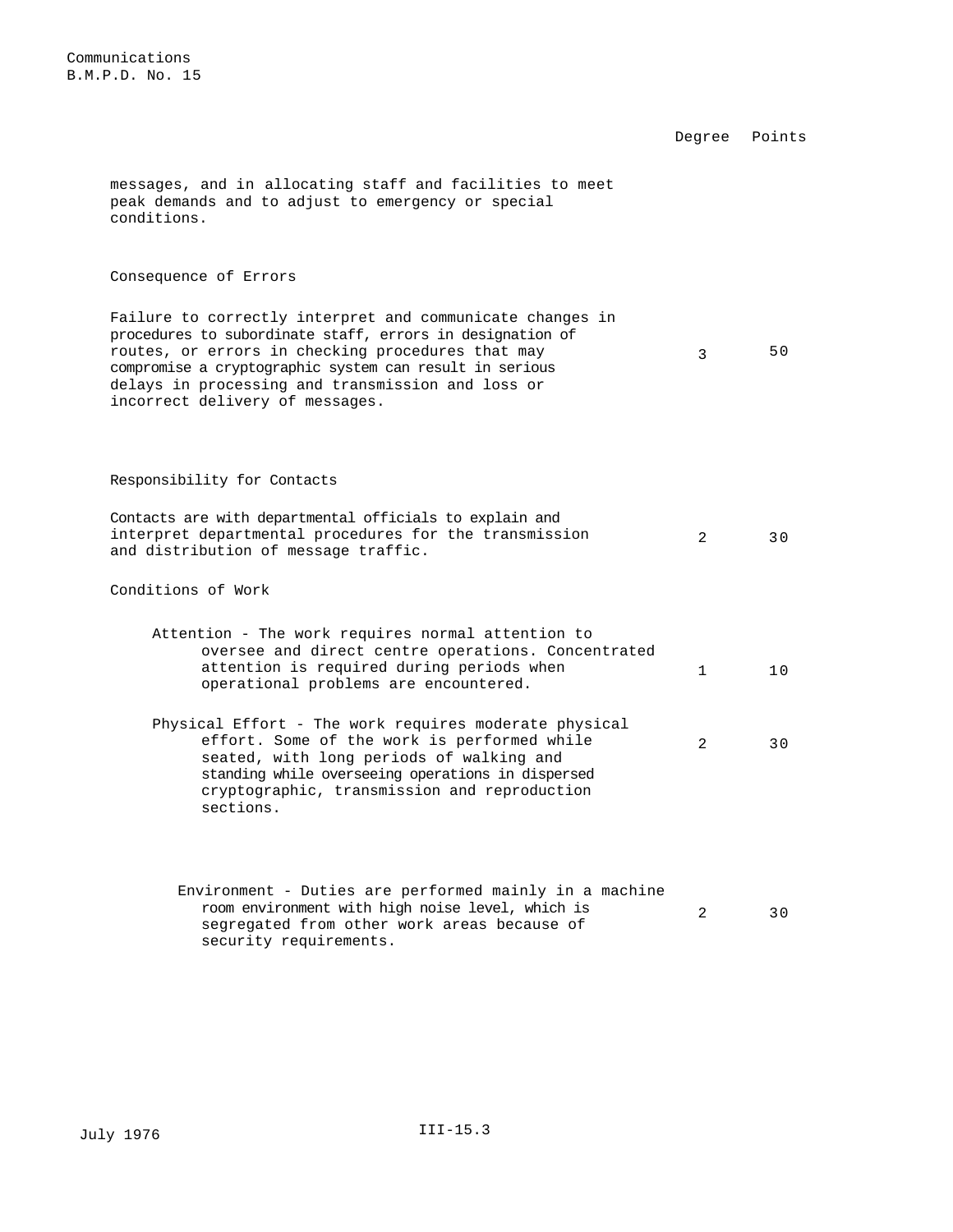Degree Points

Supervision

The work requires supervision of a staff of 15 communicators and requires the allocation of staff to meet fluctuating work demands during a shift. Detailed work processes are monitored through subordinates to ensure that established standards of quality and quantity of work are maintained. Instructions and guidance on duties and procedures are given to subordinates and new employees, and the performance of subordinates is discussed with the chief supervisor. C4 105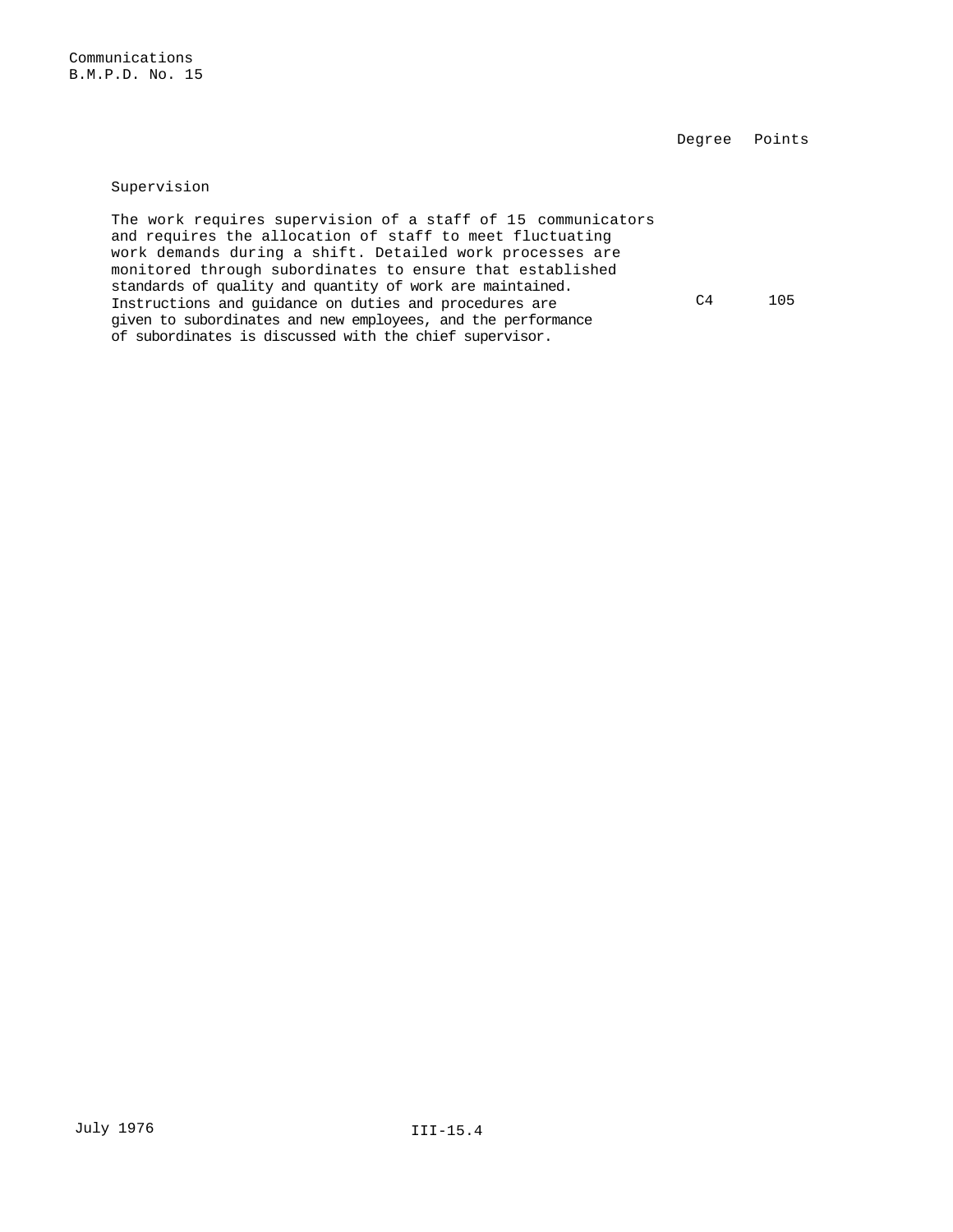# EXAMPLE OF A

# STATEMENT OF QUALIFICATIONS

FOR

B.M.P.D. No. 15: SHIFT SUPERVISOR, COMMUNICATIONS CENTRE, EXTERNAL AFFAIRS DEPARTMENT, OTTAWA (CM-6)

#### ESSENTIAL QUALIFICATIONS

#### BASIC REQUIREMENTS

Education  $-$  Successful completion of two years of secondary school education according to provincial standards or achievement of a satisfactory score on PSC Examination 1. Achievement, Skills or Aptitudes - Skill in operating teleprinter keyboard equipment at a speed of at least 40 wpm with not more than a 2 percent error rate. Language Requirement - A knowledge of both the English language and the French language is essential for this position. Experience - Experience in the operation of ancillary teleprinter equipment and in using inter national communicating procedures and cryptographic systems. RATED REQUIREMENTS Knowledge - Knowledge of switching facilities, routing and operating procedures, cryptographic systems and security measures.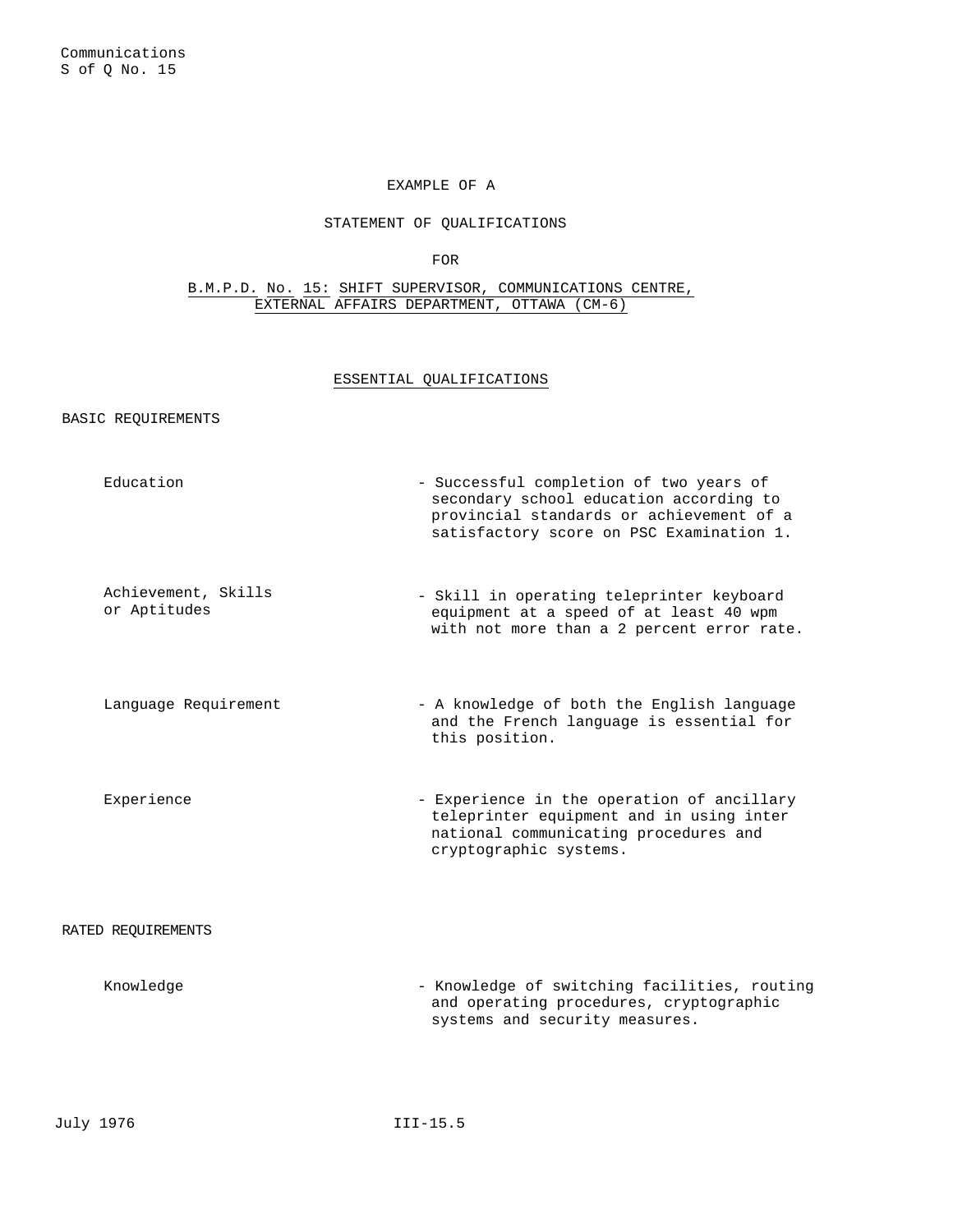|                      | - Knowledge of department operations and<br>organization.                                               |
|----------------------|---------------------------------------------------------------------------------------------------------|
| Abilities            | - Ability to supervise operations and resolve<br>cryptographic and traffic handling problems.           |
|                      | - Ability to determine work priorities and<br>schedules, and train and evaluate staff<br>communicators. |
|                      | - Ability to prepare operating reports and<br>correspondence.                                           |
| Personal Suitability | - Tact and courtesy particularly in dealing<br>with department officials.                               |

- Initiative, judgment, and dependability.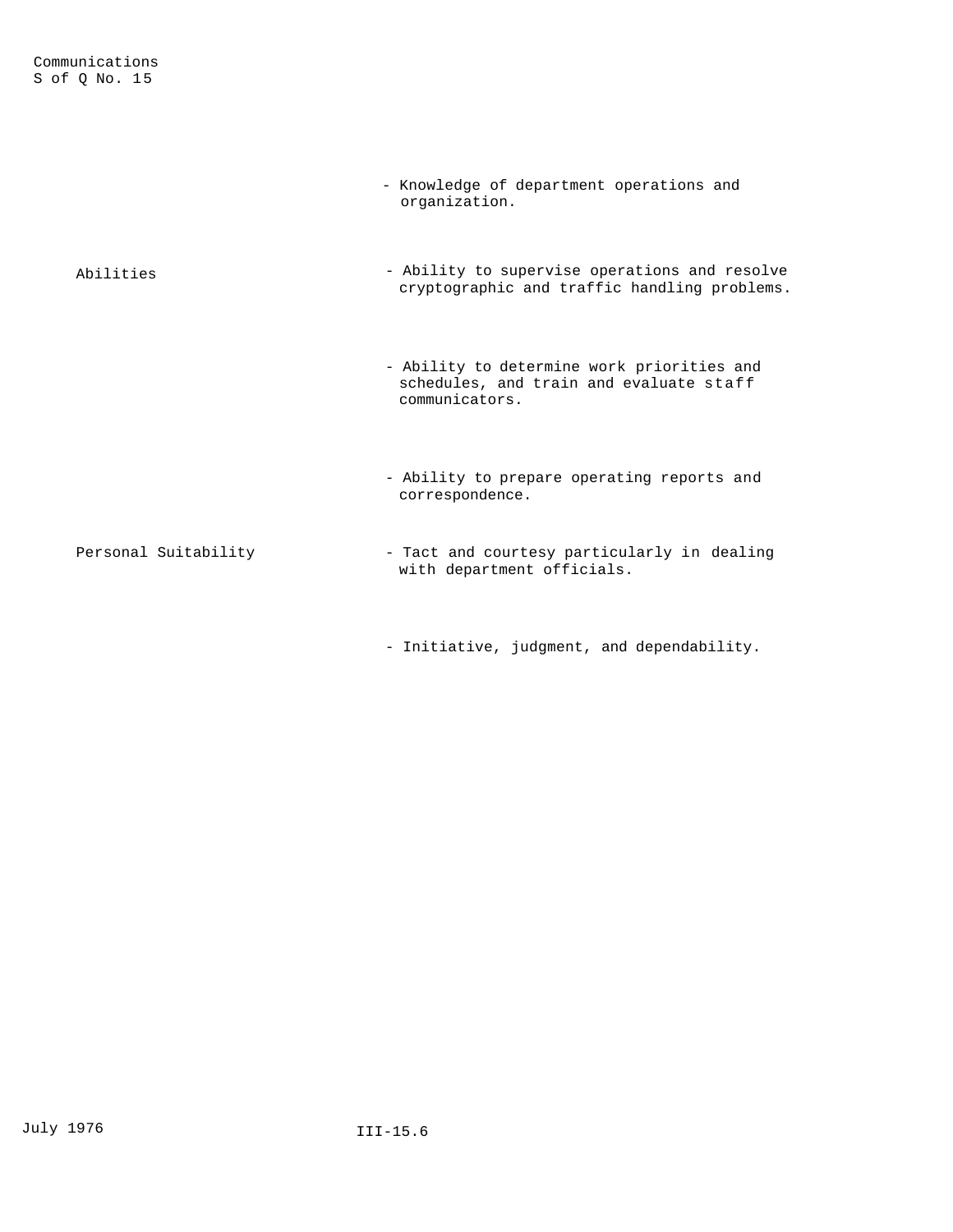#### BENCH-MARK POSITION DESCRIPTION

Bench-mark Position Number: 16 and 1.0 Level: 6

Point Rating: 689

Descriptive Title: SUPERVISOR, TAPE RELAY CENTRE, DEPARTMENT OF NATIONAL DEFENCE, HALIFAX

# Summary

under general supervision of the Broadcast and Relay Superintendent and through subordinate shift supervisors, supervises the 24 hour operation of a Tape Relay Centre responsible for relaying military traffic between communications centres, ships, mobile forces and between Canada and the U.K.; performs related duties such as sitting on selection boards, preparing time sheets and providing advice to subordinates on personnel matters.

Duties % of Time

85

Supervises the 24 hour operation of a Tape Relay Centre responsible for the relay of military traffic between communications centres, ships, mobile forces, and between Canada and the U.K.

- by determining workload and allocating staff of 21 communicators to provide a three shift, continuous manning of the relay centre, taking into account anticipated increases in workload due to National or International exercises,
- by interpreting and ensuring implementation of changes in operating procedures and monitoring relay centre operations to ensure compliance with directives and procedures relating to such aspects as; security, priority, routing, transmission and logging of messages and security of equipment, publications and the relay centre,
- by establishing standards of quality and quantity of work, formally evaluating the performance of subordinates, and making recommendations regarding size and level of staff,
- by establishing an on-job-training program and training or directing the training of new communicators,
- by designating alternate routings when circuit failures occur,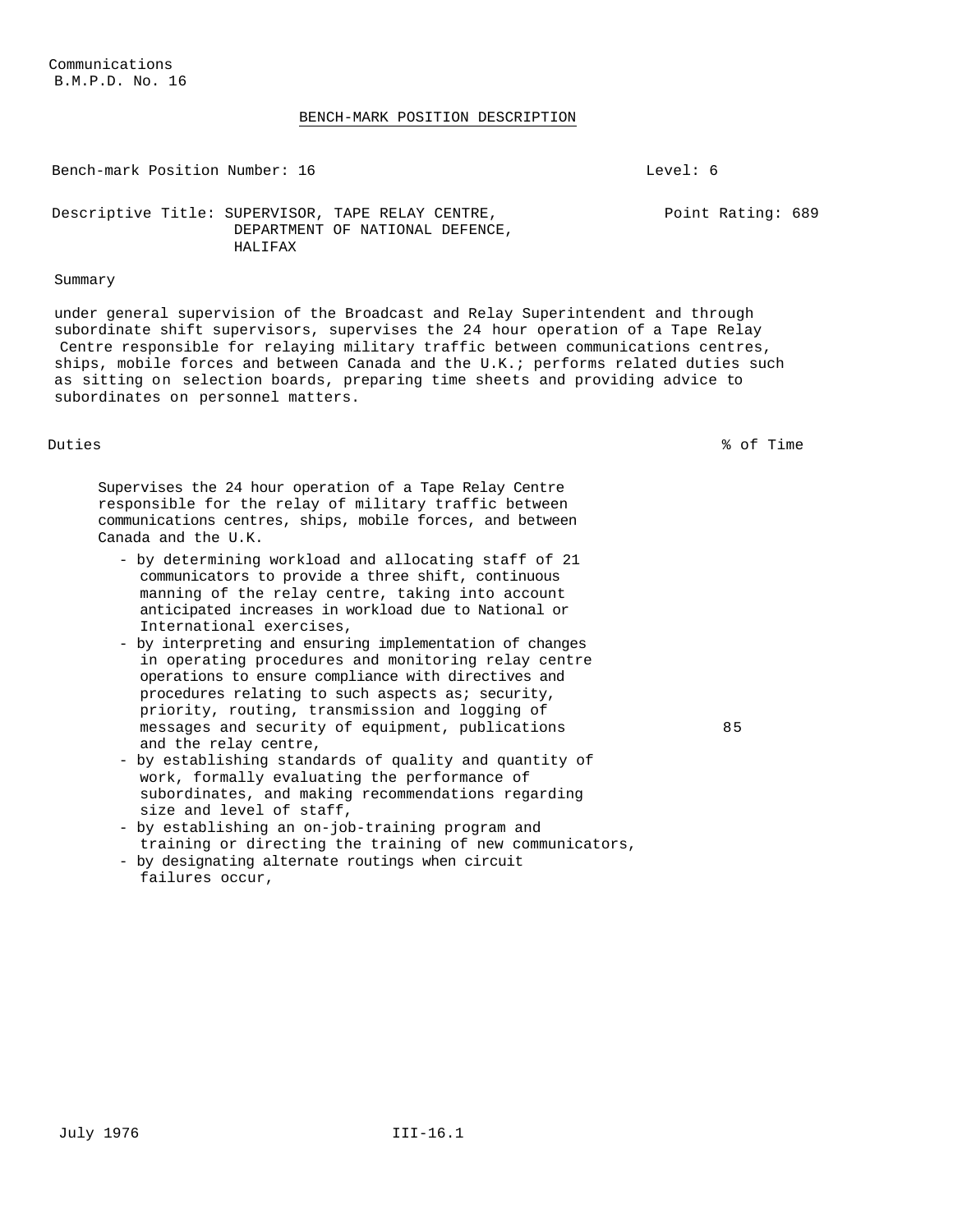% of Time

- by ensuring that relative publications and the relay centre "State Board" (location or broadcast of ships) are kept current,
- by recommending changes in schedules, procedures and equipment to Headquarters, and
- by ensuring the maintenance of tape relay equipment by Departmental technical staff, and contacting commercial carriers to arrange the correction of circuit outages.

Performs related duties such as: advising subordinates on leave, grievances, appeals and other personnel matters; preparing daily time sheets; and sitting on selection boards for new communicators.

## Specifications **Degree** Points **Degree** Points

15

4 204

Skill and Knowledge

The work requires instructing subordinates in the operation of teletypewriter and ancillary equipment such as reperforators, page printers, transmitters and a Routing Line Segregator. Experience is required in allocating work and supervising staff to cover a continuous 24 hour operation subject to a fluctuating workload.

The work requires a thorough knowledge of the Departmental communications system, including shore and ship establishments together with a knowledge of the procedures and format of the U.K., U.S. and NATO networks to enable the passing of traffic to military forces operating on these networks, and the re-routing of traffic due to circuit outages. A sound working knowledge of conditions of work and personnel policies is required in supervising staff.

Complexity

The work is performed in accordance with established methods and procedures governing the operation of the relay centre which is primarily concerned with the receipt and re-transmission of taped traffic between fixed and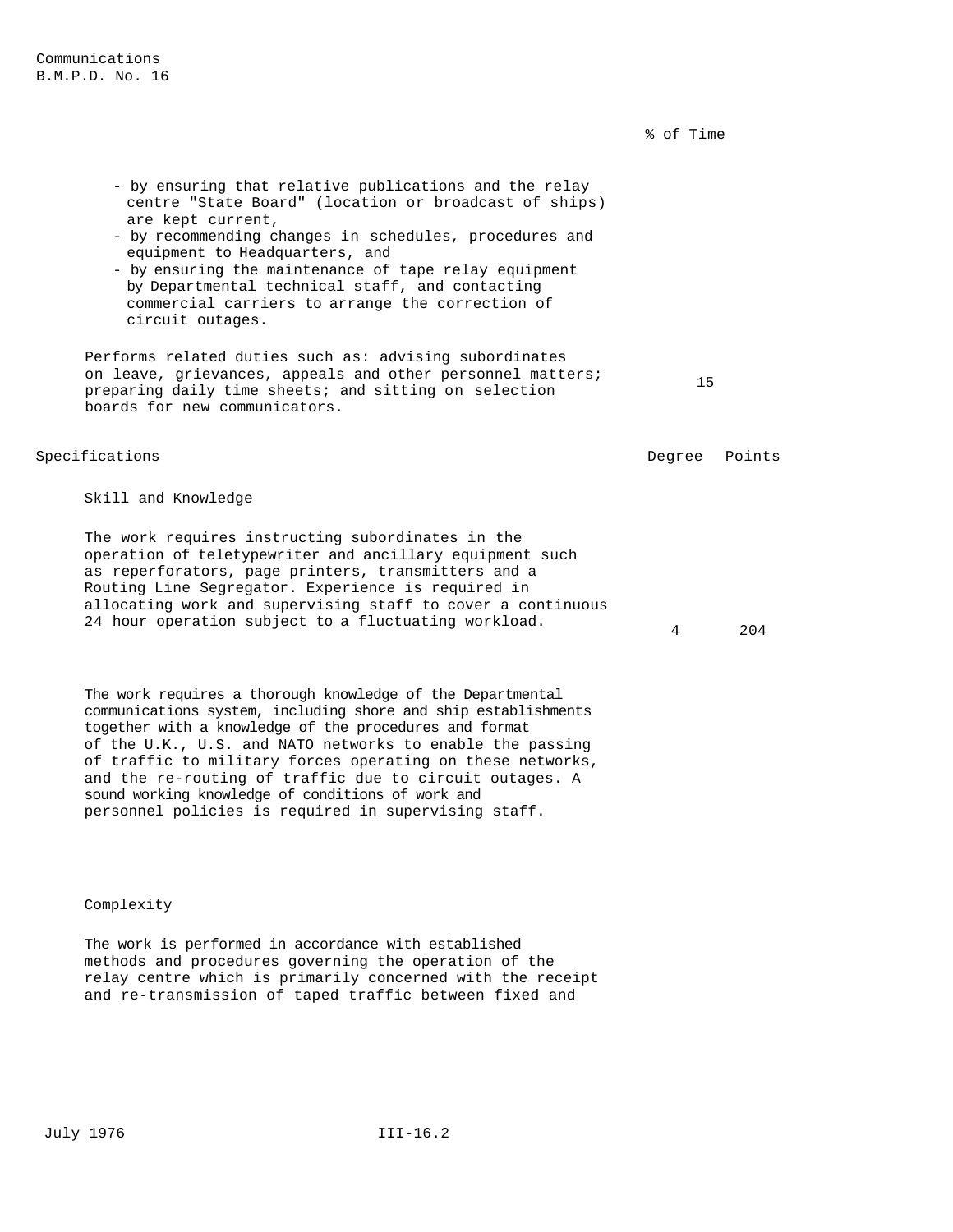Degree Points

mobile centres. The incumbent allocates a staff of 21 communicators and 5 supervisors to shifts that provide continuous manning and meet the contingencies of a fluctuating work load, absences and position vacancies. Responsibilities include the interpretation of operational, administrative and personnel regulations for staff and ensuring their compliance. Initiative and judgment are exercised to resolve such operational problems as the selection of alternate means of passing traffic in the event of circuit failures or overloading, analyzing and reporting on traffic, examining candidates for selection or promotion, scheduling the replacement of equipment or arranging for repairs and ensuring sufficient equipment is available to patch garbled or torn tapes. The work also includes safeguarding records and classified publications, developing a training program for new staff, recommending changes to publications and maintaining a "State Board" showing broadcast or location of ships.

 $C_2$  205

Consequence of Errors

| Failure to correctly interpret and communicate changes<br>in procedures to subordinate staff and errors in<br>designating alternate routes can result in serious delays<br>in traffic flow and loss of messages.            | 3             | 50  |
|-----------------------------------------------------------------------------------------------------------------------------------------------------------------------------------------------------------------------------|---------------|-----|
| Responsibility for Contacts                                                                                                                                                                                                 |               |     |
| Contacts are with officials of telecommunications suppliers<br>to report and arrange correction of circuit outages and<br>with personnel of other comcentres to provide alternate<br>routing and answer procedural queries. | $\mathcal{L}$ | 30  |
|                                                                                                                                                                                                                             |               |     |
| Conditions of Work                                                                                                                                                                                                          |               |     |
| Attention - The work requires normal attention to<br>oversee and direct the operations of the<br>relay centre.                                                                                                              | $\mathbf{1}$  | 10  |
| Physical Effort - The major portion of the work is<br>performed while seated, with some standing<br>and walking.                                                                                                            | 1             | 1 O |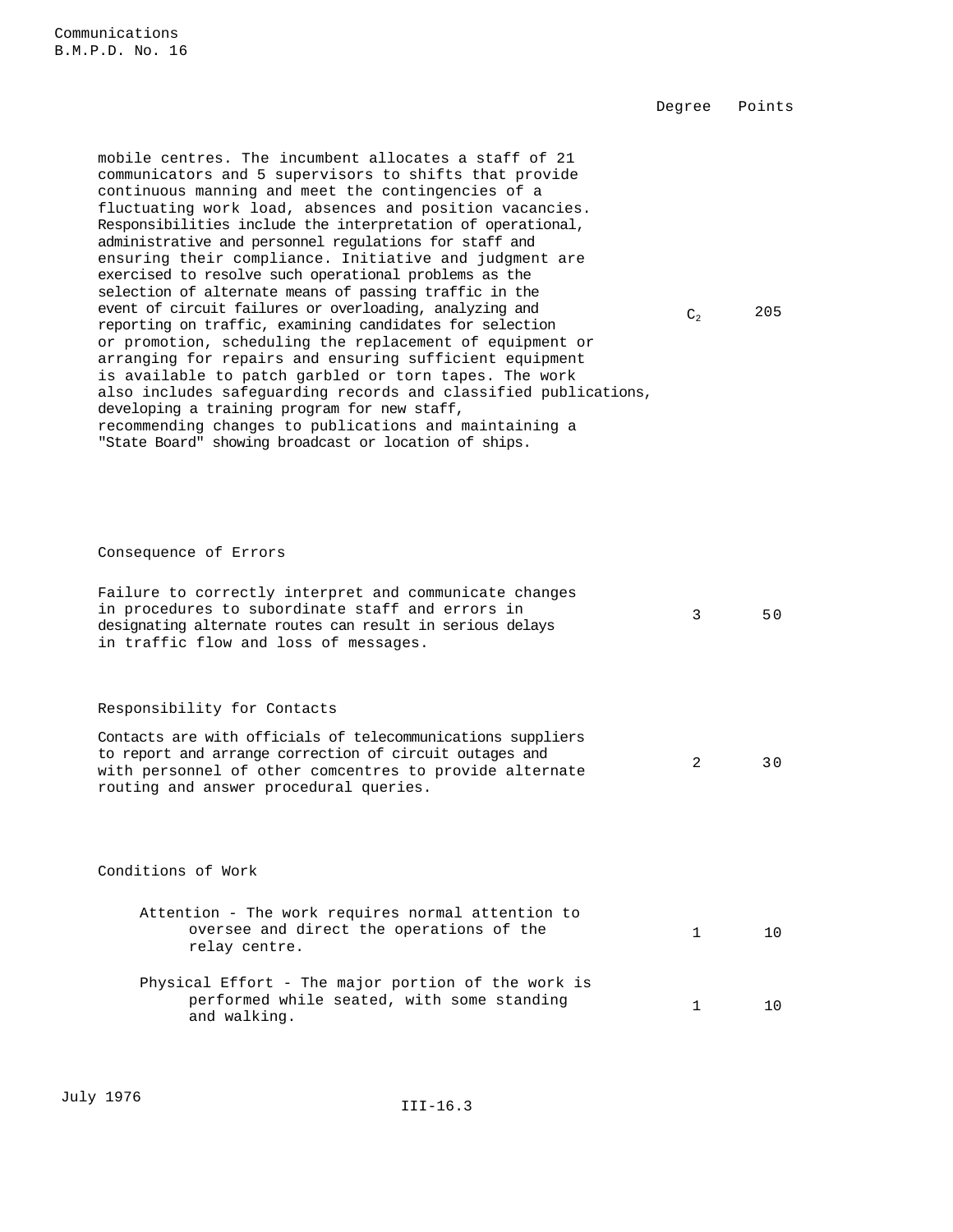of staff.

|                                                                                                                                                                                                                                                                                                                                                                                                  | Degree         | Points |
|--------------------------------------------------------------------------------------------------------------------------------------------------------------------------------------------------------------------------------------------------------------------------------------------------------------------------------------------------------------------------------------------------|----------------|--------|
| Environment - Work is performed in a machine room<br>environment with a high noise level. The area<br>is separated from other work areas for<br>operational and security reasons.                                                                                                                                                                                                                | $\mathfrak{D}$ | 30     |
| Supervision                                                                                                                                                                                                                                                                                                                                                                                      |                |        |
| The work involves the supervision of 21 communicators<br>through 5 subordinate supervisors. The incumbent is<br>responsible for establishing standards of quality and<br>quantity of work, training and allocating staff to<br>provide 24 hour manning of relay centre, formally<br>evaluating performance of subordinates, and making<br>recommendations regarding changes in number and levels | D <sub>5</sub> | 150    |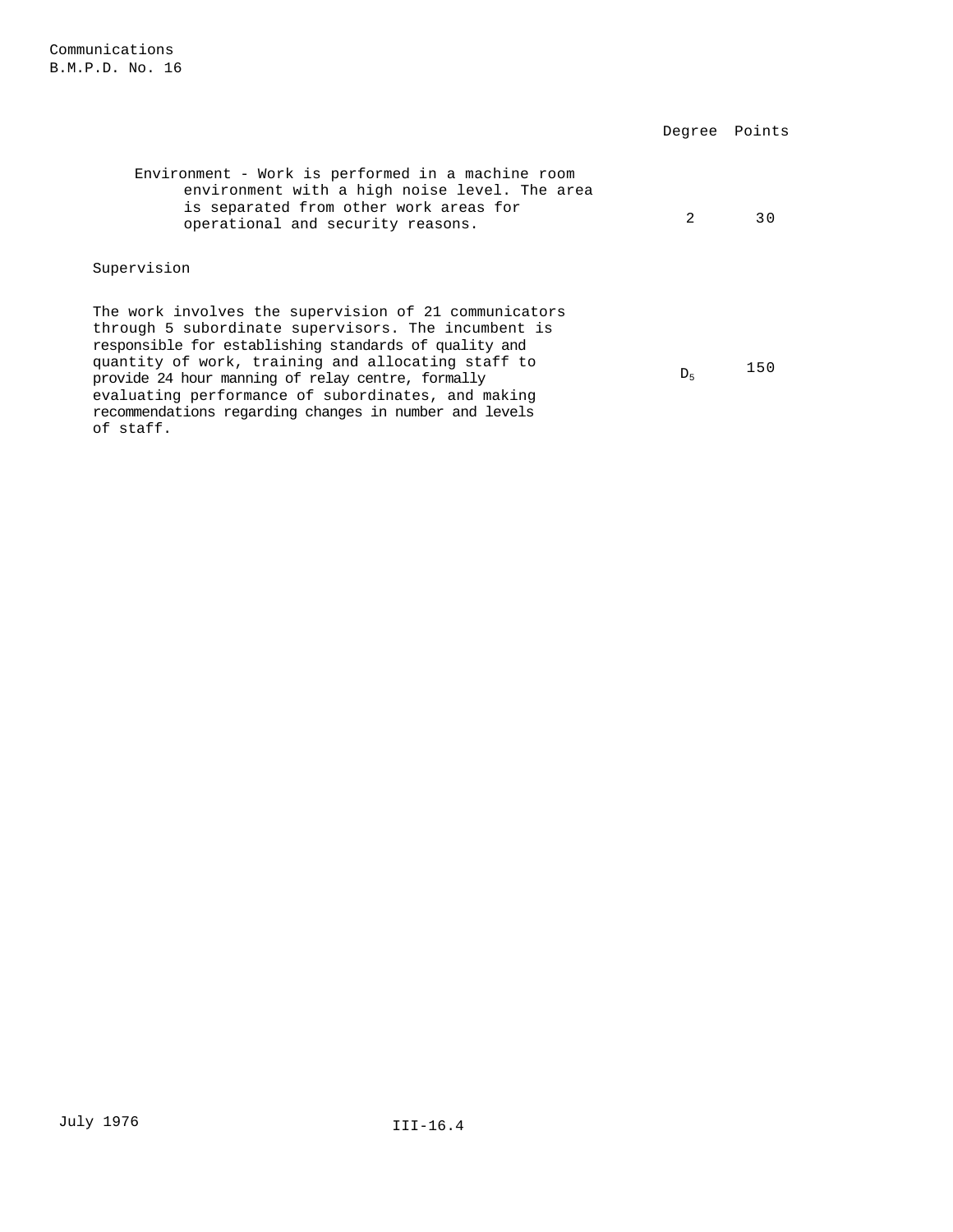BASIC REQUIREMENTS

# EXAMPLE OF A

# STATEMENT OF QUALIFICATIONS

FOR

## B.M.P.D. No. 16: SUPERVISOR, TAPE RELAY CENTRE, DEPARTMENT OF NATIONAL DEFENCE, HALIFAX (CM-6)

ESSENTIAL QUALIFICATIONS

|                    | Education                           | - Successful completion of two years of<br>secondary school education according to<br>provincial standards or achievement of a<br>satisfactory score on PSC Examination 1. |
|--------------------|-------------------------------------|----------------------------------------------------------------------------------------------------------------------------------------------------------------------------|
|                    | Achievement, Skills<br>or Aptitudes | - Skill in operating teleprinter keyboard<br>equipment at a speed of at least 40 wpm<br>with not more than a 2 percent error rate.                                         |
|                    | Language Requirement                | - A knowledge of the English language is<br>essential for this position.                                                                                                   |
|                    | Experience                          | - Experience in the operations of a Communications<br>Centre and experience in<br>supervision.                                                                             |
|                    |                                     | - Experience in Operating cryptographic<br>equipment.                                                                                                                      |
| RATED REQUIREMENTS |                                     |                                                                                                                                                                            |
|                    | Knowledge                           | - Knowledge of the departmental communications<br>system.                                                                                                                  |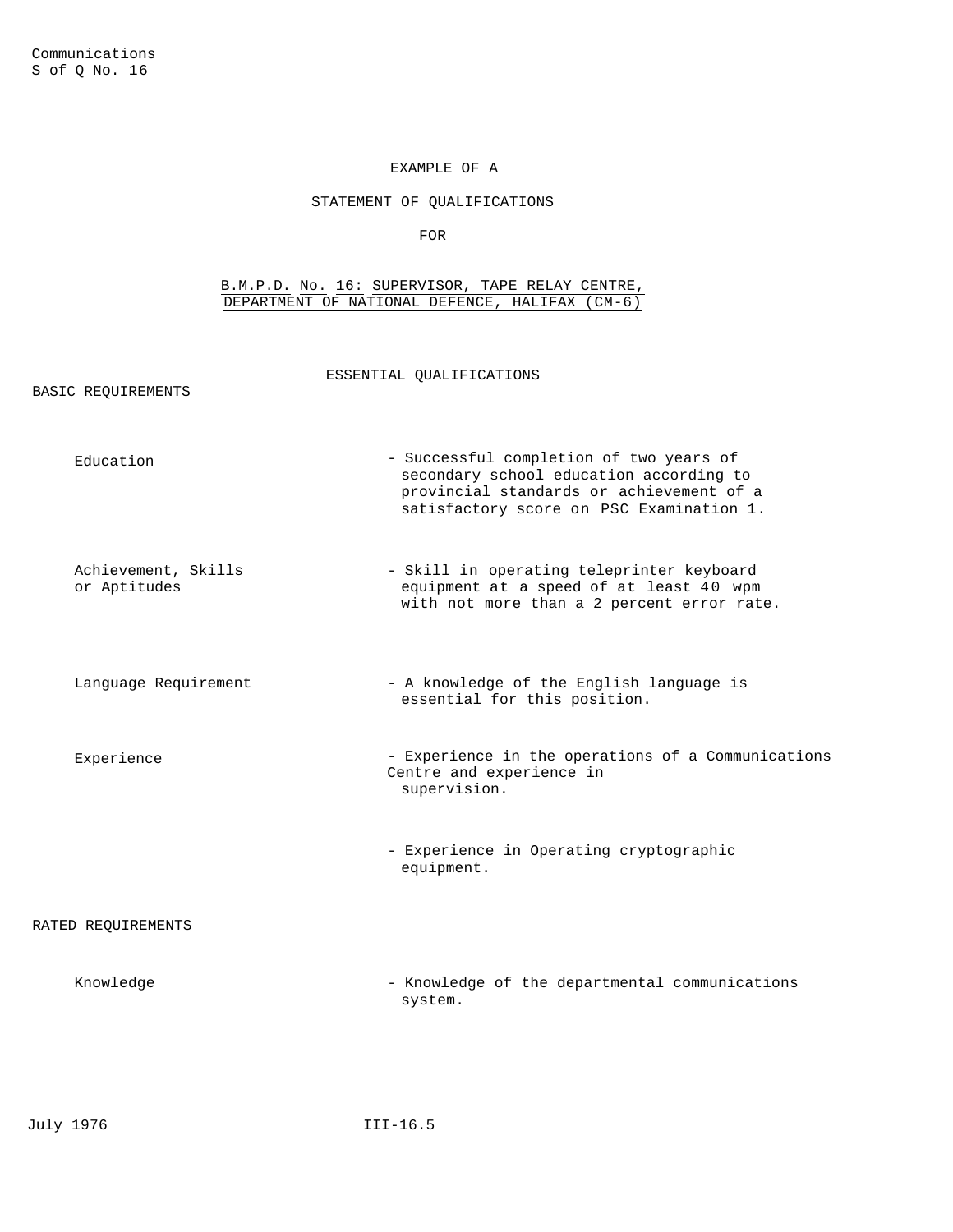|                      | - Knowledge of the procedures and format<br>used by the U.K., U.S. and NATO networks.                          |
|----------------------|----------------------------------------------------------------------------------------------------------------|
|                      | - Knowledge of operational, administrative<br>and personnel regulations.                                       |
| Abilities            | - Ability to plan for, organize and control<br>a communications service.                                       |
|                      | - Ability to resolve operational problems,<br>and devise and improve on operating<br>procedures and standards. |
|                      | - Ability to determine work priorities and<br>schedules and select, train and evaluate<br>staff communicators. |
|                      | - Ability to prepare operational reports<br>and correspondence.                                                |
| Personal Suitability | - Initiative, judgment and reliability                                                                         |
|                      | - Tact and courtesy particularly in<br>dealing with suppliers and personnel of<br>other communication centres. |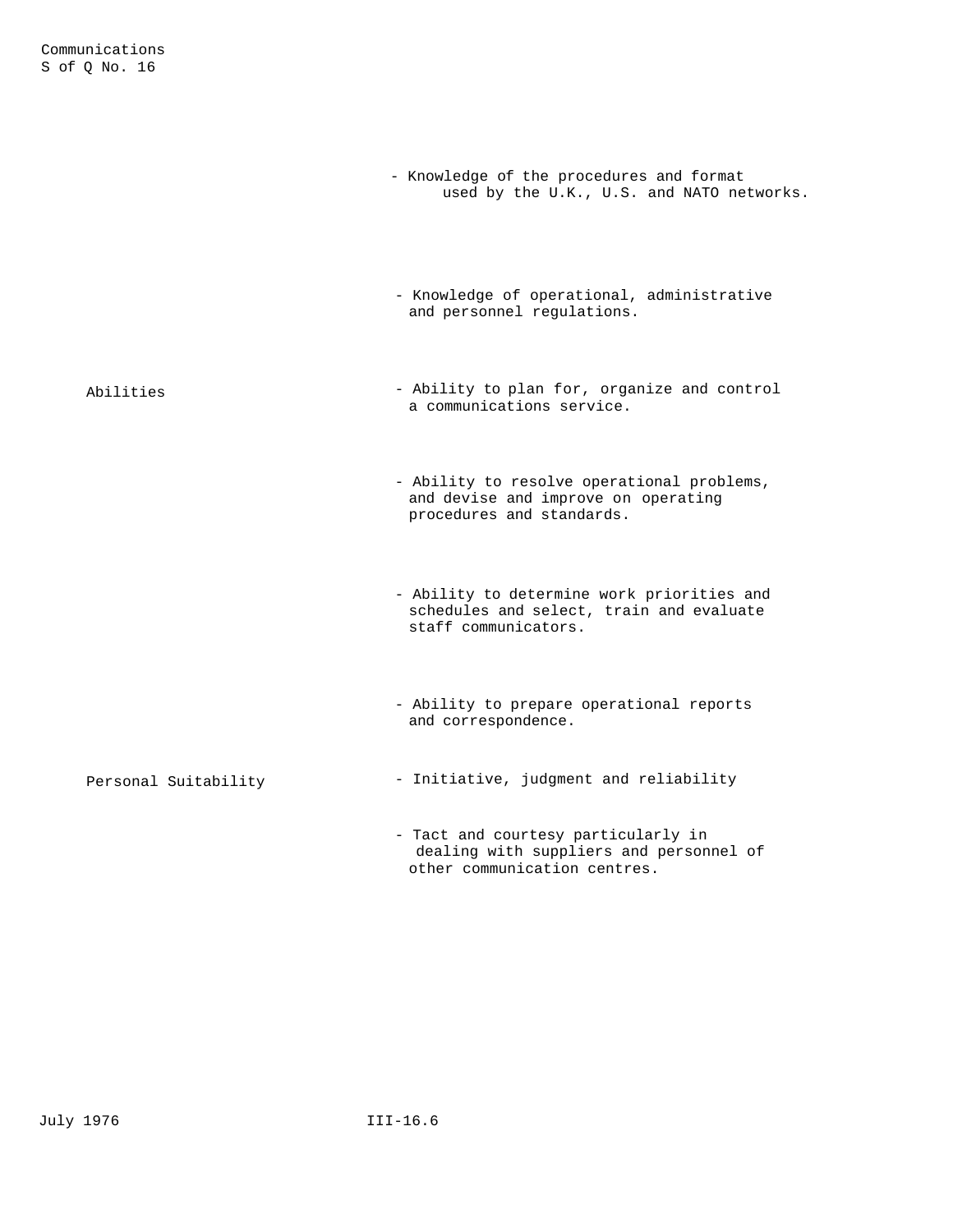### BENCH-MARK POSITION DESCRIPTION

Bench-mark Position Number: 17 and 17 Level: 7

Point Rating: 873

Descriptive Title: CHIEF SUPERVISOR, MONTREAL WEATHER OFFICE, DEPARTMENT OF THE ENVIRONMENT

### Summary

Under the general supervision of the Meteorologist in charge of the Montreal Weather Office, supervises through subordinate supervisors the operation of a major communications centre responsible for the collection, relay and dissemination, via teletype and facsimile, of Meteorological data over local, national and international circuits; monitors the operations of the conncentre to assess its efficiency and adequacy; and recommends changes in procedures, equipment and staffing to improve operating efficiency.

Duties % of Time

Supervises the operation of a major communications centre responsible for the collection, relay and dissemination, via teletype and facsimile, of Meteorological data over local, national and international circuits

- by assigning comcentre staff comprising 5 subordinate supervisors and 10 communicators to provide a 3 shift, 7 days/week operation, and preparing associated work and leave schedules,
- by planning the implementation of new work, issuing directives, standing orders or other instructions; and explaining new procedures and how the work is to be scheduled or integrated,
- by assessing training needs, arranging for ASTS training or coordinating and conducting on-the-job training, assigning new and partially-trained communicators to shifts with experienced staff, and preparing, giving and marking proficiency examinations,
- by assessing performance of subordinate supervisors and reviewing and approving performance reports prepared on operating staff, discussing ratings with staff and providing counsel and suggestions for improvement, and recommending the granting or denial of salary increases based on performance appraisals,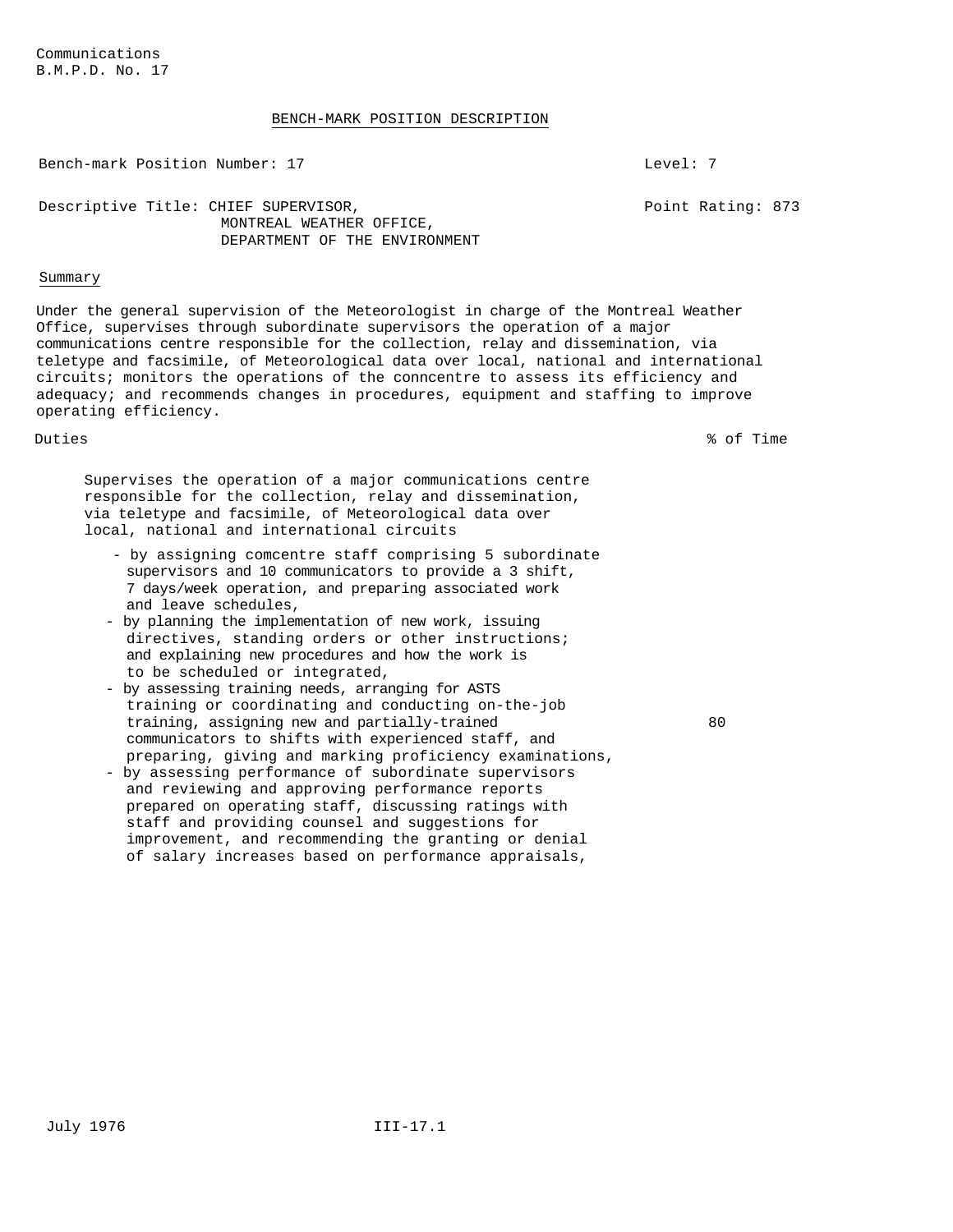- by making formal recommendations for disciplinary action, and - by preparing and maintaining circuit-guide charts which list traffic alphabetically and indicate the required distribution. Monitors the operations of the comcentre to assess its efficiency and adequacy - by checking circuits and keeping performance logs on a wide variety of communications equipment and notifying commercial suppliers when performance is below standard, - by checking circuit outage logs, analyzing data and preparing reports on problems encountered, and - by checking traffic flow charts to ensure that equipment layout is the most efficient and productive. 10 Recommends changes in procedures, equipment and staffing to the Regional Communications Officer to meet developing needs for data transmission or to improve operating efficiency <sup>10</sup> - by consulting with originators and users of data such as the Senior Weather Observer, the Forecasting Supervisor and with airline officials, - by analyzing\_ traffic flows, equipment malfunctions and projected workloads, and - by participating in the testing and evaluation of new equipment. Specifications **Degree Points** Degree Points Skill and Knowledge

of Time

6 300

The work requires the ability to plan, organize, assign duties and administer the technical operation of a major communications centre, together with the ability to understand, interpret and apply a variety of administrative and personnel regulations; policies and instructions. The ability to communicate effectively both orally and in writing is also required. Experience in supervising a large staff is also a requirement of this position.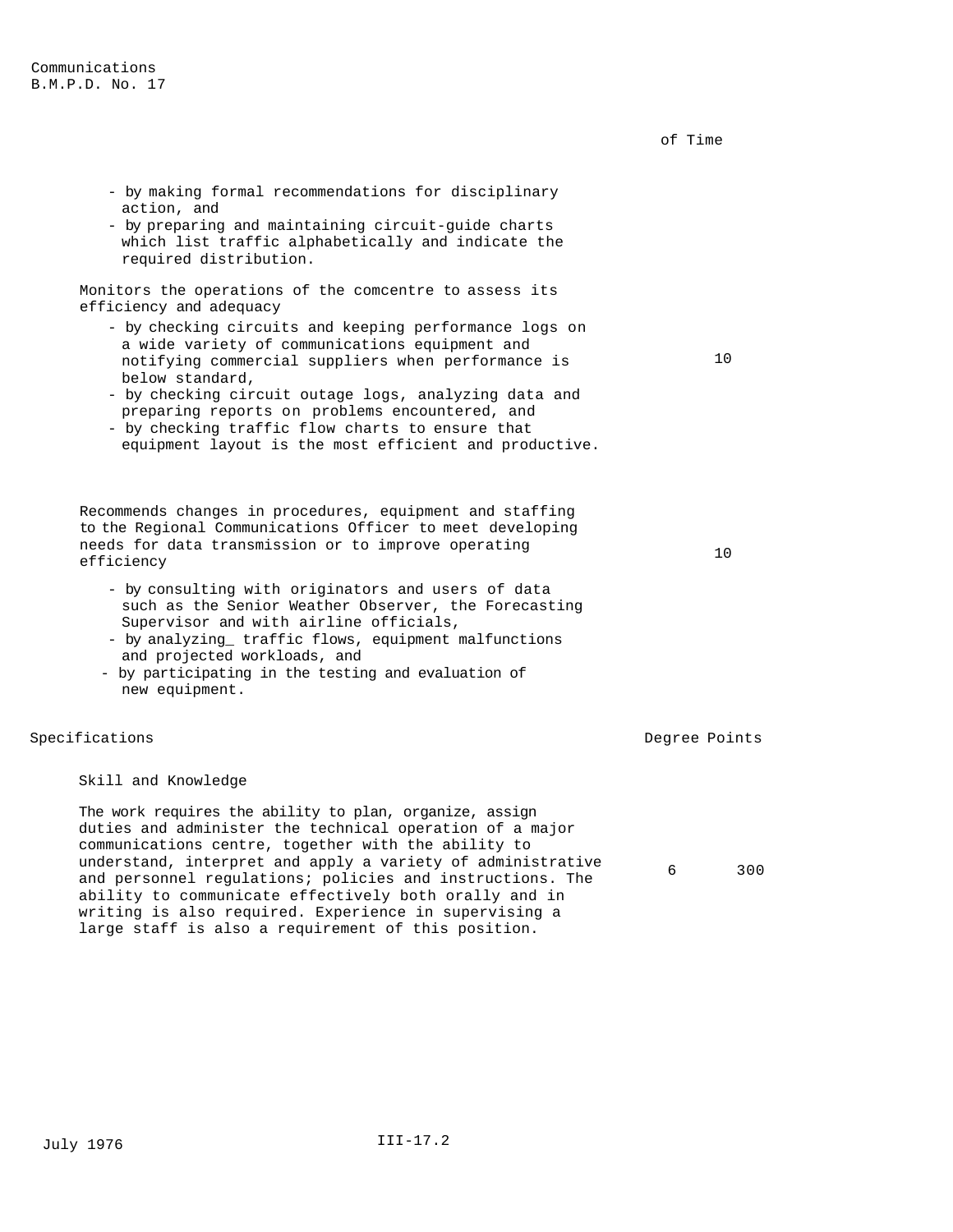Degree Points

The work requires a thorough knowledge of the regulations, practices and procedures relating to Meteorological Communications; a good knowledge of the technical procedures used in associated communications systems such as the Aeronautical Fixed Telecommunications Network, the U.S. Federal Aviation Agency, and the World Meteorological Organization; and a good knowledge of the use of meteorological data.

#### Complexity

The work requires planning and directing the operation of a large communications centre to effect the collection, relay and dissemination of Meteorological data over local, national and international circuits. A high degree of initiative and judgment is required in allocating staff to provide 24 hour manning of the comcentre, in interpreting and directing the application of a variety of administrative, operational and personnel regulations, policies and instructions, and in resolving problems related to the comcentre operation and communication facilities involving more than 35 pieces of equipment associated with 12 circuits. The work also entails the conducting of checks and studies related to traffic flows and circuit outages, analyzing data, and recommending changes in schedules, procedures and equipment to improve efficiency. The incumbent is also required to meet with originators and users of data such as; the Senior Weather Observer, the Forecasting Supervisor and with airline officials, to develop systems and procedures required to improve traffic flow or meet developing needs for data.

# D3 300

## Consequence of Errors

Errors in correctly interpreting procedures to staff and implementing procedures, or errors in the preparation of circuit-guide charts could lead to the misrouting of traffic, the failure to obtain or to distribute weather data, and delays in processing traffic. The consequence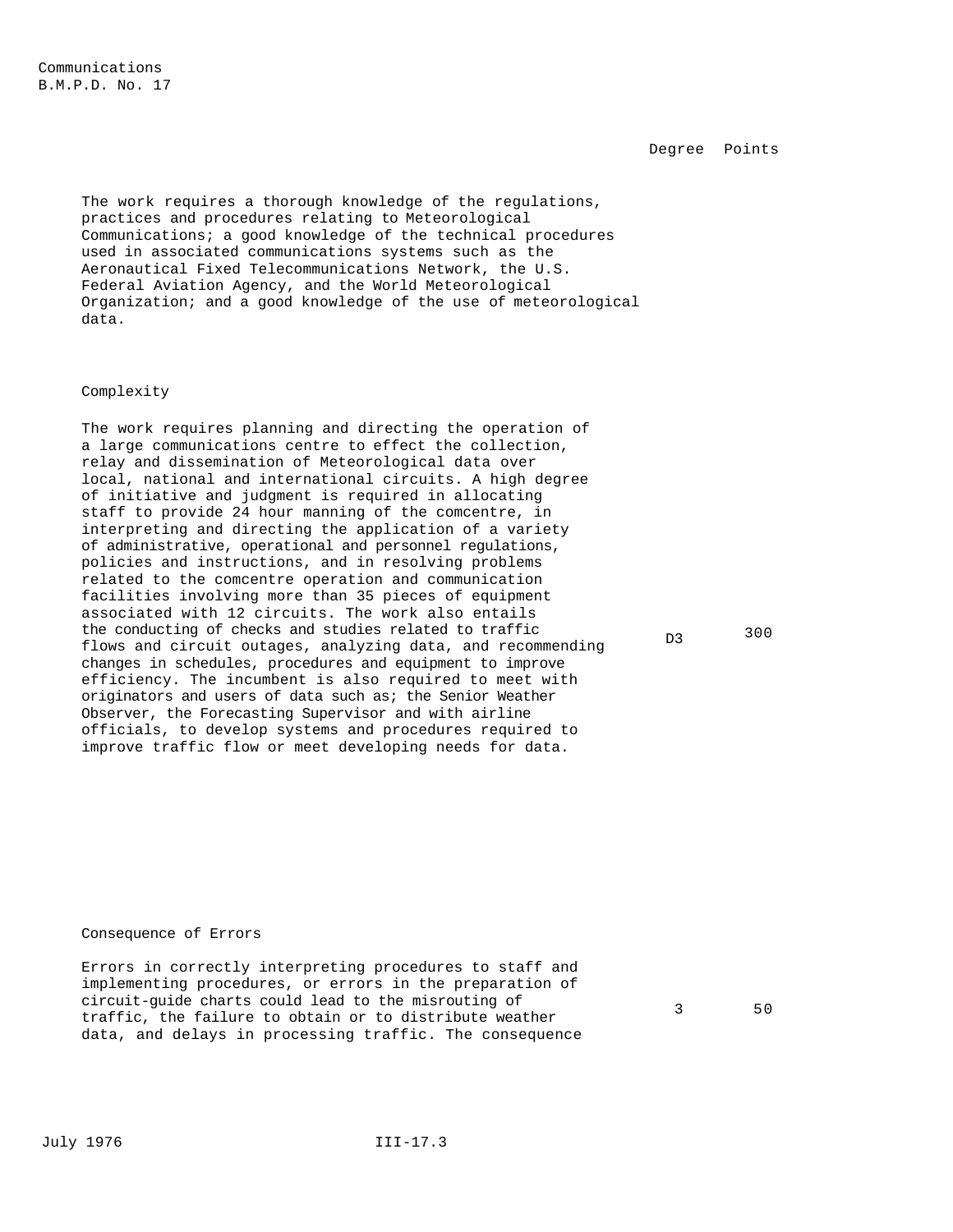Degree Points

of these would disrupt the weather communication system which is dependent upon adherence to rigid schedules and the provision of complete and accurate meteorological information.

## Responsibility for Contacts

Contacts are with such users or originators of meteorological data as; the Senior Observer, the Forecasting Supervisor, airline officials, and with officials of commercial suppliers to improve traffic flow, to affect changes in the data transmitted or procedures to meet developing needs, and to maintain operating efficiency of telecommunications equipment. 3 50

Conditions of Work

Officer during absence.

| Attention - The work, largely administrative in<br>nature, requires normal attention.                                                                                       | $\mathbf{1}$   | 10  |
|-----------------------------------------------------------------------------------------------------------------------------------------------------------------------------|----------------|-----|
| Physical Effort - Most of the work is done while<br>seated with some walking or standing.                                                                                   | $\mathbf{1}$   | 1 Q |
| Environment - The work is performed in a machine<br>room environment with a high noise level.                                                                               | $2^{1}$        | 30  |
| Supervision                                                                                                                                                                 |                |     |
| The supervision of 15 communicators including five<br>subordinate supervisors entails; establishing work<br>standards and work schedules, allocating staff, training        |                |     |
| and evaluating performance of subordinates, interpretating<br>and implementing new procedures, and recommending<br>disciplinary action. Acts as the Regional Communications | D <sub>4</sub> | 123 |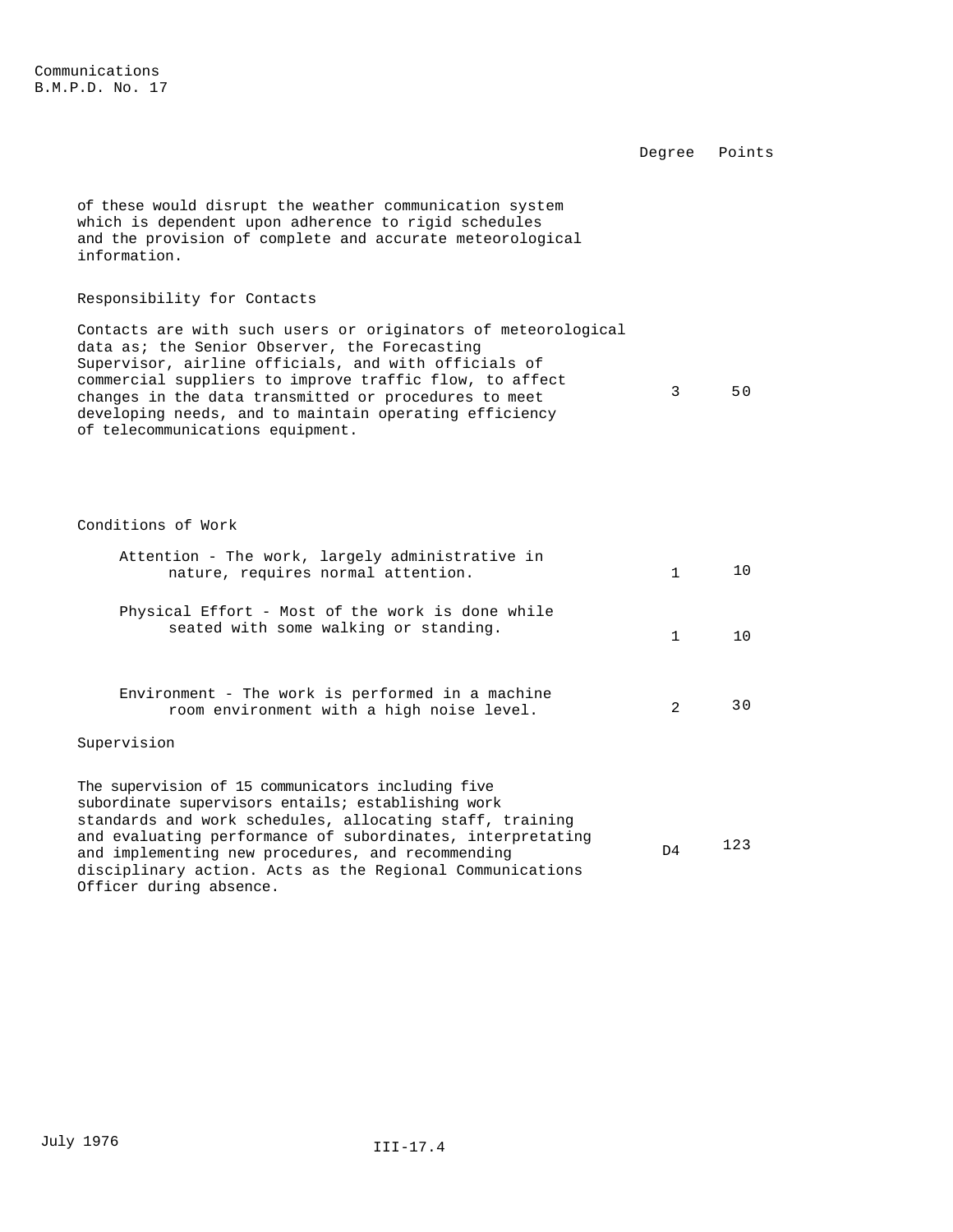# EXAMPLE OF A

# STATEMENT OF QUALIFICATIONS

FOR

## B.M.P.D. No. 17: CHIEF SUPERVISOR, MONTREAL WEATHER OFFICE; DEPARTMENT OF THE ENVIRONMENT (CM-7)

# ESSENTIAL QUALIFICATIONS

# BASIC REQUIREMENTS

| Education                           | - Successful completion of two years of<br>secondary school education according to<br>provincial standards or achievement of a<br>satisfactory score on PSC Examination 1. |
|-------------------------------------|----------------------------------------------------------------------------------------------------------------------------------------------------------------------------|
| Achievement, Skills<br>or Aptitudes | - Skill in operating teleprinter keyboard<br>equipment at a speed of at least 40 wpm<br>with not more than a 2 percent error rate.                                         |
| Language Requirement                | - A knowledge of both the English language<br>and the French language is essential for<br>this position.                                                                   |
| Experience                          | - Experience in the operations of a<br>communications centre including the<br>transceiving of meteorological data, and<br>experience in supervising.                       |
| RATED REQUIREMENTS                  |                                                                                                                                                                            |
| Knowledge                           | - Knowledge of the regulations, practices<br>and procedures relating to Meteorological<br>Communications.                                                                  |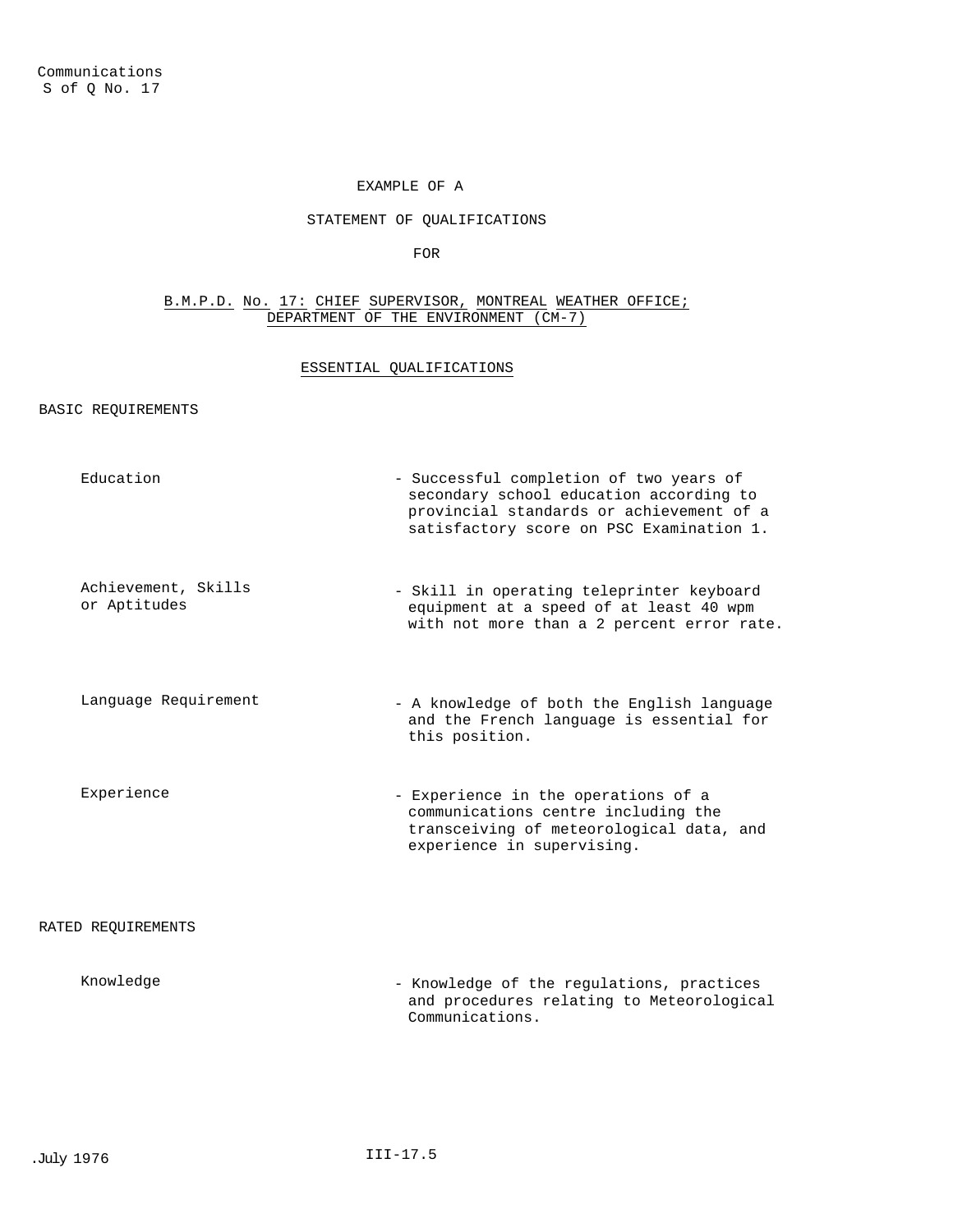|                      | - Knowledge of technical procedures used in<br>associated communications systems such as<br>the Aeronautical Fixed Telecommunications<br>Network and World Meteorological Organization. |
|----------------------|-----------------------------------------------------------------------------------------------------------------------------------------------------------------------------------------|
|                      | - Knowledge of personnel policies and<br>regulations.                                                                                                                                   |
| Abilities            | - Ability to plan for and direct the<br>operations of a communications service.                                                                                                         |
|                      | - Ability to resolve operational problems<br>and to devise and improve operating<br>systems, procedures and standards related<br>to traffic flows or new data needs.                    |
|                      | - Ability to determine work priorities and<br>schedules, and select, train and evaluate<br>staff communicators.                                                                         |
|                      | - Ability to conduct discussions, briefings<br>and studies, and prepare operating reports<br>and correspondence.                                                                        |
| Personal Suitability | - Reliability, judgment, and initiative.                                                                                                                                                |
|                      | - Tact and courtesy particularly in dealing<br>with users or originators of meteorological<br>data.                                                                                     |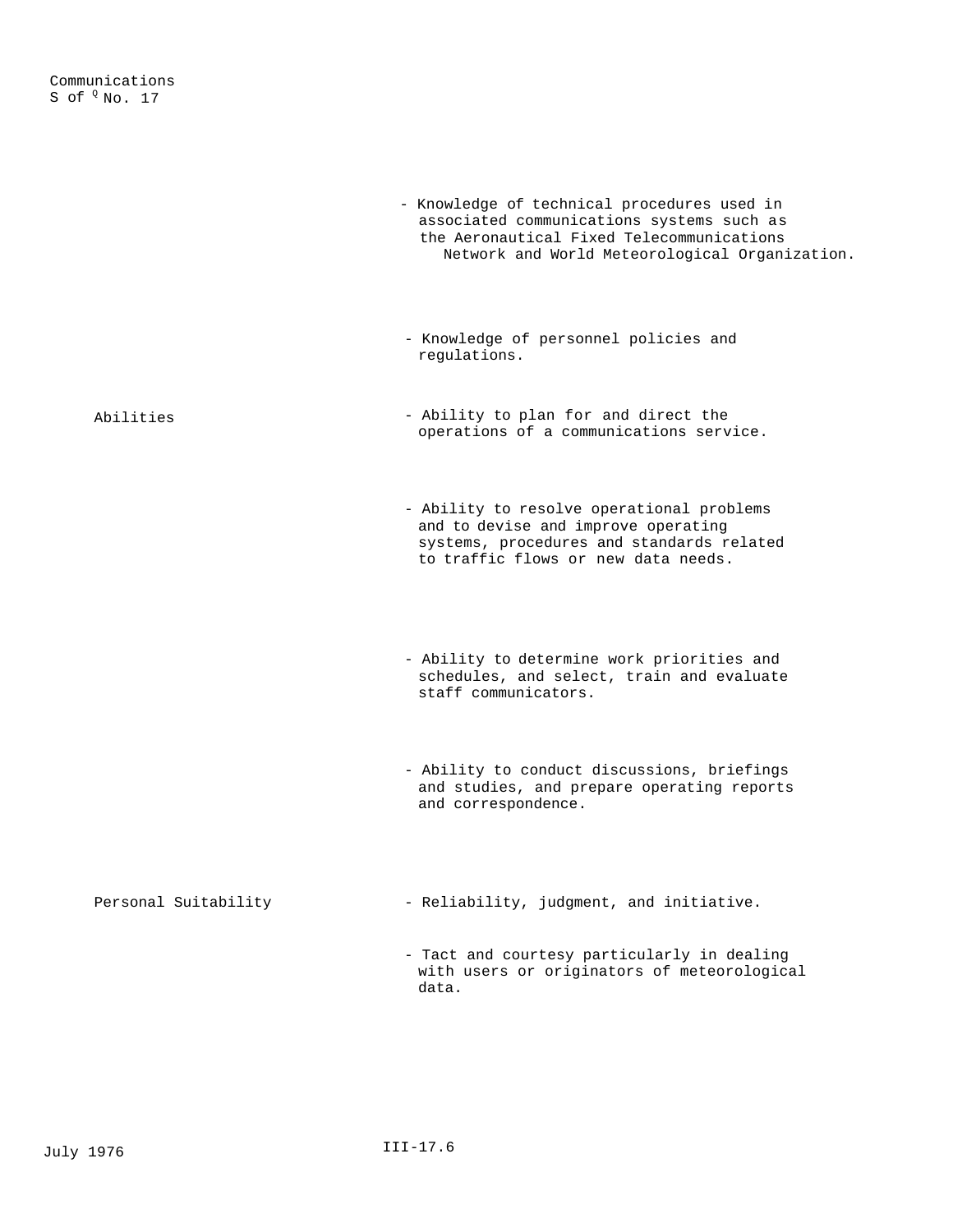# BENCH-MARK POSITION DESCRIPTION

Bench-mark Position Number: 18 and 18 Level: 7

Point Rating: 873

65

Descriptive Title: : CHIEF SUPERVISOR, COMMUNICATIONS CENTRE, CANADIAN EMBASSY, PARIS

#### Summary

Under the direction of the Regional Telecommunications Officer, supervises the operation of the Communications Centre at the Canadian Embassy in Paris; recommends changes in schedules, procedures and equipment; maintains effective working relations with officials of own and other departments who are users

of the system; and supervises a regional courier service and centre maintenance staff. Duties % of Time

Under direction of the Regional Telecommunications Officer, supervises through subordinate supervisors the operation of the Communications Centre at the Canadian Embassy in Paris, with a staff of 15 utilizing telecommunications equipment and cryptographic systems

- by ensuring, through subordinate supervisors, that operational procedures and instructions are adhered to,
- by interpreting and explaining changes in procedures,
- by ensuring the effective use of manpower and equipment through observation of operations, traffic checks, and reviews of operational and statistical records,
- by ensuring the availability of crypto keying material and its issuance, handling and destruction according to regulations,
- by monitoring the operations of 24 other communications posts which operate through the centre,
- by allocating staff to cover a 24 hour operation and to meet fluctuating workloads,
- by assessing training needs, and planning and implementing training programs for staff of the centre,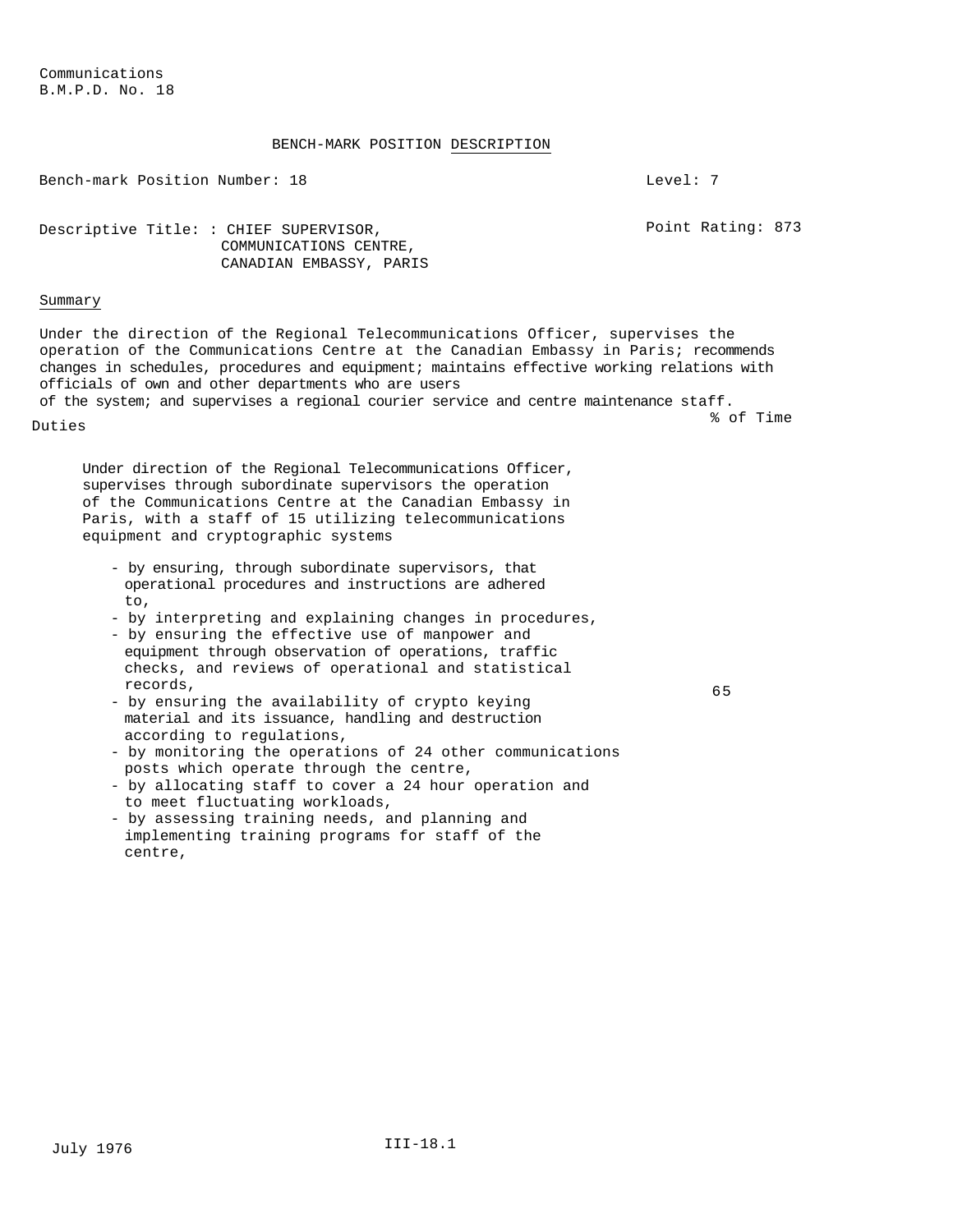% of Time - by enforcing procedures to maintain cryptographic security, physical security of equipment, documents and quarters, and protection of classified information, and - by supervising the compilation and checking of traffic statistics and monthly and quarterly accounts for telex cable, leased circuits and equipment services. Recommends changes in schedules, procedures and equipment to the Regional Telecommunications Officer by estimating future workloads, analyzing operational problems and equipment failures, and investigating availability and costs of leased circuits and Telex rentals to improve operations of the comcentre. 10 Maintains effective working relations with officers of own and user departments and with local communications agencies - by explaining the capabilities of the system and the service provided, and - by discussing operational problems and obtaining co-operation for their solution. 5 Supervises a regional courier service to Europe and the Middle East by drawing up service schedules, allocating staff and making adjustments, as required, for adverse weather conditions and transportation difficulties. 10 Supervises the maintenance of centre cryptographic and telecommunications equipment by overseeing a scheduled maintenance program and by checking on equipment failures. 5

Performs other related duties such as assessing performance of and discussing assessment with staff of the centre, approving leave rosters, and acting for the Regional Telecommunications Officer in his absence. <sup>5</sup>

# Specifications Degree Points

# Skill and Knowledge

The work requires a good knowledge of departmental organization and administration and a thorough knowledge of depart mental and international communications systems and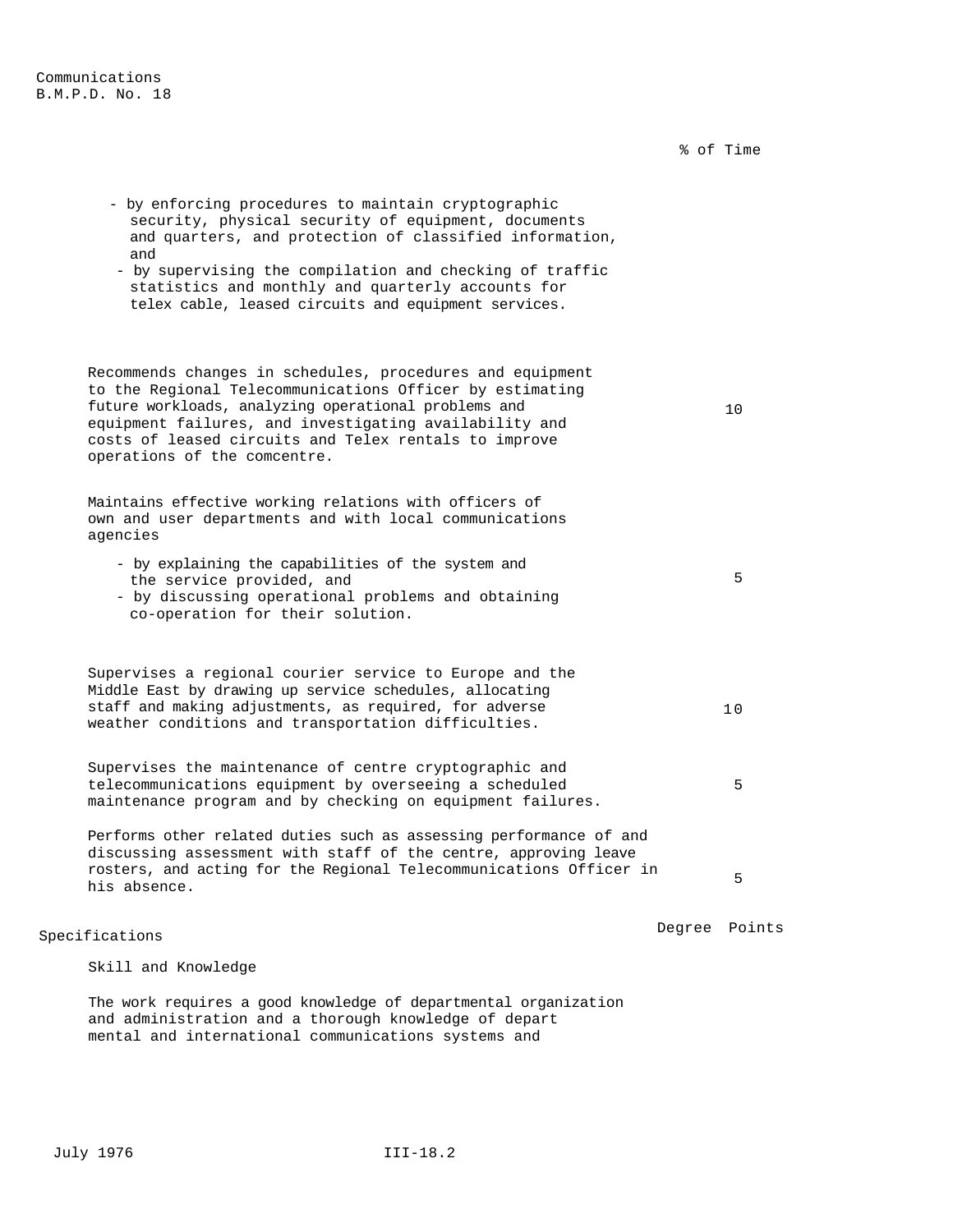Communications B.M.P.D. No. 18

Degree Points

6 300

 $D<sub>3</sub>$  300

operating practices and alternative commercial facilities available for use. It requires a thorough knowledge of all cryptographic systems employed in the department and of various types of communications equipment, including telex and teletype page printers, perforators, reperforators, transmitters, switching panels, cryptographic and duplicating equipment. It requires experience in planning work and in supervising and training staff.

#### Complexity

The work requires planning and directing the operations of a communications centre under the direction of a regional communications officer to effect the processing, receipt, transmission, relay and distribution of classified and unclassified messages rapidly and economically, and in accordance with requirements for security. The work involves processing a fluctuating workload of highly sensitive traffic, requiring the use of several cryptographic systems and transmission facilities. Details of procedure and methods are well-established, but there is a requirement to exercise judgment and initiative in interpreting, advising on and monitoring the application of regulations at the centre and for monitoring operations of the 24 posts transmitting through the centre. Judgment and initiative are also required in anticipating and scheduling workloads and in solving a variety of problems related to the operation and maintenance of equipment, re-routing of traffic under conditions posed by foreign environment, provision of courier service, and supervision of staff. Recommendations are made to the Regional Telecommunications Officer with regard to staff and equipment requirements and changes to effect improvements in comcentre procedures.

#### Consequence of Errors

Errors in planning and defining re-routing procedures, in correctly interpreting changes in procedures defined by headquarters, or errors in checking procedures that may compromise a cryptographic system can result in incorrect handling, delays in processing and transmission and loss or incorrect delivery of messages.

3 50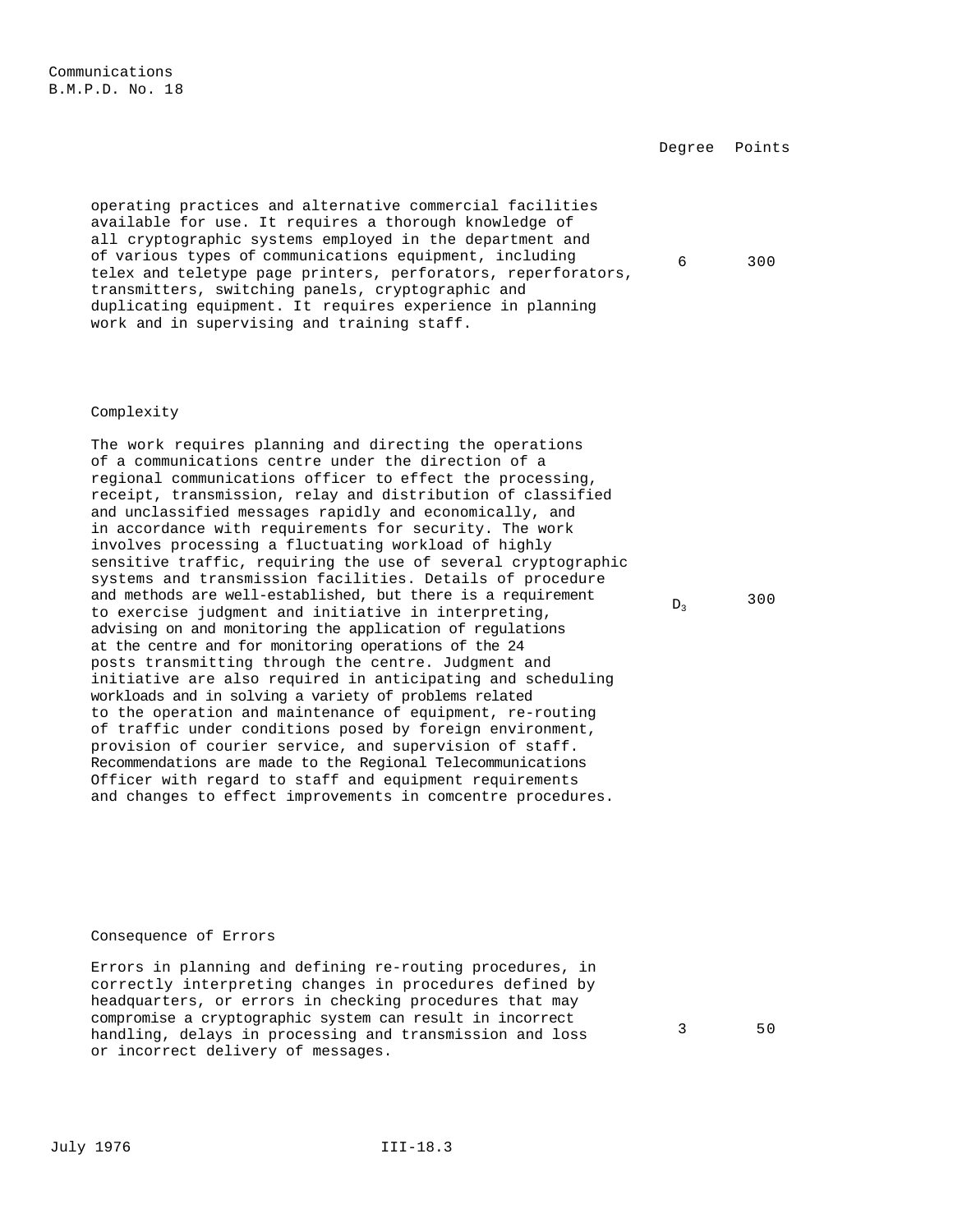Communications B.M.P.D. No. 18

Degree Points

## Responsibility for Contacts

The work requires contacts with officials of own and other departments for the purpose of explaining communications facilities and procedures and obtaining information necessary for modifying procedures to meet user requirements in specific circumstances. 3 50

### Conditions of Work

| Attention - The work requires normal attention to<br>supervisory duties, with periods of concentration<br>when dealing with operational emergencies.                                                                                                                                          | $\mathbf{1}$   | $10^{-}$ |
|-----------------------------------------------------------------------------------------------------------------------------------------------------------------------------------------------------------------------------------------------------------------------------------------------|----------------|----------|
| Physical Effort - The major portion of the work is<br>performed while seated, with a limited amount<br>of walking while observing operational activities.                                                                                                                                     | 1              | 1 Q      |
| Environment - The work requires exposure to machine<br>room heat, vibration and noise for a major part<br>of the time.                                                                                                                                                                        | $\mathfrak{D}$ | 3 O      |
| Supervision                                                                                                                                                                                                                                                                                   |                |          |
| The work requires supervision of a staff of 5 shift<br>supervisors and 10 communicators, including allocation<br>to meet the demands of a 24-hour daily operation,<br>maintenance of quality and production standards, assessment<br>of work performance, interviewing to discuss evaluations | $D_4$          | 123      |

and problems of performance and attitude, and making formal recommendations to superiors for disciplinary

action.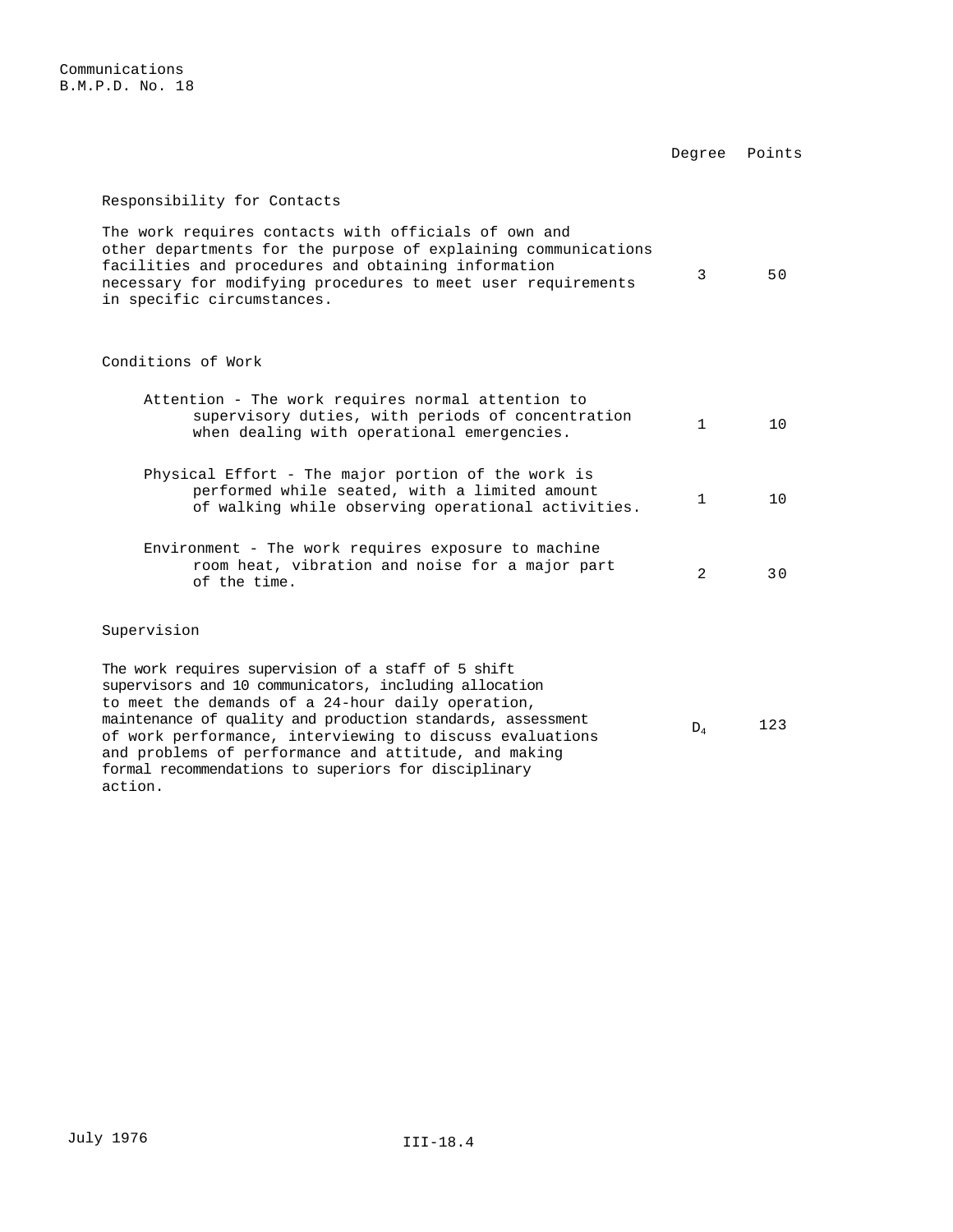# EXAMPLE OF A

## STATEMENT OF qUALIFICATIONS

FOR

## B.M.P.D. No. 18: CHIEF SUPERVISOR,, COMMUNICATIONS CENTRE, CANADIAN EMBASSY, PARIS (CM-7)

## ESSENTIAL QUALIFICATIONS

#### BASIC REQUIREMENTS

- Education  $\sim$  Successful completion of two years of secondary school education according to provincial standards or achievement of a satisfactory score on PSC Examination 1. Achievement, Skills or Aptitudes - Skill in operating teleprinter keyboard equipment at a speed of at least 40 wpm with not more than a 2 percent error rate. Language Requirement - A knowledge of both the English language and the French language is essential for this position. Experience - Experience in the operation of a communications service including the use of cryptographic equipment, and experience in supervision. RATED REQUIREMENTS Knowledge - Knowledge of departmental organization
	- structures, functions, and administrative procedures.